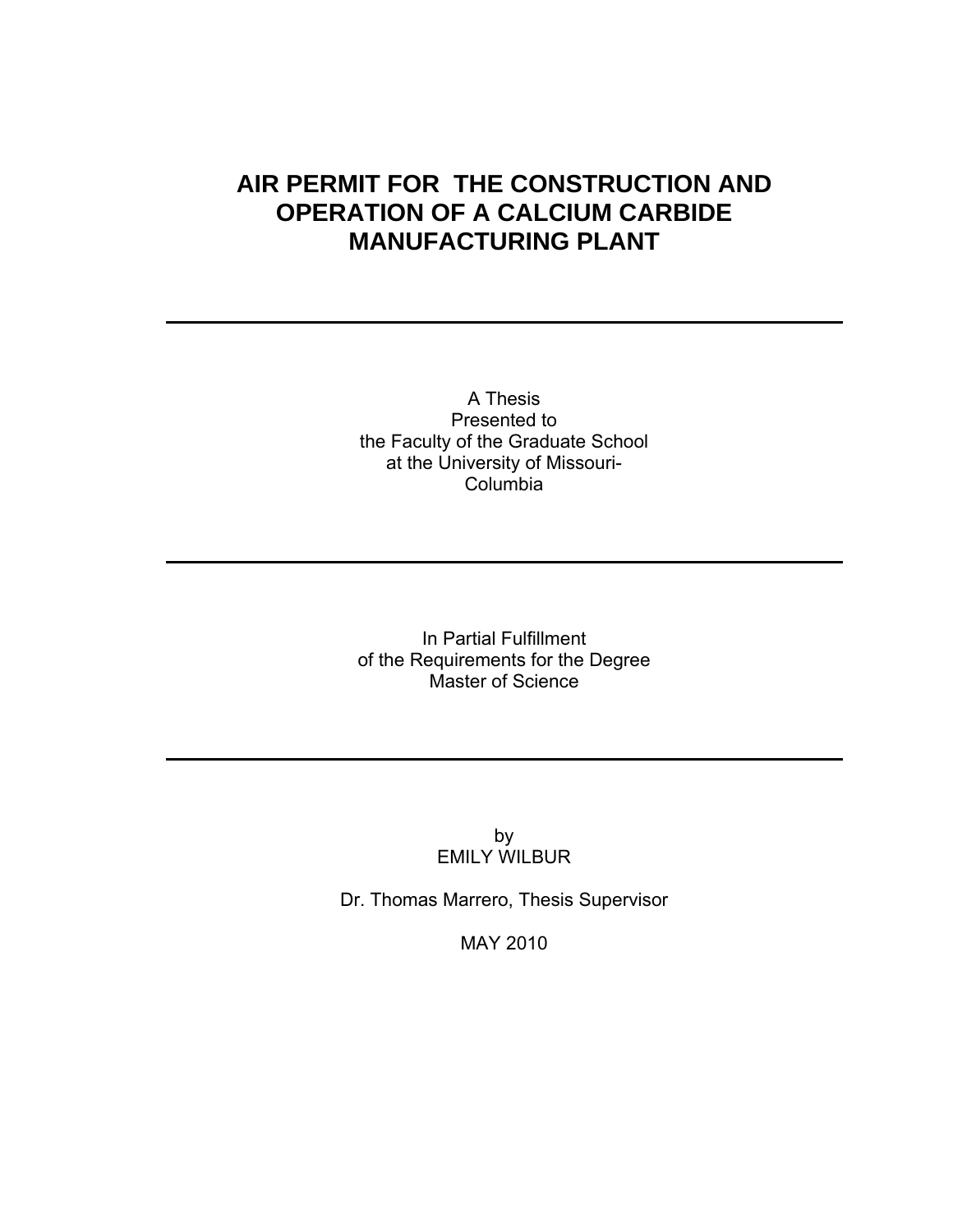The undersigned, appointed by the Dean of the Graduate School, have examined the thesis entitled

## AIR PERMIT FOR THE CONSTRUCTION AND OPERATION OF A CALCIUM CARBIDE MANUFACTURING PLANT

presented by Emily Wilbur,

a candidate for the degree of Master's of Science,

and hereby certify that, in their opinion, it is worthy of acceptance.

Professor Thomas Marrero

Associate Professor Patrick Pinhero

Professor Baolin Deng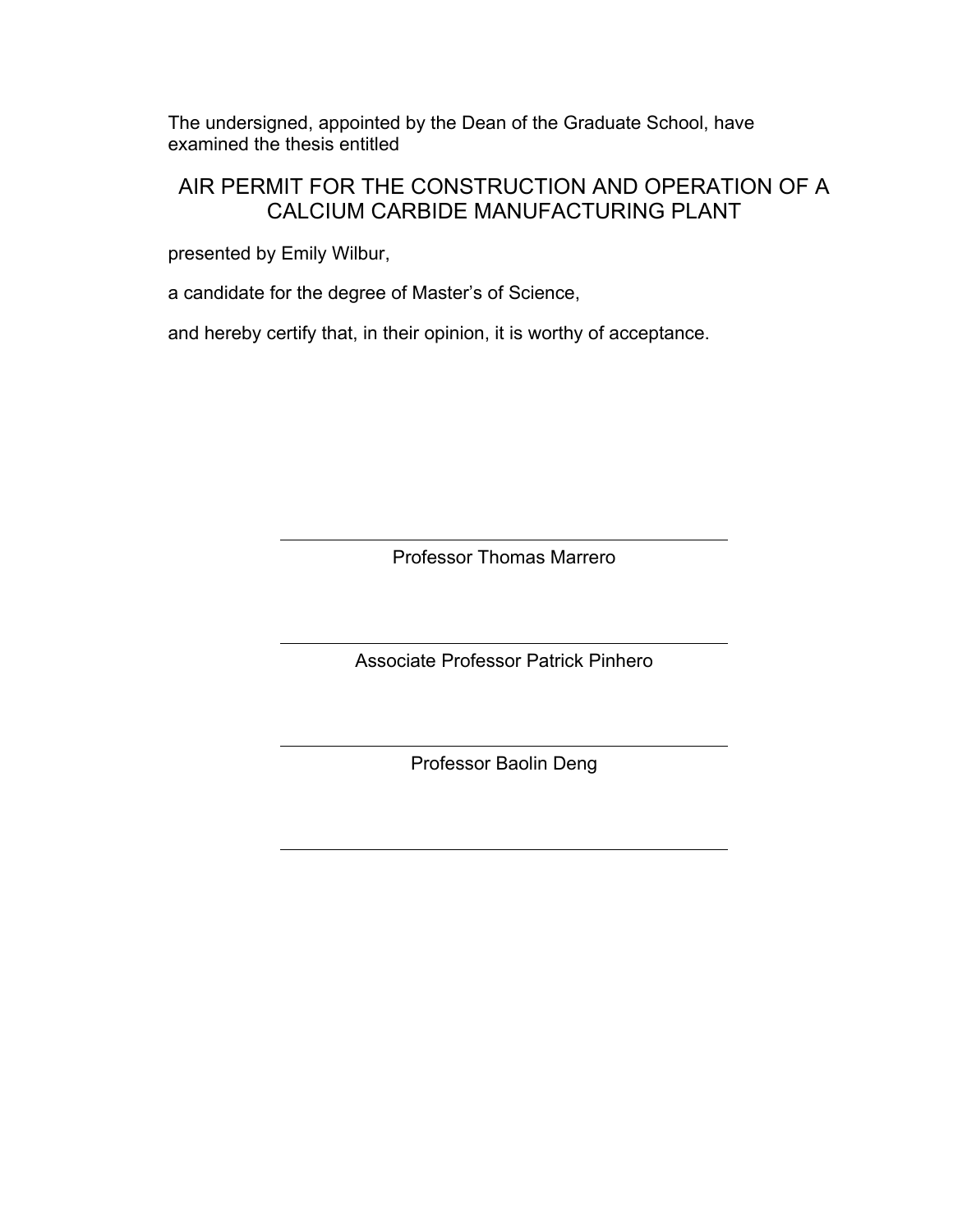## ACKNOWLEDGEMENTS

I would like to thank my advisor, Dr. Thomas Marrero, for the guidance to complete this thesis document. Without his support, graduating from the Master's graduate program would have been close to impossible.

I would also like to express my appreciation of Dr. Patrick Pinhero, who has helped me navigate the Master's program. Lastly, I would like to thank the members of the thesis committee for their review and input.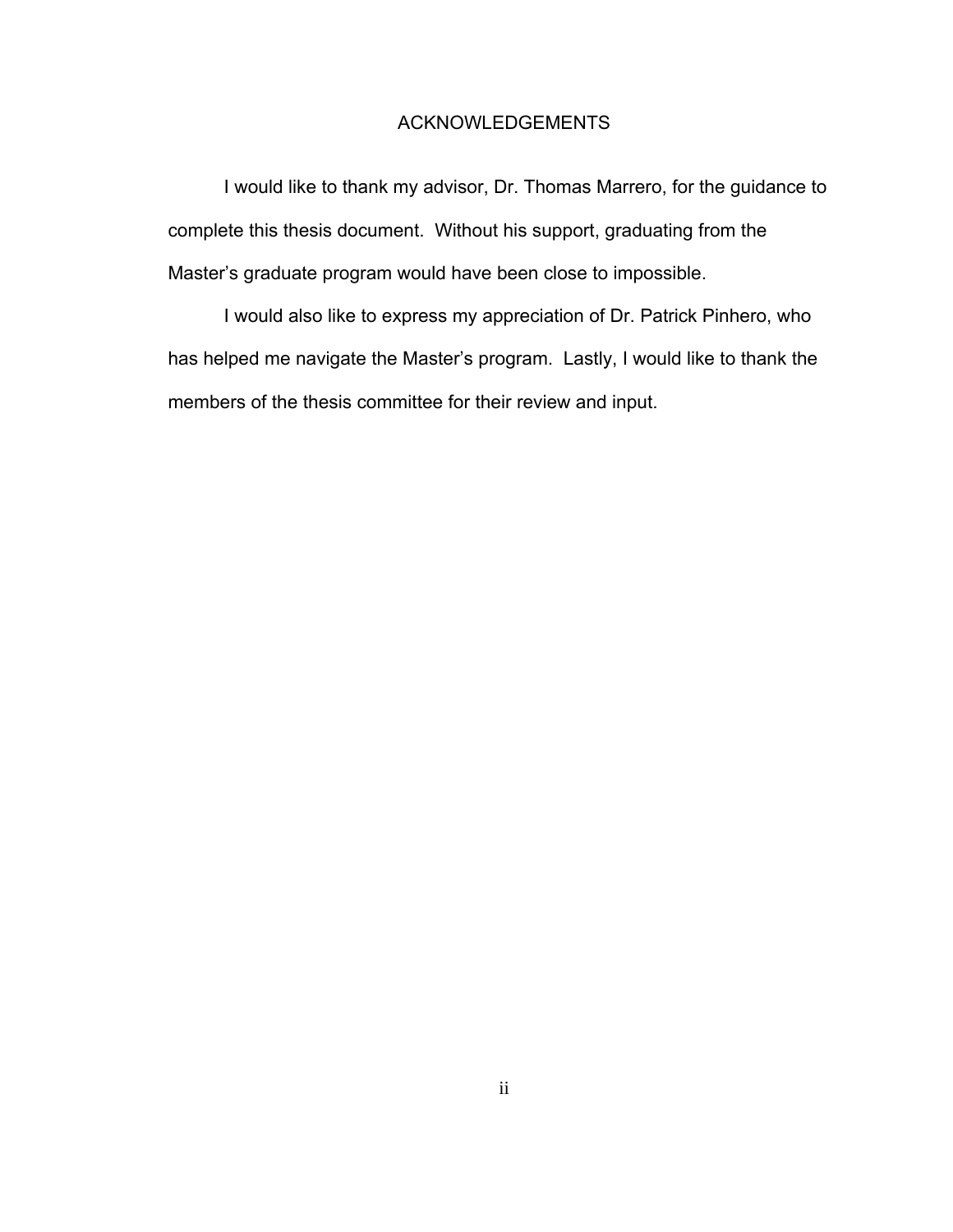| Chapter                                          |  |
|--------------------------------------------------|--|
|                                                  |  |
|                                                  |  |
|                                                  |  |
|                                                  |  |
| 2. CALCIUM CARBIDE MANUFACTURING THROUGH BIOMASS |  |
|                                                  |  |
|                                                  |  |
|                                                  |  |
|                                                  |  |
|                                                  |  |
|                                                  |  |
|                                                  |  |
|                                                  |  |
|                                                  |  |
|                                                  |  |
|                                                  |  |
|                                                  |  |

## TABLE OF CONTENTS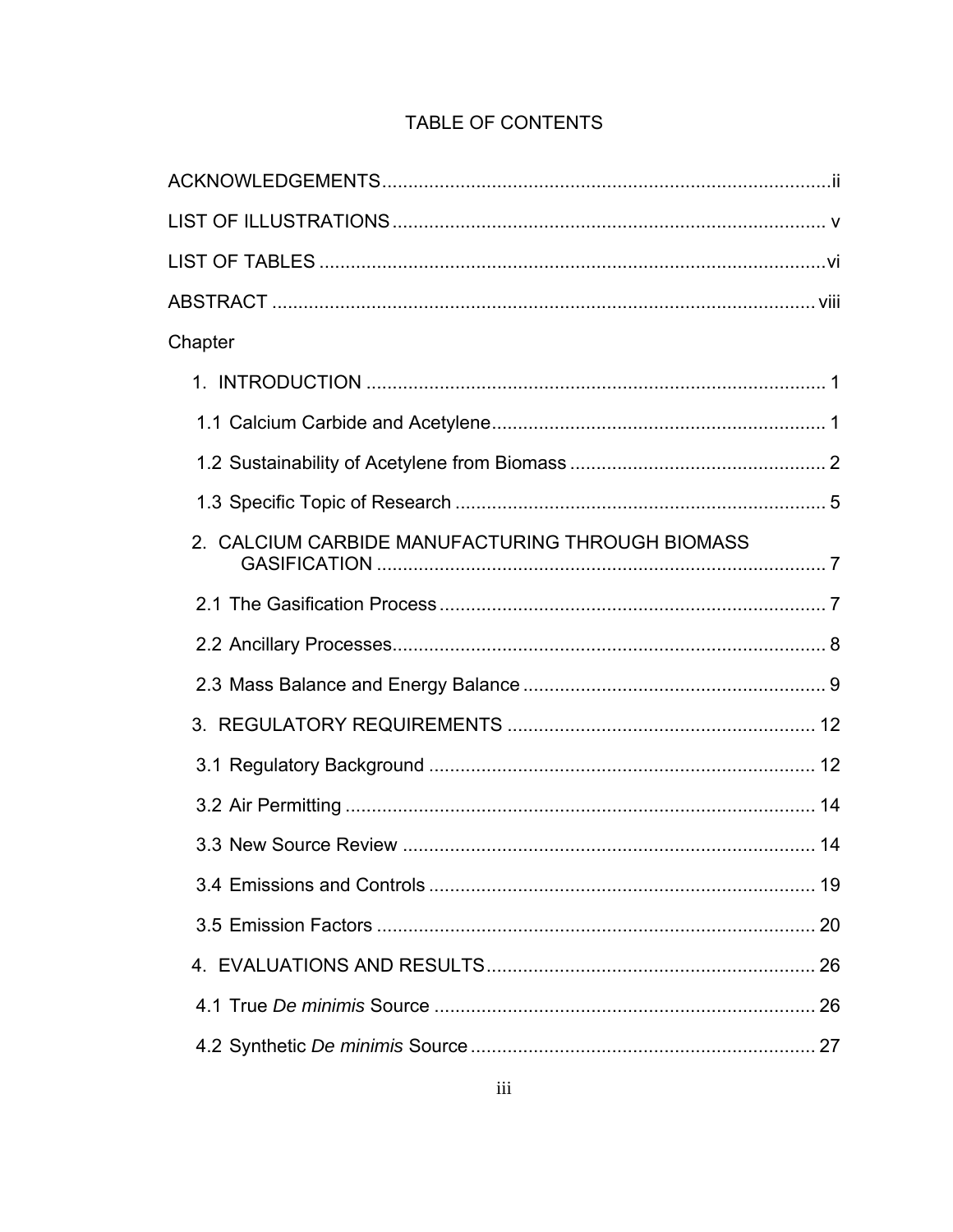|  | 29 |
|--|----|
|  |    |
|  |    |
|  |    |
|  |    |
|  |    |
|  |    |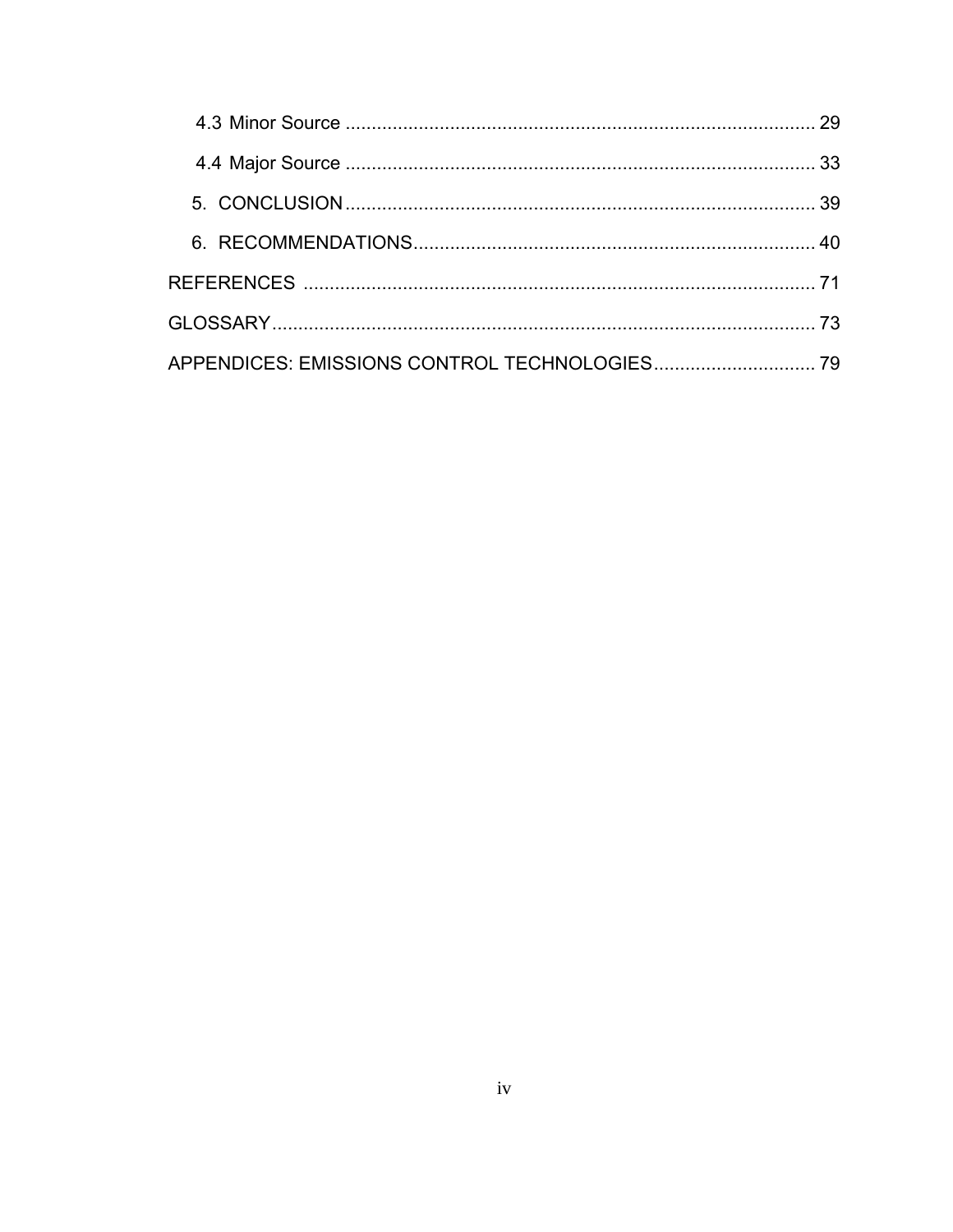## LIST OF ILLUSTRATIONS

| Figure<br>Page |                                                                            |  |
|----------------|----------------------------------------------------------------------------|--|
|                | 1. Process Flow Diagram of the Three Stage Gasification Process 63         |  |
|                |                                                                            |  |
|                |                                                                            |  |
|                |                                                                            |  |
|                |                                                                            |  |
|                | 6. Quarry Spreadsheet - Snapshot of the Ambient Impact & Emissions Tab. 68 |  |
|                |                                                                            |  |
|                |                                                                            |  |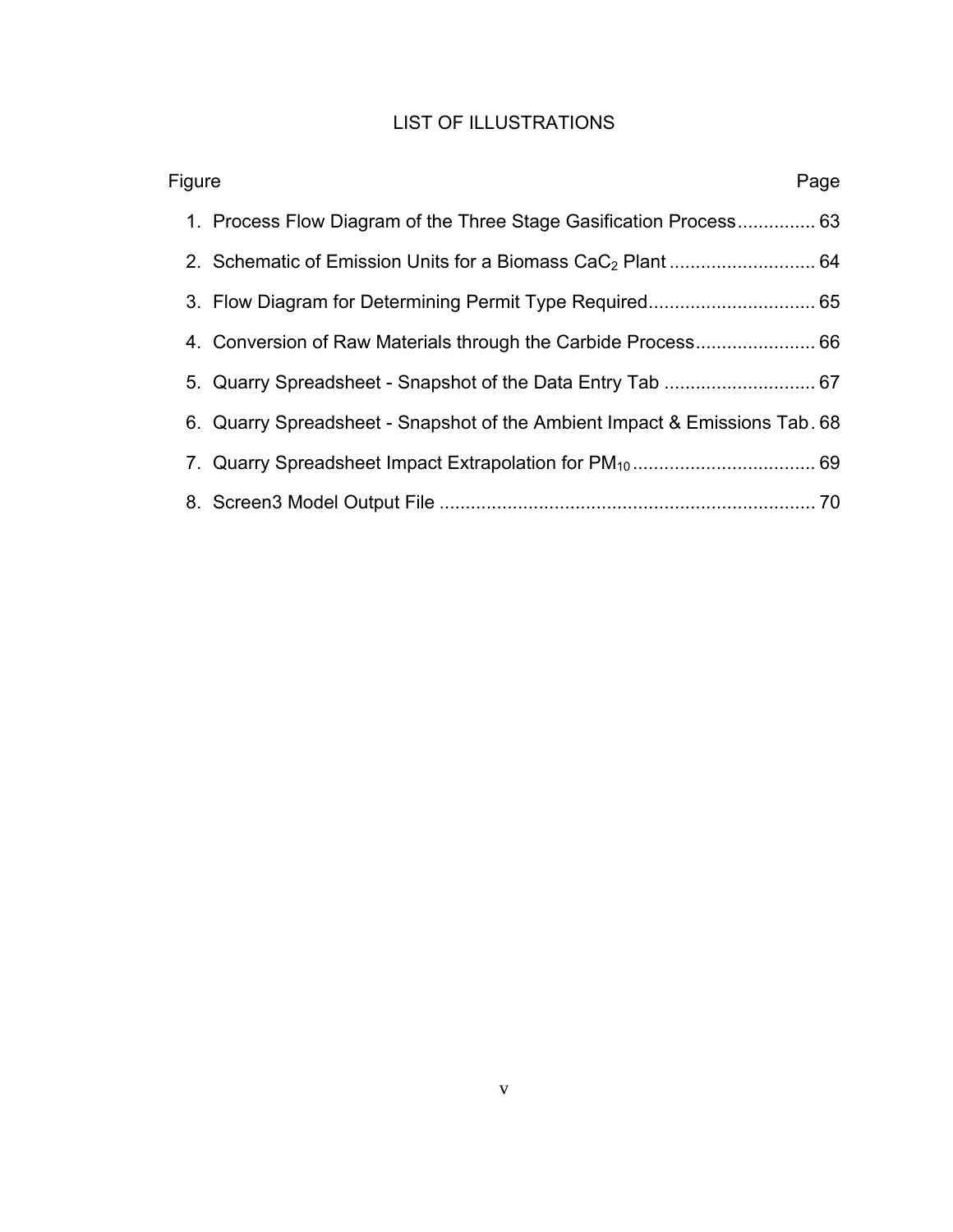## LIST OF TABLES

| Table<br>Page |                                                                                             |  |
|---------------|---------------------------------------------------------------------------------------------|--|
|               |                                                                                             |  |
|               |                                                                                             |  |
|               |                                                                                             |  |
|               |                                                                                             |  |
|               |                                                                                             |  |
|               |                                                                                             |  |
|               |                                                                                             |  |
|               |                                                                                             |  |
|               |                                                                                             |  |
|               | 10. Comparison of Wood Feed Rates and Carbide Production Rates to Annual                    |  |
|               |                                                                                             |  |
|               | 12. Summary of PM <sub>10</sub> Modeling Based on Quarry Spreadsheet for a True Minor<br>54 |  |
|               | 13. Summary of PM <sub>10</sub> Modeling Based on Quarry Spreadsheet for a Synthetic        |  |
|               | 14. Summary of PM <sub>10</sub> Modeling Based on Quarry Spreadsheet for a Major            |  |
|               | 15. Stack Parameter Ranges for NO <sub>x</sub> Impact Evaluation Using Screen3  57          |  |
|               | 16. Comparison of Increased Exiting Temperature on NO <sub>x</sub> Impacts Based<br>58      |  |
|               | 17. Comparison of Increased Stack Height on $NOx$ Impacts Based on                          |  |
|               | 18. Comparison of Increased Exit Velocity on NO <sub>x</sub> Impacts Based on               |  |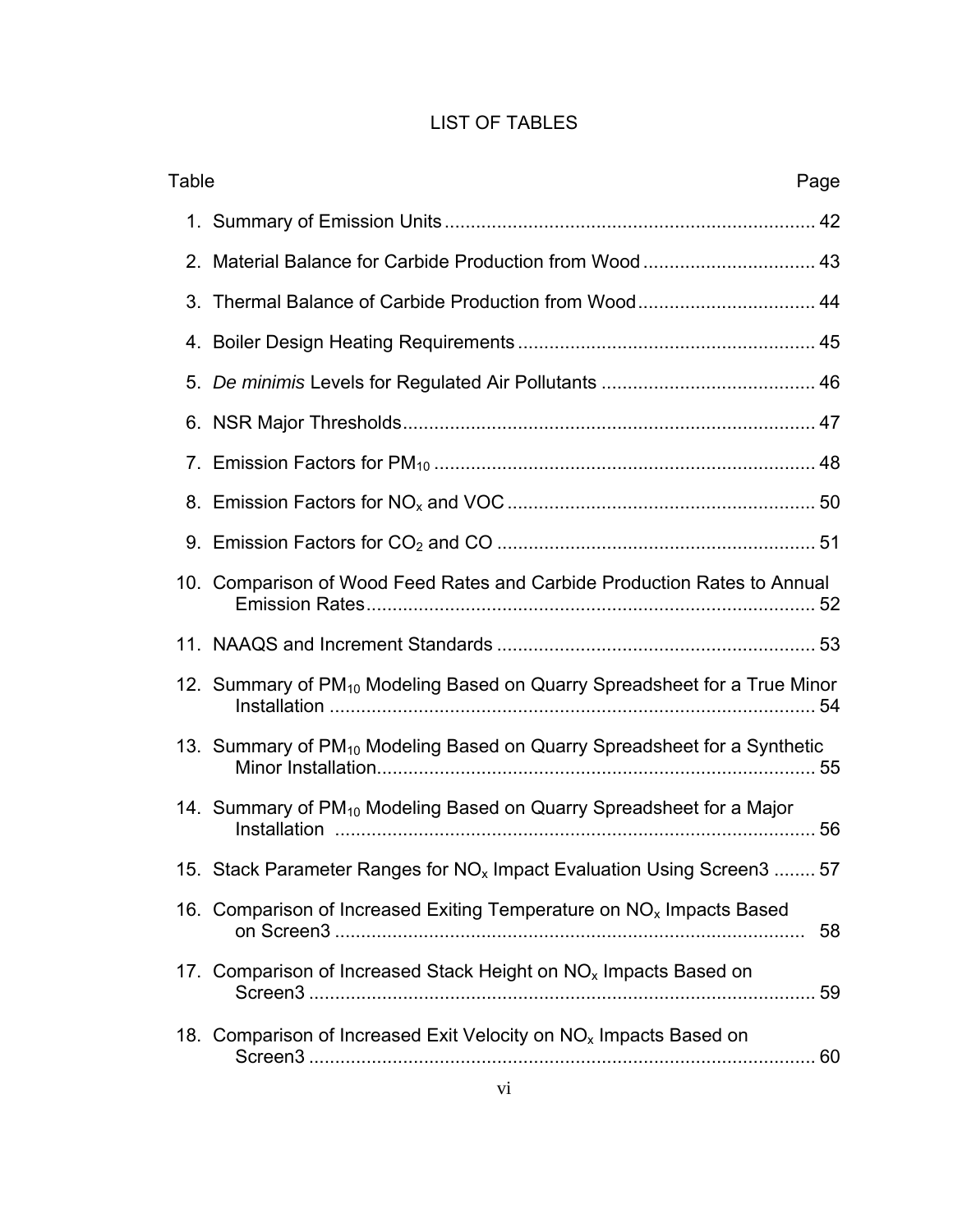- 19. Summary of Worst-Case NO<sub>x</sub> Modeling Based on Screen3 ....................... 61
- 20. Pollutants Requiring Modeling Based on Annual Emission Rates ............. 62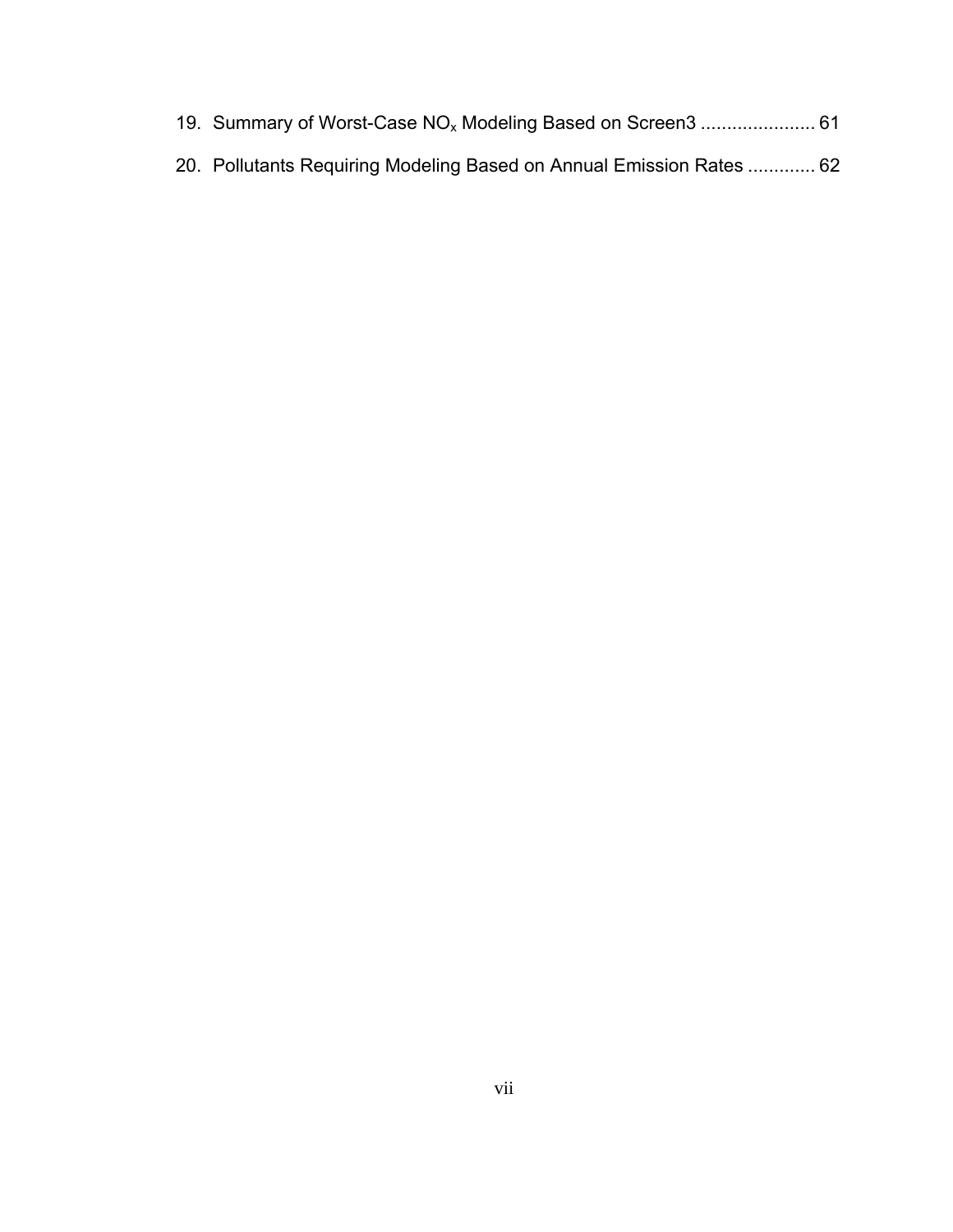#### ABSTRACT

The purpose of this thesis is to determine the regulatory requirements necessary for constructing calcium carbide manufacturing plants. Material and thermal balances were made on the basis of biomass as a substitute for typical carbon raw materials, such as petroleum coke. The calcium carbide plant design was adapted from a novel concept that gasifies biomass in three stages to form the carbon raw material. Emission rates to air were calculated using comparable emission factors to determine the potential environmental impacts of the plant and its compliance to current State of Missouri air pollution regulations. The results show that the emissions associated with the calcium carbide plant allow for 1,657 tons per year of production for a true *de minimis* source, without the need for a construction or operating permit. For higher levels of production, a *de minimis*, minor or major permit is required. A synthetic *de minimis* source can achieve an annual calcium carbide production rate of up to 6,362 tons with the use of particulate filters. A true minor source can produce 30,273 tons per year without control devices. A synthetic minor source can produce 39,876 tons annually with the use of particulate filters. A major source can produce 44,389 tons annually with the installation of low  $NO<sub>x</sub>$  burners and particulate filters. The results of this thesis are significant for the design and operation of a pilot or permanent calcium carbide manufacturing plant because permitting of air emissions is necessary prior to the start of any construction activities.

viii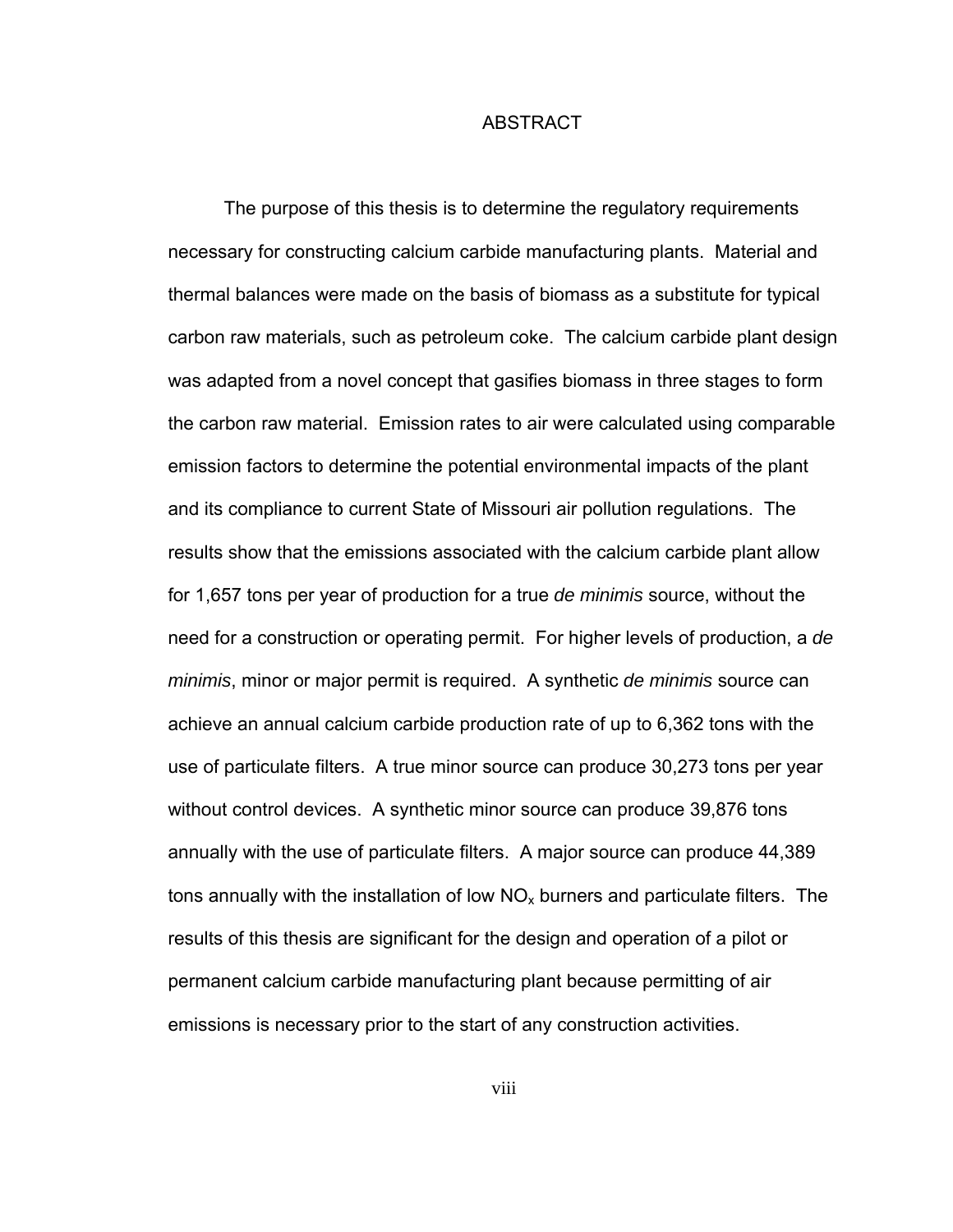#### **Chapter 1: Introduction**

#### **1.1 Calcium Carbide and Acetylene**

Calcium carbide is an amorphous solid chemical compound. Dark grey in color, pure calcium carbide is difficult to prepare, and once produced quickly oxidizes with air liberating the carbon<sup>1</sup>. It is commercially available in a form that is approximately 80% pure. The remaining 20% is composed primarily of calcium oxide and impurities from the raw materials<sup>2</sup>.

The stoichiometric equation for producing calcium carbide from lime is:

CaO + 3C  $\rightarrow$  CaC<sub>2</sub> + CO  $\Delta H = 442$  BTU/mol (466 kJ/mol<sup>3</sup>)

Calcium carbide is produced industrially using a method that has changed very little from its first industrial productions starting in 1896<sup>1</sup>. This longstanding method heats calcium oxide and carbon in an electric arc furnace to achieve temperatures up to  $3632^{\circ}$ F required by the endothermic reaction. In US plants, the calcium oxide in the form of lime is calcined from limestone in a kiln at the plant. The carbon sources are typically petroleum coke, metallurgical coke and anthracite coal<sup>4</sup>. In the US, the production rate has been decreasing over the years as the production and demand for calcium carbide has grown in China. In 1997, the estimated production of calcium carbide in the US and Mexico combined was 270,000 tons per year, which was 5.7 % of the total global production. China had a production of close to 3 million tons<sup>3</sup>. More recently,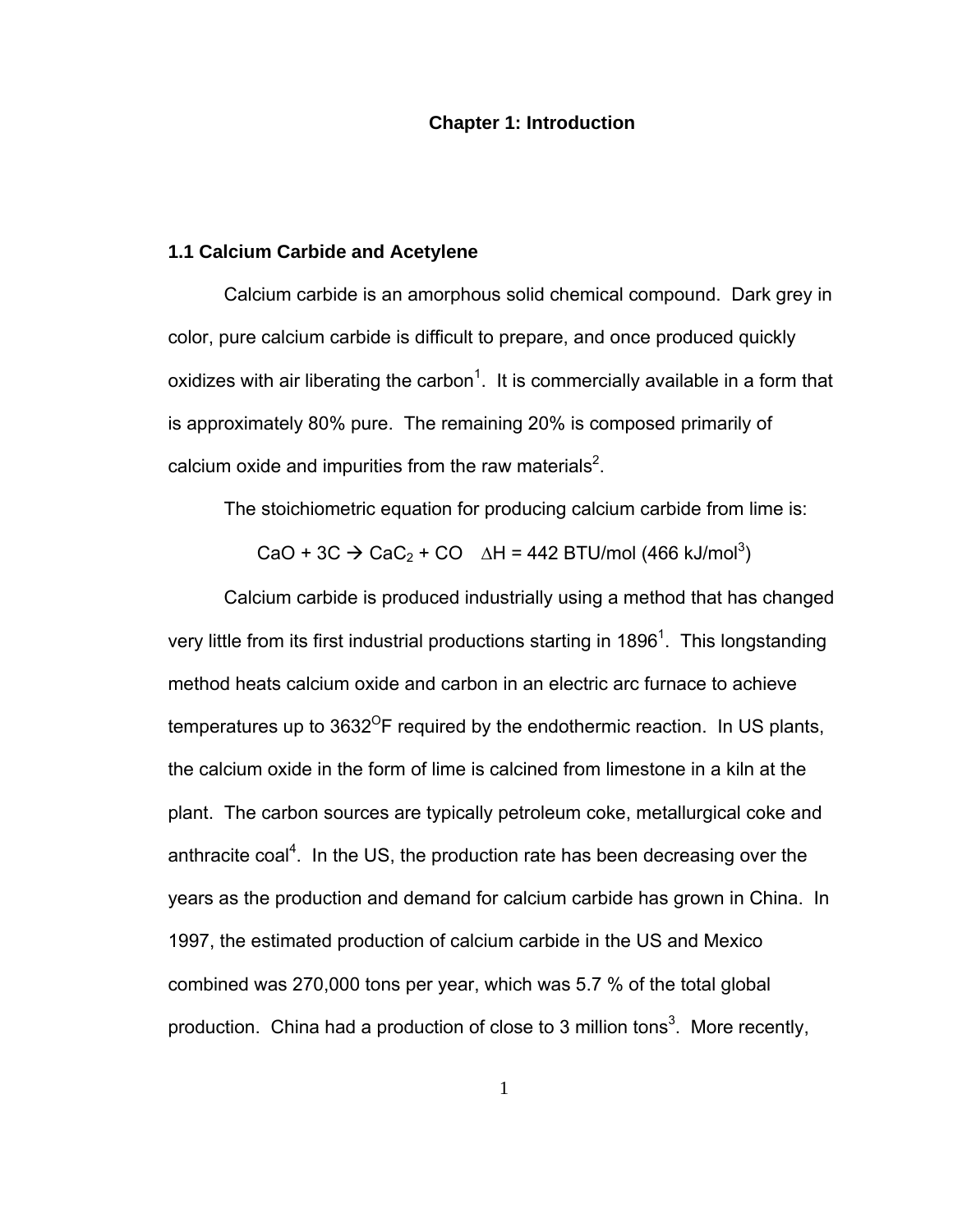the production in China has grown rapidly with an increase of 21.4% in total output from 2003 to 2004. That is a production rate of 6.55 million tons per year, of which 600,000 tons are exported<sup>5</sup>. In 2007, China represented 95% of the total global production and consumption of calcium carbide $6$ .

Calcium carbide has several uses on its own in the iron and steel industries for desulphurization and the removal of unwanted iron and maganese oxides in slag  $2,1$ . It is also used as an intermediate for calcium cyanamide manufacture<sup>3</sup>. However, the predominant use of calcium carbide is the production of acetylene, and the largest source of acetylene is calcium carbide<sup>1</sup>.

The chemical reaction of calcium carbide yields the production of acetylene with the addition of water:

 $CaC_2 + 2H_2O \rightarrow C_2H_2 + Ca(OH)_2 \Delta H = -123 BTU/mol (-130 kJ/mol^3)$ 

Acetylene is used in industrial applications and chemical manufacture. Industrial applications include using the acetylene for heating, welding and cutting<sup> $1, 3$ </sup>.

## **1.2 Sustainability of Acetylene from Biomass**

 Recently, interest in acetylene as an alternative fuel source has increased and new company ventures are pursuing this aspect<sup>7</sup>. As an alternative fuel, acetylene would need to be produced with raw materials available in the US and the raw materials would preferably be renewable for sustainability as a reliable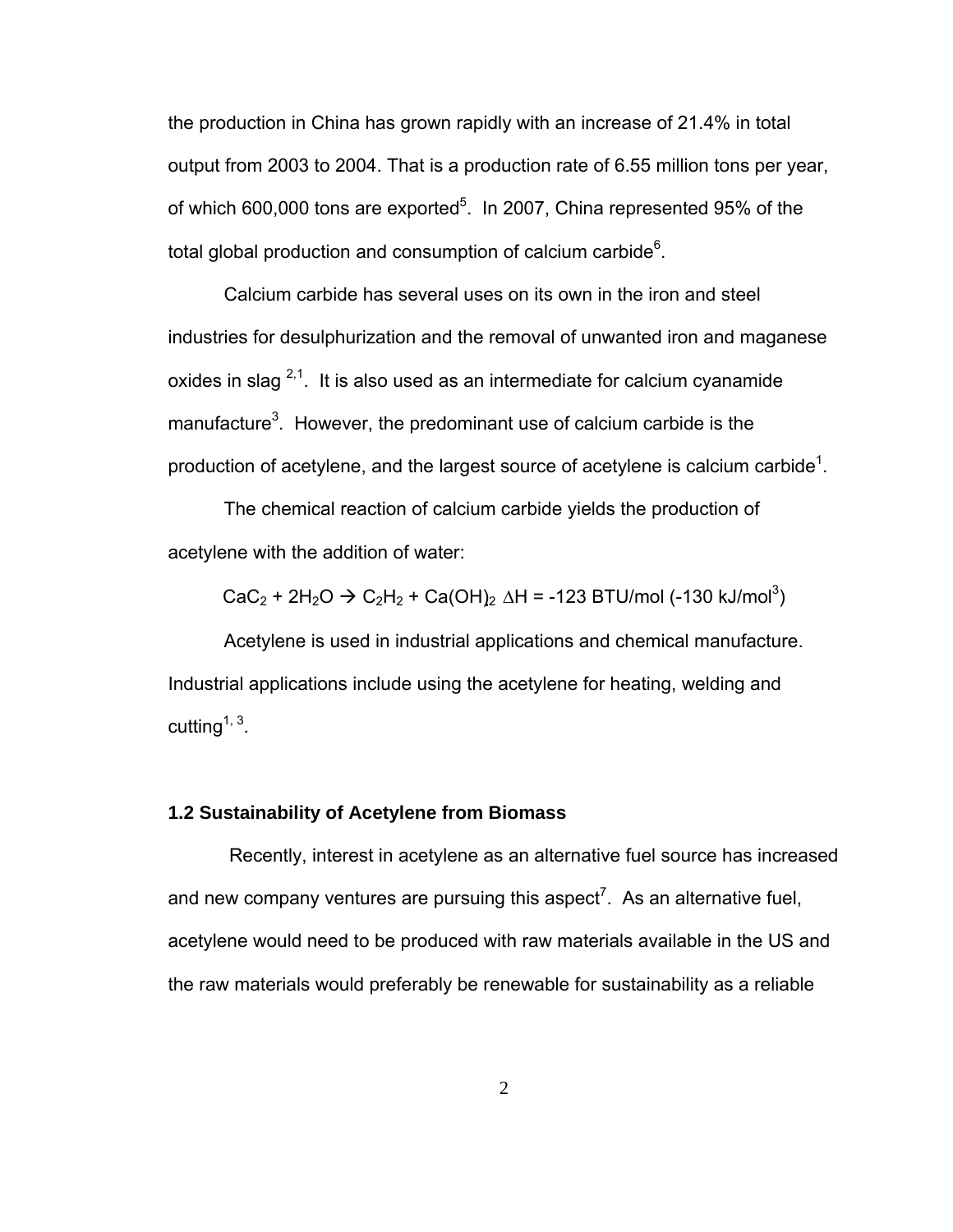fuel source. Missouri is a candidate for acetylene production through the manufacture of calcium carbide with renewable materials.

In Missouri, both raw materials for the production of calcium carbide are abundant by using biomass as the carbon source and lime as the calcium component of the formula. Carbon, in the form of trees, is a natural resource already used as a raw material for the production of charcoal in Missouri. In 2000, the primary wood-using industries in Missouri were sawmills, cooperage mills, post mills, charcoal plants, handle mills, and veneer mills processing 127 million cubic feet of industrial roundwood<sup>8</sup>. In 2003, these industries generated 1.8 million green tons of wood and bark residues $9$ . According to the Missouri Department of Conservation, in 2007, Missouri was a leader in forest products, including charcoal<sup>10</sup>. On a global scale, the potential for biomass availability is substantial with approximately 30% of the Earth's surface covered in forestland<sup>11</sup>. In 2004, the United States, in combination with other Organisation for Economic Co-operation and Development (OECD) countries, represented 12.6% of the total global shares of available biomass. In contrast, China by itself represented 19.7% of the global total.

Lime is typically produced through the calcination of limestone, although it can be produced from items such as aragonite, chalk, coral, marble and sea shells. Rock that qualifies as limestone must have a calcium carbonate content of at least 50 percent. If the rock contains 30 to 45 percent magnesium carbonate, the limestone is considered dolomite<sup>4</sup>.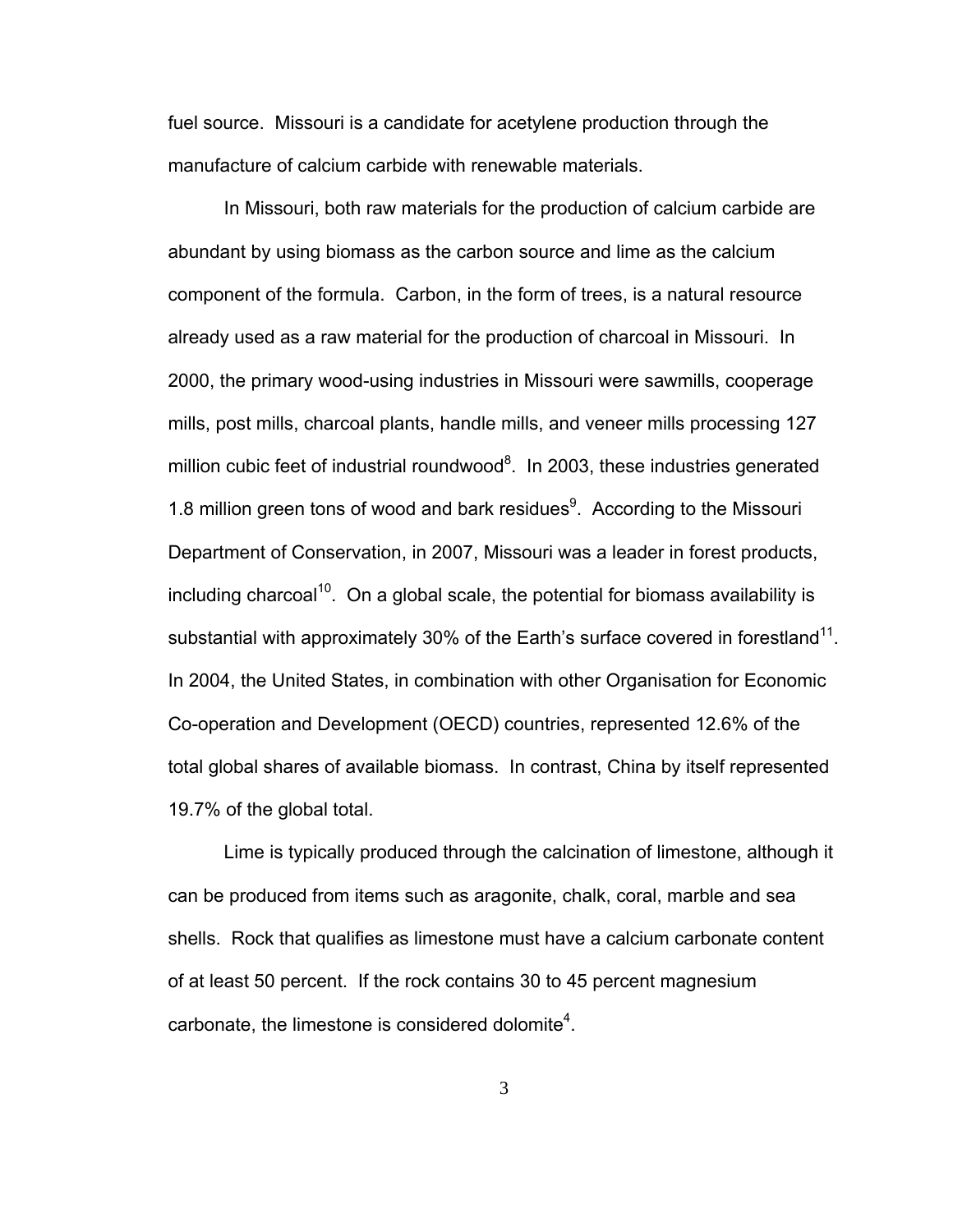Missouri is the highest producer of lime in the nation, according to the Mining Industry Council of Missouri<sup>12</sup>. Globally, the United States is the second largest producer of lime with 20,200 metric tons produced in 2007. China led the world with 170,000 metric tons<sup>13</sup>.

Lime production requires quarrying raw limestone, crushing and sizing the limestone, calcining limestone, processing the lime, and storing and handling the lime. The main process of lime production is the calcining process which occurs in a kiln. In the United States, approximately 90 percent of all lime production occurs in a rotary kiln. In this type of kiln, limestone and hot combustion gases pass counter currently through a long, cylindrical, slightly inclined, refractory-lined furnace. Although the details of lime manufacturing are outside the scope of this thesis, a detailed description of the process and the associated emissions can be found in *AP-42 Section 11.17 Lime Manufacturing<sup>4</sup>* .

Once the manufacture of calcium carbide using biomass based raw materials is established, acetylene as a renewable fuel has many benefits. Calcium carbide can be stored in containers and easily transported to locations in need of a power source without the use of extensive piping and storage of combustible fuels. Once on-site, the calcium carbide can be reacted with water to quickly generate acetylene for use in acetylene generators. Existing commercial engines can be modified to operate on acetylene fuel by modifying the fuel injection system $14$ .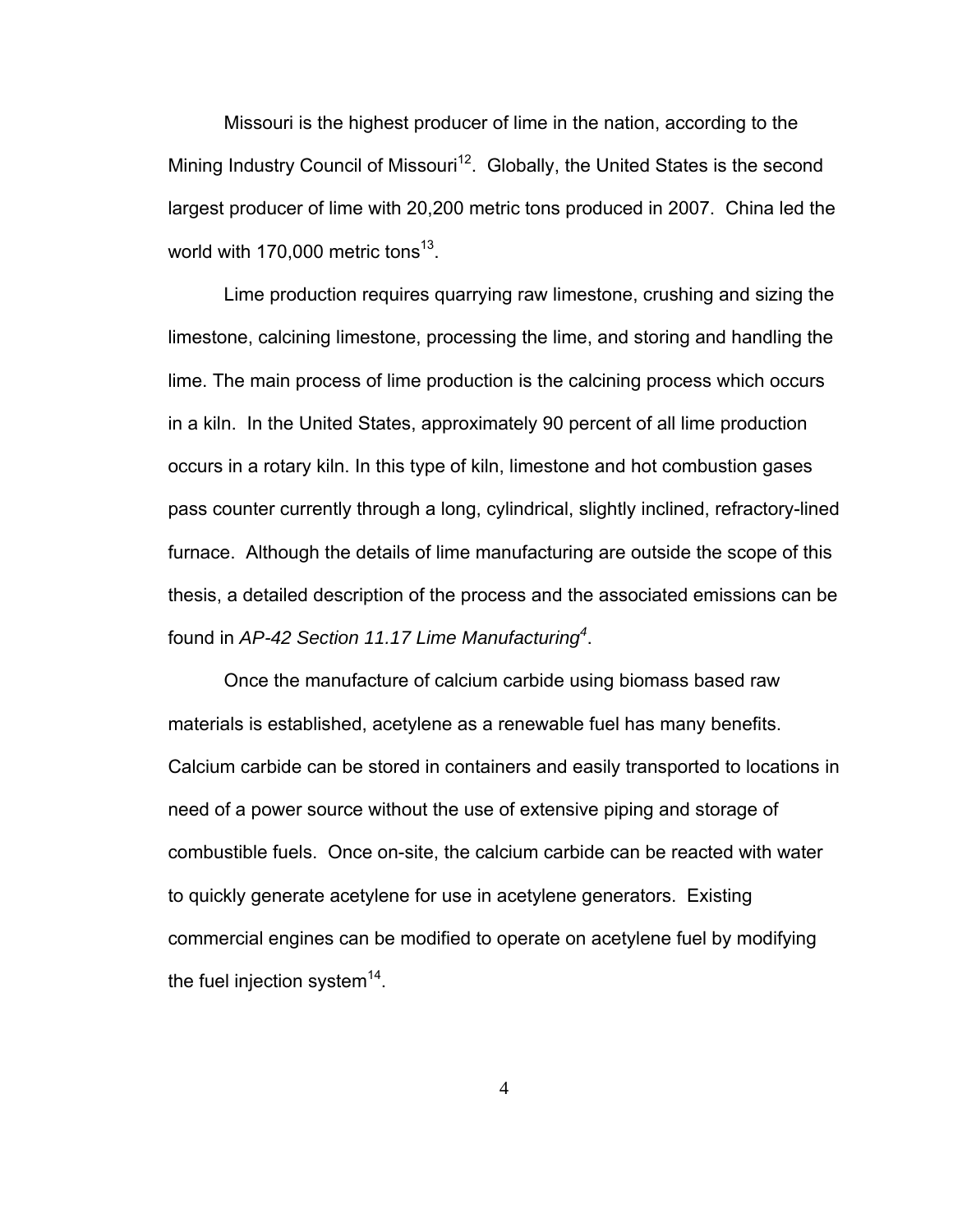Possible disadvantages of producing calcium carbide from biomass materials stem from the availability of biomass for the production of calcium carbide and the heat requirement of the calcium carbide reaction itself. As the desired production rate of calcium carbide increases, the amount of biomass necessary also increases. Areas with limited access to biomass material would have difficulty producing high quantities of calcium carbide. However, this can be considered similar to the issues raised in the use of non-renewable raw materials such as petroleum coke. Another disadvantage is the high temperatures and large amounts of electricity the calcium carbide manufacturing process itself requires $14$ .

#### **1.3 Specific Topic of Research**

The abundance of both raw materials, lime and biomass, necessary in the gasification process, make Missouri a prime consideration for the location of this process. In order for any entity wishing to construct or modify a source with the potential to emit any regulated air pollutant in the State of Missouri must first obtain proper authority from various permitting agencies. This thesis looks into the regulatory aspect as it pertains to air emissions of establishing a biomass calcium carbide plant in Missouri. This thesis is divided into two evaluations: the process emissions and the permit type based on plant size.

Although biomass encompasses a variety of possible raw materials, wood was chosen for evaluation in this thesis because wood is a common biomass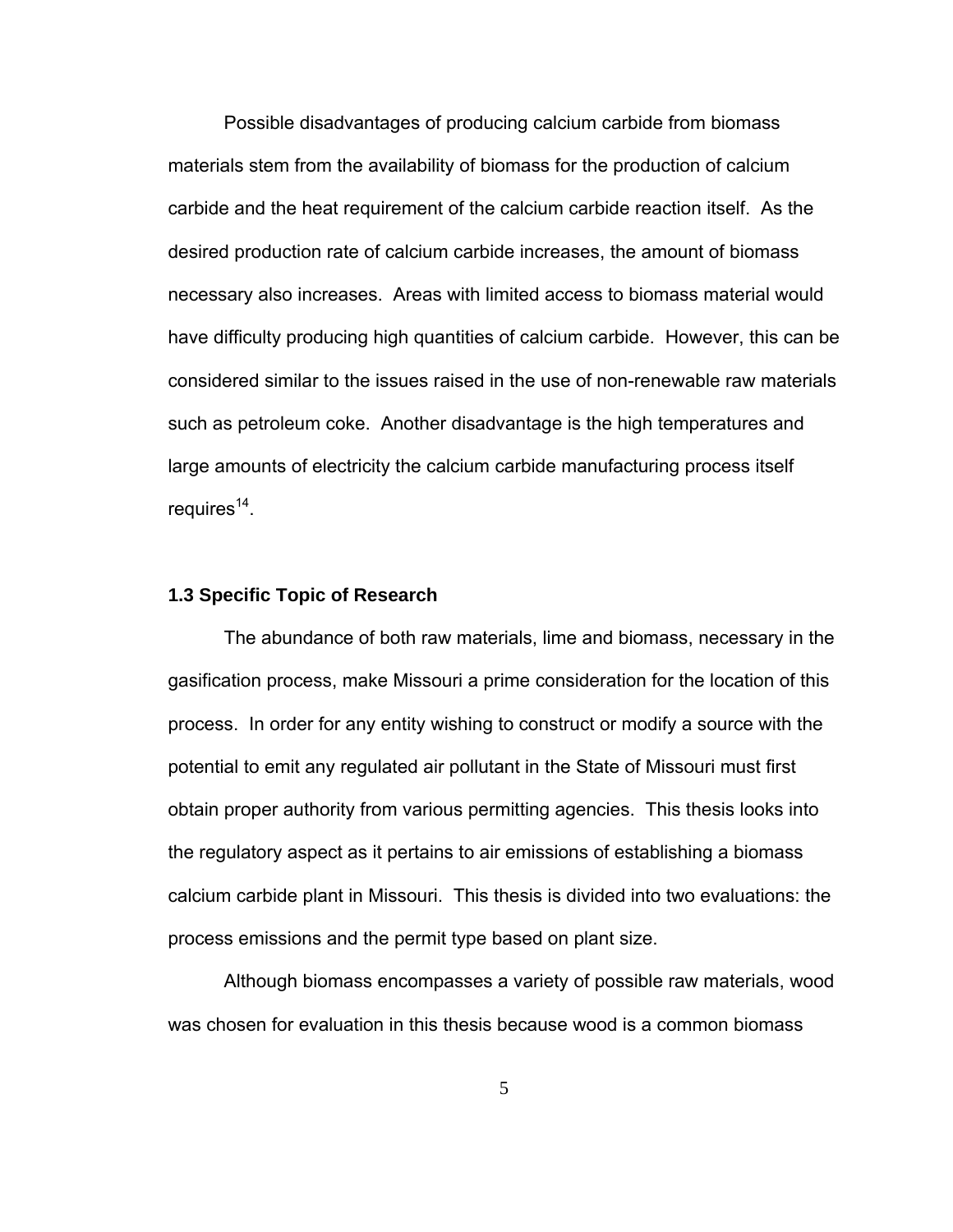material. Wood is a general term that includes both hardwoods and softwoods regardless of age. Possible variations in the wood that would affect process emissions were considered and a conservative approach was used during the evaluation of this thesis.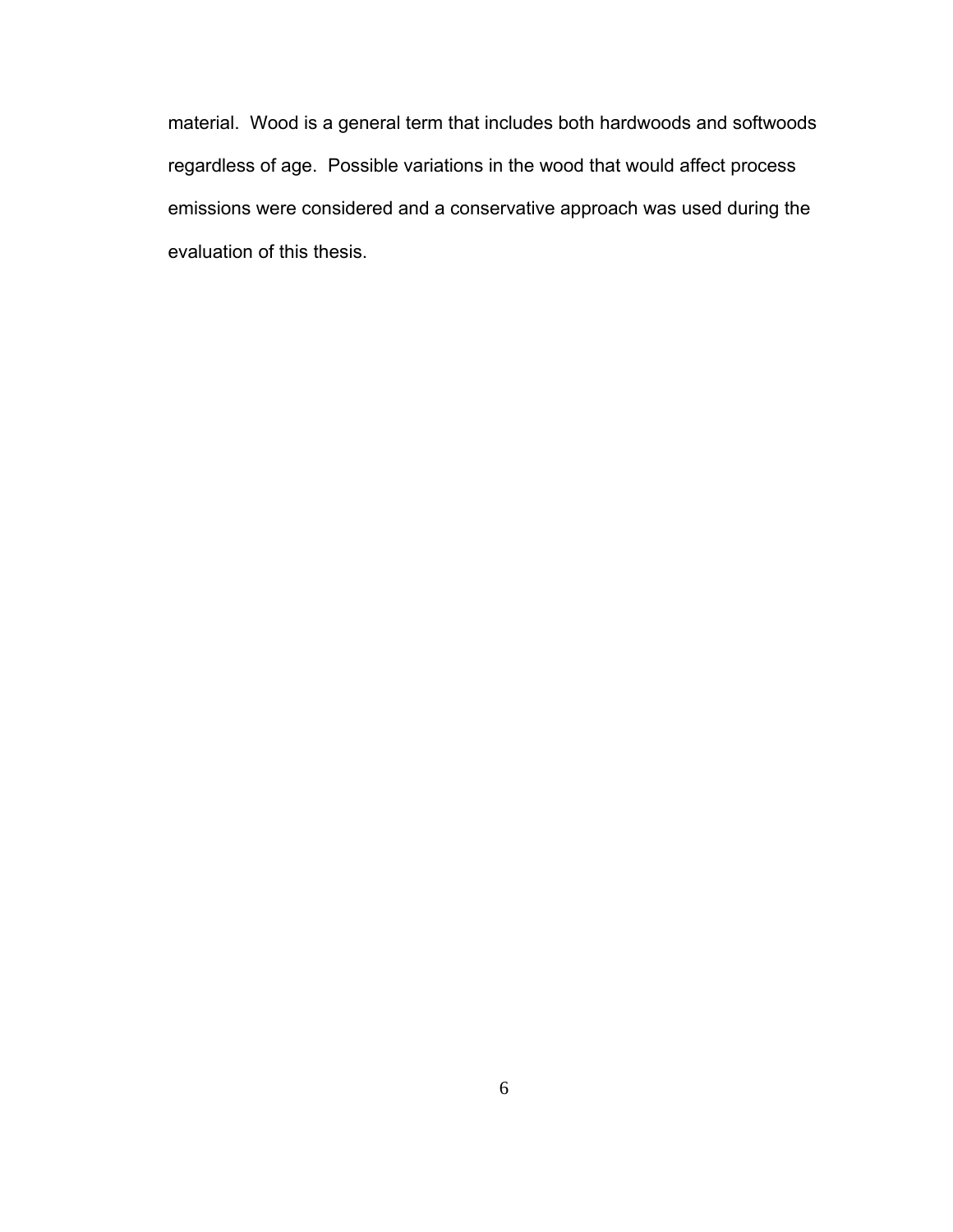#### **CHAPTER 2**

### **Calcium Carbide Manufacturing through Biomass Gasification**

### **2.1 The Gasification Process**

This study is based on an invention that gasifies biomass to produce calcium carbide and ultimately acetylene in a three-stage gasification process. A patent application for the three-stage gasification of biomass was filed in May  $2007<sup>15</sup>$ . Biomass is defined as carboneous materials such as biocrops, animal waste, or even used tires and often refers to materials that are renewable.

The first stage of the process is a fixed bed pyrolysis reactor. Similar to charcoal producing techniques, this reactor carbonizes the biomass at temperature specific to this patent of  $300-1000^{\circ}$ F. The resulting charcoal is transported to a storage site for use as raw material for the production of calcium carbide. The exhaust for the first stage is vented to the second stage of the process to be partially combusted in a chamber at  $1200-1400^{\circ}$ F. This partial combustion produces acetylene, hydrogen, and other carbon gases that are exhausted to a condenser for combustion in the third stage.

The third stage consists of a chamber for the complete combustion of the wood material in addition to the biogases produced in earlier stages to raise the temperature in the chamber to  $3000^{\circ}$ F. The heat produced in the third stage chamber supplies the environment necessary for the reaction of the charcoal and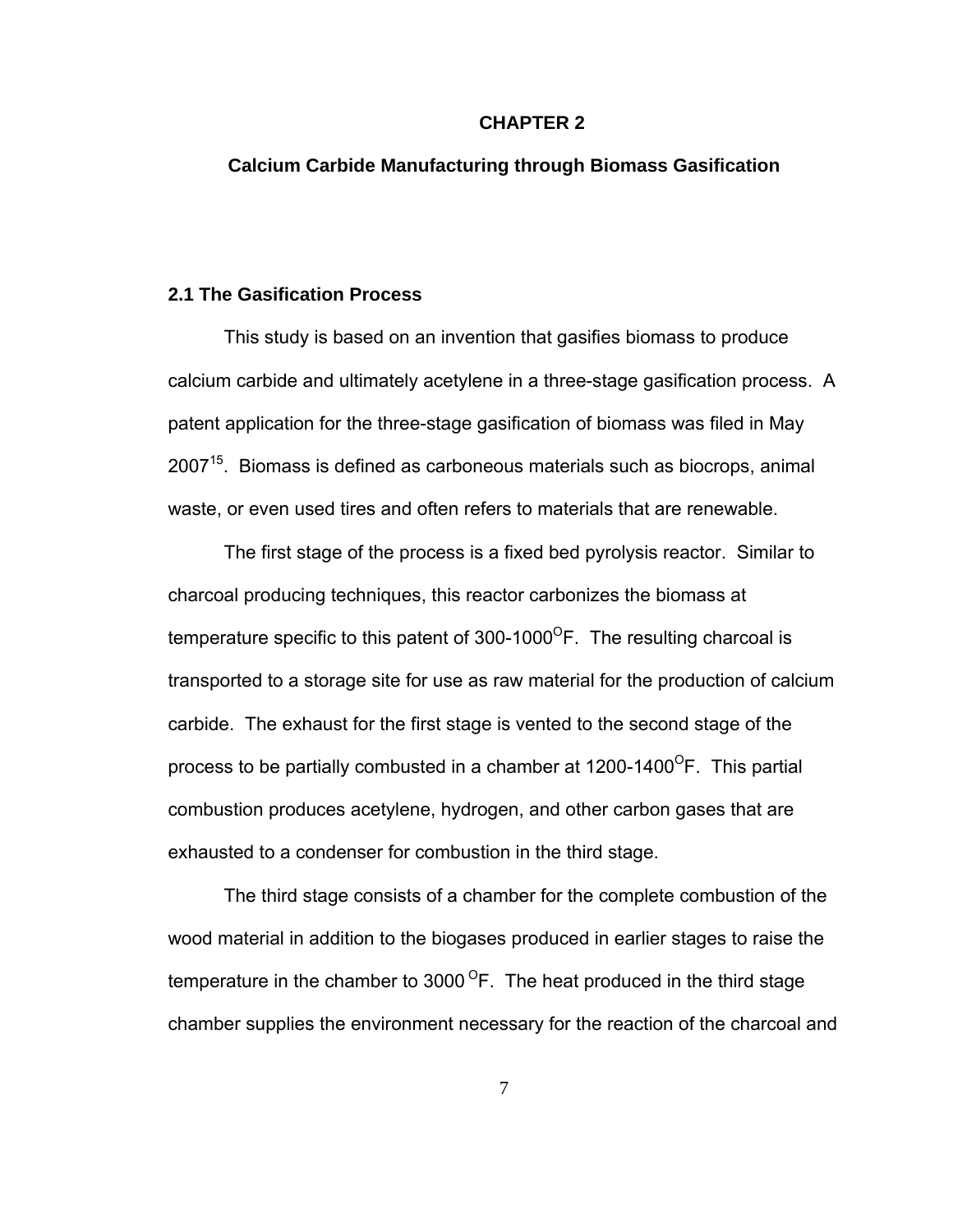lime to form calcium carbide in molten form. From here the molten calcium carbide is cooled and processed for transport or conversion into acetylene. Electricity is produced by an internal combustion engine fueled by the off-gases and/or acetylene produced by the process<sup>15</sup>. A process flow diagram of the process can be found in Figure 1.

#### **2.2 Ancillary Processes**

For the purposes of this study, the additional auxiliary processes not mentioned in the patent application are included in order to produce a complete study of the total emissions expected from proposed plant. Haul roads are necessary to truck raw materials onto the property and product to off-site locations. Once the raw materials are delivered, the wood raw material can be stored in storage piles on the property.

From there, the wood is transferred by front-end loader to the dryer where the excess moisture is removed from the wood prior to pyrolysis. The dried wood can either be transferred back to storage or conveyed to the three-stage gasification system for further processing. The lime is trucked in and stored in silos located on the property. From the silos, the lime is conveyed to the gasification system. Once the molten calcium carbide is produced, a condenser is needed to cool and solidify the product. The product is crushed and sized for delivery or sent to the acetylene processing equipment for use in the internal combustion engine. During crushing, the process is ventilated or kept under an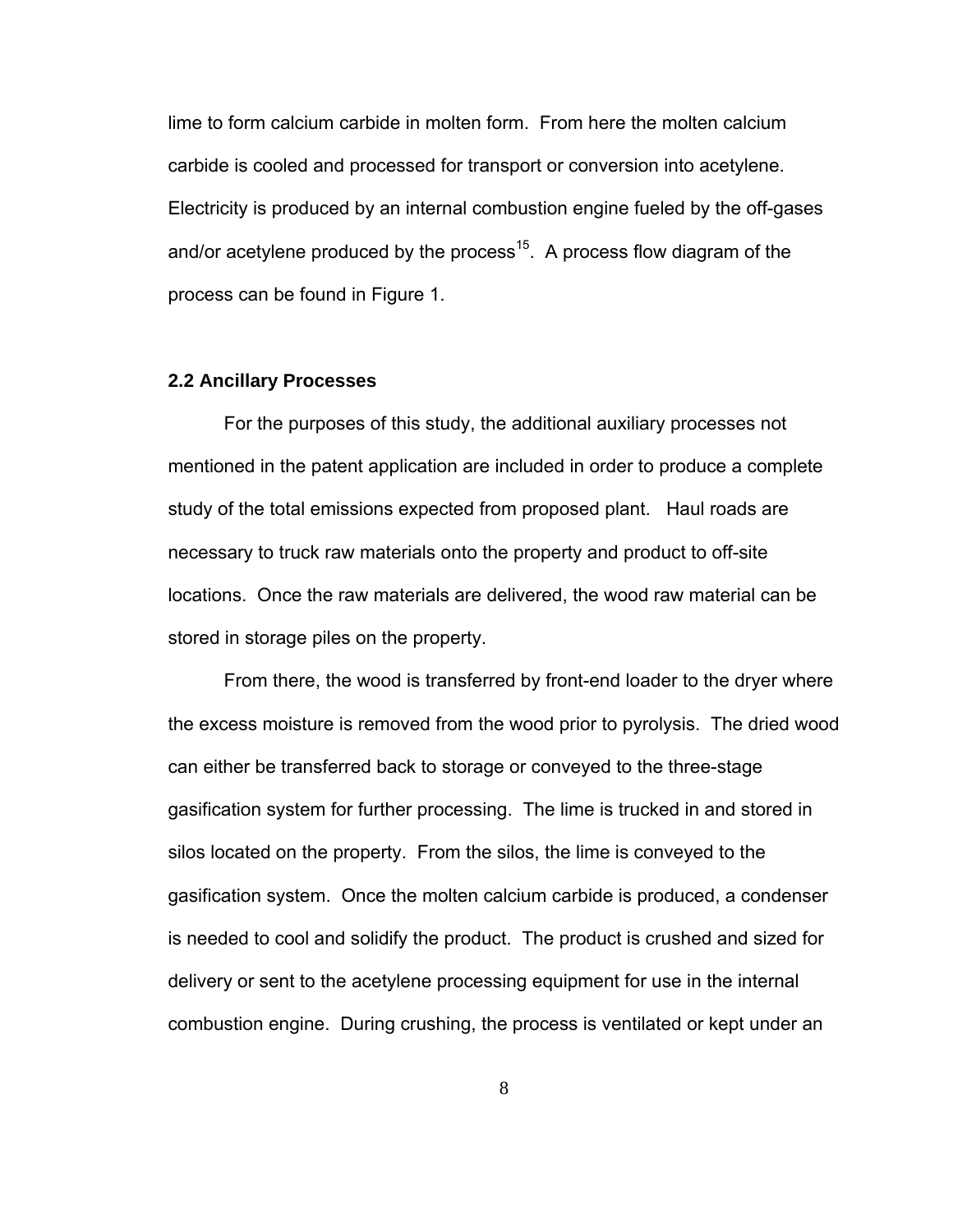inert gas blanket to prevent explosion hazards from acetylene generated by the reaction of calcium carbide with moisture in the ambient air. The engine provides the electricity necessary to run the gasification process.

Each individual equipment or process is a source of emissions commonly referenced as an emissions unit. For ease of tracking through the process, each emissions unit is labeled with a unique identifier. For this study, the emissions units were divided into three categories: direct process equipment, ancillary processes, and combustion equipment. A summary of these emission units and their labels are presented in Table 1, and Figure 2 is a schematic depiction of the emission units.

#### **2.3 Mass Balance and Energy Balance**

Miller<sup>1</sup> evaluates the average mass balance in a carbide furnace using chemical reactions thought to occur in the furnace and typical compositions of the raw materials used in the process. The balance is based on the production of one kilogram of calcium carbide by reaction of lime and coke.

For this study, the same reactions are used as a basis for the material balance in the gasification process. The lime is assumed to have the same general composition as lime in the Miller analysis<sup>1</sup>. However, the gasification process uses charcoal as its carbon source which has a different impurity composition from coke thus producing a different mass result from the carbide furnace process.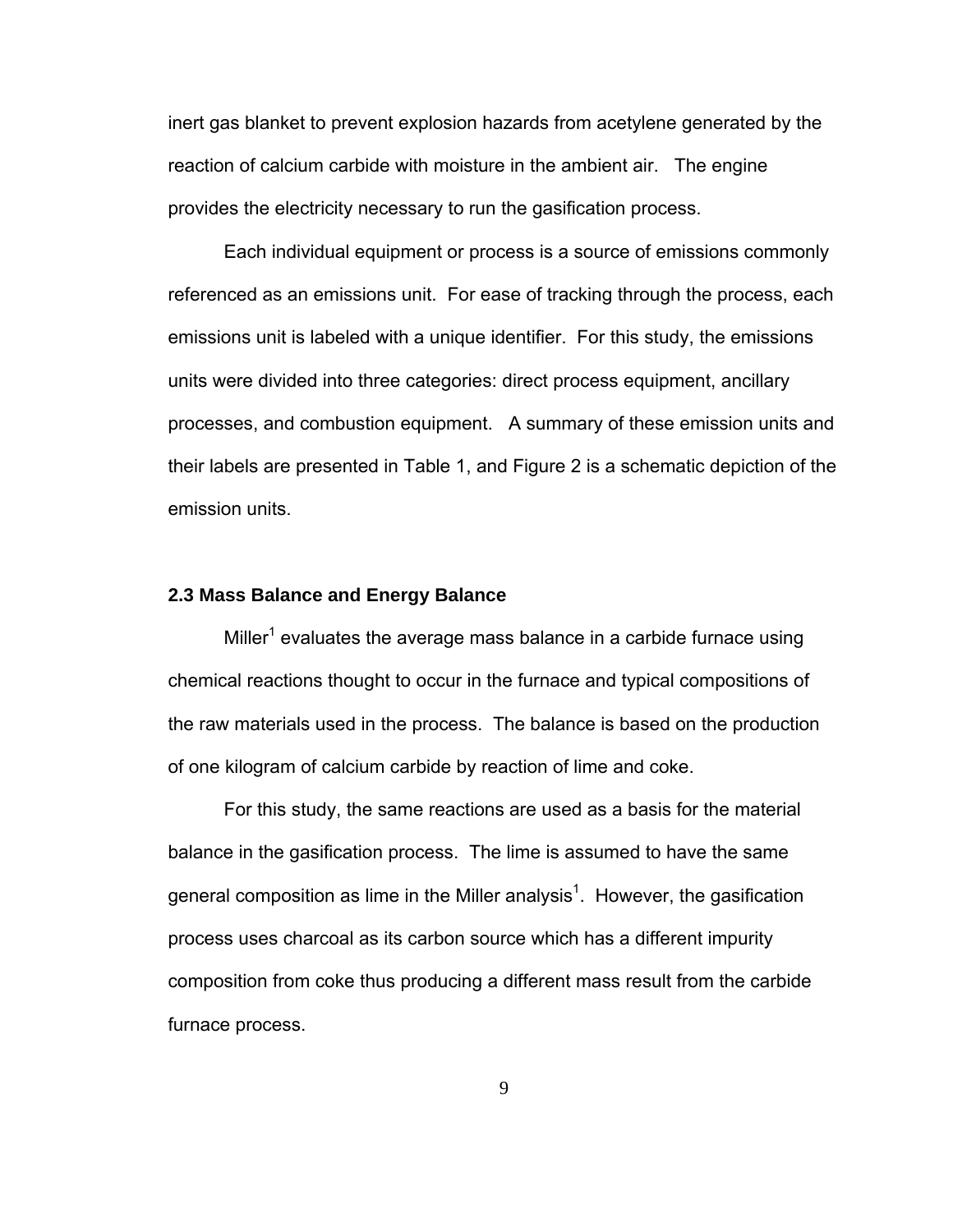Charcoal is a carbon residue that is formed through the pyrolysis of carbon containing materials. The most commonly used materials are woods, such as beech, birch, hard maple, hickory, and oak. Other materials can be used, including nutshells, fruit pits, coal, vegetable wastes, and paper mill residues. During the manufacturing process, external heat is applied to the wood to drive off water and highly volatile organic compounds. Once the wood temperature rises to approximately 275°C (527°F), the volatile organic compounds are released at an increasing rate and the carbonization reactions become exothermic<sup>4</sup>. The impurities seen in the charcoal differ considerably from those in coke.

In general, wood has an elemental composition of about 50% carbon and trace amount of several metal ions with the remaining percentage comprised of oxygen and hydrogen<sup>16</sup>. Some trace elements reported were calcium, potassium, magnesium, phosphorous, manganese, iron, zinc, sodium and chlorine. For purposes of this study, an average of the metal contents was established over the wood species in the study and used in the material balance. The two elements not mentioned in the study, but of interest in the gasification process, are nitrogen and sulfur in the wood. In general, wood and its associated biomass materials such as bark and greenery have low sulfur content levels. The sulfur content of wood is 0.01 percent with bark, having a slightly higher content of 0.02-0.1 percent based on dry mass<sup>17</sup>. The nitrogen content is thought to be 0.1-0.5 percent based on dry mass.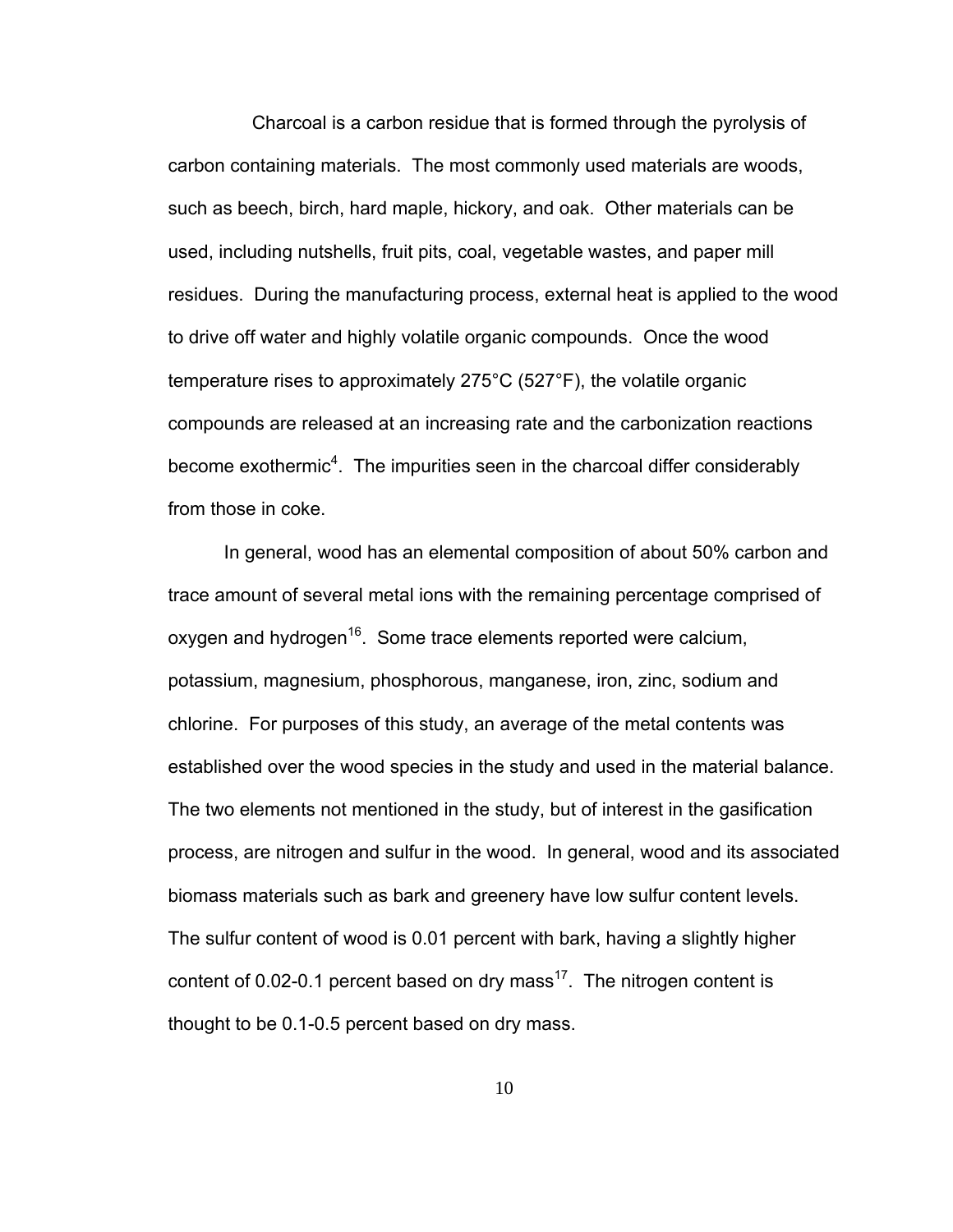Impurities in the raw materials ultimately end up as an impurity in the resulting product<sup>1</sup>. The results of the material balance can be seen in Table 2. The resulting quantities determined in the analysis are used in later sections as the basis for establishing the design rate for the gasification process equipment.

Miller<sup>1</sup> also evaluates the thermal aspects of the carbide furnace process. Based on the mole balance contained in the material balance analysis, a thermal analysis of the gasification process was evaluated following the same reactions used in the carbide furnace process. The results of the thermal balance can be seen in Table 3. The resulting thermal requirements of this analysis are used in later sections for evaluating the fuel combustion requirements of the gasification process. This information is translated into the heating requirements for a boiler design that would be necessary to maintain the process operations. The results of this analysis can be seen in Table 4 and is considered in determining the viability of producing a self-sustaining operation.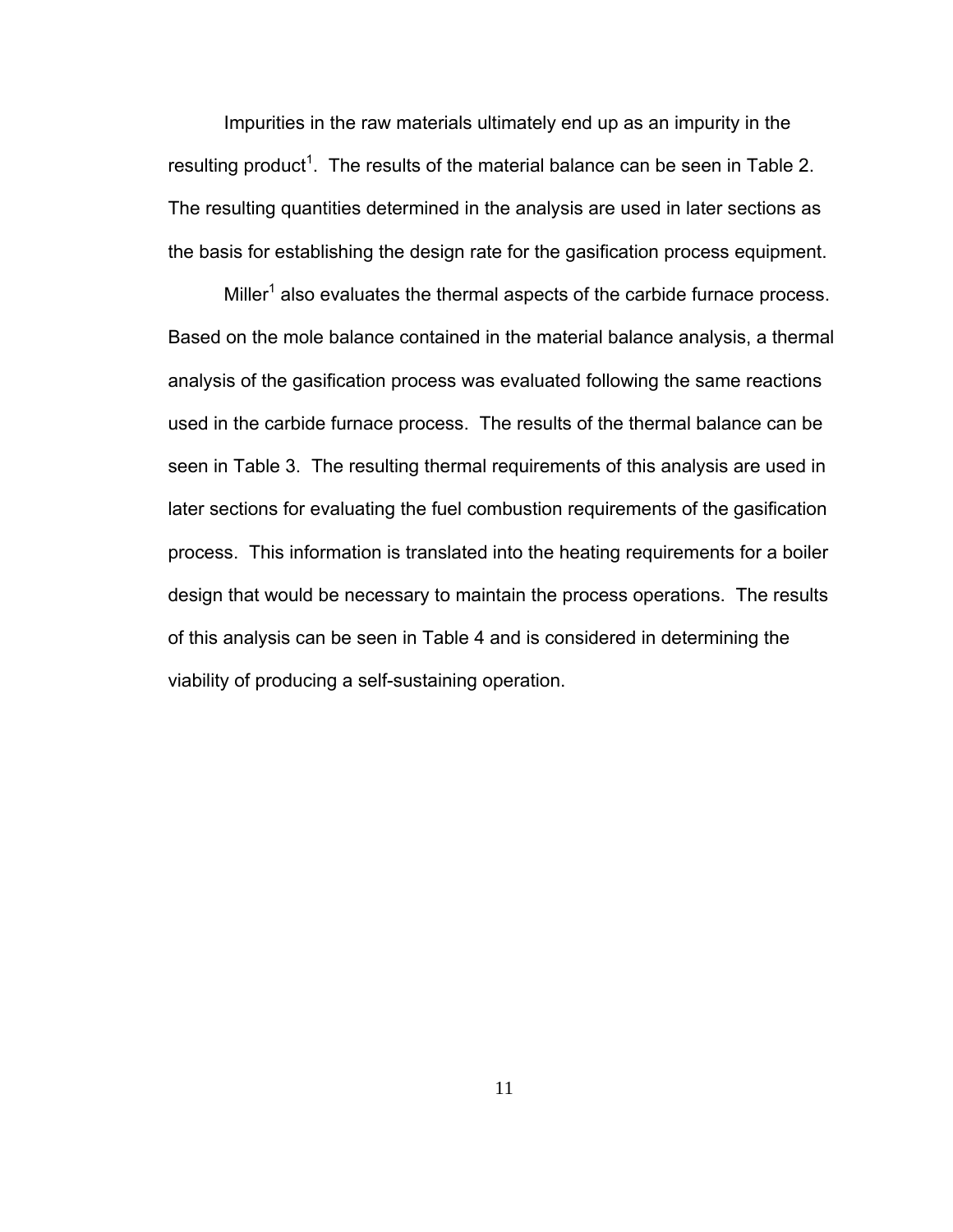### **CHAPTER 3**

## **REGULATORY REQUIREMENTS**

#### **3.1 Regulatory Background**

Air permits are regulated under the Clean Air Act of 1963 and its amendments. After incidents of public health safety were threatened by increased pollution in the surrounding air, several federal and state laws were passed, including the original Clean Air Act of 1963. The Act established funding to study air pollution and strategies to clean up the air pollution. In 1970, Congress passed a revised version of the Clean Air Act which created a more comprehensive response for addressing air pollution. It was in that same year that Congress established the Environmental Protection Agency (EPA) with the primary objective to carry out the revised law. Subsequently, several Clean Air Act programs have been established in the effort to reduce nationwide air pollution<sup>18</sup>.

The Clean Air Act was further revised and expanded with the passing of the 1990 Amendments which allowed EPA more leeway in implementing and enforcing the regulations that were intended to reduce the emissions of certain air pollutants. It was at this time that the EPA considered cost-effectiveness of a control device in combination with the reduction effectiveness in air pollution.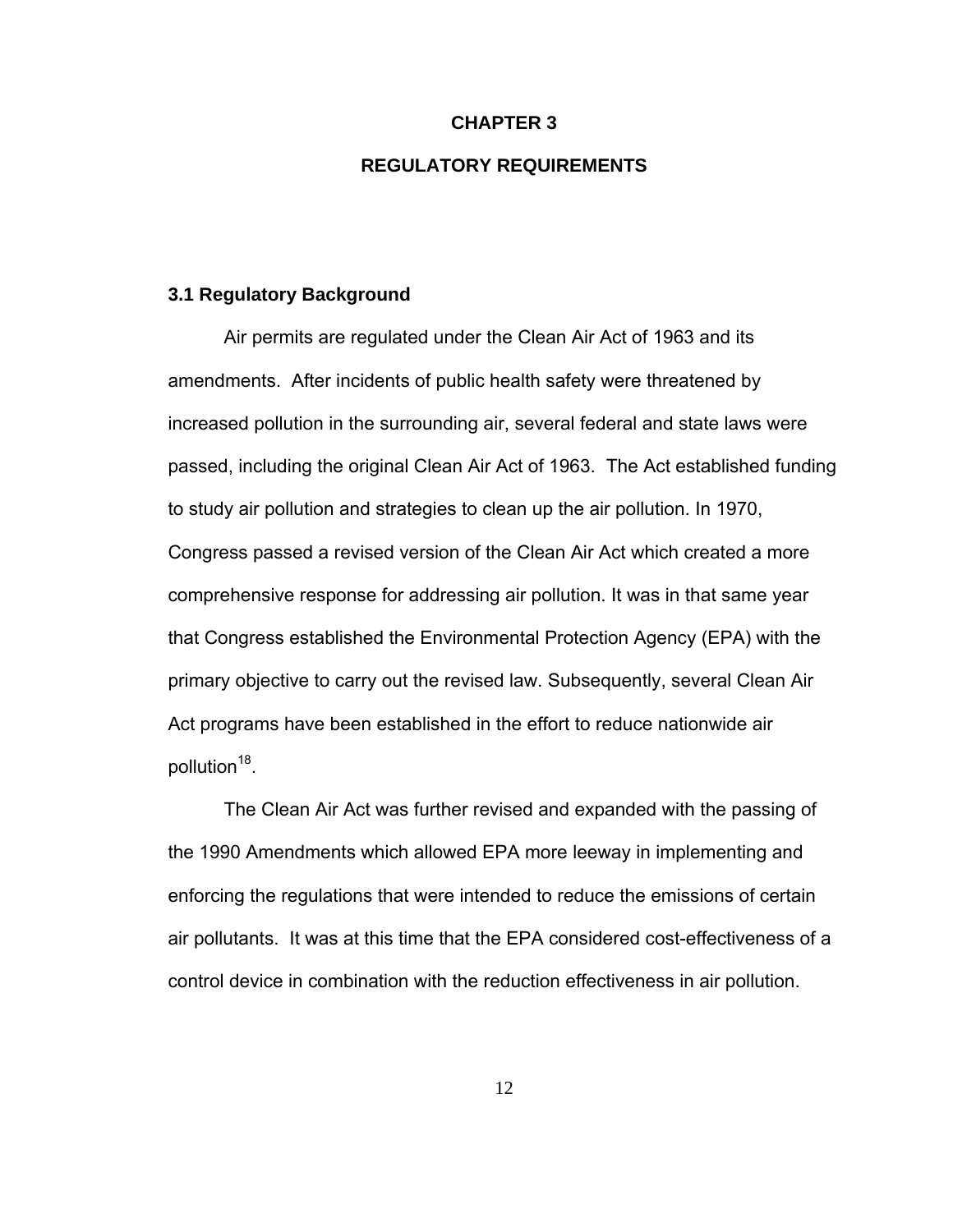The EPA is the primary agency for setting limits on regulated air pollutants that ensure that the basic health and environmental condition for the general population is not compromised by excessive air pollution. This is achieved through restrictions on emissions from industrial sources that emit regulated air pollutants. On a local level, the directives of the EPA are executed through state, tribal and local agencies that are approved by the EPA. States and tribes may create stricter air pollution laws that address specific problems the state or tribe wishes to address. However, in no case can those laws be less strict that those set by the EPA. Each state that has an approved State Implementation Plan (SIP) has been designated by the EPA to control air pollution under the Clean Air Act. The SIP is a collection of the regulations, programs and policies that the state will administer for the control of air pollution. In Missouri, the implementation and enforcement of air pollution laws is the responsibility of the Department of Natural Resources Air Pollution Control Program.

It should be noted that although Missouri is a SIP approved state and the results of this study should generally be applicable in other states of the United States, the Missouri air pollution laws do contain slight variations from other states in regards to minor source permitting evaluations. The results of this study are based on Missouri laws effective February 2010.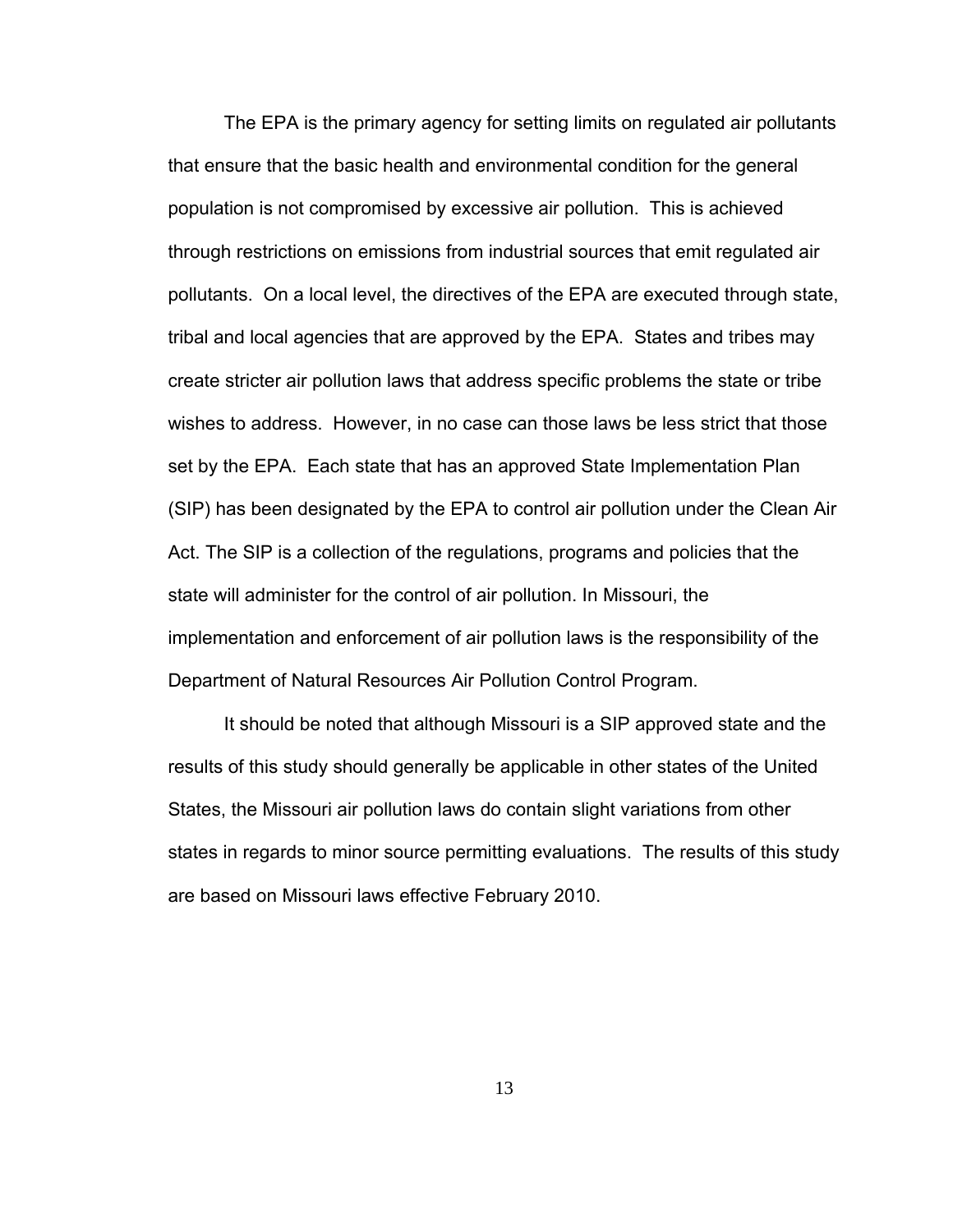#### **3.2 Air permitting**

There are two major types of permits that can be obtained by a company proposing the emission of any regulated air pollutant: construction permits and operating permits. Construction permits are issued under the New Source Review requirements and are required prior to start of construction. Start of construction is a term that refers to the activities associated with construction of the proposed project, or the Greenfield installation. This includes the establishment of permanent structures for the purposes of the new installation. Pouring concrete is typically cited as an example of starting construction. Activities such as clearing land or leveling the area in which the installation is to be located has historically not been considered start of construction under New Source Review.

Issuance of an operating permit occurs after start up of the installed equipment. Operating permits are intended to consolidate all compliance and monitoring requirements found in construction permits, federal standards, consent decrees, etc. Details on operating permits are outside the scope of this thesis.

### **3.3 New Source Review**

The regulations in the State of Missouri allow for three general (3) types of permitting for Greenfield installations: *De minimis*, Minor, and Major<sup>19</sup>. The steps of how a permit type is assessed do not change and a general outline of the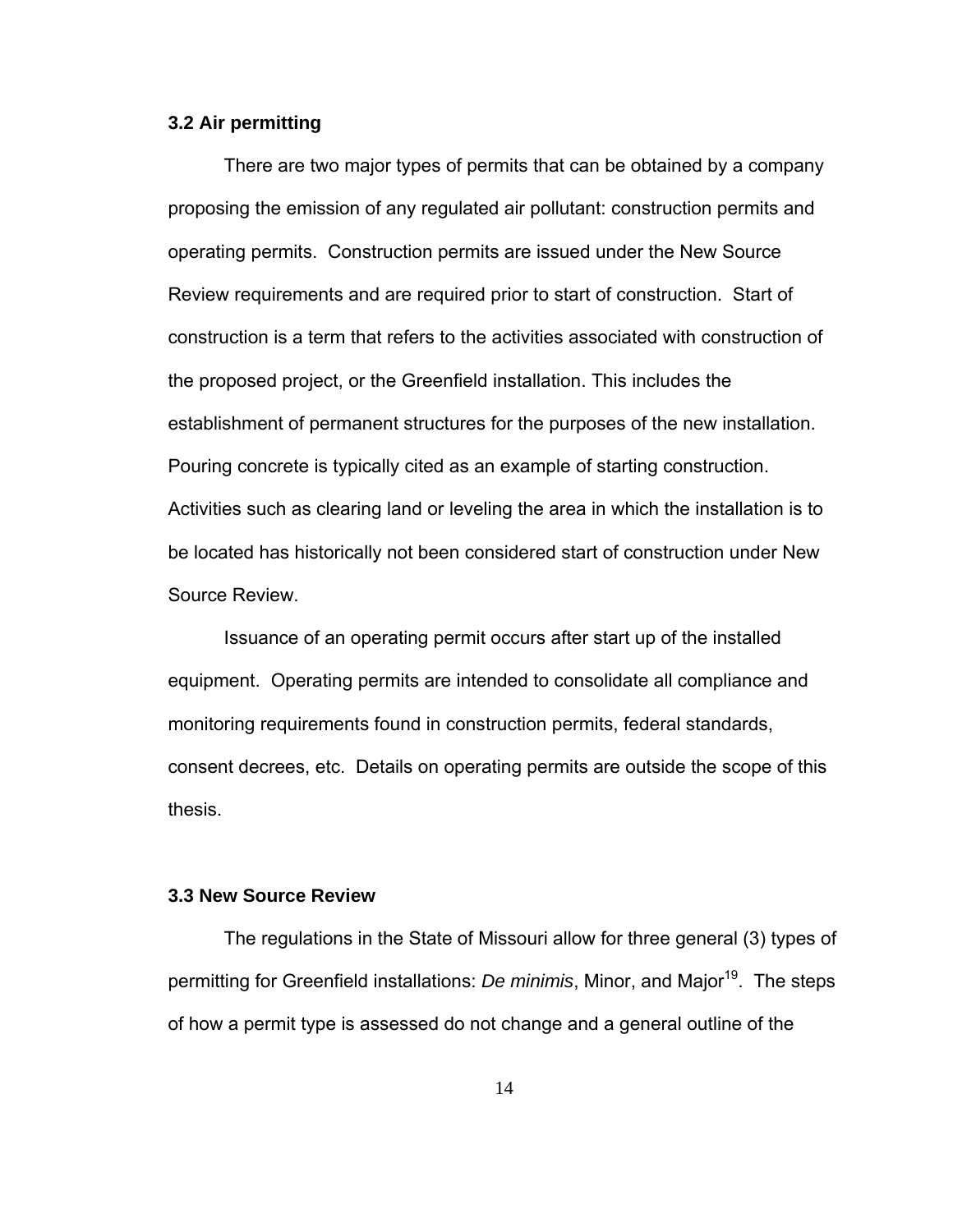process can be seen in Figure 3. The first step is determining the project scope:

is there a modification occurring? The definition of modification as stated in the

Missouri State Regulations 10 CSR 10-6.020(M)(8):

Modification – Any physical change, or change in the method of operation of, a source operation or attendant air pollution control equipment which would cause an increase in potential emissions of any air pollutant emitted by the source operation.

For a Greenfield operation, the new plant is considered a modification and

the project is defined as the entire installation. For clarification, the term

installation is defined in 10 CSR 10-6.020(I)(6) as:

Installation – All source operations including activities that result in fugitive emissions, that belong to the same industrial grouping (that have the same two (2) digit code as described in the Standard Industrial Classification Manual, 1987), and any marine vessels while docked at the installation, located on one (1) or more contiguous or adjacent properties and under the control of the same person (or persons under common control).

The next step in determining the type of permitting review of the

modification is calculation of the potential to emit, which is defined in 10 CSR 10-

6.020(P)(19) as:

Potential to emit – The emission rates of any pollutant at maximum design capacity. Annual potential shall be based on the maximum annual-rated capacity of the installation assuming continuous year-round operation. Federally enforceable permit conditions on the type of materials combusted or processed, operating rates, hours of operation and the application of air pollution control equipment shall be used in the determining the annual potential. Secondary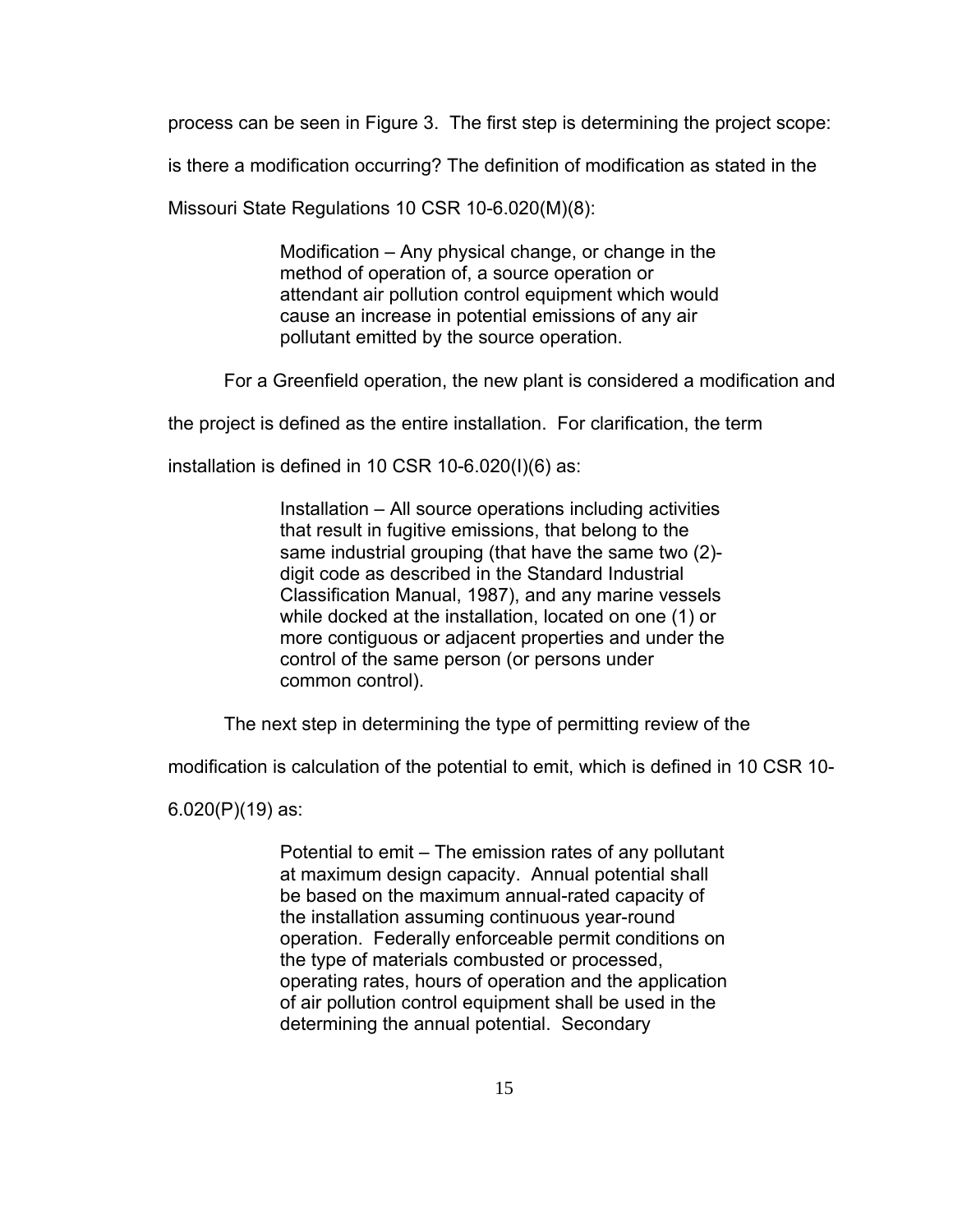emissions do not count in determining annual potential.

The potential to emit of the installation is established by multiplying the maximum hourly design rate of each equipment by an appropriate emission factor for the process. A comprehensive, but not exhaustive, list of emission factors that are nationally recognized and rated for quality is found in the EPA document AP-42. However, if an emission factor is not listed under the desired process, an approximation can be justified and used in the absence of an appropriate emission factor. In most cases, performance testing conducted on the equipment or similar equipment may be acceptable $^{20}$ .

The *de minimis* levels for each regulated air pollutant are the first tier of regulation found in the Missouri State Regulations. Once an installation reaches *de minimis* levels, they are reviewed for permitting requirements and evaluated under the New Source Review.

The second tier of regulation determines the major source levels as outlined in Table 6 for named and non-named installations. The State maintains a list of sources categories that are called "named installations<sup>21</sup>" that are affected by a different major source level. Currently, there are 27 source categories listed in the Code of State Regulations<sup>21</sup>. For the proposed calcium carbide manufacturing plant, the major source level is 250 tons of air pollutant per year since it is not considered a named installation. Therefore, any fugitive emissions created at this source will be counted towards the potential to emit of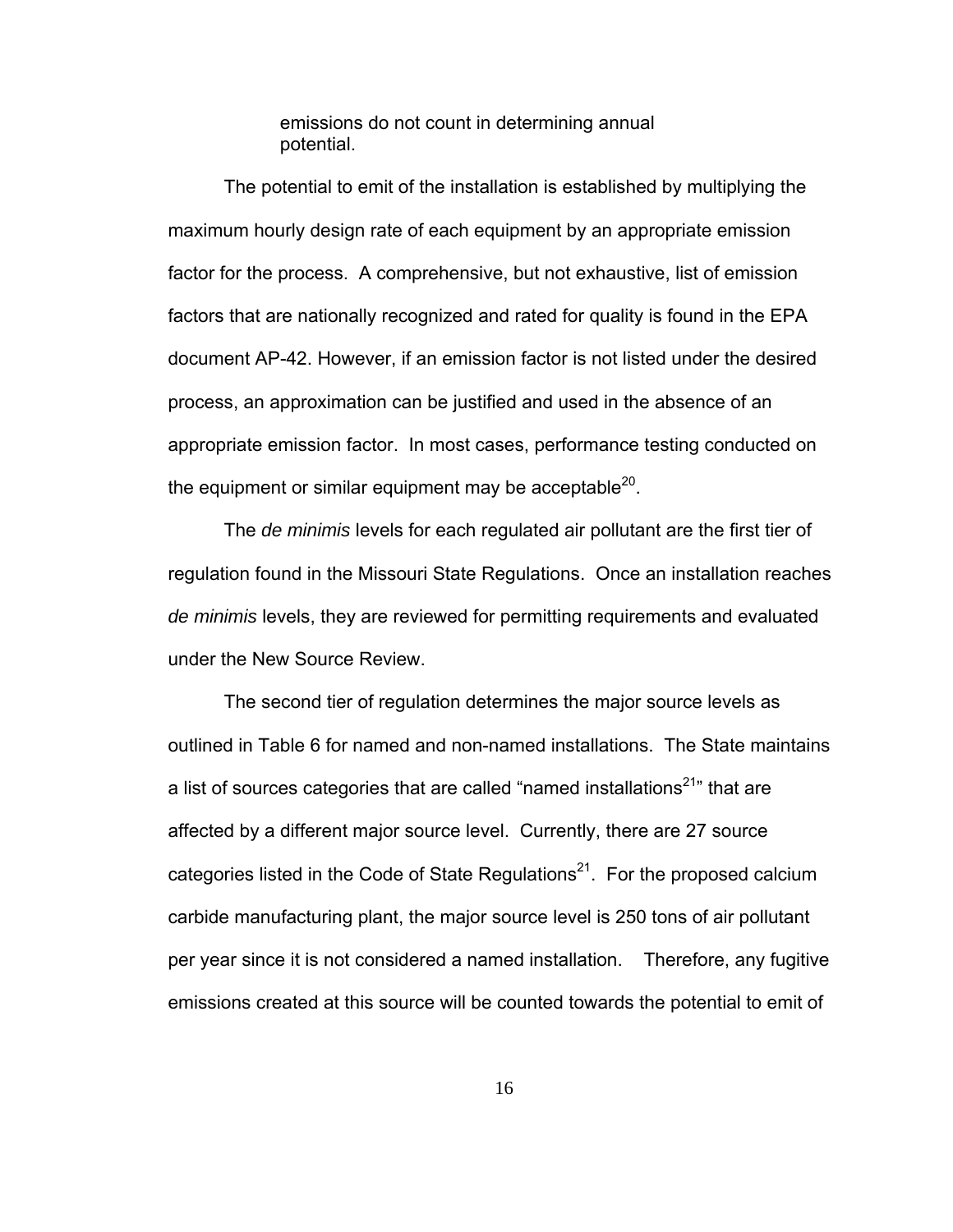the entire installation. Once the potential emissions of the installation are determined the type of permit that is issued can be determined.

This research is based on a Greenfield installation. Therefore, the permitting levels are also used in defining the source classification. For example, if the potential emissions of this plant are less than *de minimis* levels, the source is called a *de minimis* source.

 The timeframe for permit issuance is dependent upon the type of permit being issued. The statutory time limit for all Section (5) and Section (6) permits is 90 days from the receipt of a complete application (10 CSR 10-6.060). However, if additional information is requested by the permitting authority, the application may be placed on hold until the information is received. There is not public comment period for these types of permits.

For major reviews conducted under Section (7), Section (8) or Section (9), the statutory time limit is 184 days from the receipt of a complete application. This also does not include time the application is placed on hold for additional information. However, these permits are subject to a public notice period that is included in the statutory time limit. The notice period lasts for 40 days. At that time, anyone from the public may comment on the proposed permit. A public hearing on the permit is scheduled during the public notice period but may be canceled if a public hearing is not requested. All comments received during the public notice period must be addressed and become a permanent addition to the final permit.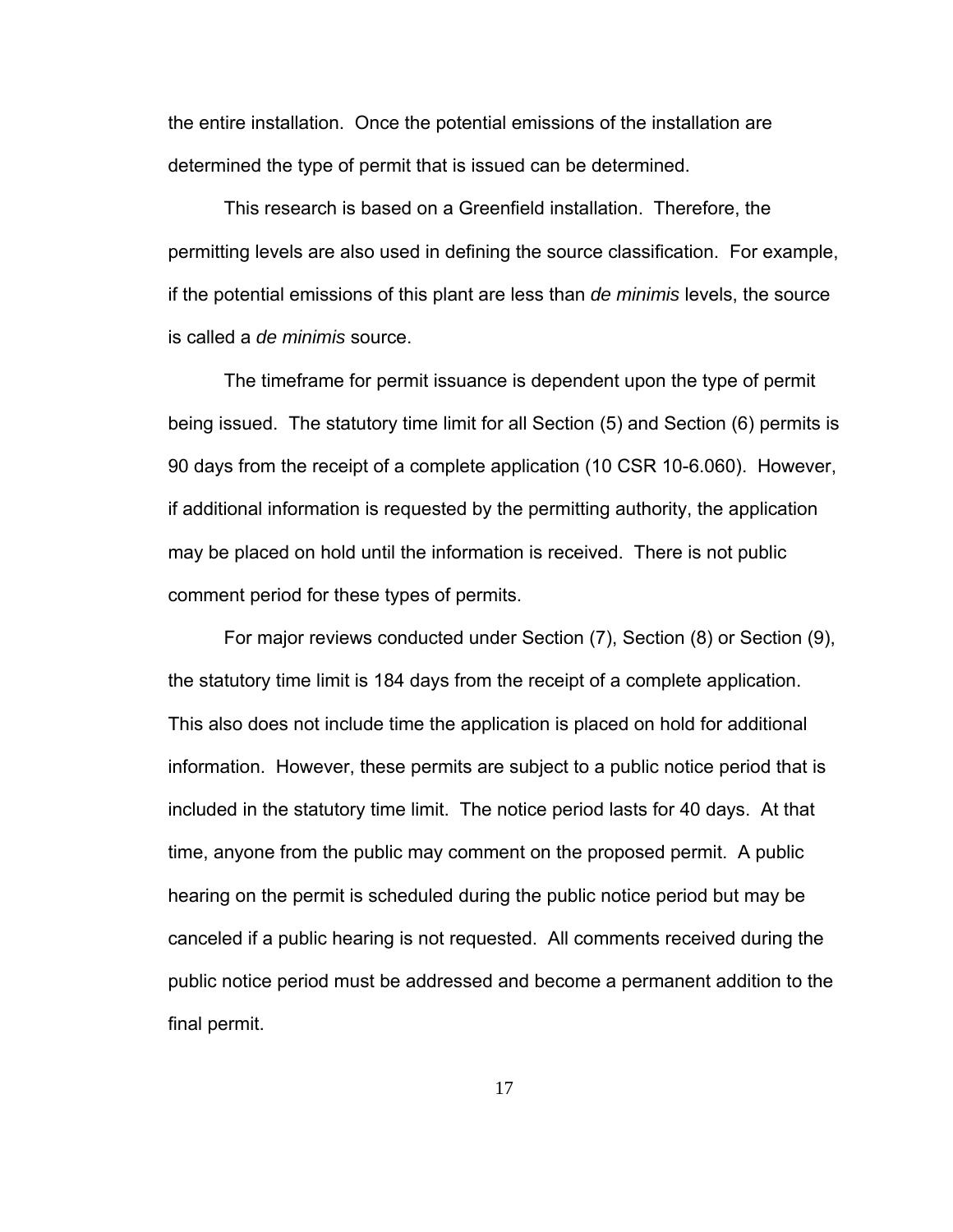At the time of this writing, carbon dioxide was determined by the Supreme Court to be a greenhouse gas under the jurisdiction of the Clean Air Act. In March 2010, the EPA finalized a rulemaking for the automobile and light-truck industry that increased the efficiency standards for model years 2012 to 2016. Once this rule was final, carbon dioxide became a regulated pollutant by definition under the New Source Review rules and thus became permittable under the same rules. As such, any sources with carbon dioxide emissions will be required to obtain a construction permit prior to construction.

On March29, 2010, the EPA announced that permitting of these sources will be phased in over the next few years to properly address carbon dioxide emitting sources. Details on the levels at which permitting is necessary are being proposed by EPA through the Greenhouse Gas Tailoring Rule, which proposes to raise the major threshold for carbon dioxide from the current 100 or 250 tons per year to 25,000 tons of carbon dioxide equivalent per year. A carbon dioxide equivalent is methane, nitrous oxide, hydrofluorocarbons, perfluorocarbons, and sulfur hexafluoride. Permitting requirements will not be triggered until January 2011 and will only first effect large stationary sources as the smaller sources are phased in over the next few years $^{22}$ .

Carbon dioxide emissions are expected from this plant, and emission factors for the release of carbon dioxide were discussed in the emission factors section. No other carbon dioxide equivalents are expected.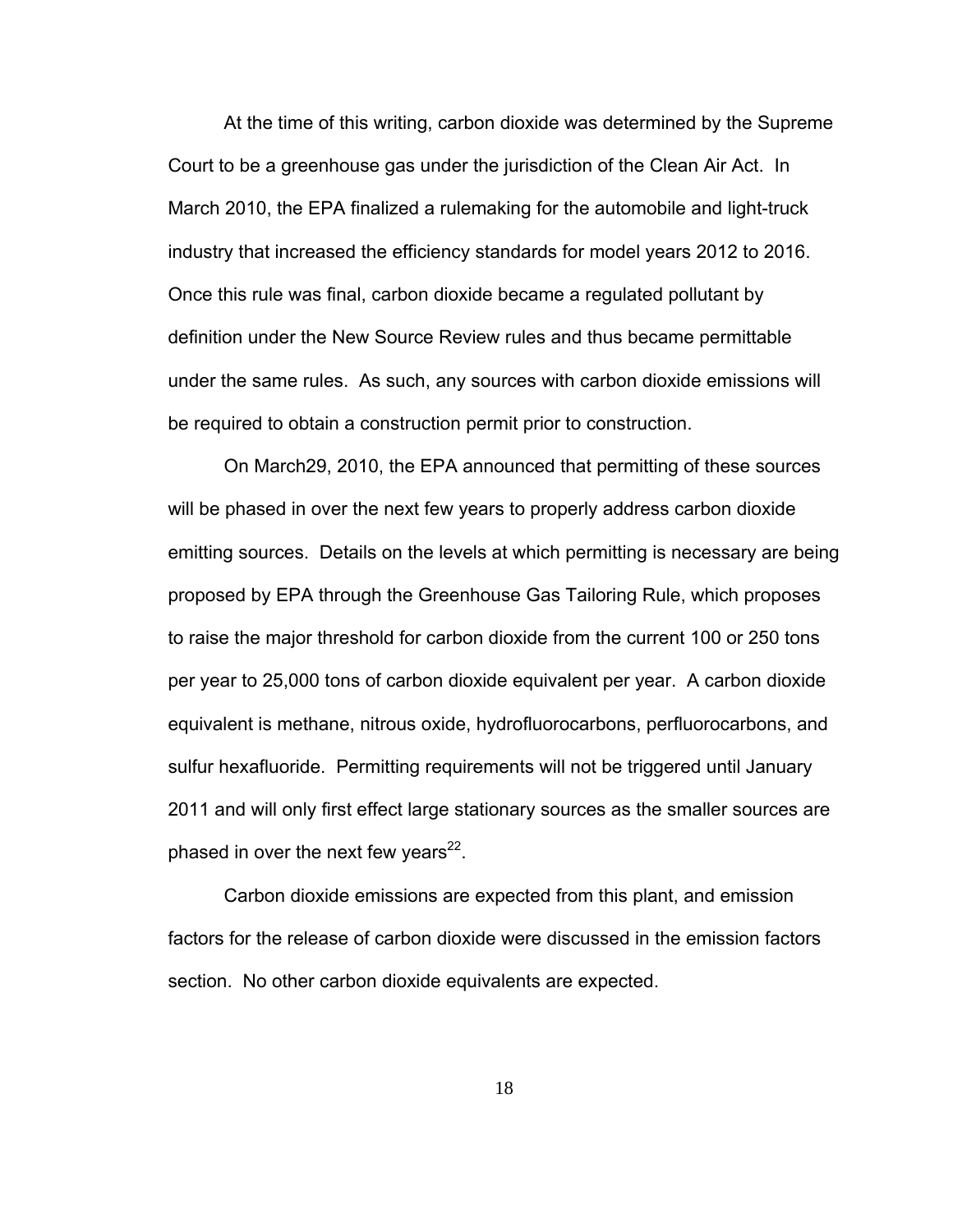#### **3.4 Emissions and Controls**

The level of emissions that are generated from the gasification process is dependent upon the size of the equipment involved. The ratio of raw materials necessary to produce a specific amount of product is based on the material balance presented in an earlier section. Figure 4 outlines the conversion ratios used in the potential emission calculations.

Potential emissions are based on information that most accurately characterizes the emissions as they are released into the ambient air. The most reliable source of information is direct testing of the emissions from the emission source. However, this type of information requires that the emission source be built and operating to perform the test. In most cases, this is nearly impossible since a permit is required prior to being built. Test data from similar sources is also acceptable if the sources are identical. Again, this may not be desirable since similar equipment may be owned by competing companies who are not willing to share their private information.

For most sources that lack the resources to provide direct testing data, the EPA has compiled a document called AP-42 that examines various types of industries and their emissions. The EPA document is categorized into 12 general sections. The emission factors are rated by letters that represent the confidence of the emission factor<sup>4</sup>. Other methods of emission quantification are mass balance, and estimation. For this study, the emission factors were taken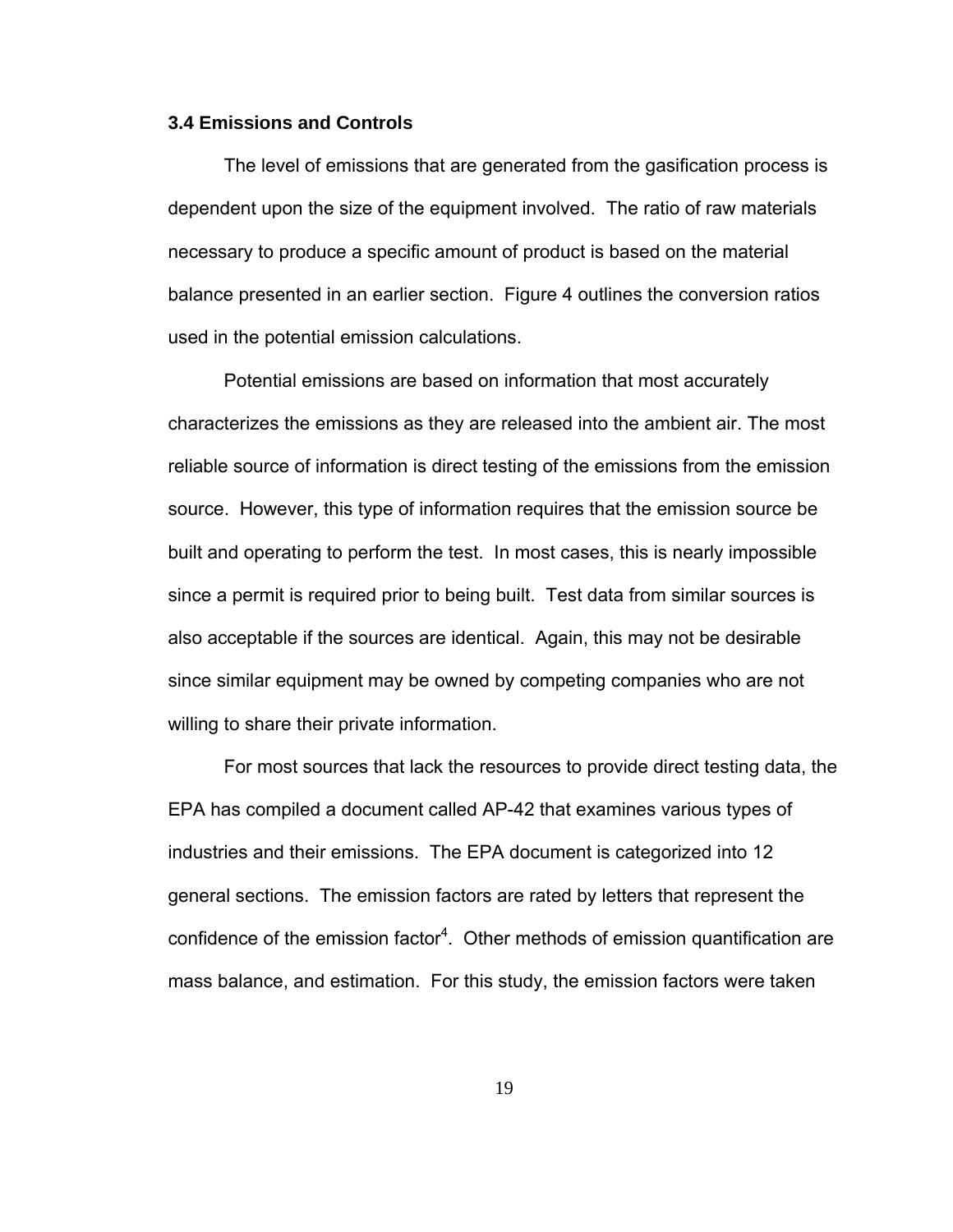from AP-42 for processes addressed in AP-42. Since this is a new process, estimations for emission factors were used.

#### **3.5 Emission factors**

The emission factors utilized in this evaluation were all obtained from AP-42. In the cases where there were no emission factors specific to the processes at this plant, a comparable emission factor from AP-42 was used. A summary of the emission factors can be found in Table 7, 8 and 9 for  $PM_{10}$ , NO<sub>x</sub> and VOC, and CO and  $CO<sub>2</sub>$ , respectively. Each emission factor is referenced by a Source Classification Code (SCC) that is an 8-digit code the EPA uses to classify different emissions activities.

Prior to processing, the wood may be dried in a wood dryer that is fueled by the combustion of wood or natural gas. The emissions from this part of the process contain particulate matter,  $NO<sub>x</sub>$ , VOC, CO and  $CO<sub>2</sub>$ . This type of wood drying is not discussed directly in AP-42. Therefore, drying of similar material was used as a substitution. In particular, particleboard was chosen based on the material used in the manufacturing of particleboard such as wood shavings, flakes, wafers, and chips. These emission factors are found in Section 10.6.2 Particleboard.

The storage and handling of the wood and lime/dolomite raw materials and intermediate products such as charcoal and the combination of charcoal and lime are sources of particulate matter. As the material is conveyed into the silo,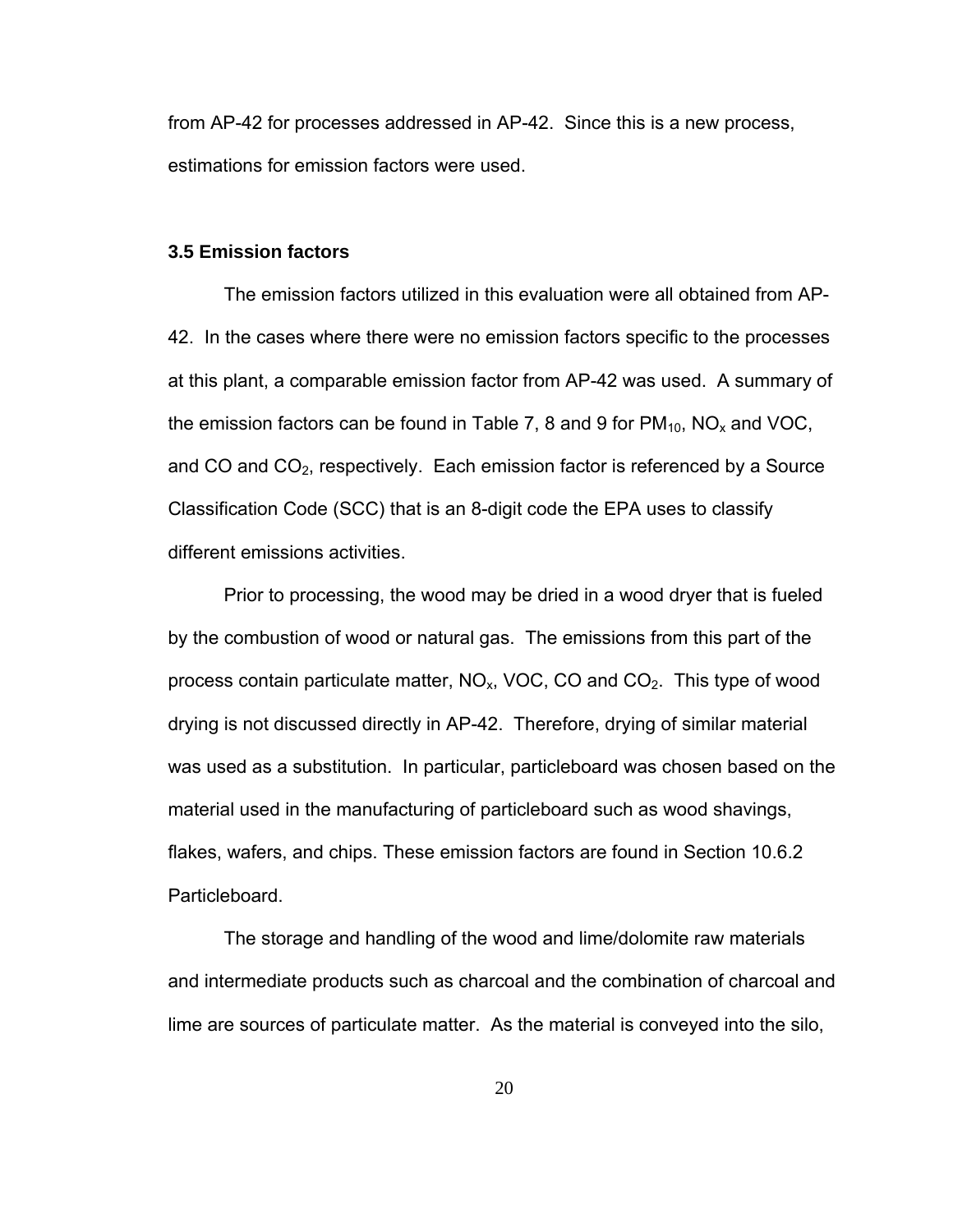air is displaced through the silo through openings located at the top of the silo. These openings relieve the air pressure in the silo simultaneously carrying entrained particulate matter into the surrounding atmosphere. The quantity of particulate matter that is released is dependent on the material being stored in the silo.

For the raw materials, emissions were based on emission factors taken from Section 11.17-4 Lime Manufacturing<sup>4</sup>, which contains emission factors for both the storage and handling of lime. Wood is hard fibrous substance that is not expected to contribute as much fine particulate emissions as lime and dolomite which are typically shipped as powders. However, emission factors for the storage and handling of wood are not represented in AP-42. Therefore, wood emissions were conservatively estimated using the same emission factors as lime/dolomite.

For the intermediate materials, emissions were based on emission factors taken from Section 11.4 Calcium Carbide Manufacturing<sup>4</sup>. Although the emission factors in this section are based on traditional calcium carbide manufacturing processes, emissions from the intermediate materials are expected to be similar.

The calcium carbide condensing and crushing operations are common in typical calcium carbide manufacturing plants, and the emission factors listed in Section 11.4 Calcium Carbide Manufacturing<sup>4</sup> are representative of the emissions from this plant. The solidified calcium carbide is crushed in a primary crusher usually a jaw crusher, followed by a secondary crusher and screening for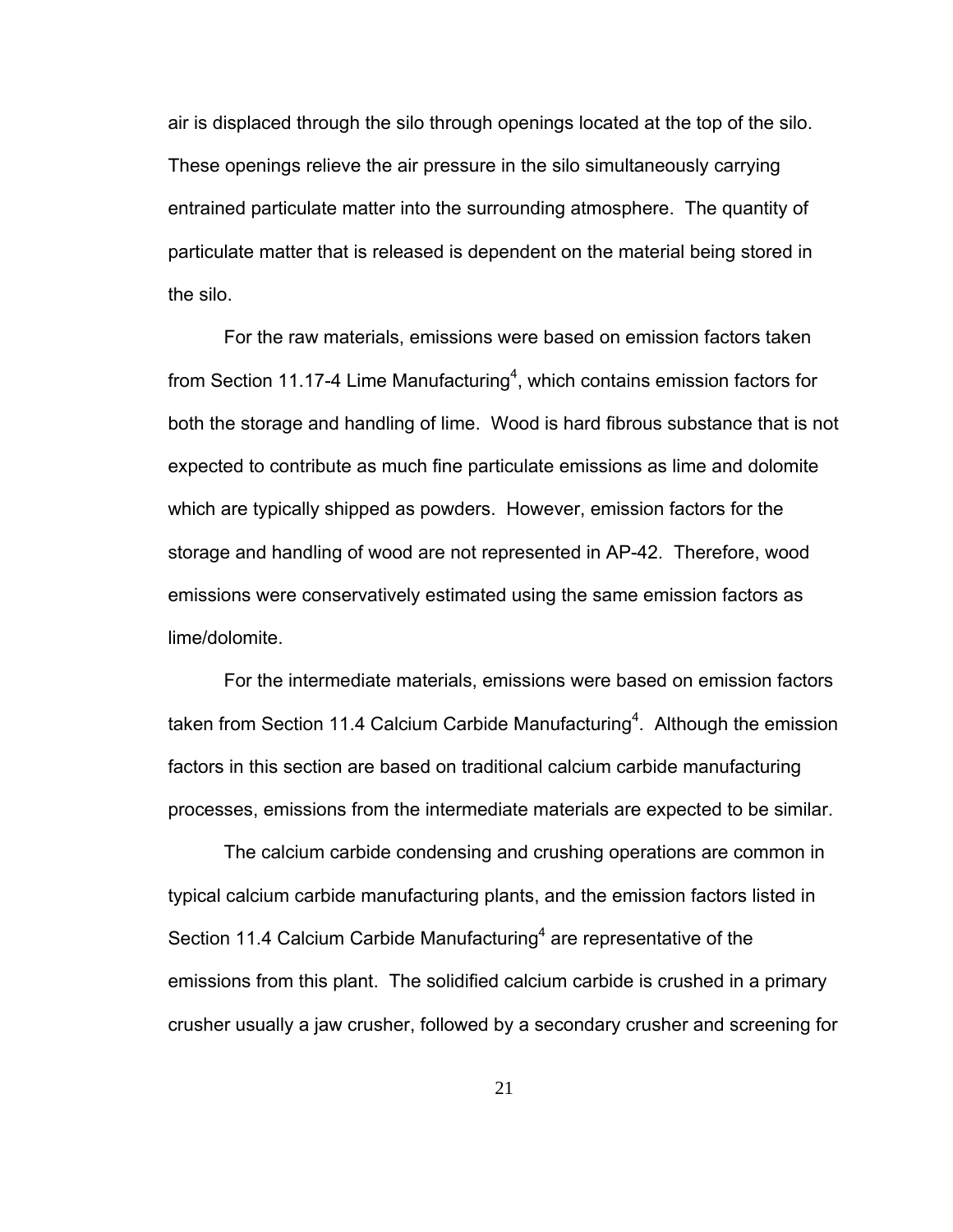size. Since crushing is performed in either an air-swept environment, or in an inert atmosphere, the exhaust can be vented to a control device. It should be noted that these emission factors were based on the use of a fabric filter as a control device. To determine the uncontrolled emission factor, a control efficiency of 99% was assumed for the use of a fabric filter as indicated in Appendix B.2 of AP-42<sup>4</sup> and an emission factor was back-calculated using the controlled emission factor.

The third stage reactor will combust off-gases produced during the process which is expected to create emissions of  $PM_{10}$ , NO<sub>x</sub>, VOC, CO and CO<sub>2</sub>. Since it is difficult to predict the quantities and constituent of the off-gases, it is assumed that natural gas is a comparable fuel type. The off gases are expected to have a high carbon gas content and combustion products from previous stages. Natural gas is comprised mainly of methane. Based on these similarities, the emission factors for natural gas combustion were used to determine emissions of the off-gases. These emission factors were taken from Section 1.4 Natural Gas Combustion and Section 3.2 Natural Gas-fired Reciprocating Engines<sup>4</sup>.

Part of the process relies on the combustion of the product acetylene gas produced by the process as fuel for the equipment of the process. In this way, the process is intended to achieve self-sustaining operations without the need for additional outside resources. The intended combustion products of acetylene are primarily carbon dioxide  $(CO<sub>2</sub>)$  and water based on the complete combustion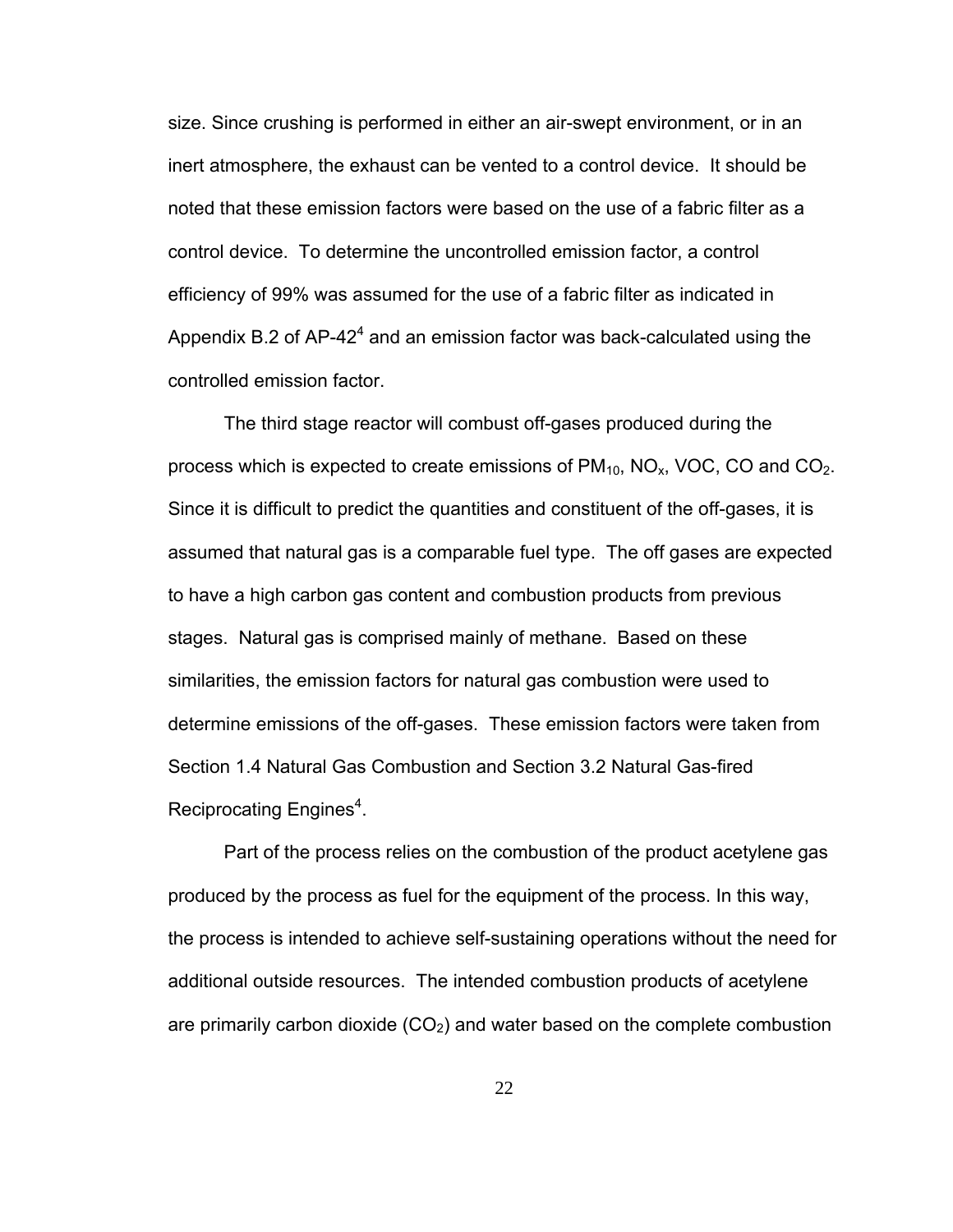of acetylene in the appropriate amount of oxygen. The emission factor for  $CO<sub>2</sub>$  is 157.45 pounds per million  $BTU^{23}$ . However, under real world operating conditions, the possibility of creating an oxygen deficient environment is a possibility and appreciable amounts of carbon monoxide can form<sup>1</sup>. Studies have shown that an oxygen content of less than 17% in the air can result in the creation of CO of up to 5.9% of the resulting exhaust gas. Since it is not the intention to run the combustion engine in an oxygen-deficient state, a conservative estimate for CO emissions was based on a conversion of less than 1%. These values are consistent with the values found in AP-42 for natural gas combustion. Therefore, AP-42 values were used as comparable emission factors for CO and  $CO<sub>2</sub>$ .

The presence of nitrogen in the air allows for the possibility of creating thermal nitrogen oxides (NO*x*). At high temperatures, usually above 1600°C (2900°F), the nitrogen (N<sub>2</sub>) and oxygen (O<sub>2</sub>) molecules in the combustion air decompose into their atomic states allowing for the oxidation of the nitrogen and the formation of NO*x*, at a rate that is dependent upon the temperature and residence time at that temperature<sup>24</sup>. The exact amount of  $NO_x$  produced during combustion, although unknown, is comparable to  $NO<sub>x</sub>$  from the combustion of natural gas due to the low nitrogen content of natural gas.

Two ancillary processes are also considered here: the outside storage of wood in a storage pile and haul roads. These processes are not directly related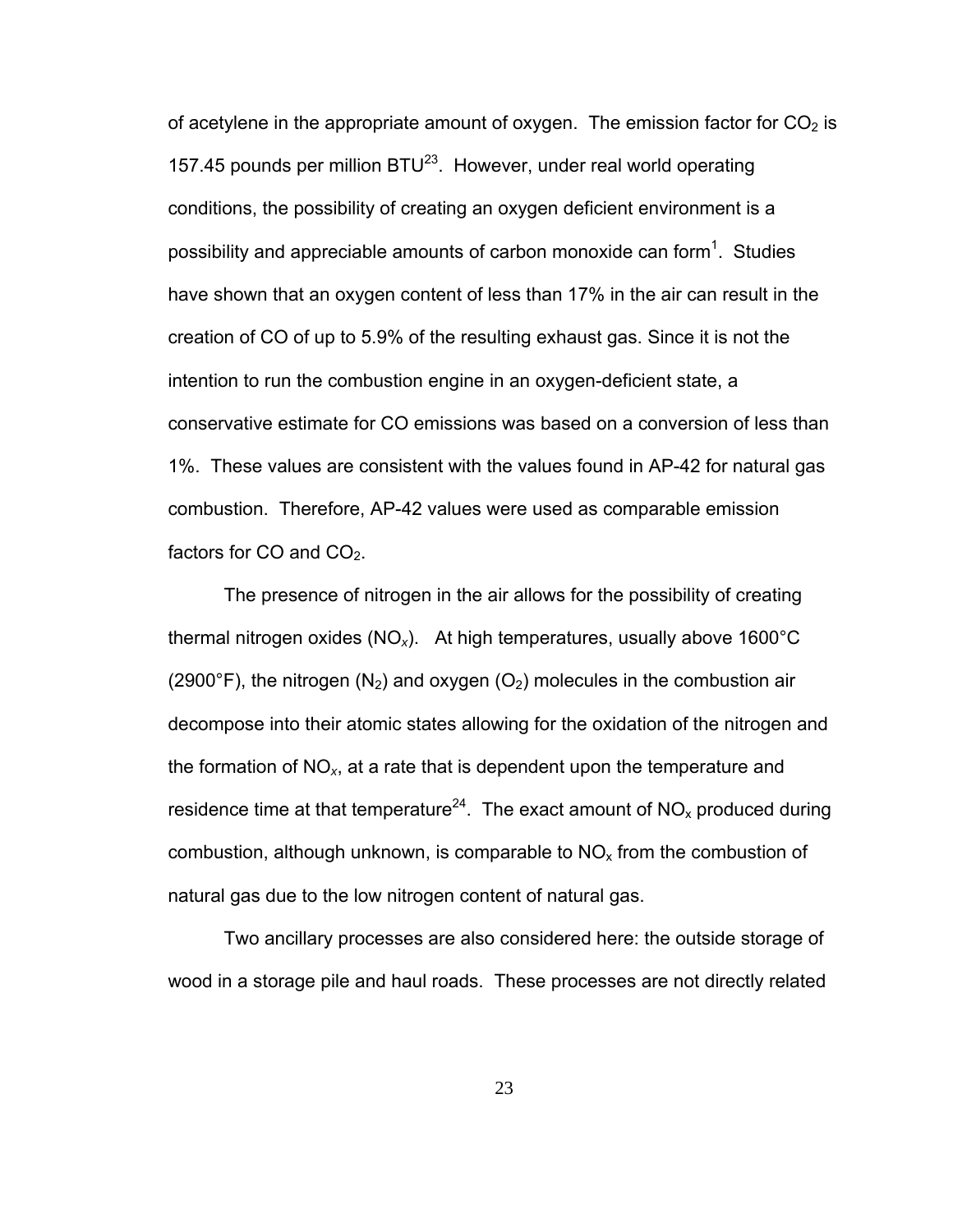to the manufacturing of the product. However, they are necessary for plant operations. Both of these processes will be sources of particulate emissions.

Emissions from wood storage piles can be characterized into three categories: load-in and load-out of wood, wind erosion, and vehicular activity. As wood is loaded onto the wood pile or removed from the wood pile, emissions occur due to the disturbance of the material in the storage pile. The equation for determining these emissions, found in Section 13.2.4 Aggregate Handling and Storage Piles<sup>4</sup>, is included here.

 $E = 0.0032k(U/5)^{1.3} / (M/2)^{1.4}$  where

- E = emission factor
- k = particle size multiplier (dimensionless)
- $U =$  mean wind speed (m/s)
- $M$  = material moisture content  $(\%)$

The wind erosion and vehicular activity emissions were based on equations taken from the Quarry Emission Worksheet<sup>25</sup>.

Haul roads emissions are addressed in Section 13.2.1 Paved Haul Roads and Section 13.2.2 Unpaved Haul Roads depending on haul road conditions at the plant. Each type yields a different quantity of emissions based on the type of activity occurring at the plant, the kind of material being hauled, and the weight of the truck hauling the material. As the trucks drive over the road, the tires crush the material on the roads and lift it into the air. A set of empirical expressions are included in the AP-42 for the estimation of particulate matter.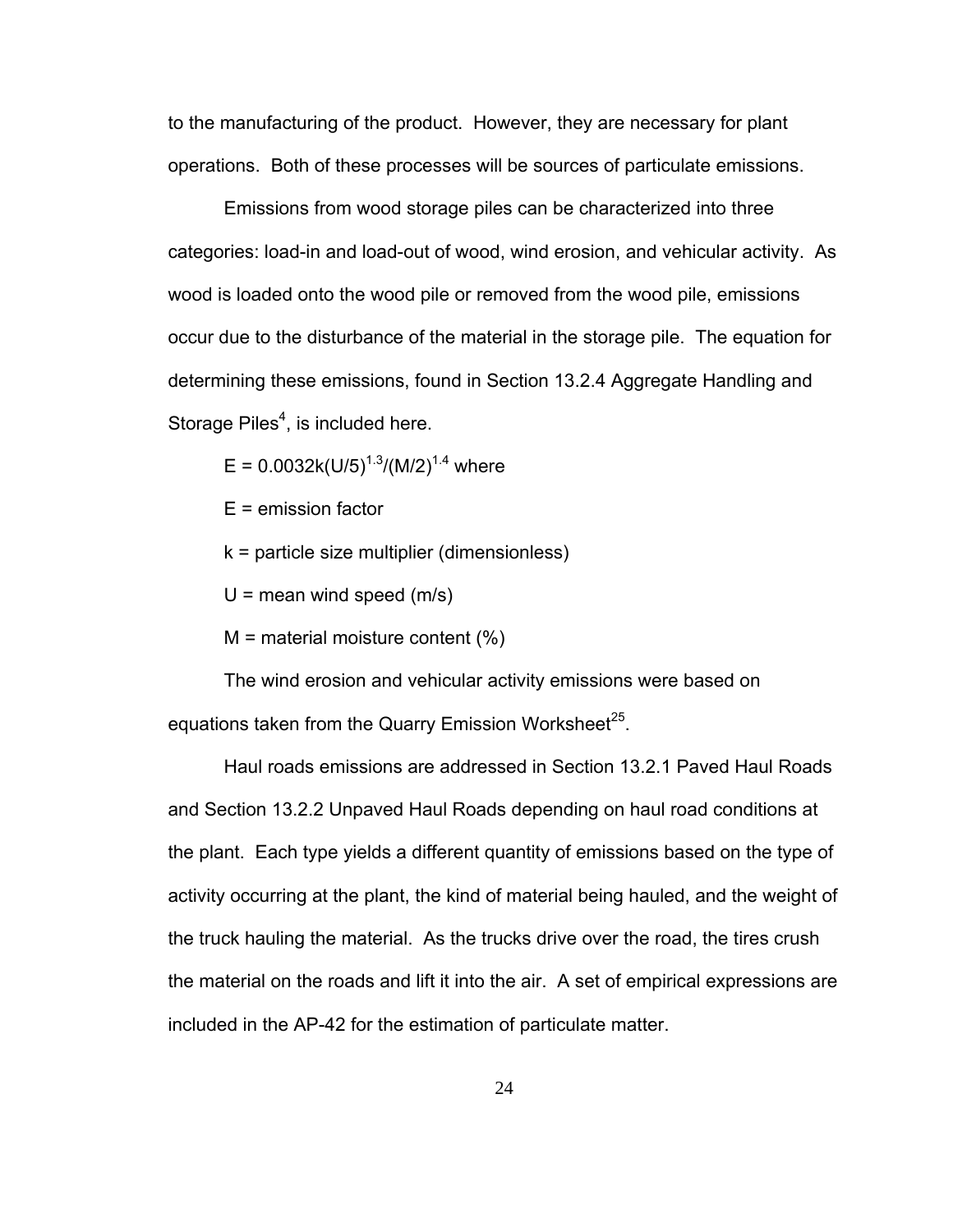(unpaved)  $E = k (s/12)^{a} (W/3)^{b}$  where

E = size-specific emission factor (lb/VMT)

s = surface material silt content (%)

W = mean vehicle weight (tons)

M = surface material moisture content (%)

S = mean vehicle speed (mph)

*C* = emission factor for 1980's vehicle fleet exhaust, brake wear and tire wear

k, a, b, c and d are empirical constants.

(paved)  $E = k(sL/2)^{0.65} \times (W/3)^{1.5} - C$ 

where: *E* = particulate emission factor (having units matching the units of k),

*k* = particle size multiplier for particle size range and units of interest (see below),

 $sL$  = road surface silt loading (grams per square meter) (g/m<sup>2</sup>),

*W* = average weight (tons) of the vehicles traveling the road, and

*C* = emission factor for 1980's vehicle fleet exhaust, brake wear and tire wear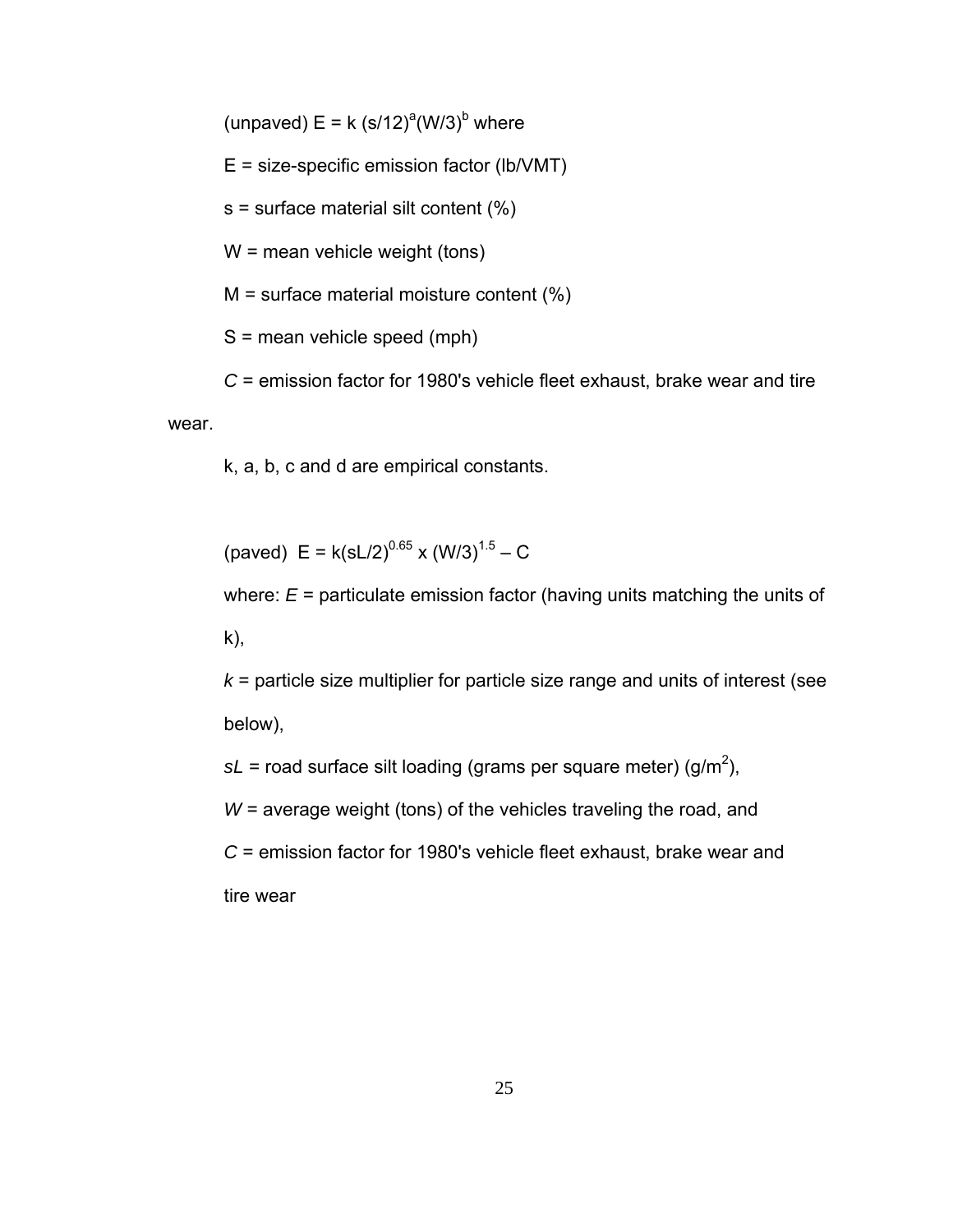#### **CHAPTER 4**

## **EVALUATION AND RESULTS**

#### **4.1 True** *De minimis* **Source**

For a plant with a potential to emit (PTE) of less than *de minimis* levels for all criteria air pollutants, no construction permit is required for the construction and operation of the installation. A true *de minimis* source does not require control equipment to maintain the emissions of regulated pollutants below *de minimis* levels. In other words, no control devices are used to reduce emissions released into the ambient air. When considering true *de minimis* sources, if the haul roads that will be used are already paved, the methods for calculating these emissions would differ from haul roads that are unpaved.

In this case study, the two scenarios that are examined are paved haul roads and unpaved haul roads. In order to qualify as a paved haul road, they must be paved with appropriate paving materials such as asphalt or concrete. Table 13 shows the PTE of plant with paved haul roads and with unpaved haul roads. The reductions in emissions from the paving of the haul allows for an increase in production of 104 tons per year. In either case, the rate of production cannot exceed 4.5 tons per day before a construction permit is necessary. This would require a maximum wood feed rate of 0.11 tons per hour.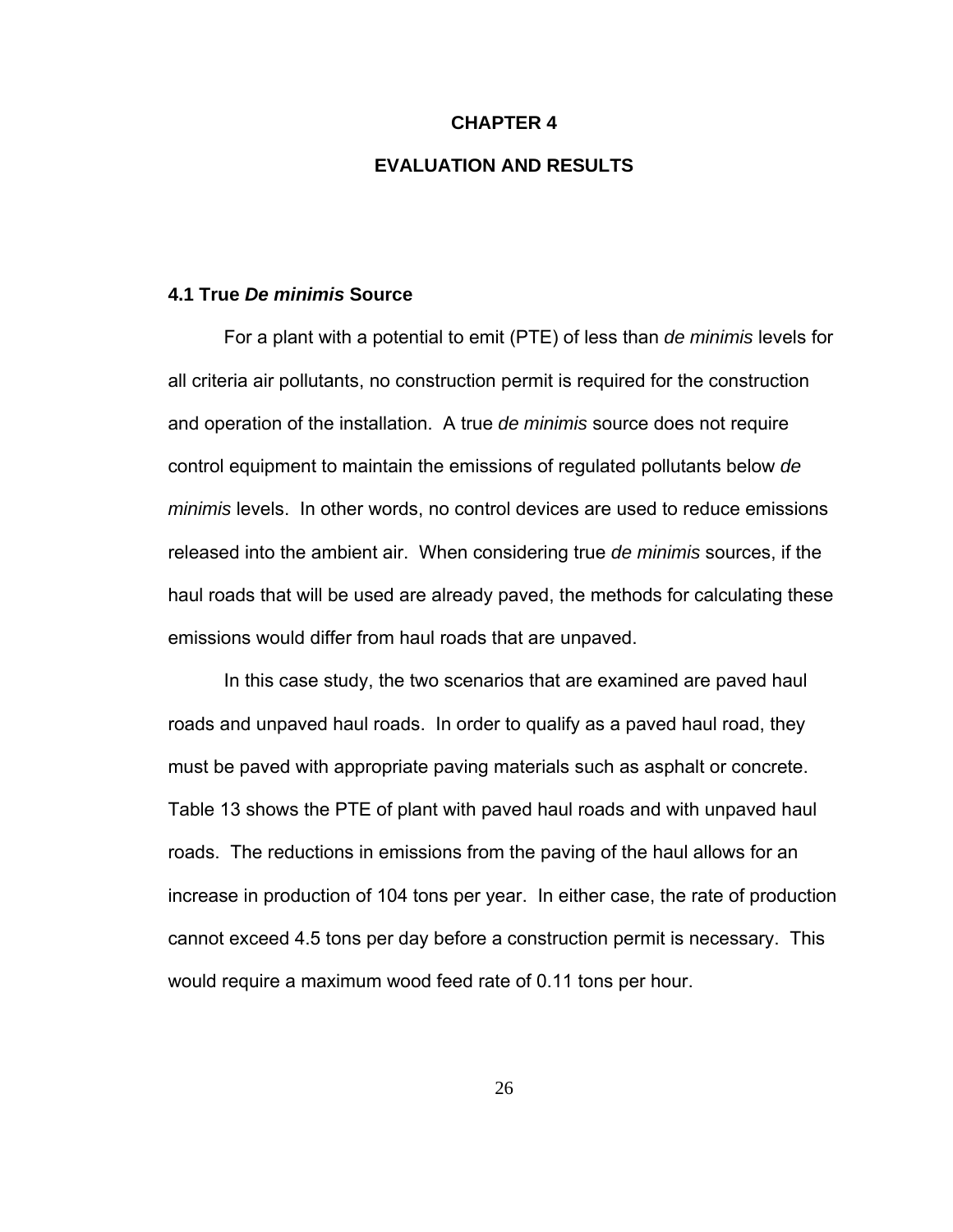Because the pollutant with the greatest potential to emit is  $PM<sub>10</sub>$ , it is considered the limiting air pollutant. Therefore, as the production at the plant increases, the emission of PM<sub>10</sub> will reach *de minimis* levels before the other pollutants.

#### **4.2 Synthetic** *De minimis* **Source**

A plant with potential emissions greater than *de minimis* levels can consent to emissions limitations and/or control requirements that will lower their potential emissions to *de minimis* levels. Such permitted sources are called synthetic *de minimis* sources and, for these sources, the review and issuance of a construction permit is required prior to start of construction of the installation. If an emissions limitation is imposed, the installation may not operate in a manner that will cause emissions from the installation to exceed the emissions limitation. This typically translates into a limited production rate. If the installation will employ control devices as a means for reducing emissions, the installation will be required to maintain and monitor the pollution control equipment.

Specifically for the carbide production plant, the pollutant being controlled will be  $PM_{10}$ . By reducing the  $PM_{10}$  emissions, the limiting pollutant changes from PM10 in a true *de minimis* source to NOx. Table 13 shows the carbide production level at which NO<sub>x</sub> will remain a *de minimis* source. This means that a plant with a maximum production capacity greater than 6,362 tons per year will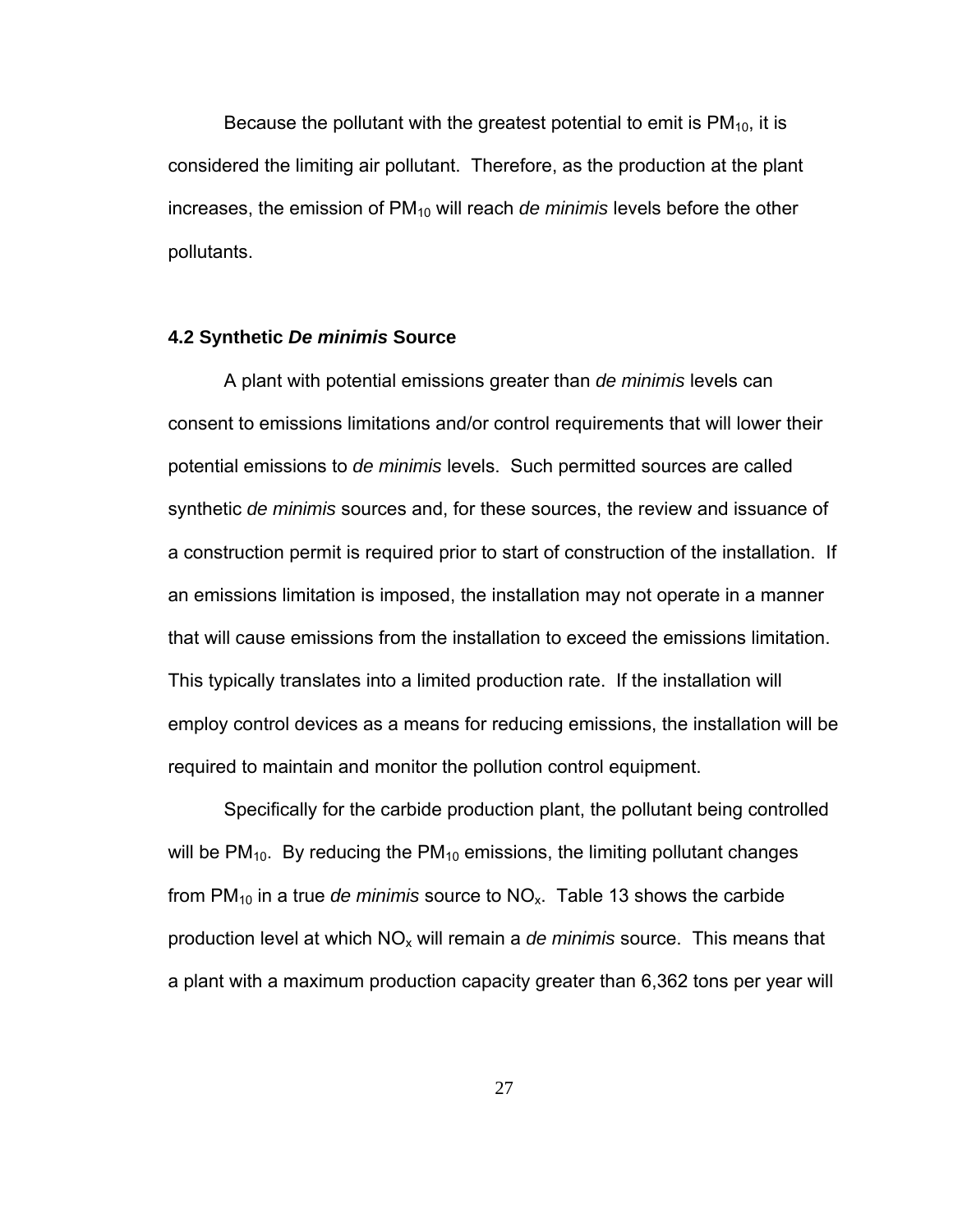require an emissions limit to remain a *de minimis* source based on the NOx emissions.

Similar to the true *de minimis* source, potential emissions of the installation will vary based on the use of unpaved or paved haul roads. For purposes of simplification, controlled emissions are based on the use of paved haul roads while uncontrolled emissions are based on the use of unpaved haul roads.

The most common means of controlling particulate emissions are fabric filters. Fabric filters can be added to the silos to reduce the particulate matter release at the silo vents. The type of fabric filter can have an effect on how much reduction in particulate matter can be achieved. The range of control efficiencies is 90-99.9% with higher efficiencies possible through bag designs. In this case, a conservative control efficiency of 99% was assumed for the use of a fabric filter on non-combustion equipment. Ancillary processes (i.e. storage piles and haul roads) are not controlled by fabric filters and control options for these units were not explored beyond the paving alternative. A summary of the emissions can be seen in Table 13.

It should be noted that the calculations are based on a capture efficiency of 100%. Enclosures can be utilized to capture emissions from conveyors moving the materials between processes. The captured emissions would be drawn into the silo for control by the fabric filter. Although enclosures only achieve a control efficiency of 3.7% by themselves, the capture efficiency can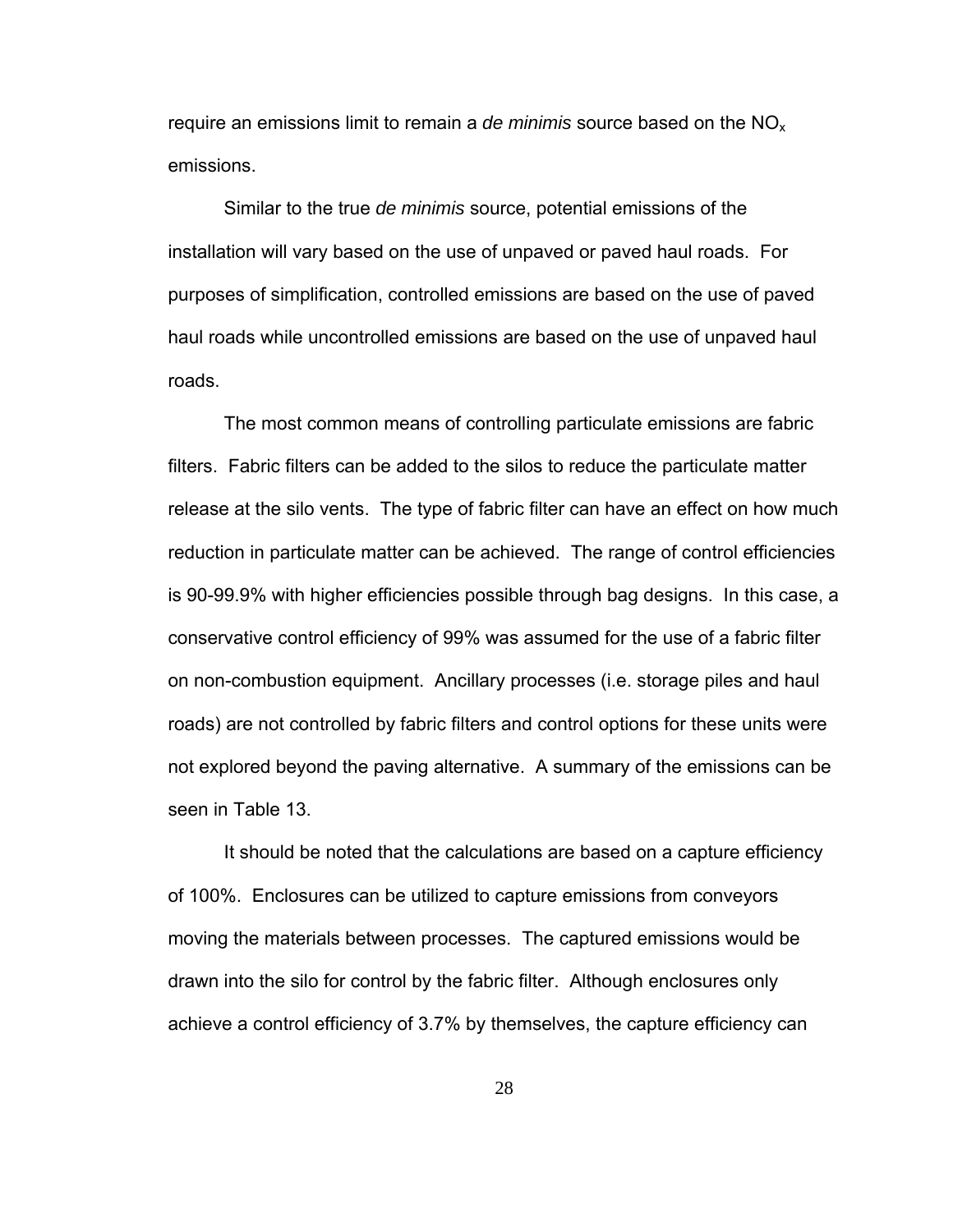increase to 100% depending on how the enclosure is design. If a negative pressure is produced by the induction of air flow into the silo, the capture efficiency is 100%.

Varying degrees of control require varying monitoring and recordkeeping of the control devices. As the control efficiency of the equipment increases, the amount of documentation for the increased control efficiency also increases. Therefore, it is important for a company to take into these factors in the design process to avoid undesirable requirements during the operation of the plant.

#### **4.3 Minor Source**

Based on a plant size greater than 30,273 tons per year, the potential emissions will exceed the minor source levels and therefore must be designed at a maximum feed capacity of 2.046 tons per hour to remain a minor source. If the capacity of the plant is higher than this amount, a limit on the emissions that will achieve this capacity can be taken to remain a minor source.

For plants that wish to obtain any minor source permit for  $PM_{10}$  and/or  $SO_{x}$ issued in an increment area, they are required to conduct a modeling analysis. In addition, if the potential to emit of the installation is above 50 tons per year, the minor source will be required to submit modeling showing that their source is in compliance with the  $PM_{10}$  and  $SO_x$  National Ambient Air Quality Standards (NAAQS). As the minor source permitting implications are examined with the carbide facility, the modeling aspects are also addressed.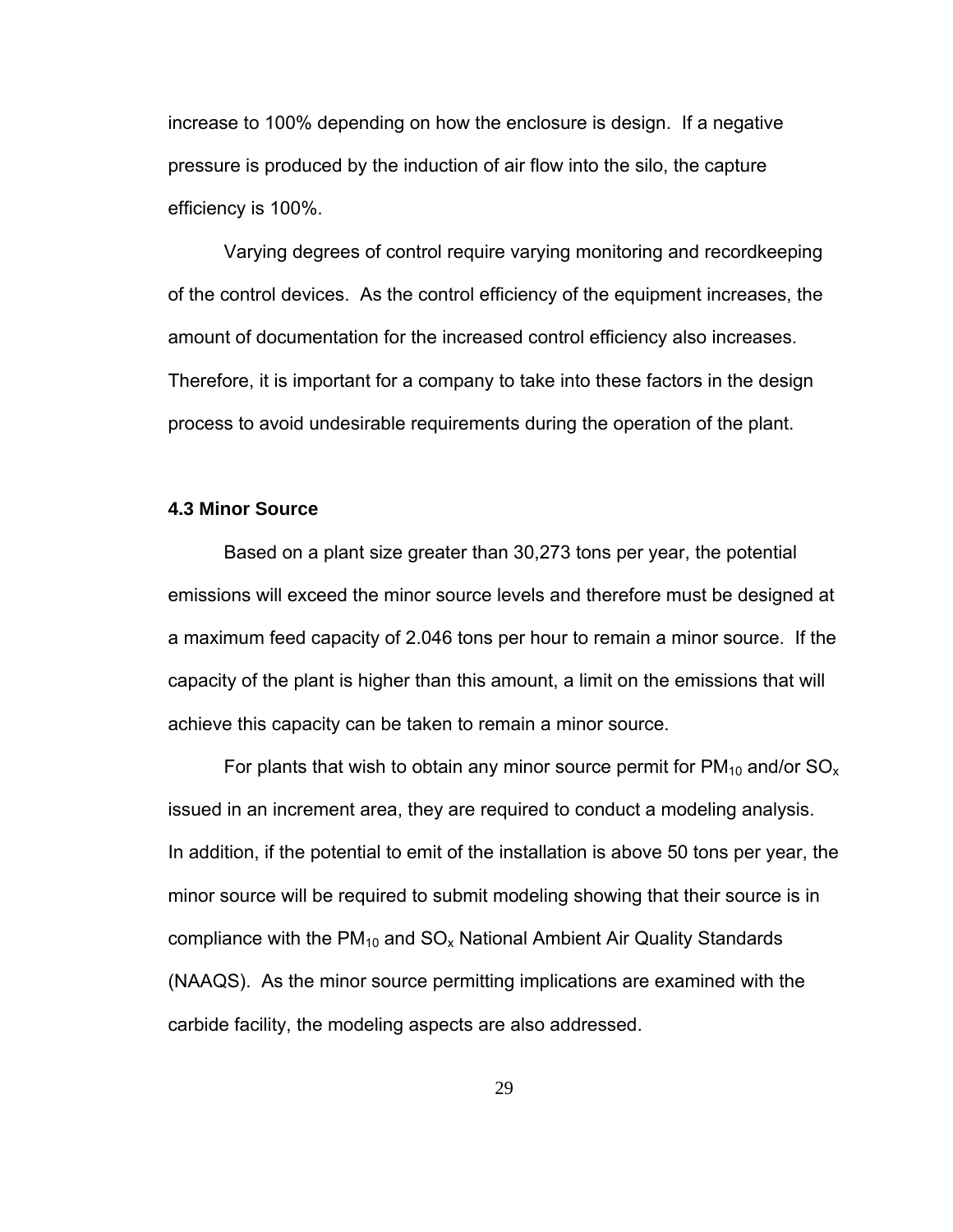The air quality standards can be found in 10 CSR 10-6.010 and are summarized in Table 11. Since this plant is not expected to have  $SO_x$  emissions, a  $SO<sub>x</sub>$  evaluation is not necessary.

Without a specific location for the installation, an accurate increment or NAAQS modeling analysis cannot be performed. Refined modeling takes into account site specific information to replicate the interactions of the new site with existing emissions in the area. Refined modeling is the preferred method for modeling impacts. However, since site specific information is unavailable for this study, screen modeling is used to determine the impact of pollutants from this process. The most common EPA approved screening model is Screen3. However, when dealing with multiple emission sources and/or area sources like haul roads, Screen3 is not designed to model these types of sources. The Missouri Department of Natural Resources currently maintains a set of modeling nomographs developed by the Air Pollution Control Program that is used for modeling construction industries such as concrete batch plants, asphalt batch plants, and quarry operations. These nomographs are considered very conservative in predicting impacts and were chosen as the modeling method for the carbide plant as a general evaluative tool for determining the impact of emissions from the carbide plant on the ambient air.

For purposes of this research, the impacts from various distances to the property boundary were evaluated. The location of the plant to the property boundary can have a significant effect on a model since the distance the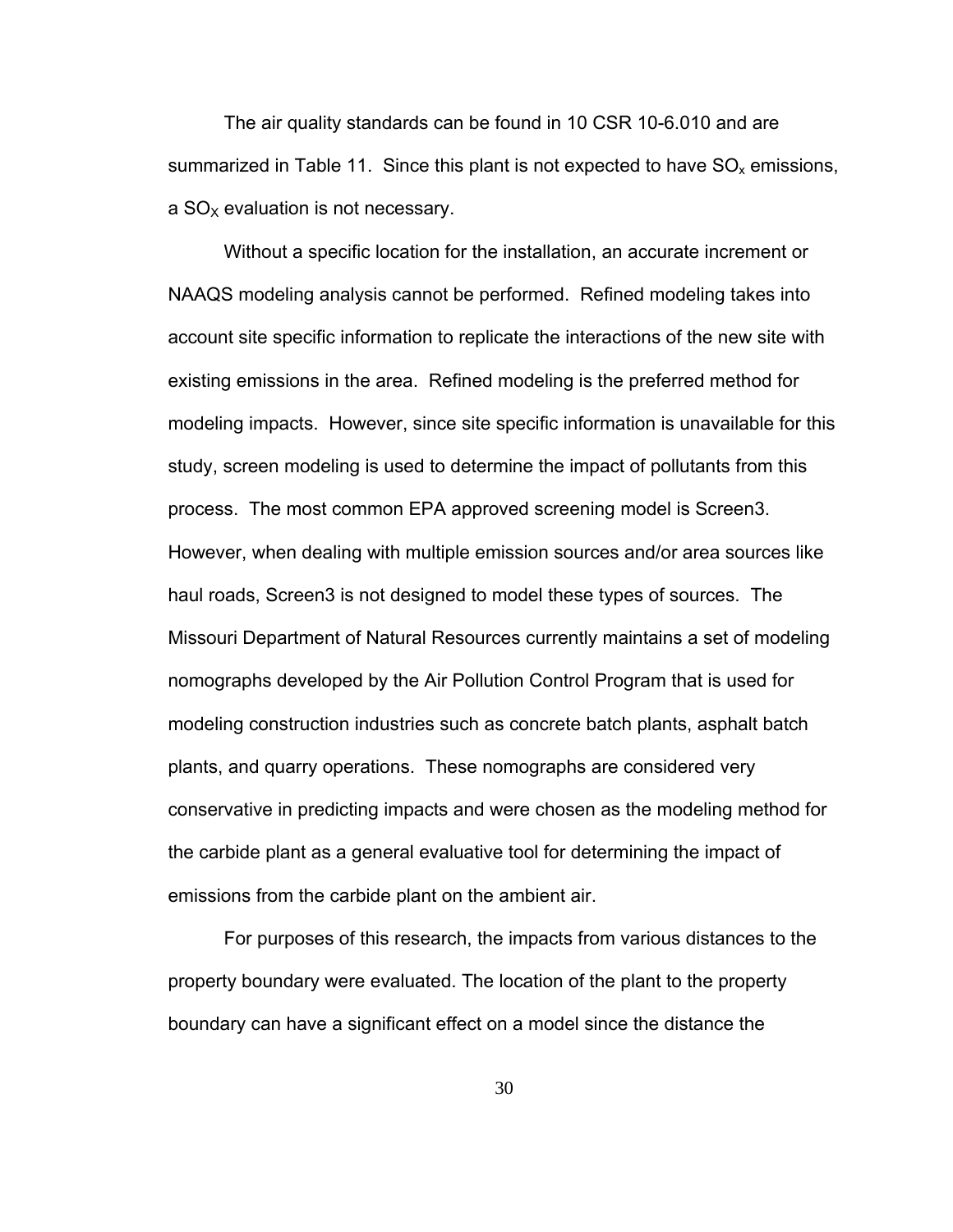emissions have to travel before reaching ambient air also affect the impact those emissions have on the ambient air. Although ambient air is defined in the regulations as: "All space outside of buildings, stacks or exterior ducts (10 CSR 10-6.020(2)(A)<sup>19</sup>), for modeling and permitting purposes, ambient air is better defined as air outside of a fenced property boundary. This is air that can be reached by a public entity.

The nomograph-based spreadsheet distributed by the Missouri Department of Natural Resources (MDNR) has been utilized as a surrogate for refined modeling. Specifically, the nomograph-based spreadsheets designed to account for emissions of a quarry operation were utilized since the emission points associated with a quarry operation are similar to the emission points associated with this plant study. Quarries operated conveyors, crushers, storage piles and haul roads similar to the operations at the carbide facility. The nomograph-based spreadsheets are considered conservative screening models and, for purposes of this study, these screening models will provide a general overview of how the emissions are impacting the air.

Although two standard averaging times exist for the  $PM_{10}$ , only the 24hour standard is evaluated in this study since the nomograph-based spreadsheets only address the 24-hour standard. Demonstrating compliance first with the 24-hour standard is useful in identifying initial issues that may occur. Without site specific information, further analysis of the annual standard was not conducted.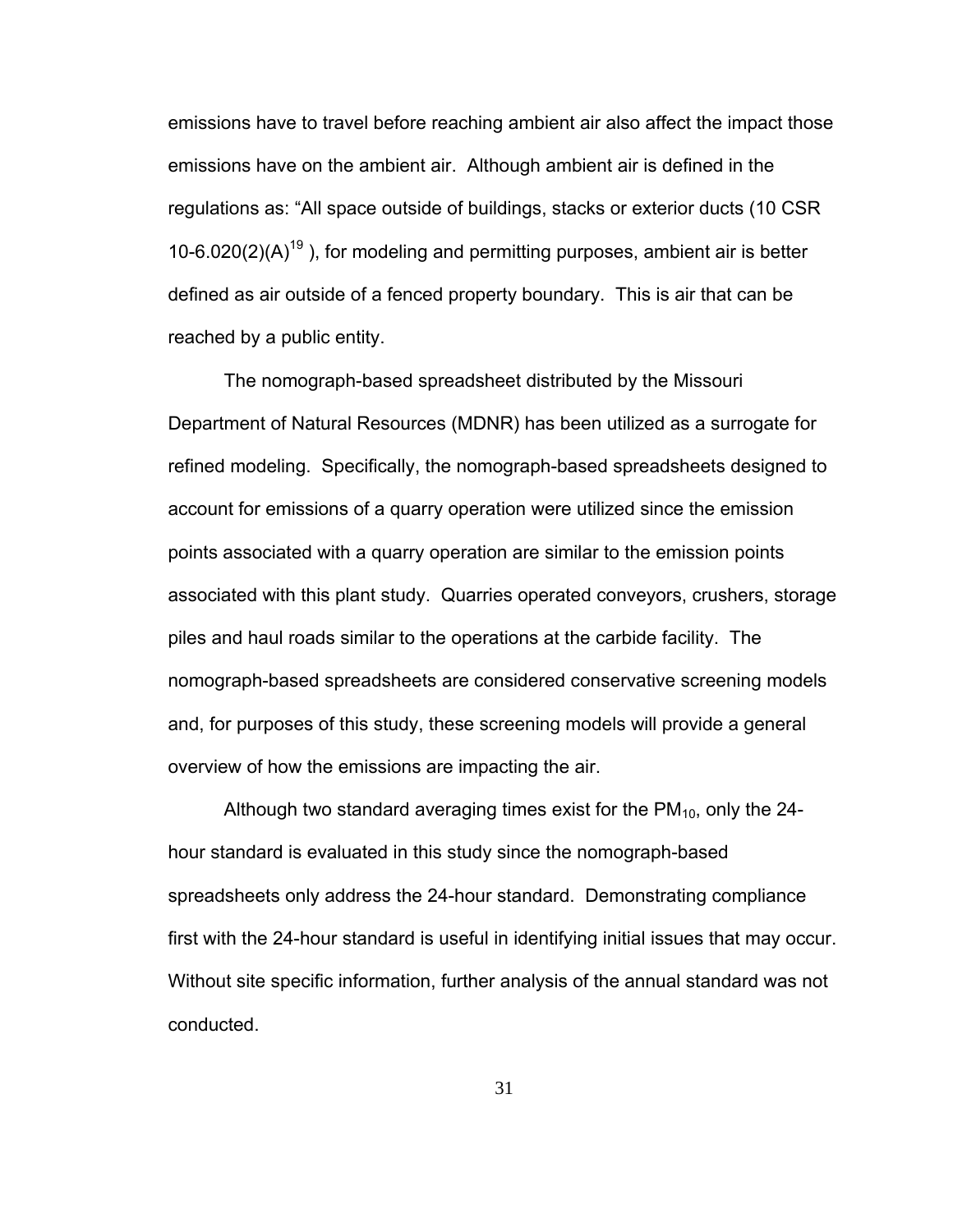Figures 5 and 6 show a snapshot of the spreadsheet model taken directly from the MDNR website. Parameters specific to the carbide plant were keyed into the spreadsheet and the results were summarized. Table 12 and 10 provide summaries of the impacts based on the spreadsheet.

For a minor source not wishing to take any conditions on the installation, the potential emissions of  $PM_{10}$  can go up to 249 tons per year without exceeding major levels. For this type of source, the facility is not expected to comply with either the increment or the NAAQS for  $PM_{10}$  unless the facility can be located quite a distance from the property boundary. The nomograph spreadsheet is not equipped for distances greater than 2500 feet. However, if the data is extrapolated as seen in Figure 7, the distance needed to meet the NAAQS is 3140 feet. Moreover, the distance needed to comply with the increment standard is higher at 3525 feet. Unless the installation can be located on a large plot of land, the data suggests that refined modeling will be necessary once specific information on the plant is confirmed if the full installation intends on emitting the 249 tons per year.

As an alternative, the plant may reduce the production rate of the plant to achieve a lower uncontrolled emission rate. Table 12 looks at how a decrease in the production rates affects the installation's impact. A production between 10,000 to 15,000 tons per year at a distance of 2500 feet from the property boundary is able to meet the NAAQS using the spreadsheet model.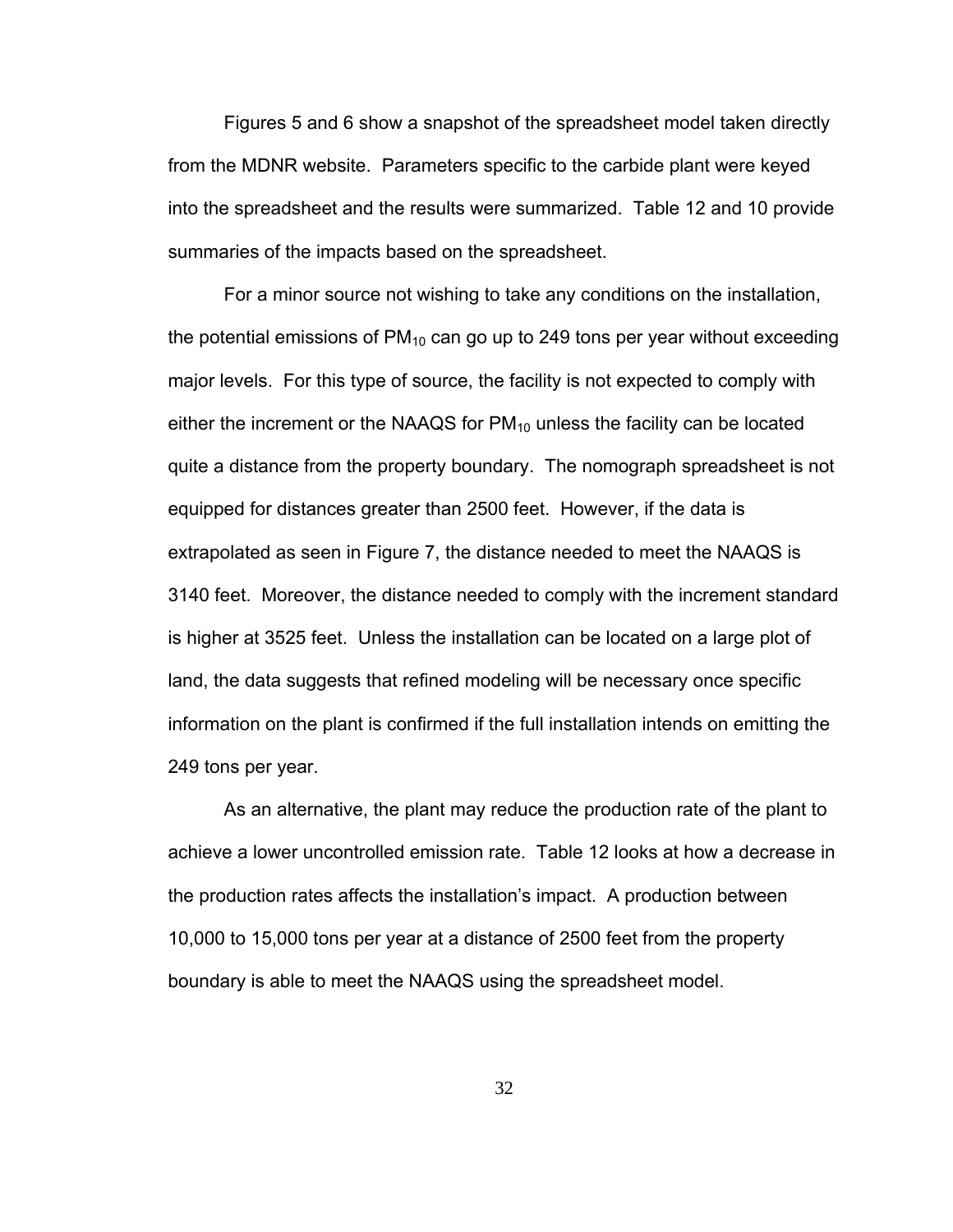For a plant designed for the control of particulate matter, the potential emissions of  $PM_{10}$  decrease drastically allowing production to increase and the limiting pollutant,  $NO<sub>x</sub>$ , to increase to 249 tons per year. This is a production rate of close to 40,000 tons per year. In addition, the modeled impact decreases such that the plant is able to locate closer to the property boundary without exceeding air quality standards. Table 13 shows a comparison of impacts with respect to the distance of the plant to the property boundary. In contrast to the distance needed for a true minor source to comply with air standards, a synthetic minor source is able to locate as close as 500 feet to the nearest property boundary. This shows how decreasing the emissions increases flexibility for the plant.

### **4.4 Major Source**

Based on a plant size of 44,389 tons per year, the controlled potential emissions of  $NO<sub>x</sub>$  will exceed the major source levels. The major source evaluated in this thesis will be located in an attainment area for all criteria pollutants. This includes areas outside of the St. Louis metropolitan area (i.e. St. Louis, St. Charles, Jefferson and Franklin Counties and the City of St. Louis). Therefore the review of the plant will be conducted under Section (8) of the construction permit rule. For the review of a major source, a compliant refined modeling analysis and a Best Available Control Technology (BACT) analysis must be conducted for the major pollutant, which is, in this case,  $NO<sub>x</sub>$ .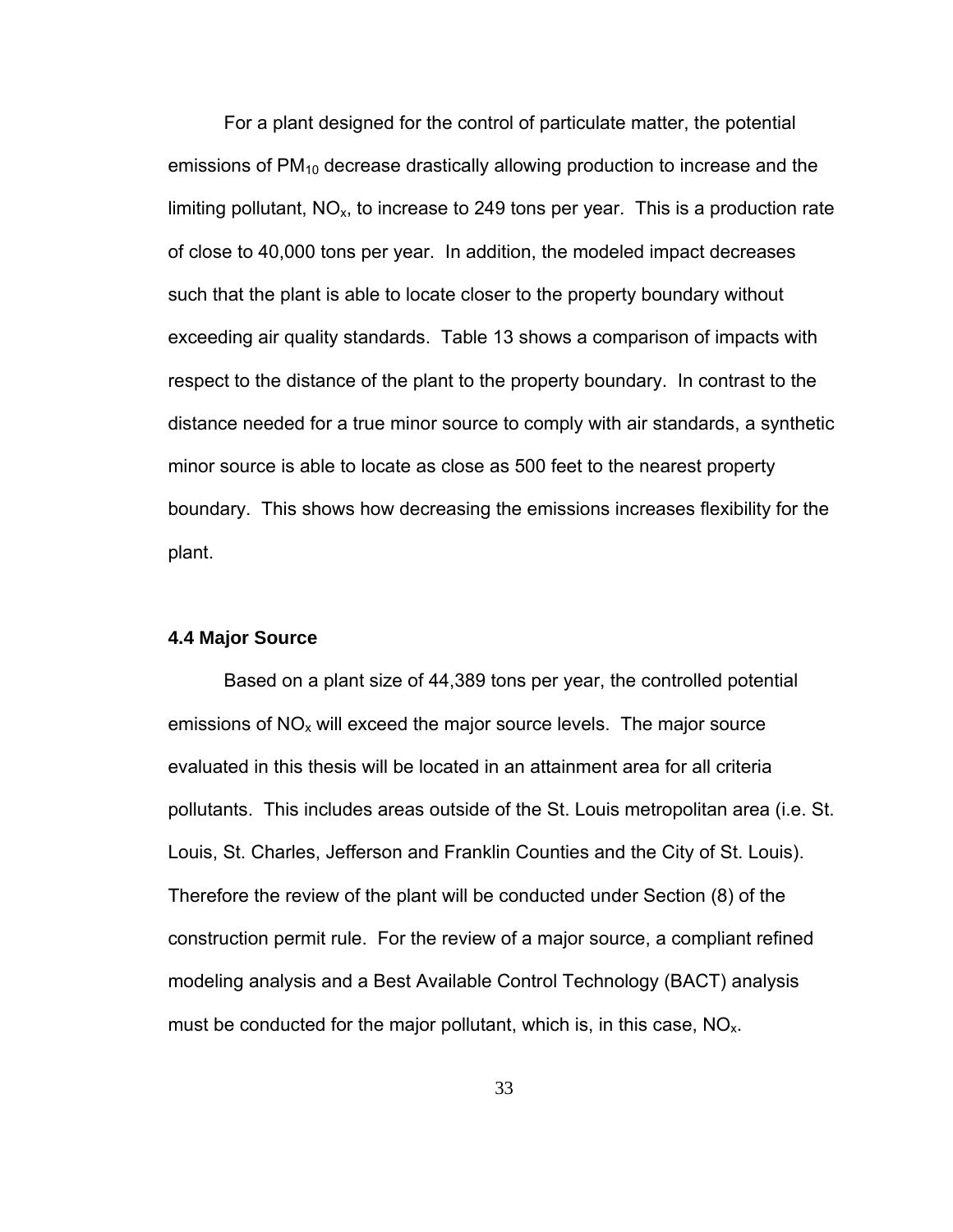For plants that wish to construct in a non-attainment area, a review under Section (7) of the construction permit rule is required. This includes a Lowest Achievable Emission Rate (LAER) review in lieu of a BACT review of the possible control devices. In a LAER review, the most stringent emission limit must be considered regardless of economic, energy or environmental impacts associated with the controls device or limitation. The LAER review is outside the scope of this thesis.

A compliant modeling analysis for a major review for the carbide plant will include a demonstration of compliance with the  $NO<sub>x</sub>$  NAAQS and increment standard. In addition, any applicable minor source modeling requirements must be completed for all major reviews. In this case, the potential emissions of  $PM_{10}$ exceed the *de minimis* levels but not major levels. Therefore, a PM<sub>10</sub> NAAQS and increment analysis is also necessary. Table 14 outlines the  $PM_{10}$  impacts based on the quarry spreadsheet. In order to meet the NAAQS, the plant would need to locate between 400 and 500 feet from the property boundary. For the increment standard, the plant would need to locate more than 1300 feet from the property boundary.

 Similar to the discussion found in the previous minor source modeling section, screen modeling is used as a surrogate for refined modeling since site specific information is not available for this study. Again, the nomograph-based spreadsheet model is used as the modeling method for  $PM_{10}$ . For  $NO_{x}$ , the conservative model called Screen3 is utilized to evaluate impacts from the site.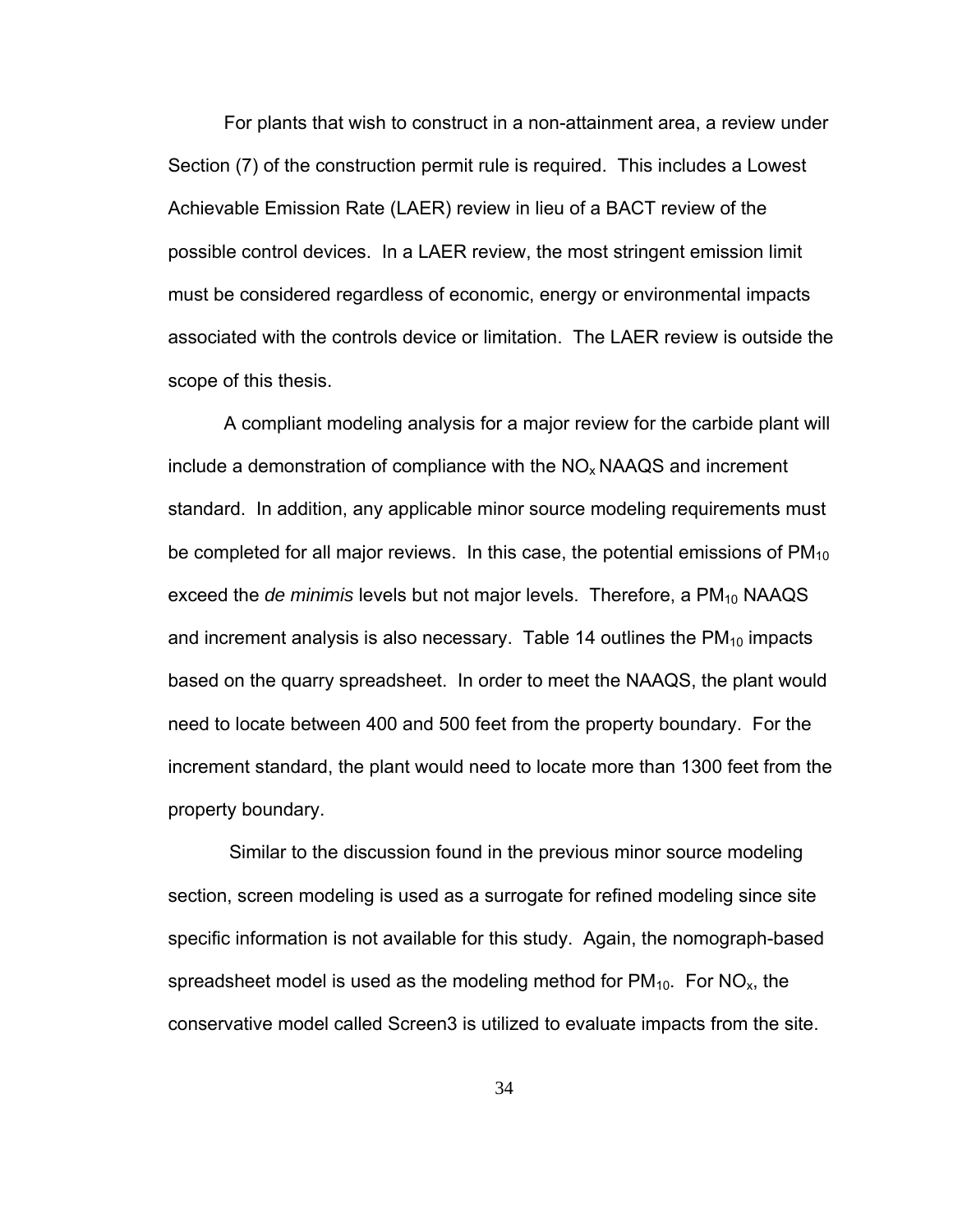As noted previously, Screen3 is not intended for multiple emission sources and is not a good model for haul roads or storage piles. However, there is a procedure allowed by the Screen3 model that merges nearby emission stacks into a single representative stack for evaluation in the Screen3 model<sup>26</sup>. The carbide facility only consists of three sources of  $NO<sub>x</sub>$  emissions: the wood dryer, the reactor, and the IC engine. This research uses the representative stack procedure to combine these similar sources and determine the impact of  $NO<sub>x</sub>$  from the facility.

Screen3 allows the user to input stack parameters, emission rates and other modeling considerations such as building downwash, terrain, and meteorological conditions. Default parameters for the modeling aspects of the program are set up for the Screen3 model and are typically used when running the model for permit screening purposes. However, stack parameters and emission rates must be inputted by the user before the model can run properly. Once the model is finished running, the program supplies an output of information including the impacts at discrete distances from the source. For this research, a user-friendly interface called Screen View Version 3.0, produced by Lakes Environmental, was used. Figure 8 is an example of the output file created by Screen3.

Several factors may affect the impact of emissions including stack height, exit velocity, and exit temperature. These three parameters were investigated using the ranges specified in Table 12. The results seen in Table 13, 14 and 15 show that the lower stack height, temperature, and exit velocity values have the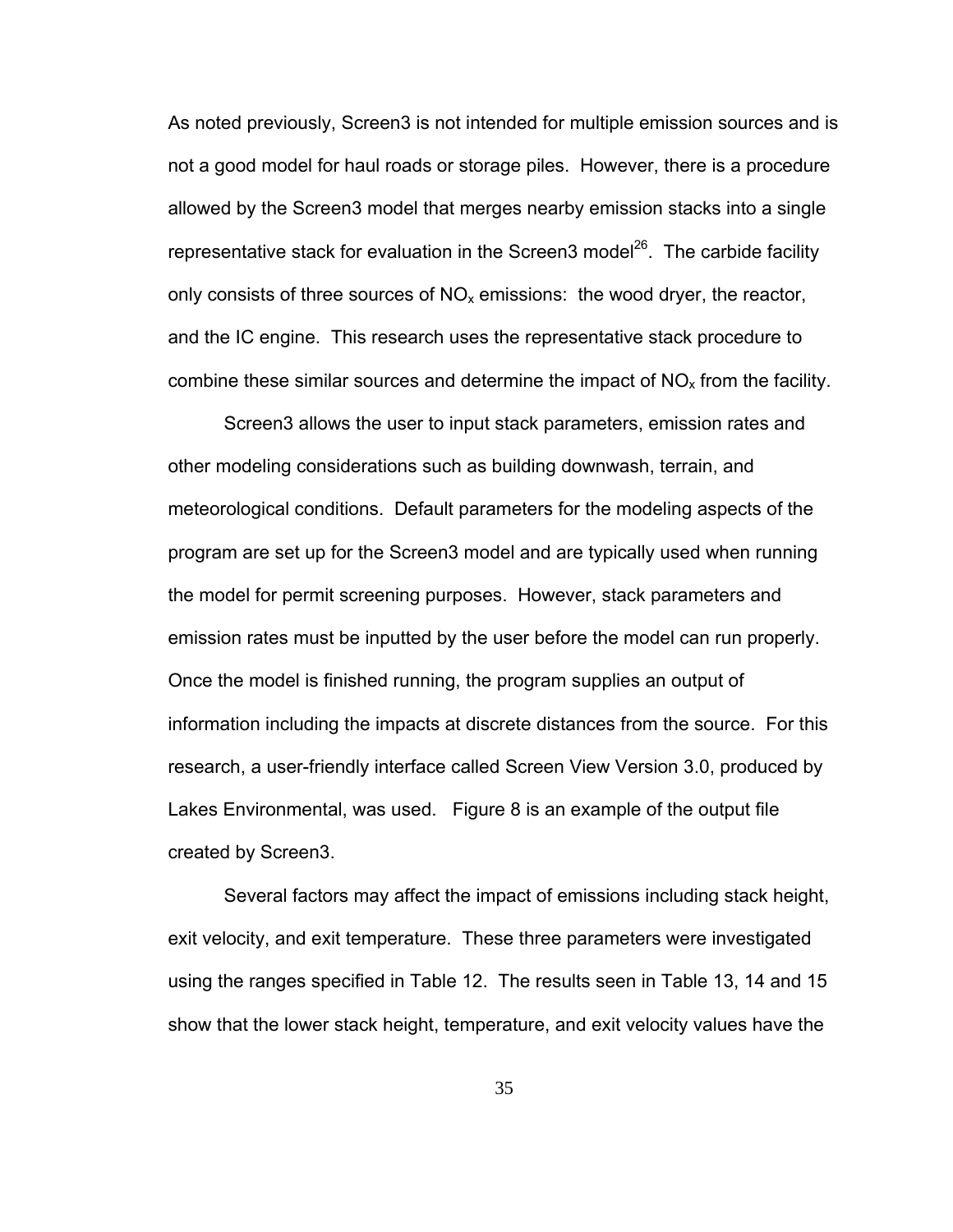highest effect on the impact of the plant on the ambient air. These factors should be considered in determining the optimum design for a carbide plant. Finally, by taking the lowest stack parameter values, the distance from the stack to the property boundary can be determined by finding the maximum impact that will not exceed either the NAAQS or the increment standard for  $NO_{x}$ . These results can be seen in Table 16.

For major reviews, a BACT analysis is also required. The top-down approach is outlined in the EPA document Draft New Source Review Manual and is used as the basis for the BACT analysis for this research. The top-down approach consists of five steps that evaluate the technical, economical and environmental aspects of a control technology as it applies to the process. The five steps are:

- 1. identify all control technologies;
- 2. eliminate technically infeasible options;
- 3. rank remaining control technologies by control effectiveness;
- 4. evaluate most effective controls and document results; and
- 5. select BACT.

To perform a complete BACT analysis, the costs and specific design parameters are needed for each piece of equipment. However, this type of information is invariably dependent upon the company responsible for the construction of the plant. Therefore, the first three steps of the analysis have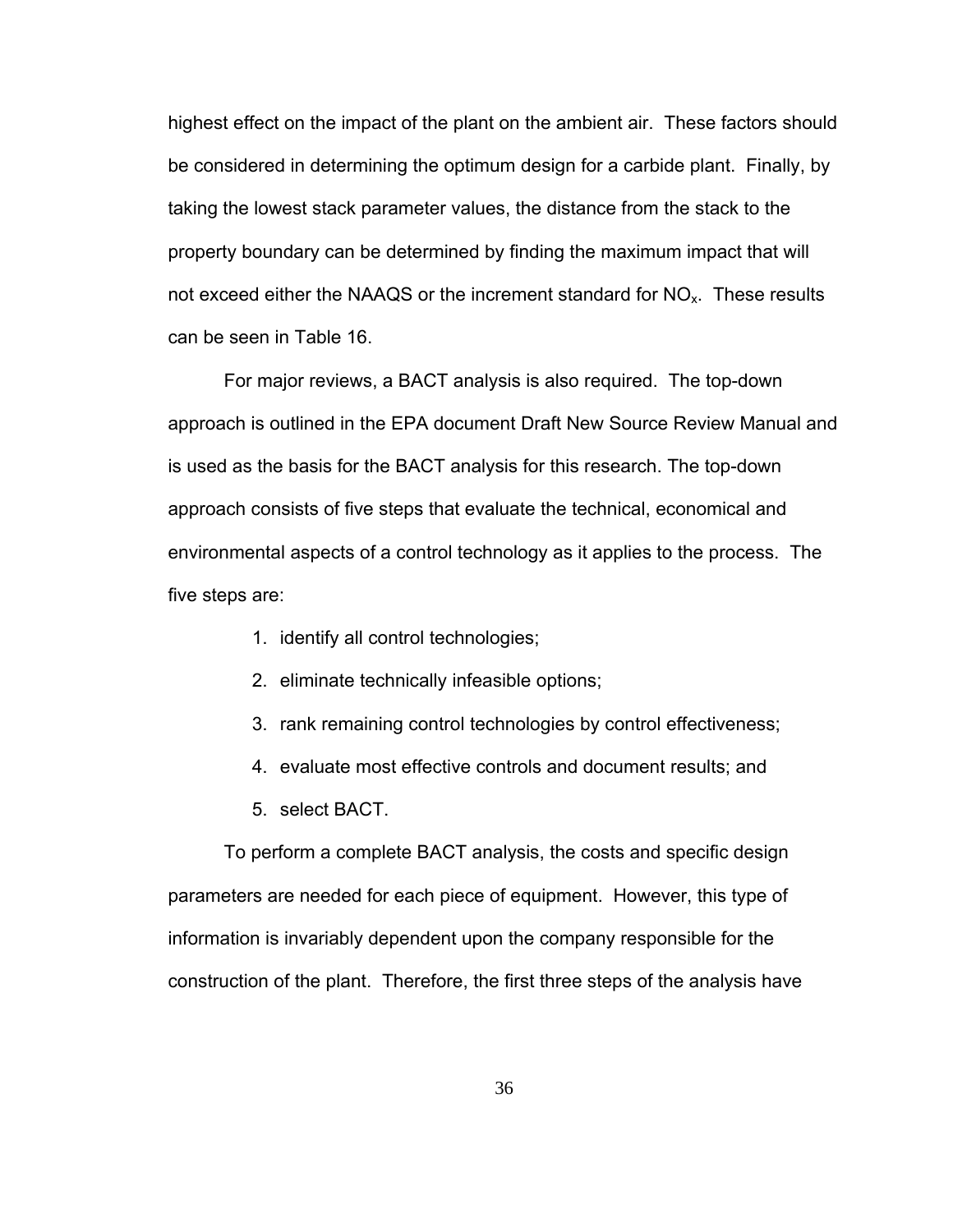been reviewed and presented. The final two steps were completed based on the typical selection of BACT at other facilities.

To identify control technologies used on throughout the US, the EPA has developed a clearinghouse of permit determinations called the RACT/BACT/LAER Clearinghouse (RBLC). This is used as the tool for permitting authorities to search control technologies currently permitted in other states. Since the three stage reactor is a new technology, previous BACT analyses have not been performed for this process.

The equipment included in this BACT analysis are those equipment that emit the pollutants that exceed the major levels. The only sources of  $NO<sub>x</sub>$  at the carbide plant are the combustion equipment. This includes the three-stage reactor, the IC engines and the wood dryer.

 Although a BACT analysis has not been completed for the three stage reactor, control options for the pollutants found in the exhaust are similar to those found for the control of IC engine emissions. Based on the potential to emit analysis, both processes are expected to emit comparable amounts of  $NO<sub>x</sub>$ , VOC and CO. Therefore the control technologies discussed in the following sections may be applied to these process emissions.

 $PM<sub>10</sub>$ , VOC and CO will not be emitted in amounts greater than the major threshold levels and are not included in this BACT analysis. However,  $PM_{10}$ , VOC and CO control technologies are included in the Appendix as an overview of possible control options for higher production rates.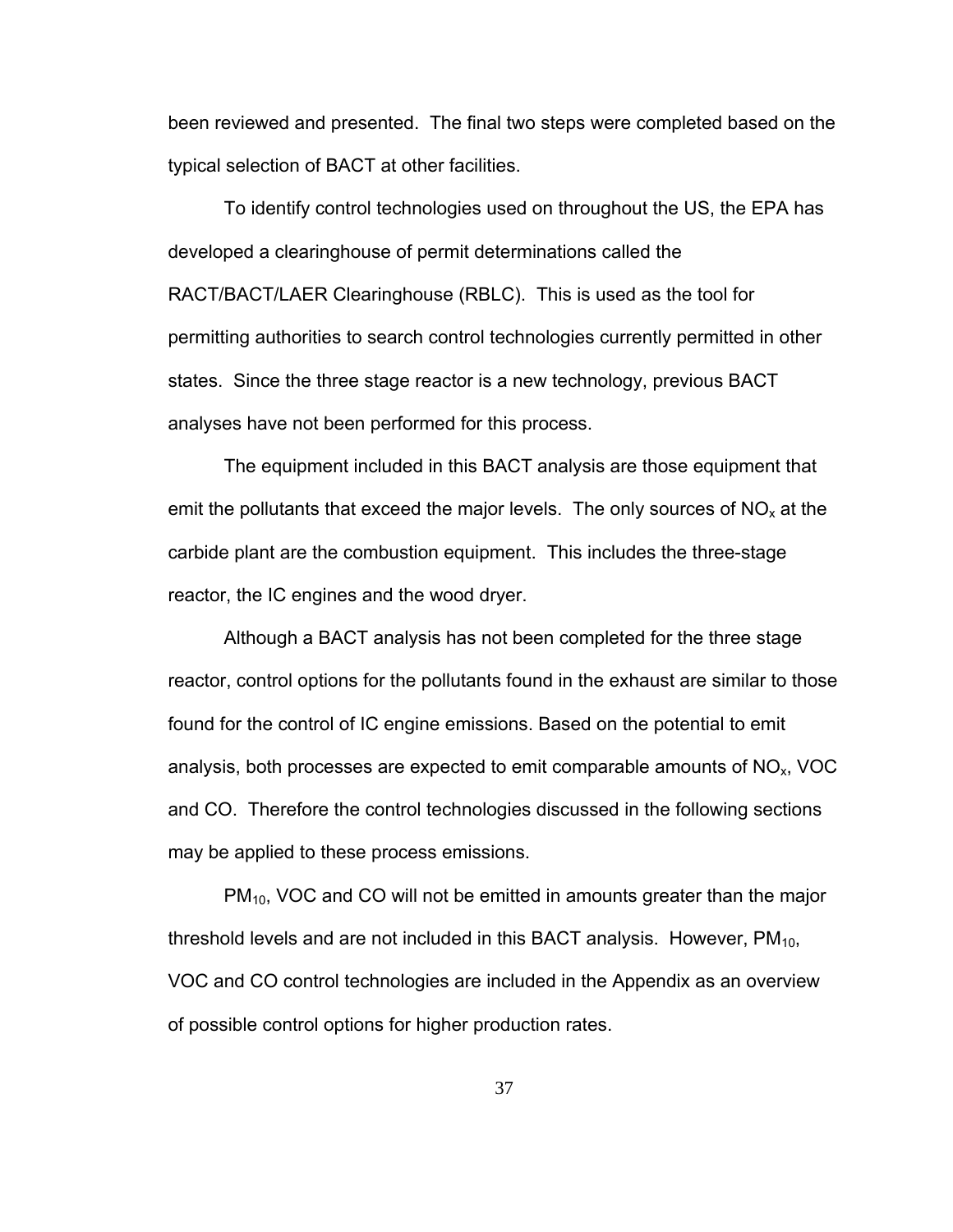The control technologies for  $NO<sub>x</sub>$  from IC engines are:

- Low Excess Air (LEA)
- Low  $NO_x$  Burners (LNB)
- Overfire Air (OFA)
- Flue gas recirculation (FGR)
- Selective Non-Catalytic Reduction (SNCR)
- Selective Catalytic Reduction

 A description of these control technologies can be found in the Appendix. Although a BACT analysis can also take into account factors such as cost and environmental impacts, these factors are not examined by this review. Based on the common occurrence of LNBs in BACT determinations, LNBs were chosen as the control of choice for this review. LNBs are designed to limit  $NO<sub>x</sub>$  formation by controlling the stoichiometric makeup of the combustion flame and the temperature profile in each burner flame. This control is accomplished by regulating the aerodynamic distribution and mixing of the fuel and air, thus reducing oxygen  $(O_2)$  in the primary combustion zone, flame temperature and residence time at peak combustion temperatures.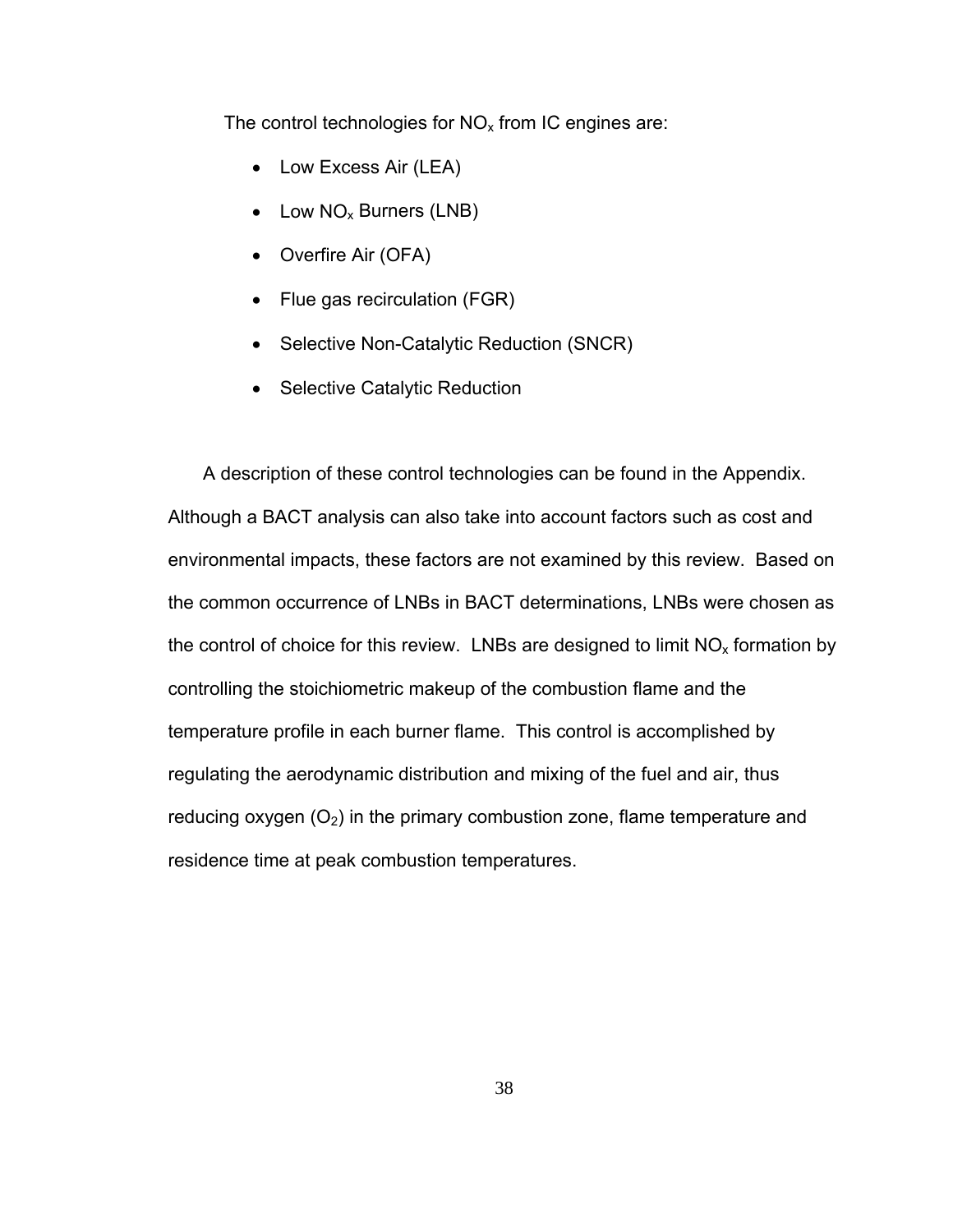# **CHAPTER 5 CONCLUSION**

 A calcium carbide manufacturing plant can be permitted for construction in Missouri at each air regulatory permitting level: *de minimis*, minor and major source levels. The type of permit and level of review necessary will depend on the total amount of production specified in the process. For a true *de minimis* source, or an annual calcium production rate of less than 1,657 tons, no control devices are required. For a synthetic *de minimis* source, or an annual calcium production rate of 6,362 tons, particulate filters with a control efficiency of 99% are required. Similarly, for a true minor source, or an annual calcium production rate of less than 30,273 tons, no control devices are required. For a synthetic minor source, or an annual calcium production rate of 39,876 tons, particulate filters with a control efficiency of 99% are required. A major source, or an annual calcium production rate of 44,389 tons, requires the installation of low  $NO<sub>x</sub>$ burners in addition to particulate filters.

 For each regulated pollutant, emission modeling was performed by the application of screen models. The modeling results indicate compliance with applicable air standards is reasonably achievable depending on the location of the plant to the property boundary.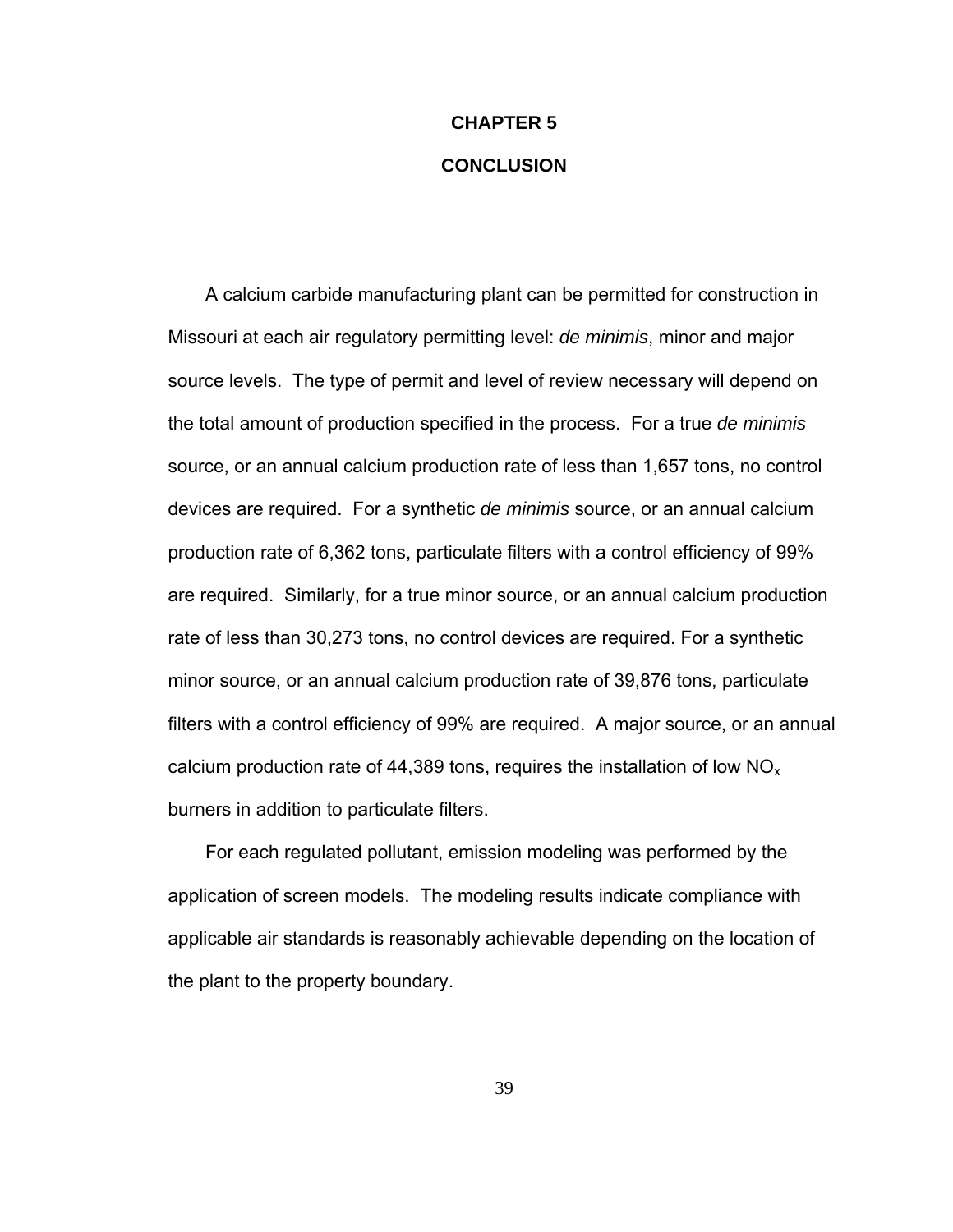### **CHAPTER 6**

## **RECOMMENDATIONS**

 For future consideration of acetylene production at the calcium carbide plant, air emissions can be considered negligible. Acetylene production requires the addition of water to the calcium carbide. The main source of emissions would be particulate matter from the processing of calcium carbide or the handling of the calcium carbonate produced during the reaction. These emissions would be dependent on the number of equipment used in the plant design and the final production rate. No other regulated air pollutants are expected.

This thesis represents the writer's estimation of emissions from a plant still in the conceptual stages. To the best of the writer's knowledge at the time of writing, these emissions estimations are considered conservative to provide a general idea of the level of permitting required at various production rates. Actual review results are dependent on the final design of the plant, the location of the plant, and any additional regulations that may become effective after publication of this thesis. It is recommended that current regulations are consulted prior to submission of any permit application.

Although Hazardous Air Pollutants are not expected in quantities that would exceed the *de minimis* threshold for HAPs, each individual HAP is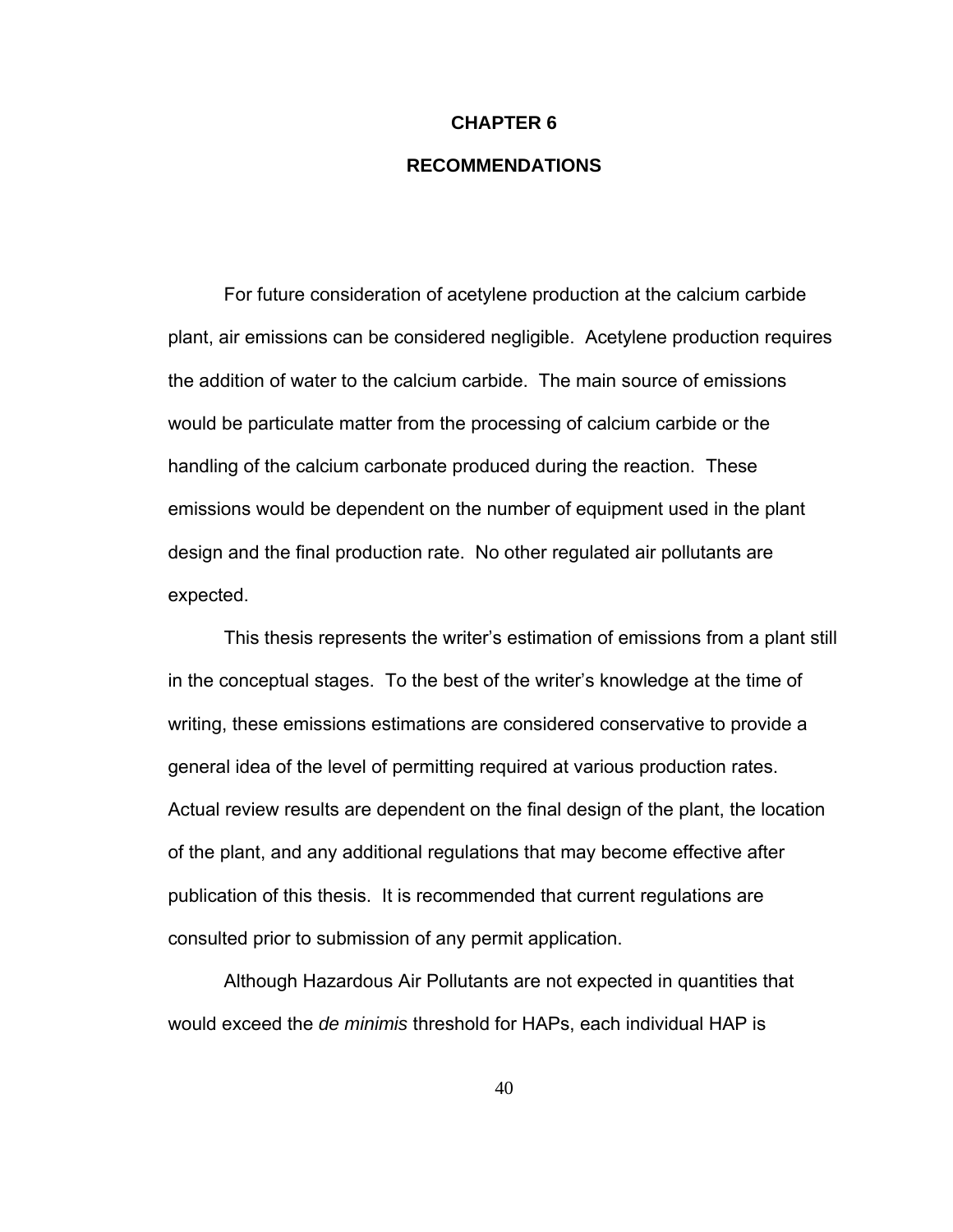assigned a Screen Modeling Action Level (SMAL) that, for certain HAPs, have considerably lower thresholds than the HAP *de minimis* level. If an individual HAP has a potential to emit greater than its SMAL, modeling will need to be performed to determine if the emissions of that particular HAP will have an impact on the ambient air. The modeled impact must demonstrate compliance with the Risk Assessment Level (RAL) for the modeled HAP. The RAL is a concentration based on a one-in-million cancer risk and is a concentration that is not expected to produce adverse human health effects during a defined period of exposure, which is different for each HAP. Generally, the exposure periods are listed as 8-hour, 24-hour and annual periods. If testing reveals that HAP emissions are a possibility, it is recommended that the emissions are compared to the HAP SMALs for further possible review.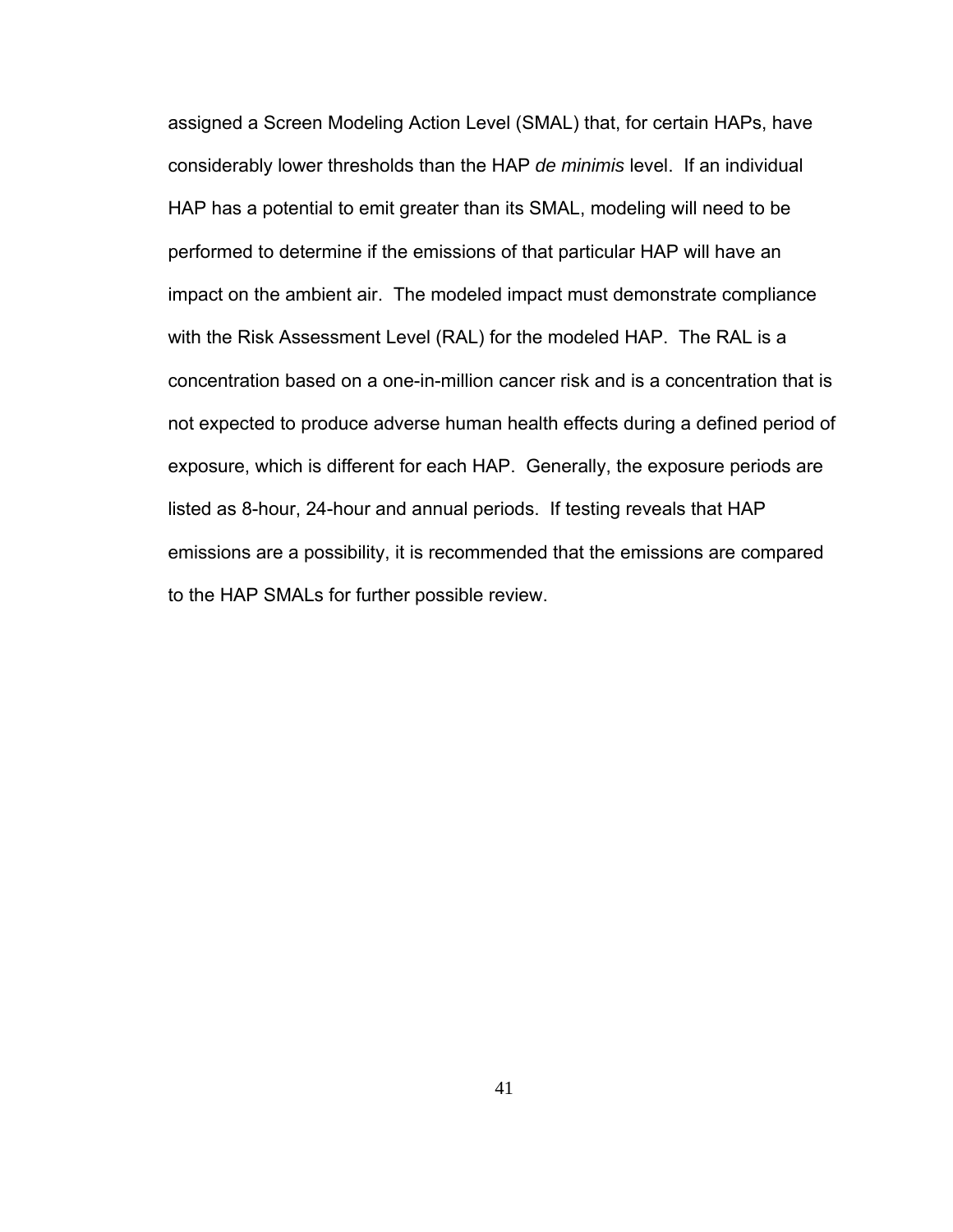Table 1. Summary of Emission Units for the Gasification Production of Calcium

| Emission       | <b>Emission Unit Description</b>         | Emission           | Identifying           |
|----------------|------------------------------------------|--------------------|-----------------------|
| Unit           |                                          | <b>Type</b>        | category              |
| Identification |                                          |                    |                       |
| $EU-1$         | Wood dryer                               | Point              | Combustion            |
| $EU-2$         | Dried wood conveyor                      | Area               | Ancillary             |
| $EU-3$         | Charcoal conveyor                        | Area               | Ancillary             |
| $EU-4$         | Lime conveyor                            | Area               | Ancillary             |
| $EU-5$         | Charcoal/lime storage silo               | Point              | Ancillary             |
| $EU-6$         | Charcoal/lime conveyor                   | Area               | Ancillary             |
| $EU-7$         | Dolomite conveyor                        | Area               | Ancillary             |
| $EU-8$         | Dolomite storage silo                    | Point              | Ancillary             |
| $EU-9$         | 3 <sup>rd</sup> stage reactor combustion | Point              | <b>Direct Process</b> |
| <b>EU-10</b>   | Ca C <sub>2</sub> condenser              | Point              | <b>Direct Process</b> |
| <b>EU-11</b>   | $Ca C2$ crusher                          | Area               | Ancillary             |
| <b>EU-12</b>   | $Ca C2$ conveyor                         | Area               | Ancillary             |
| <b>EU-13</b>   | $Ca C2$ loading                          | Area               | Ancillary             |
| <b>EU-14</b>   | IC engine - off-gases                    | Point              | Combustion            |
| <b>EU-15</b>   | Storage Pile - wood                      | Area               | Ancillary             |
| <b>EU-16</b>   | <b>Haul Road</b>                         | Fugitive -<br>Area | Ancillary             |

Carbide using Biomass and Lime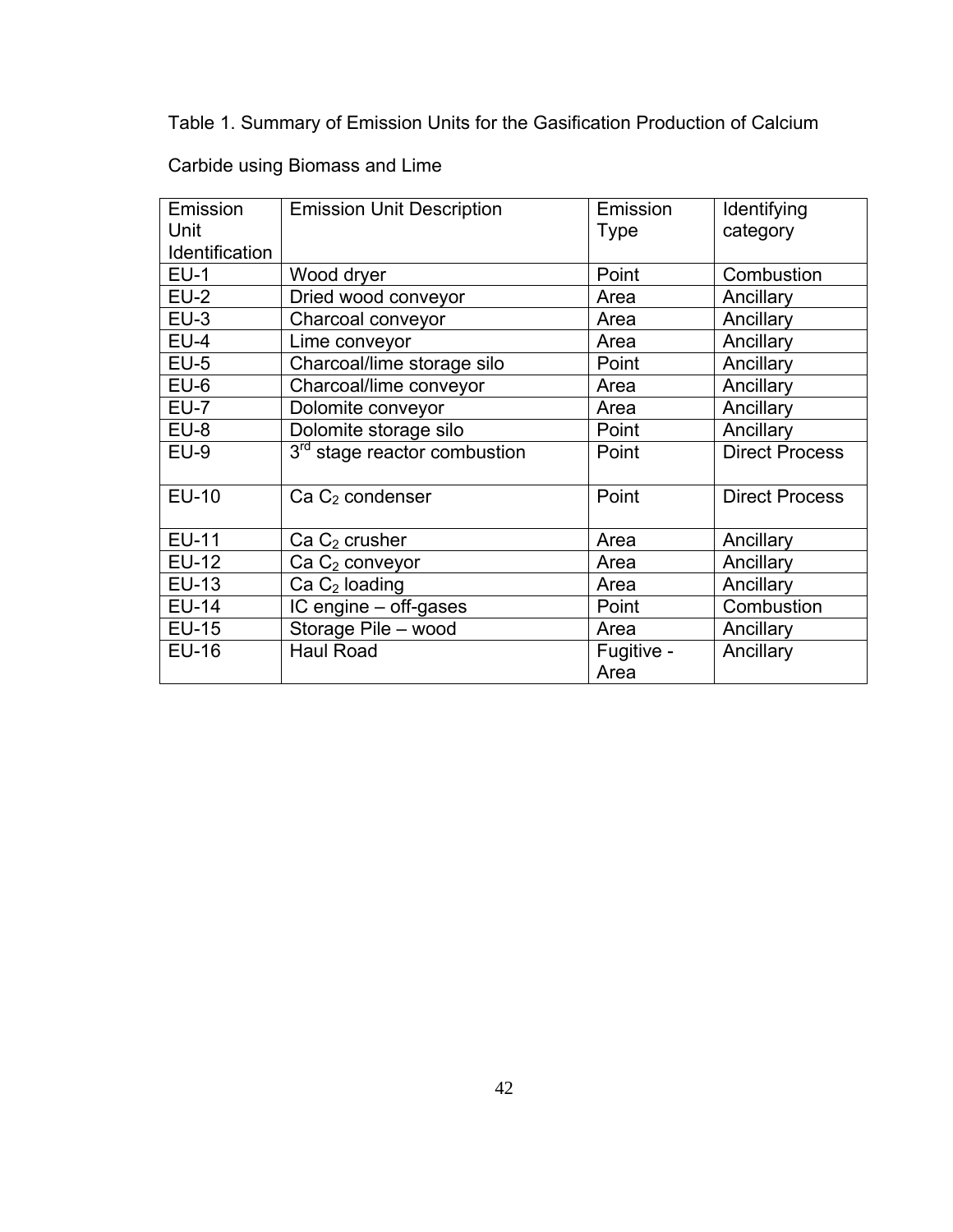|                                | Materials Fed (lb) |         |        | Carbide Produced (lb) |                                |                  | Gas and dust (excl. CO) |                                |         | Carbon   | CO      |
|--------------------------------|--------------------|---------|--------|-----------------------|--------------------------------|------------------|-------------------------|--------------------------------|---------|----------|---------|
|                                |                    |         |        | Feed                  |                                | In Product       |                         |                                | Evolved | Consumed | Emitted |
|                                |                    |         |        | Component             |                                |                  | Feed                    |                                |         |          |         |
| Component                      | Lime               | Wood    | Total  | used                  | as                             | amount           | Component               | as                             | amount  |          |         |
| CaO                            | 1846.8             |         | 1846.8 | 1467.4                | CaC <sub>2</sub>               | 1677.0           |                         |                                |         | 943.3    |         |
|                                |                    |         |        | 191.5                 | CaO                            | 191.5            | 64.4                    | CaO                            | 64.4    |          |         |
|                                |                    |         |        | 9.2                   | Ca                             | 6.6              | 110.8                   | Ca                             | 79.1    | 25.7     |         |
|                                |                    |         |        | 0.2                   | CaS                            | 0.2              |                         |                                |         | 0.0      |         |
|                                |                    |         |        | 0.6                   | Ca <sub>3</sub> P <sub>2</sub> | 0.6              |                         |                                |         | 0.1      |         |
|                                |                    |         |        | 2.7                   | Ca <sub>3</sub> N <sub>2</sub> | 2.4              |                         |                                |         | 0.6      |         |
| $\mathsf{C}$                   |                    | 1124.9  | 1124.9 | 98.8                  | $\mathsf{C}$                   | 98.8             | 40.5                    | $\mathsf{C}$                   | 40.5    | 139.3    |         |
|                                |                    |         |        | 0.1                   | $\text{Al}_4\text{C}_3$        | 0.3              |                         |                                |         | 0.1      |         |
|                                |                    |         |        | 1.9                   | <b>SiC</b>                     | 6.0              |                         |                                |         | 1.9      |         |
| H <sub>2</sub> O               | 4.1                | 59.2    | 63.3   |                       |                                |                  | 63.3                    | H <sub>2</sub>                 | 7.2     | 42.0     |         |
| volatiles                      |                    | 112.5   | 112.5  |                       |                                |                  | 112.5                   | H <sub>2</sub>                 | 15.9    |          |         |
|                                |                    |         |        |                       |                                |                  |                         | CH <sub>4</sub>                | 63.7    |          |         |
| SiO <sub>2</sub>               | 30.7               |         | 30.7   | 7.8                   | SiO <sub>2</sub>               | 7.8              | 0.8                     | SiO <sub>2</sub>               | 0.8     |          |         |
|                                |                    |         |        | 9.0                   | <b>SiC</b>                     | 6.0              | 13.1                    | Si                             |         | 8.9      |         |
| Fe <sub>2</sub> O <sub>3</sub> | 14.3               |         | 14.3   | 2.6                   | Fe <sub>2</sub> O <sub>3</sub> | 2.6              | 11.7                    | Fe                             | 3.3     | 0.0      |         |
| Al <sub>2</sub> O <sub>3</sub> | 10.2               |         | 10.2   | 5.1                   | Al <sub>2</sub> O <sub>3</sub> | $\overline{5.1}$ | 1.8                     | Al <sub>2</sub> O <sub>3</sub> | 1.8     |          |         |
|                                |                    |         |        | 0.7                   | $\text{Al}_4\text{C}_3$        | 0.3              | 2.6                     | AI                             | 0.7     | 1.2      |         |
| MgO                            | 6.1                |         | 6.1    | 1.0                   | MgO                            | 1.0              | 5.1                     | Mg                             | 3.1     | 1.5      |         |
| Na <sub>2</sub> O              | 10.2               |         | 10.2   |                       |                                |                  | 10.2                    | Na                             | 3.7     | 2.0      |         |
| S                              | 0.0                | 0.1     | 0.1    | 0.1                   | CaS                            | 0.2              | 0.0                     | S                              | 0.0     |          |         |
| SO <sub>3</sub>                | 2.0                |         | 2.0    |                       |                                |                  | 2.0                     | SO <sub>2</sub>                | 1.6     | 0.0      |         |
| CO <sub>2</sub>                | 20.5               |         | 20.5   |                       |                                |                  |                         |                                |         |          |         |
| $P_2O_5$                       | 0.6                |         | 0.6    | 0.5                   | Ca <sub>3</sub> P <sub>2</sub> | 0.6              | 0.1                     | $\mathsf{P}$                   | 0.1     | 0.1      |         |
| N                              | 0.0                | 0.6     | 0.6    | 0.5                   | Ca <sub>3</sub> N <sub>2</sub> | 2.4              | 0.1                     | $N_2$                          | 0.1     |          |         |
| total (lb)                     | 1944.97            | 1296.54 |        |                       |                                | 2000.0           |                         |                                | 286.3   | 1166.9   | 1009.3  |

Table 2. Material Balance for Carbide Production from Wood based on 1 ton Carbide<sup>1</sup>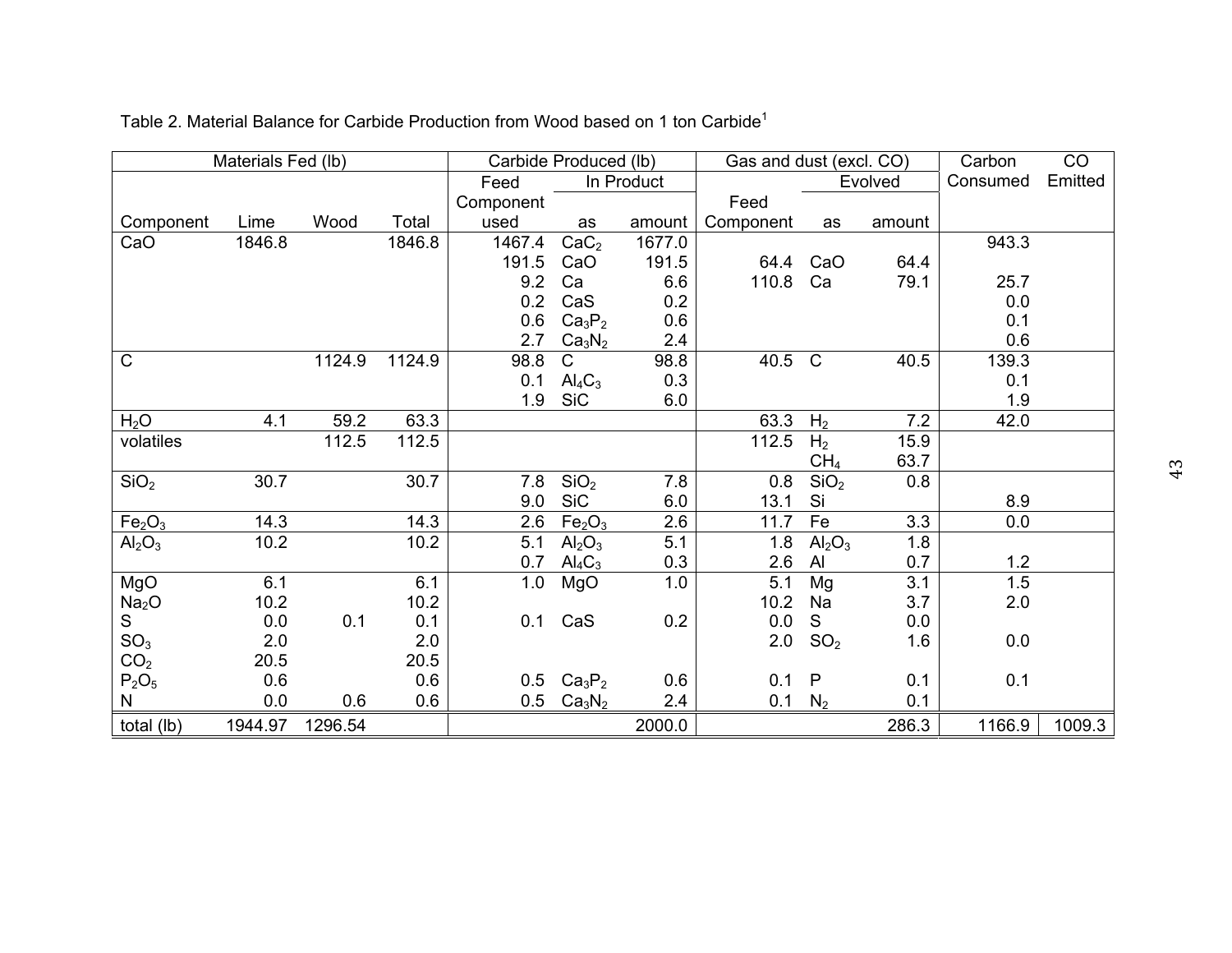| <b>Basis</b>                       |          |                                                                          |                |                                |                |                                             |            |  |
|------------------------------------|----------|--------------------------------------------------------------------------|----------------|--------------------------------|----------------|---------------------------------------------|------------|--|
|                                    |          |                                                                          |                |                                |                |                                             | Heat       |  |
|                                    |          |                                                                          | ΔΗ             |                                |                |                                             | Consumed   |  |
|                                    | Reaction |                                                                          | <b>BTU/mol</b> | Reactant                       | lb             | moles                                       | <b>BTU</b> |  |
| $CaO + 3C$                         | $=$      | $CaC2 + CO$                                                              | 441            | CaO                            | 1467.4         | 11885.9                                     | 5,241,902  |  |
| $CaO + C$                          | =        | $Ca + CO$                                                                | 497            | CaO                            | 123            | 1000.2                                      | 496,666    |  |
| $H2O + C$                          | $=$      | $CO + H2$                                                                | 167            | $H_2O$                         | 63             | 1435.5                                      | 239,108    |  |
| Ca(OH) <sub>2</sub>                | $=$      | $CaO + H2O$                                                              | 63             | H <sub>2</sub> O               | 9              | 205.1                                       | 13,013     |  |
| CaSiO <sub>3</sub>                 | $=$      | $CaO + SiO2$                                                             | 80             | SiO <sub>2</sub>               | 3              | 19.3                                        | 1,539      |  |
| $SiO2 + 2C$                        | =        | $Si + 2CO$                                                               | 589            | SiO <sub>2</sub>               | 22             | 167.3                                       | 98,559     |  |
| $Si + C$                           | $=$      | <b>SiC</b>                                                               | -6             | <b>SiC</b>                     | 6              | 68.0                                        | $-378$     |  |
| $Fe2O3 + 3C$                       | $=$      | $2Fe + 3CO$                                                              | 442            | Fe <sub>2</sub> O <sub>3</sub> | 12             | 53.1                                        | 23,480     |  |
| Ca(AIO <sub>2</sub> ) <sub>2</sub> | =        | $CaO + Al2O3$                                                            | 0              | Al <sub>2</sub> O <sub>3</sub> | 5              | 23.2                                        | 0          |  |
| $Al_2O_3 + 3C$                     | =        | $2AI + 3CO$                                                              | 1230           | Al <sub>2</sub> O <sub>3</sub> | 2.5            | 11.4                                        | 14,055     |  |
| $4AI + 3C$                         | $=$      | $\mathsf{Al}_4\mathsf{C}_3$                                              | 0              | $\text{Al}_4\text{C}_3$        | 0.3            | 1.1                                         | 0          |  |
| $MgO + C$                          | $=$      | $Mg + CO$                                                                | 473            | MgO                            | 5              | 58.0                                        | 27,433     |  |
| $Na2O + C$                         | $=$      | $2Na + CO$                                                               | 288            | Na <sub>2</sub> O              | 10             | 77.3                                        | 22,290     |  |
| $Ca SO4 + C$                       | =        | $CaO + SO2 +$<br>CO                                                      | 350            | SO <sub>3</sub>                | $\overline{2}$ | 11.6                                        | 4,061      |  |
| $CaCO3 + C$                        | $=$      | $CaO + 2CO$                                                              | 331            | CO <sub>2</sub>                | 20             | 210.8                                       | 69,737     |  |
| $Ca_3(PO_4)_2 +$                   |          | $3CaO + 2P +$                                                            |                |                                |                |                                             |            |  |
| 5C                                 | =        | 5CO                                                                      | 1566           | $P_2O_5$                       | 0.6            | 2.5                                         | 3,961      |  |
| $3Ca + 2P$                         | =        | Ca <sub>3</sub> P <sub>2</sub>                                           | $-397$         | $P_2O_5$                       | 0.6            | 2.5                                         | $-1,003$   |  |
| Ca + Sorganic                      | =        | CaS                                                                      | $-198$         | S                              | 0.09           | 1.3                                         | $-253$     |  |
| Ca + Norganic                      | =        | Ca <sub>3</sub> N <sub>2</sub>                                           | $-198$         | N                              | 0.5            | 14.6                                        | $-2,892$   |  |
|                                    |          |                                                                          |                |                                |                | <b>Total Chemical Reactions</b>             | 6,251,276  |  |
|                                    |          | Heat content of carbide at 3578°F, cp 0.522 BTU/lb                       |                |                                |                |                                             | 2,055,137  |  |
| Latent heat of fusion              |          |                                                                          |                |                                |                |                                             | 229,942    |  |
|                                    |          | Heat content of 263.1 lb of dust at 1148 <sup>o</sup> F, cp 0.450 BTU/lb |                |                                |                |                                             | 73,352     |  |
|                                    |          | Heat content of 1009.3 lb of CO at 1148 <sup>°</sup> F cp 0.468 BTU/lb   |                |                                |                |                                             | 292,620    |  |
|                                    |          | Heat content of 23.1 lb of $H_2$ at 1148 <sup>o</sup> F cp 6.299 BTU/lb  |                |                                |                |                                             | 28,233     |  |
|                                    |          | Heat content of 63.7 lb of $CH4$ and 1.8 lb of other gases               |                |                                |                |                                             | 18,742     |  |
|                                    |          |                                                                          |                |                                |                | Total chemical and sensible heat            | 8,949,301  |  |
|                                    |          |                                                                          |                |                                |                | Transformer and electrode cooling water, 8% | 715,944    |  |
|                                    |          |                                                                          |                |                                |                | Total                                       |            |  |
| 9,665,246<br>(approx)              |          |                                                                          |                |                                |                |                                             |            |  |

Table 3. Thermal Balance of Carbide Production from Wood based on 1 ton of Carbide<sup>1</sup>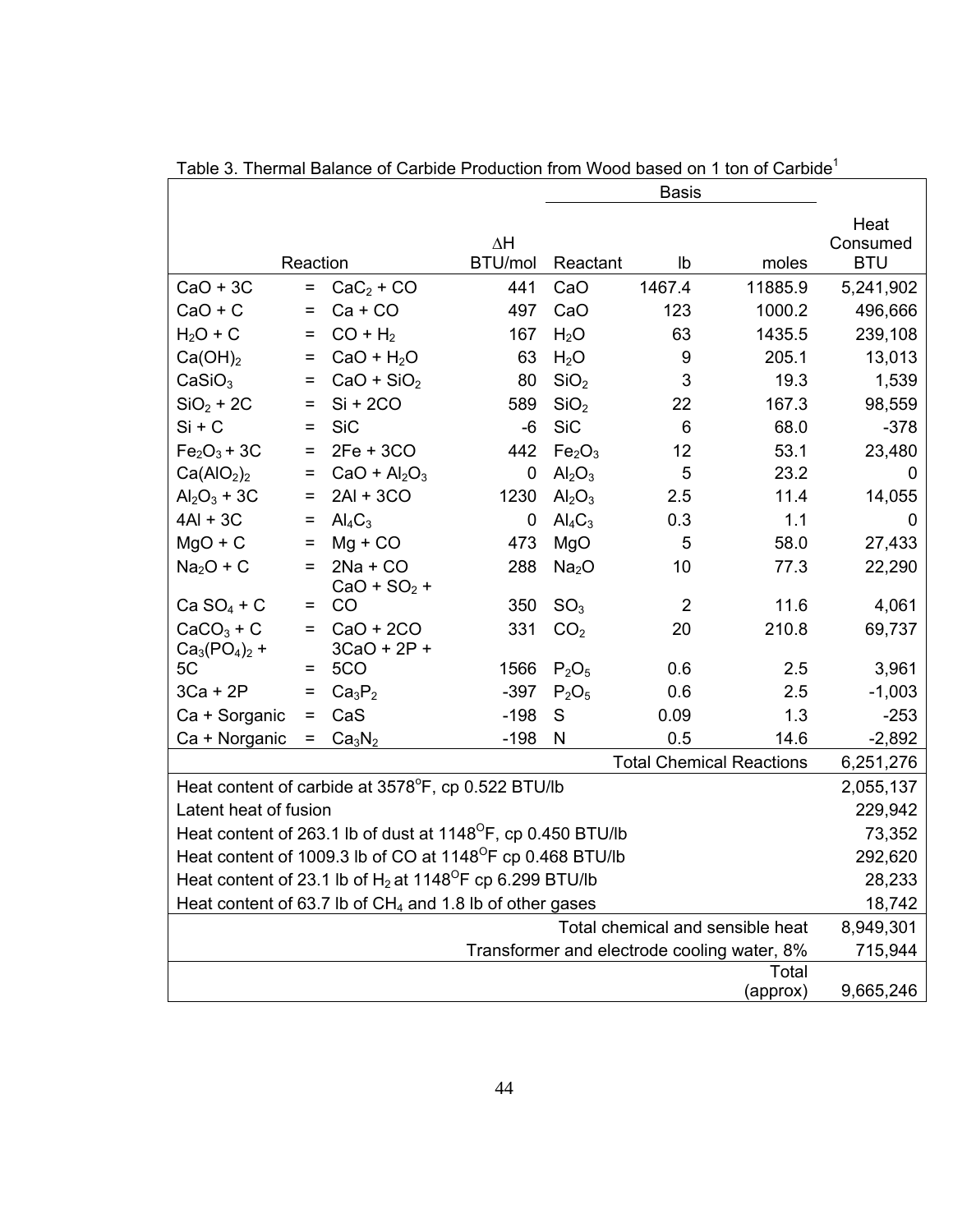Table 4. Boiler Design Heating Requirements

| heat required for the production              |                                     |                                                    |
|-----------------------------------------------|-------------------------------------|----------------------------------------------------|
| based on 1 ton                                |                                     | $9,665,246$ BTU/ton CaC <sub>2</sub> produced      |
| boiler efficiency                             | 85%                                 |                                                    |
| heat required to boiler                       |                                     | 11,370,877 BTU/ton CaC <sub>2</sub> produced       |
|                                               |                                     |                                                    |
|                                               | Heat Content Comparison among Fuels |                                                    |
| Natural Gas                                   | 1,439,277 BTU/ft <sup>3</sup>       |                                                    |
| Methane, $CH_4$ 1,332,837 BTU/ft <sup>3</sup> |                                     |                                                    |
| Acetylene                                     | 1,874,407 BTU/ft <sup>3</sup>       |                                                    |
|                                               |                                     |                                                    |
|                                               | Quantity of Fuel Required to Boiler |                                                    |
| Natural Gas                                   |                                     | 7.9 ft <sup>3</sup> /ton $CaC2$ produced           |
| Methane, $CH4$                                |                                     | 8.5 ft <sup>3</sup> /ton CaC <sub>2</sub> produced |
| Acetylene                                     |                                     | 6.1 ft <sup>3</sup> /ton CaC <sub>2</sub> produced |
|                                               |                                     |                                                    |
| density of methane                            | 0.0417 $lb_m/ft^3$                  |                                                    |
| density of natural gas                        | 0.044                               | lb <sub>m</sub> /ft <sup>3</sup>                   |
| density of acetylene                          | 0.0682 $lb_m/ft^3$                  |                                                    |
|                                               |                                     |                                                    |
| <b>Natural Gas</b>                            | 0.33                                | $lbm$ fuel/ton carbide produced                    |
|                                               |                                     | $lbm$ fuel/ton carbide                             |
| Methane, $CH4$                                | 0.38                                | produced                                           |
| Acetylene                                     | 0.41                                | $lbm$ fuel/ton carbide produced                    |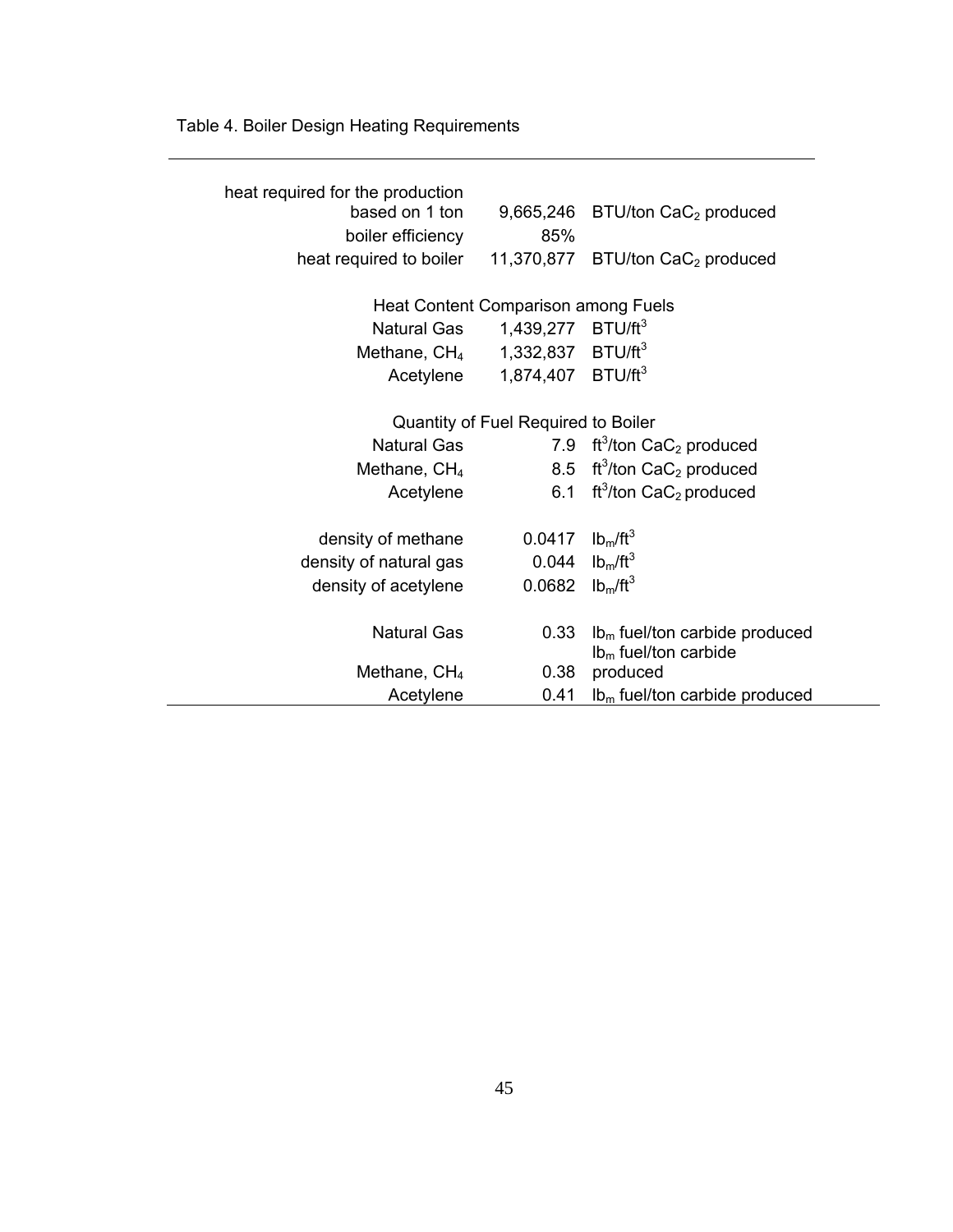| <b>Regulated Air Pollutants</b> | De minimis Level (tons per year) |
|---------------------------------|----------------------------------|
| <b>Carbon Monoxide</b>          | 100.0                            |
| Nitrogen dioxide                | 40.0                             |
| Particulate Matter less than 10 | 15.0                             |
| microns $(PM_{10})$             |                                  |
| Sulfur dioxide                  | 40.0                             |
| Ozone (to be measured as VOC)   | 40.0                             |
| Lead                            | 0.6                              |
| Hazardous Air Pollutant (each)  | 10.0                             |
| Sum of Hazardous Air Pollutants | 25.0                             |

Table 5. *De Minimis* Levels for Regulated Air Pollutants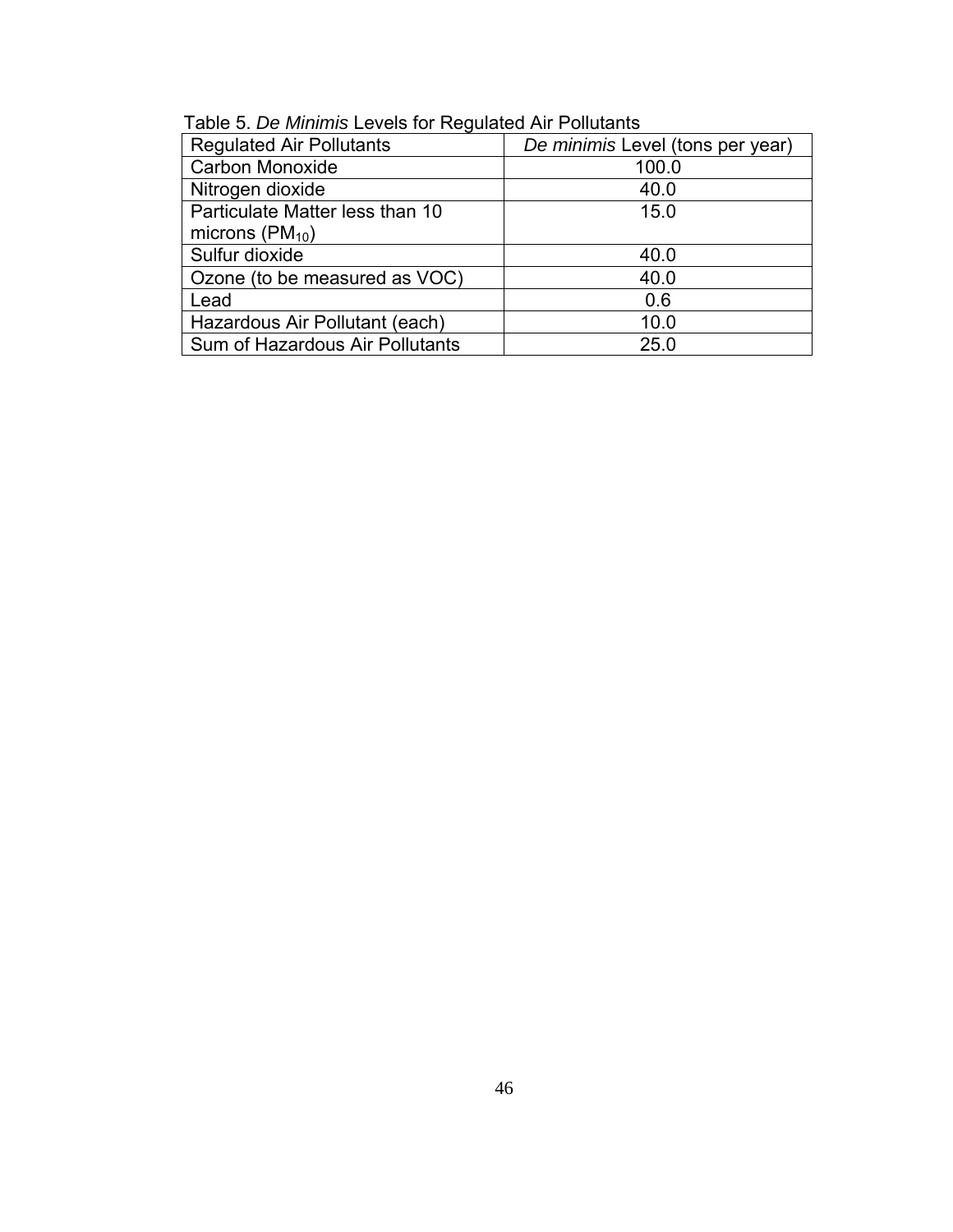| Table 6. New Source Review Major Thresholds |
|---------------------------------------------|
|---------------------------------------------|

| <b>Pollutant</b> | <b>Named Sources</b> | <b>Non-named sources</b> |
|------------------|----------------------|--------------------------|
|                  | (tons per year)      | (tons per year)          |
| $PM_{10}$        | 100                  | 250                      |
| $SO_{x}$         | 100                  | 250                      |
| NO <sub>x</sub>  | 100                  | 250                      |
| <b>VOC</b>       | 100                  | 250                      |
| CO               | 100                  | 250                      |
| <b>HAPs</b>      | 10/25                | 10/25                    |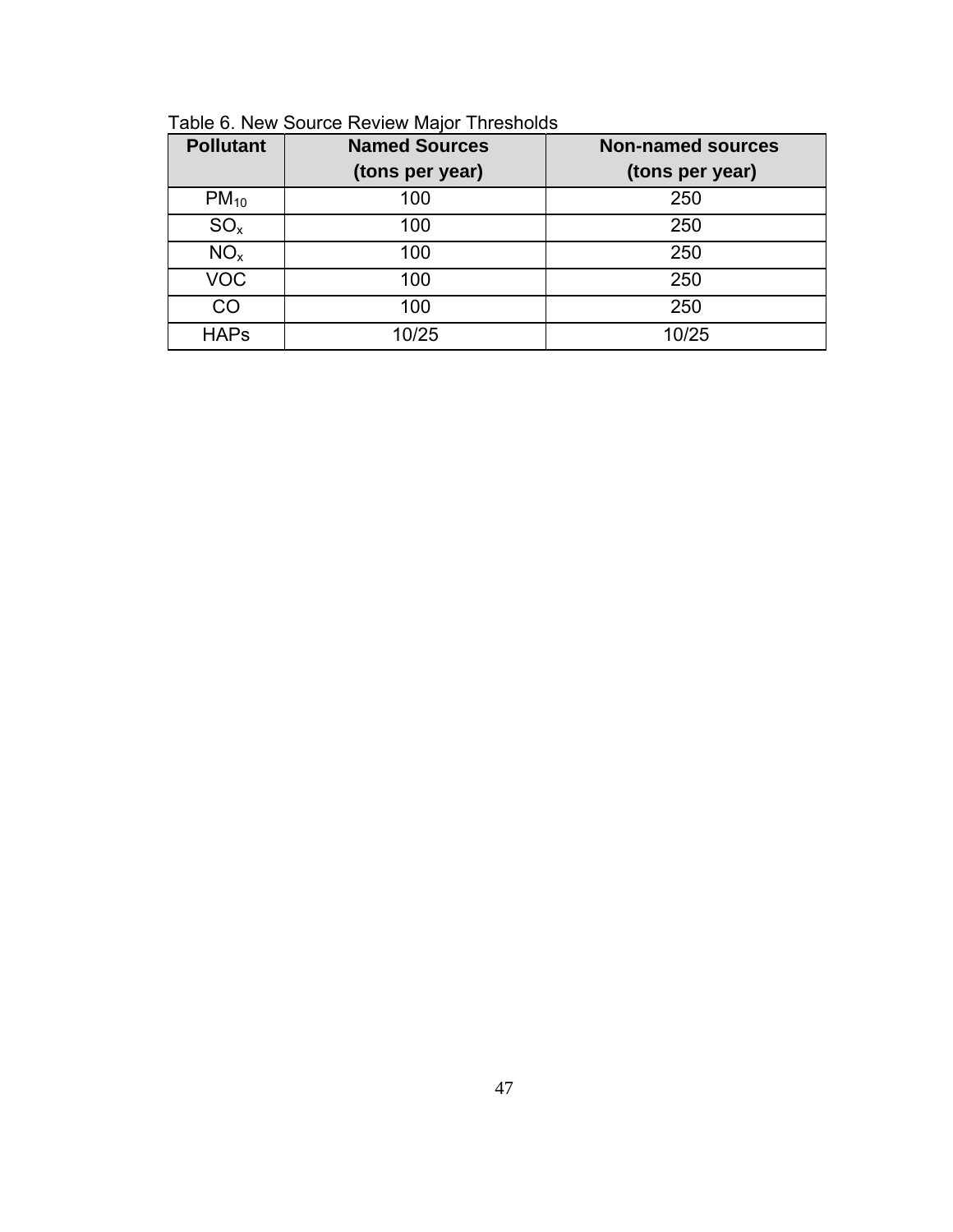# Table 7. PM<sub>10</sub> Emission Factors for Carbide Production

| ID           | <b>Emission Unit</b>                          | location                                                       | EF      | units                   | <b>Note</b>                                                                                                    |
|--------------|-----------------------------------------------|----------------------------------------------------------------|---------|-------------------------|----------------------------------------------------------------------------------------------------------------|
| $EU-1$       | Wood dryer                                    | SCC 3-07-006-25,<br>AP-42 Table 10.6.2-1<br>(uncontrolled)     | 2.2     | Ib/dried ton            |                                                                                                                |
| $EU-2$       | Dried wood conveyor                           | SCC 3-05-016-15 AP-<br>42 Table 11.17-4                        | 2.2     | Ib PM/ton<br>processed  |                                                                                                                |
| $EU-3$       | Charcoal conveyor                             | SCC 3-05-016-15 AP-<br>42 Table 11.17-4                        | 2.2     | Ib PM/ton<br>processed  |                                                                                                                |
| $EU-4$       | Lime conveyor                                 | SCC 3-05-016-15 AP-<br>42 Table 11.17-4                        | 2.2     | Ib PM/ton<br>processed  |                                                                                                                |
| $EU-5$       | Charcoal/lime storage<br>silo                 | SCC 3-05-004-06 AP-<br>42 Table 11.4-2 (with<br>fabric filter) | 0.22    | Ib PM/ton<br>processed  | Determined uncontrolled EF by<br>assuming 99% control efficiency<br>for the baghouse per AP-42<br>Appendix B.2 |
| $EU-6$       | Charcoal/lime conveyor<br>(charging conveyor) | SCC 3-05-004-06 AP-<br>42 Table 11.4-2 (with<br>fabric filter) | 0.22    | Ib PM/ton<br>processed  | Determined uncontrolled EF by<br>assuming 99% control efficiency<br>for the baghouse per AP-42<br>Appendix B.2 |
| $EU-7$       | Dolomite conveyor                             | SCC 3-05-016-15 AP-<br>42 Table 11.17-4                        | 2.2     | Ib PM/ton<br>processed  |                                                                                                                |
| $EU-8$       | Dolomite storage silo                         | SCC 3-05-016-15 AP-<br>42 Table 11.17-4                        | 2.2     | Ib PM/ton<br>processed  |                                                                                                                |
| $EU-9$       | $3rd$ stage reactor<br>combustion             | SCC 1-02-006-02 AP-<br>42 Table 1.4-2                          | 0.00745 | Ib<br><b>PM/MMBTU</b>   |                                                                                                                |
| <b>EU-10</b> | Ca $C_2$ condenser (tap<br>fume vents)        | SCC 3-05-004-04 AP-<br>42 Table 11.4-2 (with<br>fabric filter) | 0.14    | Ib PM/ton<br>throughput | Determined uncontrolled EF by<br>assuming 99% control efficiency<br>for the baghouse per AP-42<br>Appendix B.2 |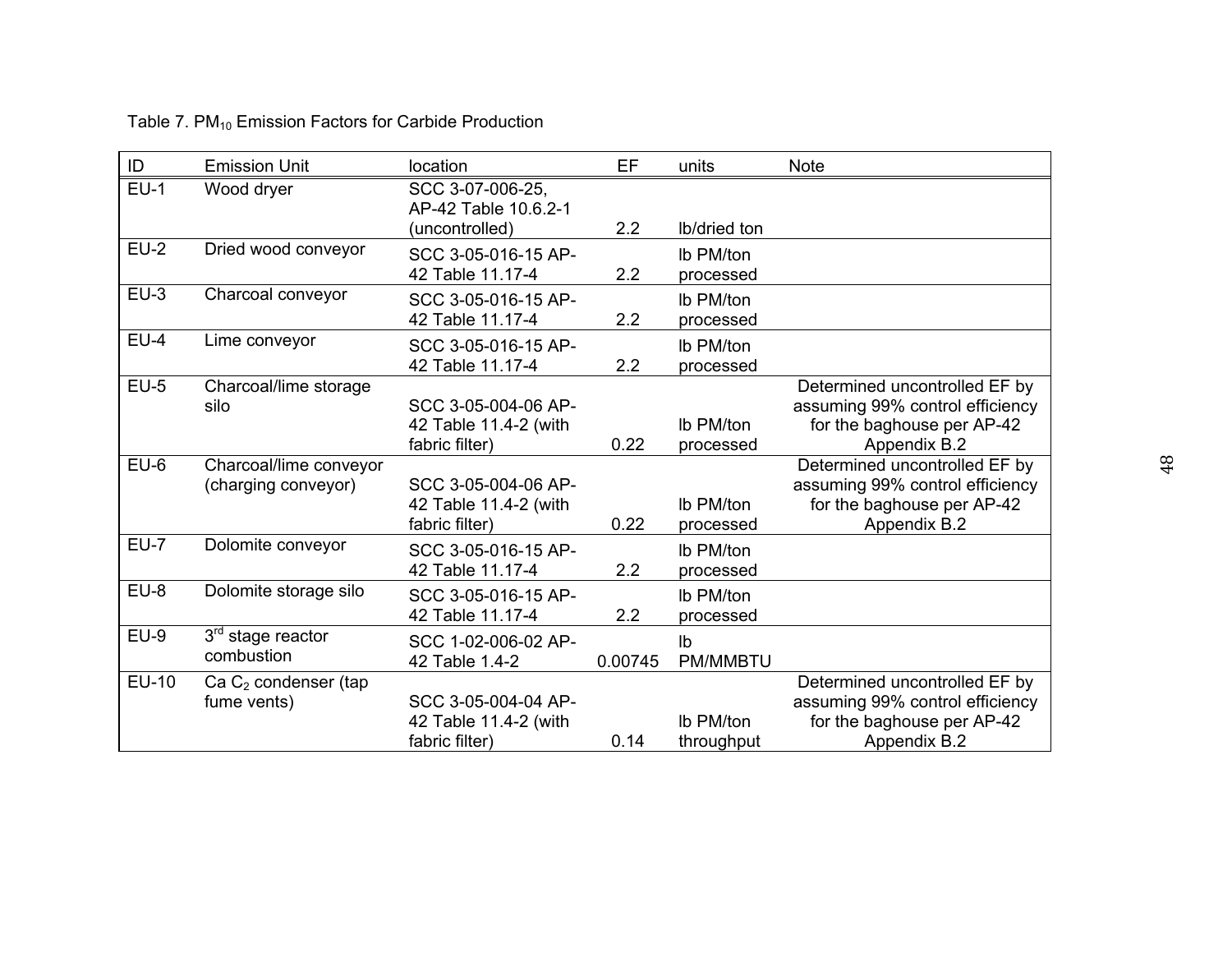| Table 7<br>ID | (Cont.)<br><b>Emission Unit</b> | location              | EF        | units           | <b>Note</b>                     |
|---------------|---------------------------------|-----------------------|-----------|-----------------|---------------------------------|
| <b>EU-11</b>  | Ca C <sub>2</sub> crusher       |                       |           |                 | Determined uncontrolled EF by   |
|               |                                 | SCC 3-05-004-05 AP-   |           |                 | assuming 99% control efficiency |
|               |                                 | 42 Table 11.4-2 (with |           | Ib PM/ton       | for the baghouse per AP-42      |
|               |                                 | fabric filter)        | 0.11      | throughput      | Appendix B.2                    |
| EU-12         | $Ca C2$ conveyor                | SCC 3-05-020-06 AP-   |           |                 |                                 |
|               |                                 | 42 Table 11.19.2-2    |           | lb/ton          |                                 |
|               |                                 | (uncontrolled)        | 0.0011    | throughput      |                                 |
| EU-13         | $Ca C2$ loading                 | SCC 3-05-020-32 AP-   |           |                 |                                 |
|               |                                 | 42 Table 11.19.2-2    |           | lb/ton          |                                 |
|               |                                 | (uncontrolled)        | 0.0001    | throughput      |                                 |
| <b>EU-14</b>  | $IC$ engine $-$ off-gases       | SCC 2-02-002-54 AP-   | $7.71E -$ |                 |                                 |
|               |                                 | 42 Table 3.2-2        | 05        | <b>Ib/MMBTU</b> |                                 |
| <b>EU-15</b>  | Storage Pile - wood             | AP-42 13.2.4          |           |                 |                                 |
|               |                                 | Aggregate Handling    |           |                 |                                 |
|               |                                 | and Storage Piles     | Equation  |                 |                                 |
| <b>EU-16</b>  | Haul Road                       | AP-42 13.2.1 Paved    |           |                 |                                 |
|               |                                 | haul road             | Equation  | <b>Ib/VMT</b>   |                                 |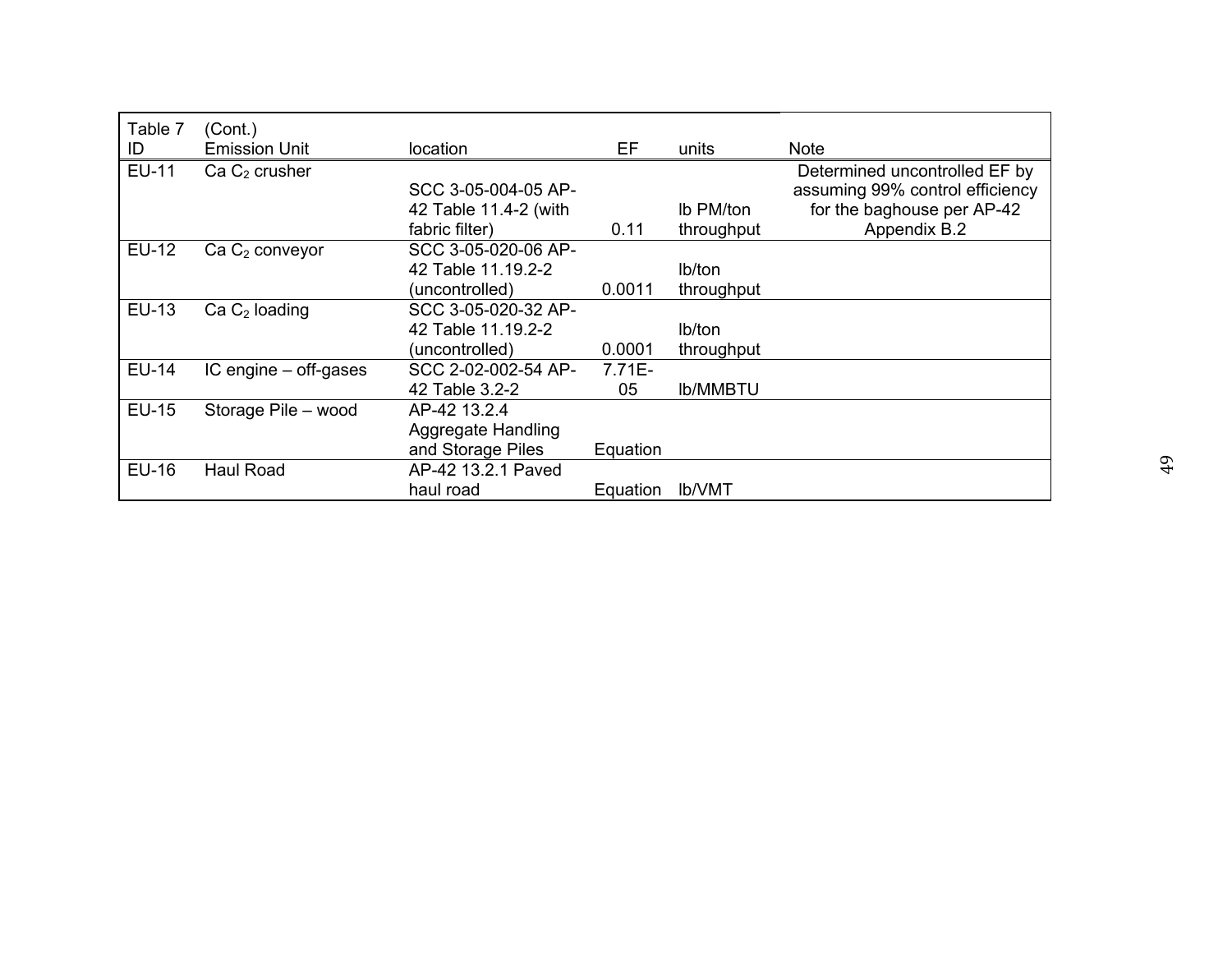|              |                                               | NO <sub>x</sub>                                                   |       |                 | <b>VOC</b>                                                  |       |                        |  |
|--------------|-----------------------------------------------|-------------------------------------------------------------------|-------|-----------------|-------------------------------------------------------------|-------|------------------------|--|
|              |                                               | location                                                          | EF    | units           | location                                                    | EF    | units                  |  |
| $EU-1$       | Wood dryer                                    | SCC 3-07-006-25,<br>AP-42 Table<br>$10.6.2 - 2$<br>(uncontrolled) | 2.7   | Ib/dried ton    | SCC 3-07-006-25, AP-<br>42 Table 10.6.2-3<br>(uncontrolled) | 11.79 | <b>Ib/dried</b><br>ton |  |
| $EU-2$       | Dried wood conveyor                           | N/A                                                               |       |                 | N/A                                                         |       |                        |  |
| $EU-3$       | Charcoal conveyor                             | N/A                                                               |       |                 | N/A                                                         |       |                        |  |
| $EU-4$       | Lime conveyor                                 | N/A                                                               |       |                 | N/A                                                         |       |                        |  |
| $EU-5$       | Charcoal/lime storage silo                    | N/A                                                               |       |                 | N/A                                                         |       |                        |  |
| $EU-6$       | Charcoal/lime conveyor<br>(charging conveyor) | N/A                                                               |       |                 | N/A                                                         |       |                        |  |
| $EU-7$       | Dolomite conveyor                             | N/A                                                               |       |                 | N/A                                                         |       |                        |  |
| $EU-8$       | Dolomite storage silo                         | N/A                                                               |       |                 | N/A                                                         |       |                        |  |
| $EU-9$       | $3rd$ stage reactor<br>combustion             | SCC 1-02-006-02<br>AP-42 Table 1.4-1                              | 0.098 | <b>Ib/MMBTU</b> | SCC 1-02-006-02 AP-<br>42 Table 1.4-2                       | 0.005 | <b>Ib/MMBTU</b>        |  |
| <b>EU-10</b> | Ca $C_2$ condenser (tap<br>fume vents)        | N/A                                                               |       |                 | N/A                                                         |       |                        |  |
| <b>EU-11</b> | Ca $C_2$ crusher                              | N/A                                                               |       |                 | N/A                                                         |       |                        |  |
| <b>EU-12</b> | $Ca C2$ conveyor                              | N/A                                                               |       |                 | N/A                                                         |       |                        |  |
| <b>EU-13</b> | $Ca C2$ loading                               | N/A                                                               |       |                 | N/A                                                         |       |                        |  |
| <b>EU-14</b> | IC engine – off-gases                         | SCC 2-02-002-54<br>AP-4 Table 3.2-2                               | 0.847 | <b>Ib/MMBTU</b> | SCC 2-02-002-54 AP-<br>4 Table 3.2-2                        | 0.118 | <b>Ib/MMBTU</b>        |  |
| <b>EU-15</b> | Storage Pile - wood                           | N/A                                                               |       |                 | N/A                                                         |       |                        |  |
| <b>EU-16</b> | <b>Haul Road</b>                              | N/A                                                               |       |                 | N/A                                                         |       |                        |  |

Table 8.  $NO<sub>x</sub>$  and VOC Emission Factors for Carbide Production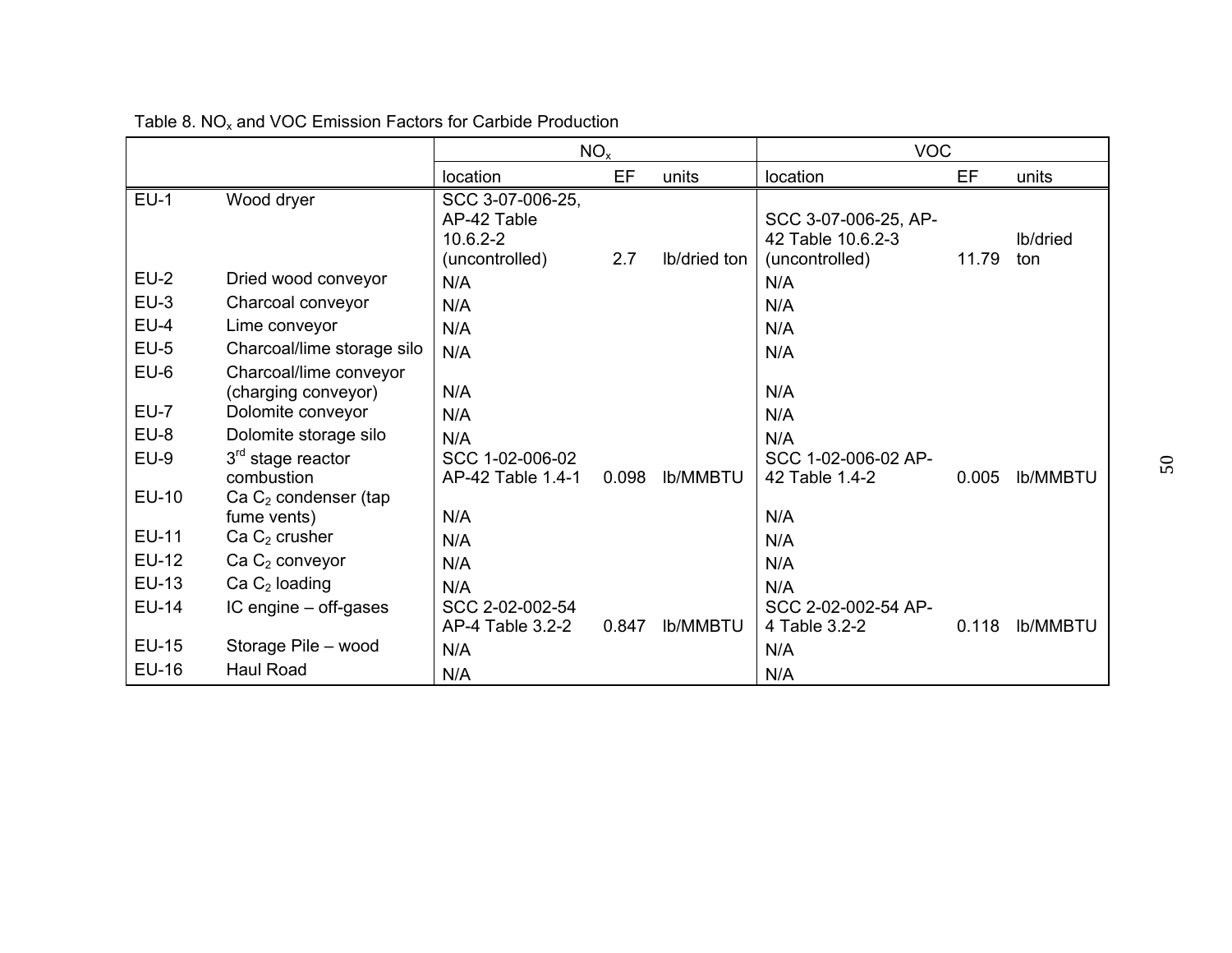#### Table 9.  $CO<sub>2</sub>$  and CO Emission Factors for Carbide Production

|              |                                               | CO <sub>2</sub>                                             |         |                        | CO                                                                |       |                     |
|--------------|-----------------------------------------------|-------------------------------------------------------------|---------|------------------------|-------------------------------------------------------------------|-------|---------------------|
|              |                                               | location                                                    | EF      | units                  | location                                                          | EF    | units               |
| $EU-1$       | Wood dryer                                    | SCC 3-07-006-25, AP-<br>42 Table 10.6.2-2<br>(uncontrolled) | 573     | <b>Ib/dried</b><br>ton | SCC 3-07-006-25,<br>AP-42 Table<br>$10.6.2 - 2$<br>(uncontrolled) | 3.5   | lb/dried<br>ton     |
| $EU-2$       | Dried wood conveyor                           | N/A                                                         |         |                        | N/A                                                               |       |                     |
| $EU-3$       | Charcoal conveyor                             | N/A                                                         |         |                        | N/A                                                               |       |                     |
| $EU-4$       | Lime conveyor                                 | N/A                                                         |         |                        | N/A                                                               |       |                     |
| $EU-5$       | Charcoal/lime storage silo                    | N/A                                                         |         |                        | N/A                                                               |       |                     |
| $EU-6$       | Charcoal/lime conveyor<br>(charging conveyor) | N/A                                                         |         |                        | N/A                                                               |       |                     |
| <b>EU-7</b>  | Dolomite conveyor                             | N/A                                                         |         |                        | N/A                                                               |       |                     |
| EU-8         | Dolomite storage silo                         | N/A                                                         |         |                        | N/A                                                               |       |                     |
| $EU-9$       | $3rd$ stage reactor<br>combustion             | SCC 1-02-006-02 AP-<br>42 Table 1.4-1                       | 117.647 | <b>Ib/MMBT</b><br>U    | SCC 1-02-006-02<br>AP-42 Table 1.4-1                              | 0.082 | <b>Ib/MMBT</b><br>U |
| <b>EU-10</b> | Ca $C_2$ condenser (tap fume<br>vents)        | N/A                                                         |         |                        | N/A                                                               |       |                     |
| EU-11        | Ca C <sub>2</sub> crusher                     | N/A                                                         |         |                        | N/A                                                               |       |                     |
| <b>EU-12</b> | Ca $C_2$ conveyor                             | N/A                                                         |         |                        | N/A                                                               |       |                     |
| EU-13        | Ca $C_2$ loading                              | N/A                                                         |         |                        | N/A                                                               |       |                     |
| <b>EU-14</b> | IC engine - off-gases                         | SCC 2-02-002-54 AP-4<br>Table 3.2-2                         | 110     | <b>Ib/MMBT</b><br>U    | SCC 2-02-002-54<br>AP-4 Table 3.2-2                               | 0.557 | <b>Ib/MMBT</b><br>U |
| <b>EU-15</b> | Storage Pile - wood                           | N/A                                                         |         |                        | N/A                                                               |       |                     |
| EU-16        | <b>Haul Road</b>                              | N/A                                                         |         |                        | N/A                                                               |       |                     |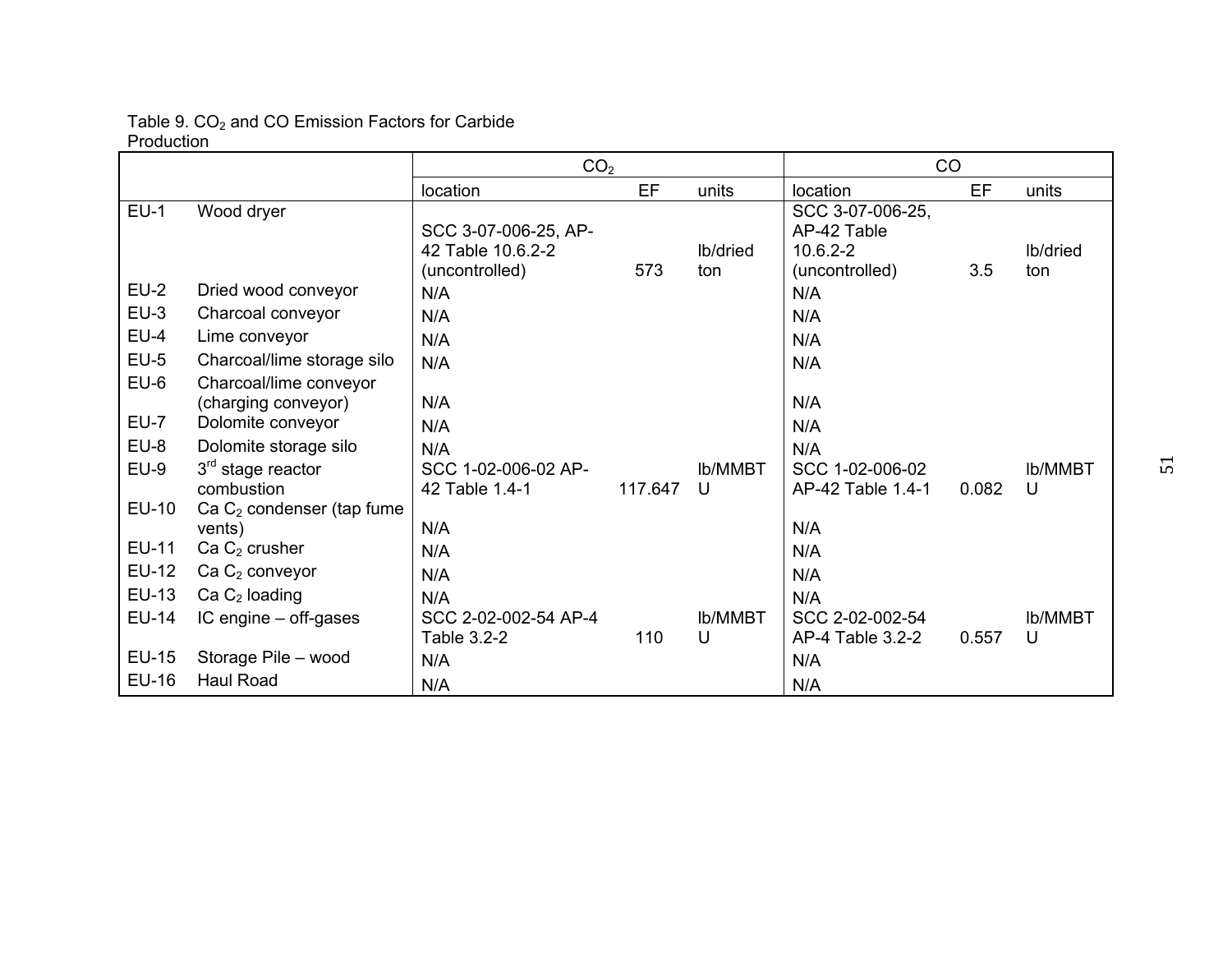|                                  | Haul    | <b>MHDR</b> |            | $PM_{10}$ |                  | $NOx$ VOC CO |     | CO <sub>2</sub>                | <b>Carbide Production Rate</b> |
|----------------------------------|---------|-------------|------------|-----------|------------------|--------------|-----|--------------------------------|--------------------------------|
|                                  | Road    | of wood     | Control    |           |                  |              |     |                                |                                |
| <b>Permitting Classification</b> | Type    | in tons     | Efficiency | tpy       | tpy              | tpy          | tpy | tpy                            | tpy                            |
| True de minimis                  | unpaved | 0.112       |            |           | <b>14.9</b> 10.4 | 6.4          | 7.8 | 1,436                          | 1,657                          |
|                                  | paved   | 0.119       |            |           | <b>14.7</b> 11.0 | 6.8          | 8.2 | 1,526                          | 1,761                          |
| Synthetic de minimis             | paved   | 0.43        | 99%        | 3.8       |                  |              |     | 39.9 24.6 29.8 5,514           | 6,362                          |
| True minor                       | paved   | 2.046       |            |           |                  |              |     | 249.8 189.7 117.0 141.8 26,236 | 30,273                         |
| Synthetic minor                  | paved   | 2.695       | 99%        |           |                  |              |     | 20.9 249.9 154.1 186.8 34,558  | 39,876                         |
| Controlled major                 | paved   | 3           | 99%        |           |                  |              |     | 23.2 278.1 171.6 208.0 38,468  | 44,389                         |

Table 10. Comparison of Wood Feed Rates and Carbide Production Rates to Annual Emission Rates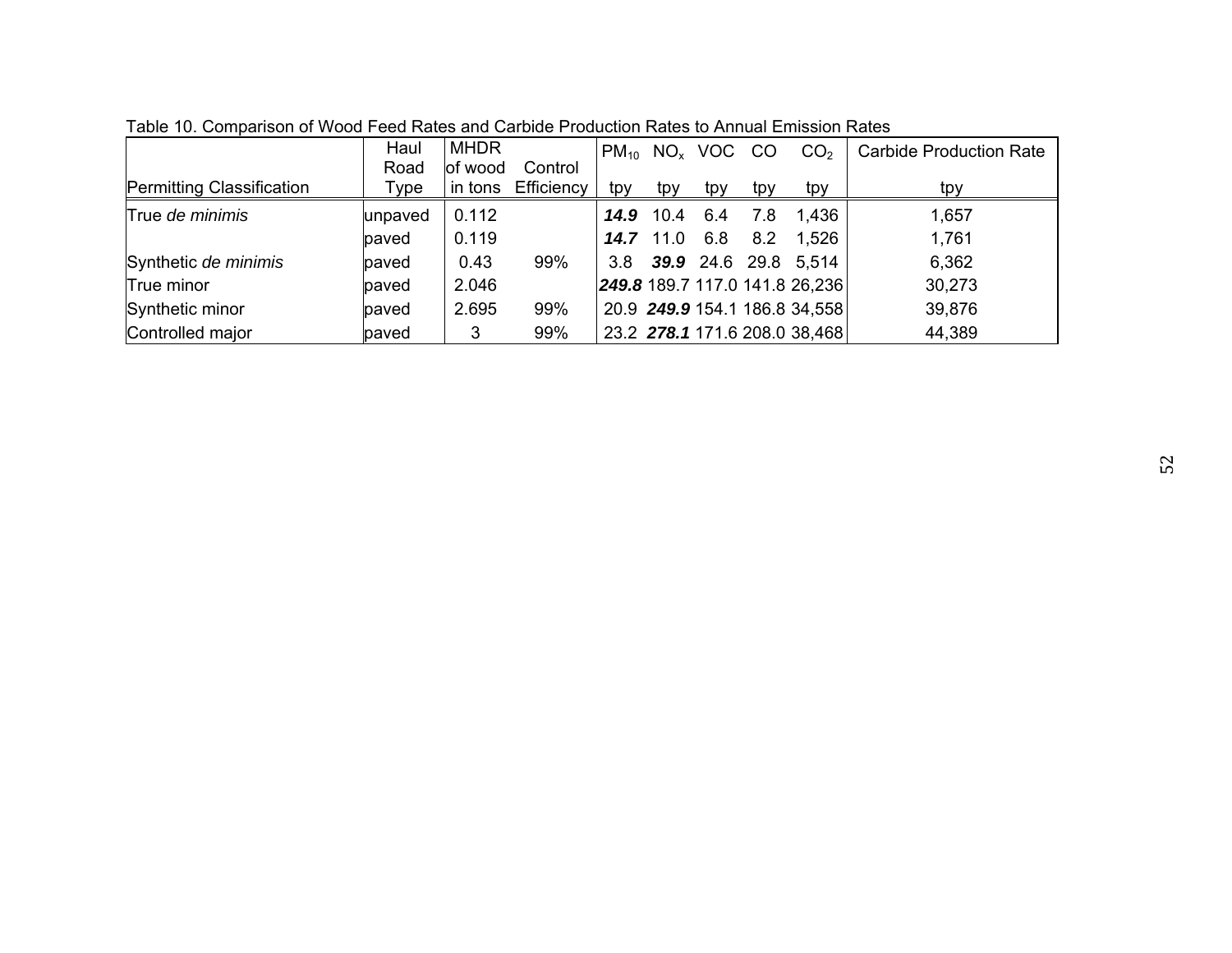|                 | Concentration ( $\mu$ g /m <sup>3</sup> ) |     |         |  |
|-----------------|-------------------------------------------|-----|---------|--|
| Pollutant       | <b>NAAQS</b><br>Increment                 |     |         |  |
|                 | 50                                        | 17  | Annual  |  |
| $PM_{10}$       | 150                                       | 30  | 24-hour |  |
| CO              | 10,000                                    | N/A | 8-hour  |  |
|                 | 40,000                                    | N/A | 1-hour  |  |
| NO <sub>x</sub> | 100                                       | 25  | Annual  |  |

Table 11.NAAQS and Increment Standards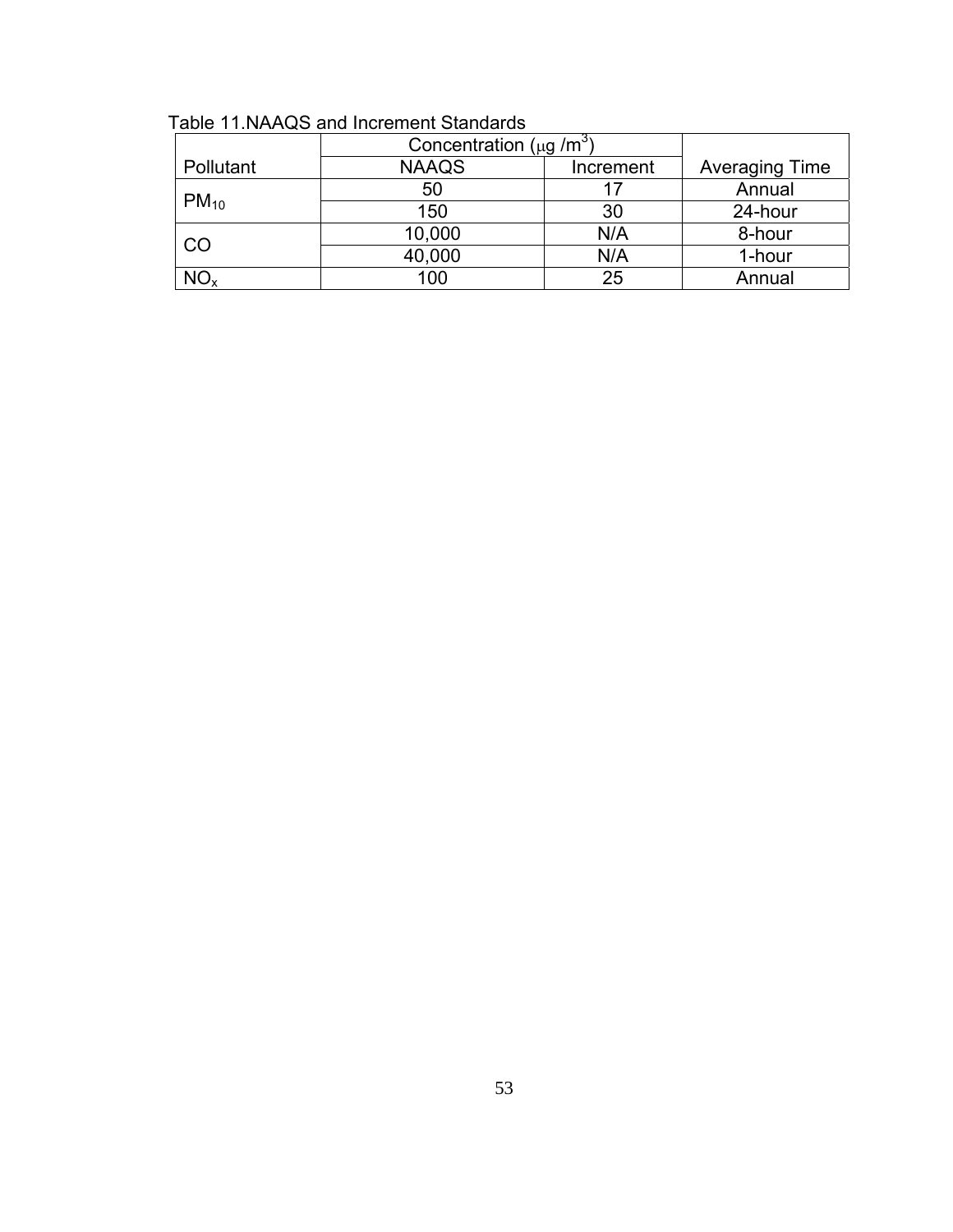|       | Carbide Production   annual emissions<br>(tpy) | (tpy) | distance to<br>boundary<br>(ft) | Installation 24-hour<br>impact *<br>$(\mu g/m^3)$ |
|-------|------------------------------------------------|-------|---------------------------------|---------------------------------------------------|
|       | 30,273                                         | 249.8 | 2000                            | 509.92                                            |
|       | 30,273                                         | 249.8 | 2250                            | 419.56                                            |
| Minor | 30,273                                         | 249.8 | 2500                            | 353.85                                            |
| True  | 25,000                                         | 206.2 | 2500                            | 290.75                                            |
|       | 20,000                                         | 164.8 | 2500                            | 232.61                                            |
|       | 15,000                                         | 124   | 2500                            | 174.47                                            |
|       | 10,000                                         | 82.7  | 2500                            | 116.33                                            |

Table 12. Summary of  $PM_{10}$  modeling based on quarry spreadsheet for a true minor installation

\* An installation 24-hour impact of 150  $\mu$ g /m<sup>3</sup> demonstrates compliance with the NAAQS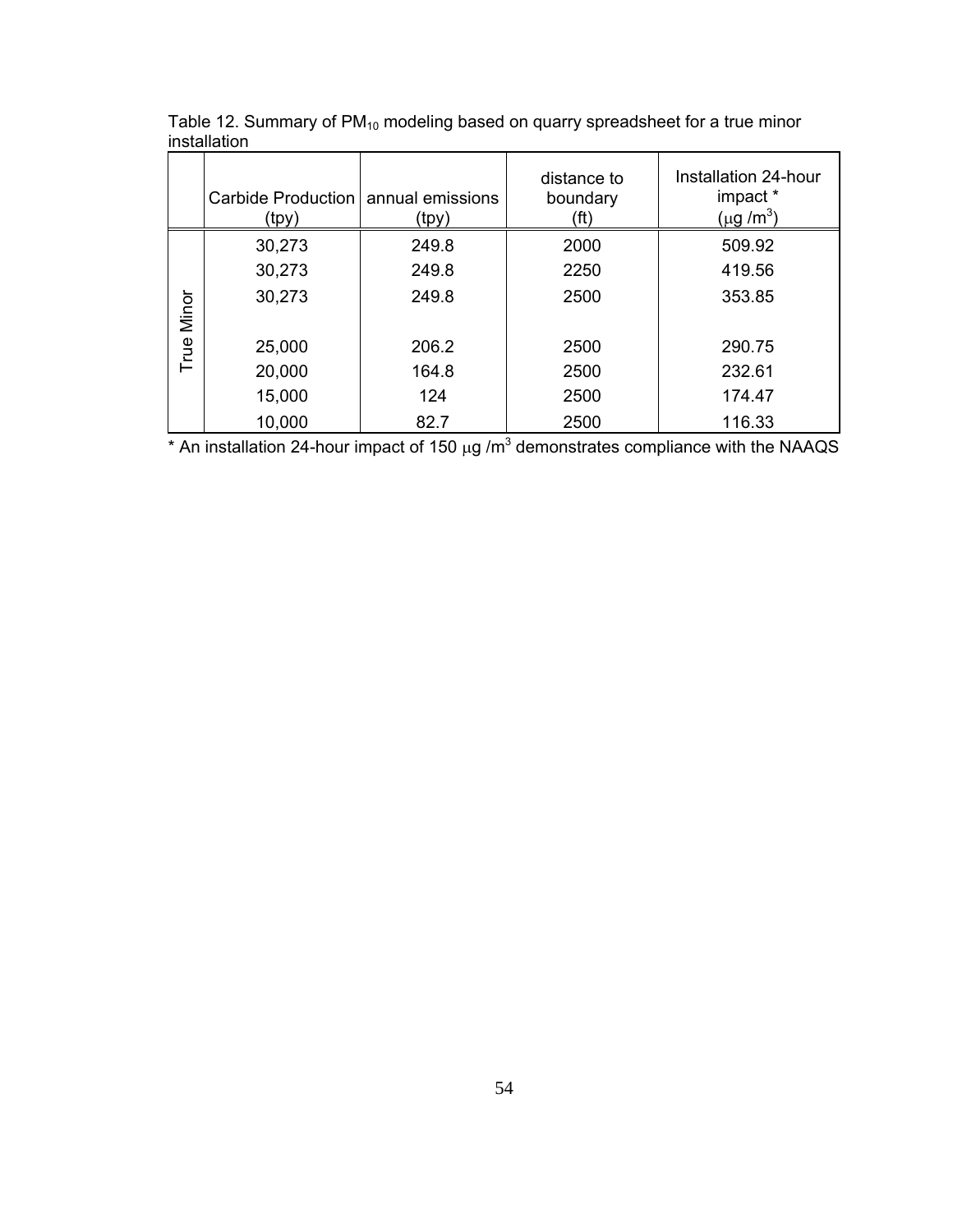|                    | Carbide Production   annual emissions<br>(tpy) | (tpy) | distance to<br>boundary<br>(ft | Installation 24-hour<br>impact*<br>$(\mu g/m^3)$ |
|--------------------|------------------------------------------------|-------|--------------------------------|--------------------------------------------------|
|                    | 39,876                                         | 20.9  | 2000                           | 13.49                                            |
| Minor<br>Synthetic | 39,876                                         | 20.9  | 1500                           | 22.1                                             |
|                    | 39,876                                         | 20.9  | 1300                           | 28.23                                            |
|                    | 39,876                                         | 20.9  | 1000                           | 44.2                                             |
|                    | 39,876                                         | 20.9  | 750                            | 65.5                                             |
|                    | 39,876                                         | 20.9  | 500                            | 127.6                                            |
|                    | 39,876                                         | 20.9  | 400<br>$\sim$                  | 182.5                                            |

Table 13. Summary of  $PM_{10}$  modeling based on quarry spreadsheet for a synthetic minor installation

\* An installation 24-hour impact of 150  $\mu$ g /m<sup>3</sup> demonstrates compliance with the NAAQS.

An installation 24-hour impact of 30  $\mu$ g /m<sup>3</sup> demonstrates compliance with the increment standard.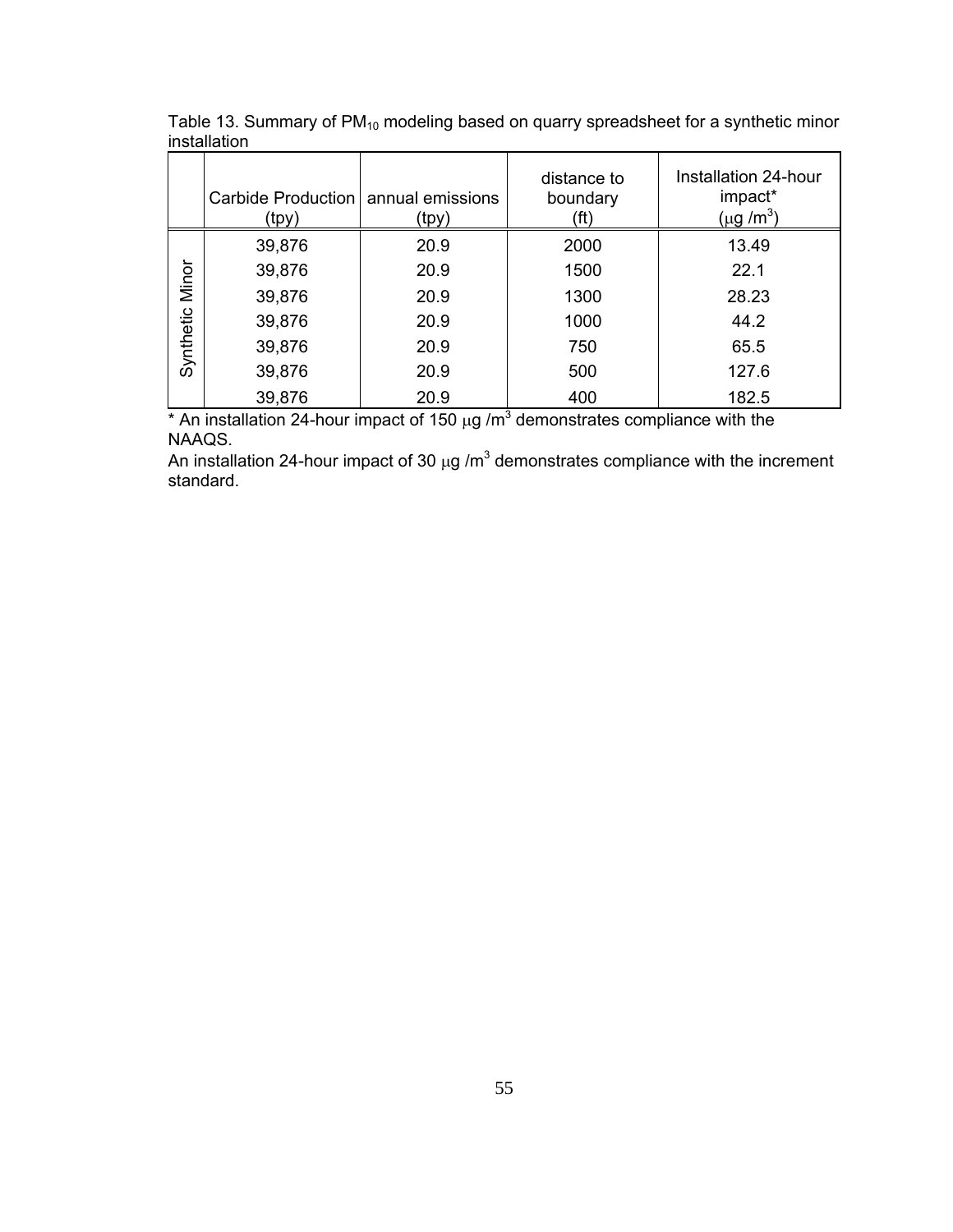|       | Carbide Production   annual emissions<br>(tpy) | (tpy) | distance to<br>boundary<br>(ft) | Installation 24-hour<br>impact*<br>$(\mu g/m^3)$ |  |
|-------|------------------------------------------------|-------|---------------------------------|--------------------------------------------------|--|
|       | 44389                                          | 23.2  | 2000                            | 14.95                                            |  |
|       | 44389                                          | 23.2  | 1500                            | 24.5                                             |  |
|       | 44389                                          | 23.2  | 1300                            | 31.31                                            |  |
| Major | 44389                                          | 23.2  | 1000                            | 49.02                                            |  |
|       | 44389                                          | 23.2  | 750                             | 72.63                                            |  |
|       | 44389                                          | 23.2  | 500                             | 141.5                                            |  |
|       | 44389                                          | 23.2  | 400<br>$\sim$                   | 202                                              |  |

Table 14. Summary of  $PM_{10}$  modeling based on quarry spreadsheet for a major installation

\* An installation 24-hour impact of 150  $\mu$ g /m<sup>3</sup> demonstrates compliance with the NAAQS.

An installation 24-hour impact of 30  $\mu$ g /m<sup>3</sup> demonstrates compliance with the increment standard.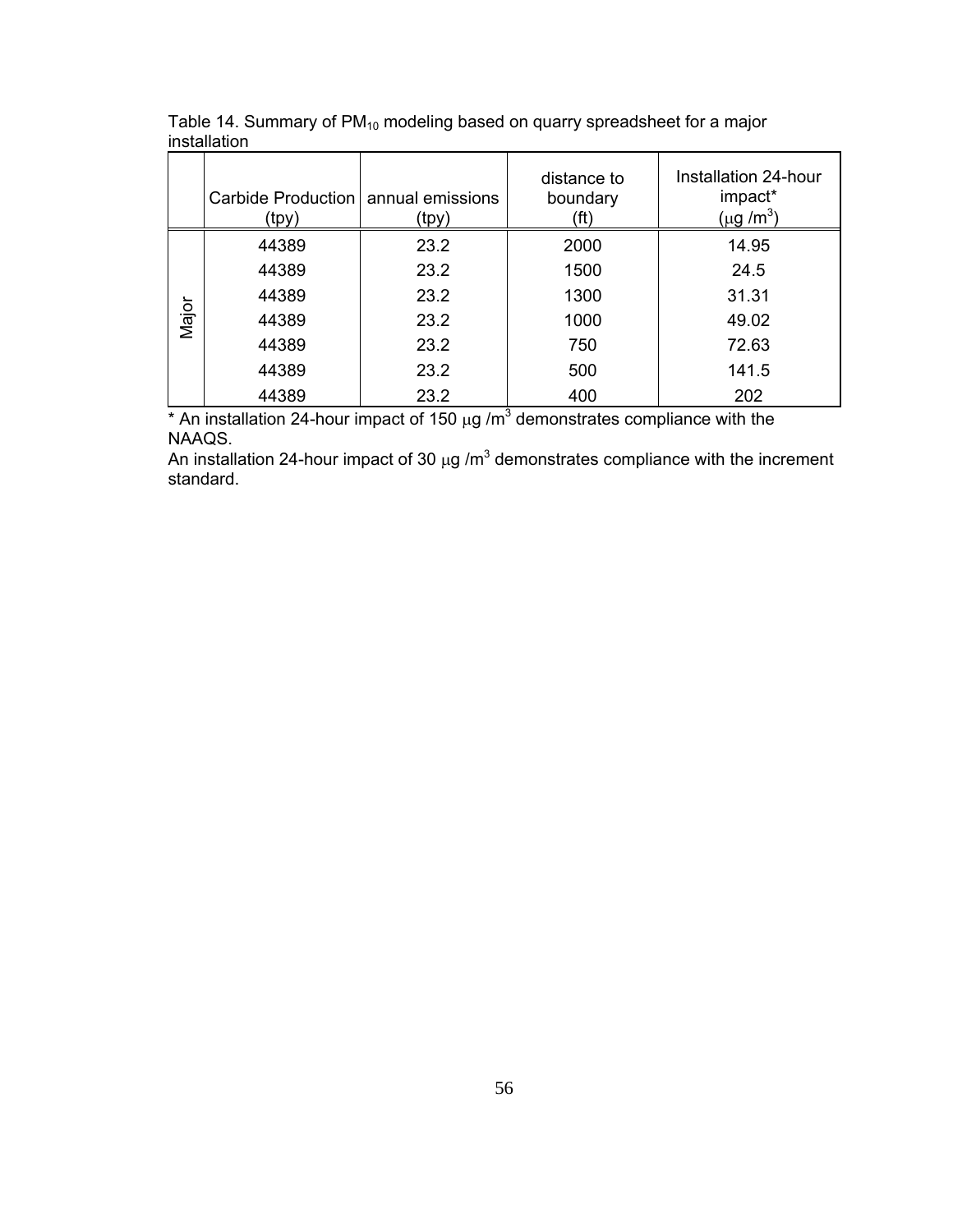| Range                             |
|-----------------------------------|
| 5 ft - 30 ft                      |
| 19 ft/s - 30 ft/s                 |
| $77^{\circ}$ F - 185 $^{\circ}$ F |
|                                   |

Table 15. Stack parameter ranges for  $NO_x$  impact evaluation using Screen3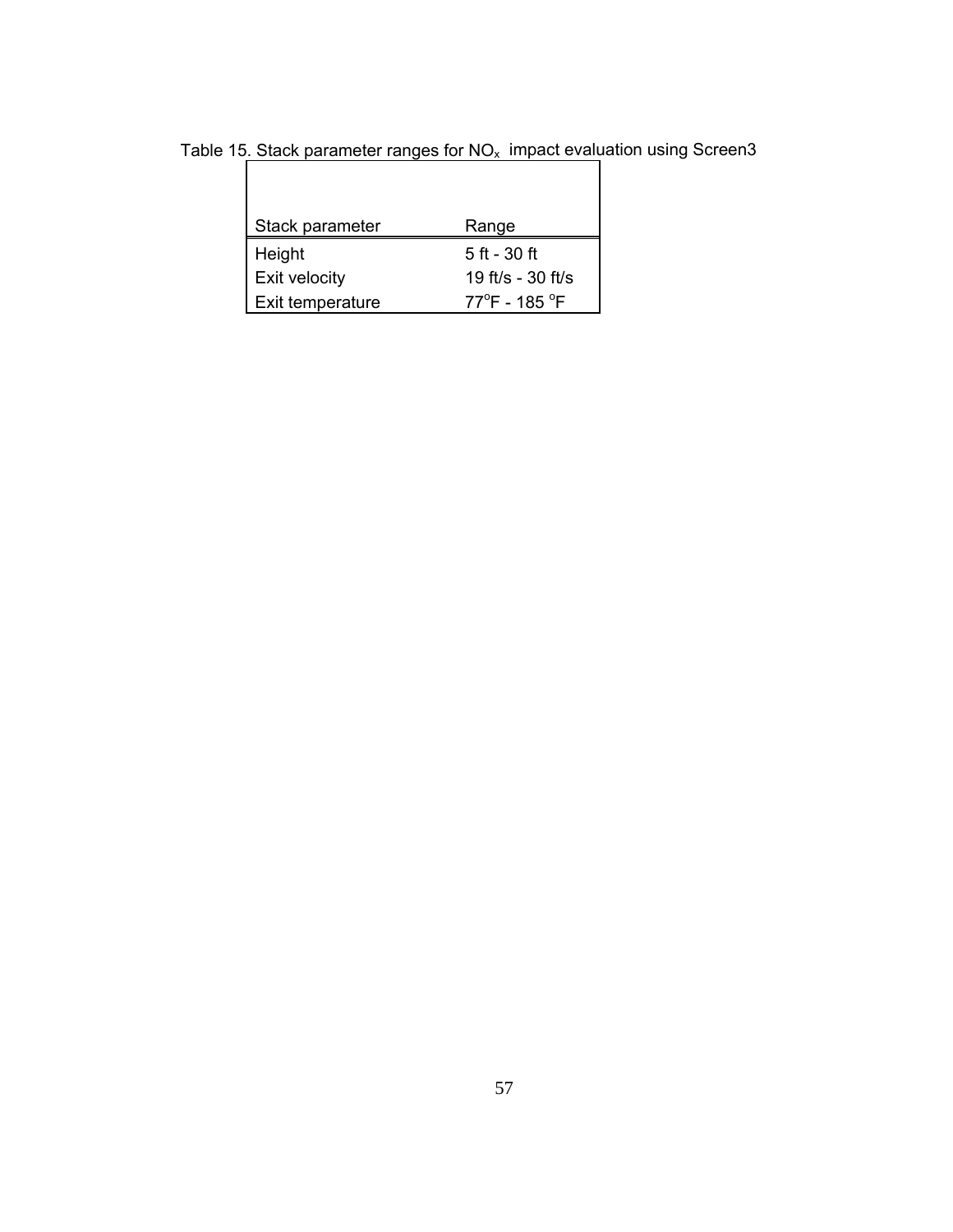Table 16. Comparison of increased exiting temperature on  $NO_x$  impacts based on Screen 3

|       | Carbide          | annual<br>emissions |                  | maximum 1-hour                     | Installation<br>annual impact |
|-------|------------------|---------------------|------------------|------------------------------------|-------------------------------|
|       | Production (tpy) | (tpy)               | temperature (°F) | impact ( $\mu$ g /m <sup>3</sup> ) | (µg /m $^3)$                  |
|       |                  |                     | 77               | 1140                               | 483.36                        |
| Major | 44,389           | 23.2                | 113              | 976.2                              | 413.91                        |
|       |                  |                     | 149              | 755.5                              | 320.33                        |
|       |                  |                     | 185              | 628.9                              | 266.65                        |

Stack height: 5 ft, Diameter: 2 ft, Exit velocity: 10 ft/s

\* An installation annual impact of 100  $\mu$ g /m<sup>3</sup> demonstrates compliance with the NAAQS. An installation annual impact of 25  $\mu$ g /m<sup>3</sup> demonstrates compliance with the increment standard.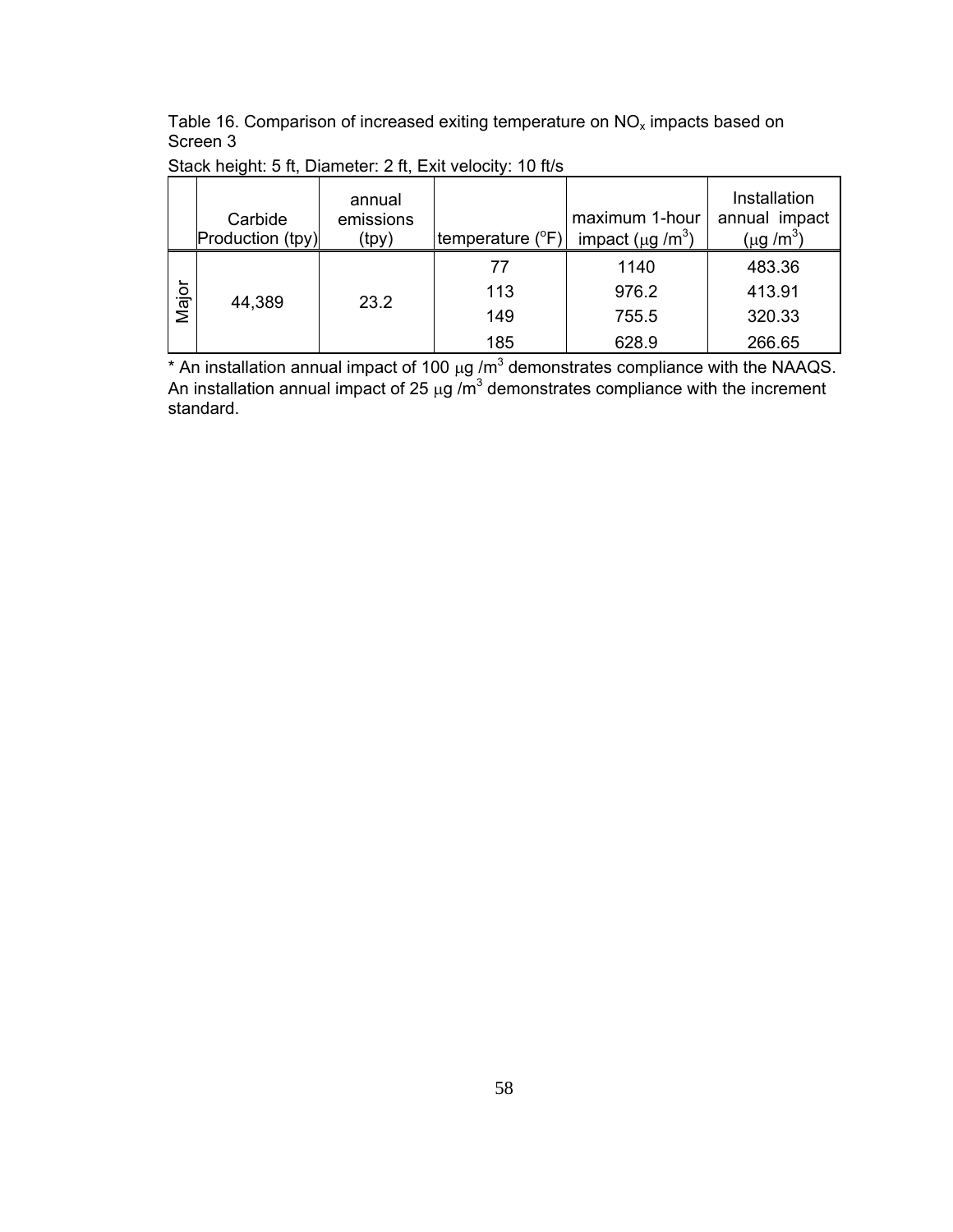|       |                                             |        |       | stack height |                                    | Installation     |
|-------|---------------------------------------------|--------|-------|--------------|------------------------------------|------------------|
|       |                                             |        |       |              | maximum 1-hour                     | annual<br>impact |
|       | Carbide<br>Production (tpy) emissions (tpy) | annual | (m)   | feet         | impact ( $\mu$ g /m <sup>3</sup> ) | (µg /m $^3)$     |
|       |                                             |        | 1.524 | 5            | 0.7551                             | 0.32             |
|       |                                             |        |       |              |                                    |                  |
|       |                                             |        | 3.048 | 10           | 397                                | 168.33           |
| Major | 44,389                                      | 23.2   | 4.572 | 15           | 175                                | 74.20            |
|       |                                             |        | 6.096 | 20           | 130.9                              | 55.50            |
|       |                                             |        | 9.144 | 30           | 81.72                              | 34.65            |

Table 17. Comparison of increased stack height on  $NO_x$  impacts based on Screen3 Diameter: 2 ft, Exit velocity: 10 ft/s, Exit temperature: 77<sup>o</sup>F

\* An installation annual impact of 100  $\mu$ g /m<sup>3</sup> demonstrates compliance with the NAAQS.

An installation annual impact of 25  $\mu$ g /m<sup>3</sup> demonstrates compliance with the increment standard.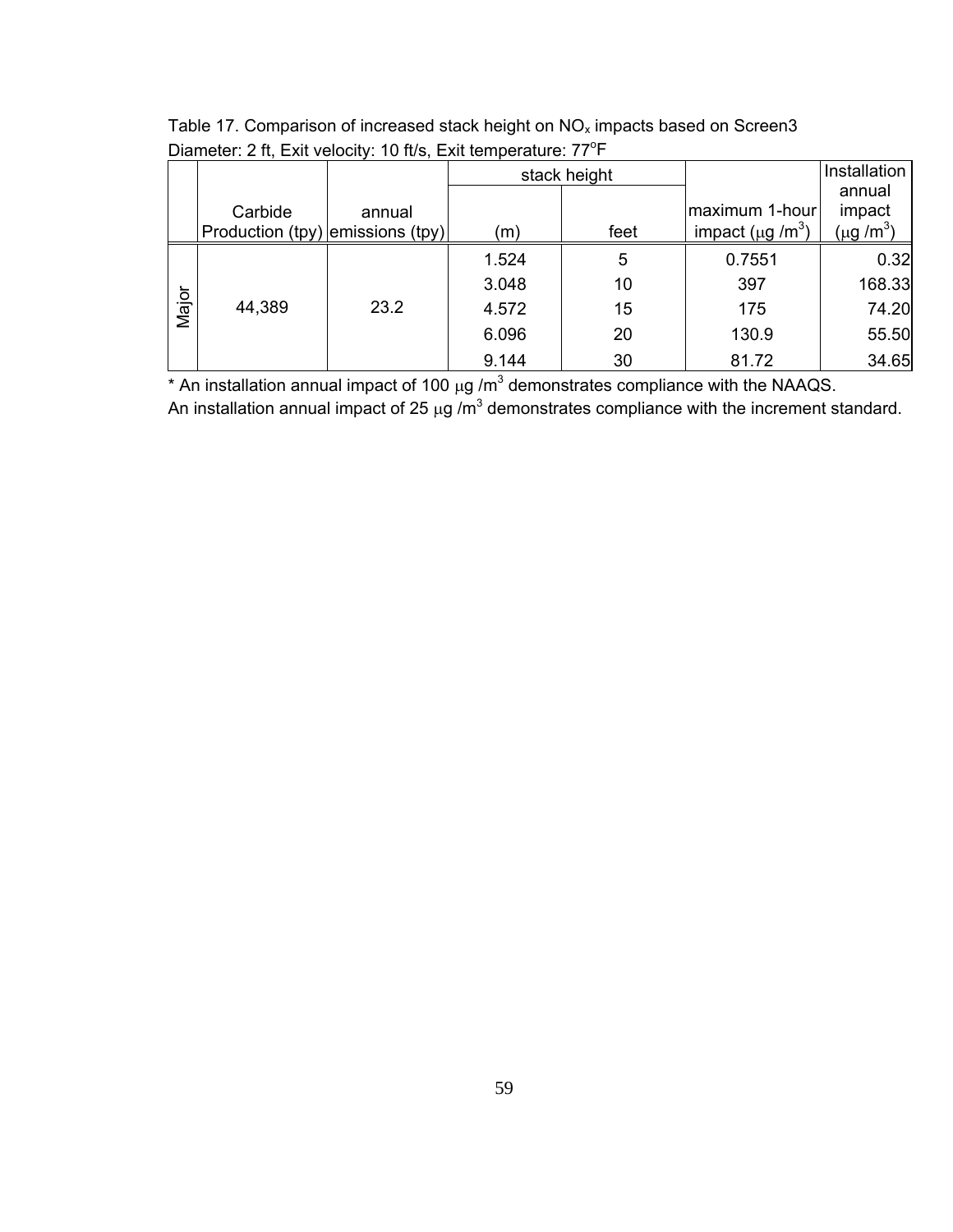|       |                                  |        |       | exit velocity |                      |                                  |
|-------|----------------------------------|--------|-------|---------------|----------------------|----------------------------------|
|       | Carbide                          | annual |       |               | maximum 1-hour       | Installation<br>annual<br>impact |
|       | Production (tpy) emissions (tpy) |        | (m/s) | ft/s          | impact $(\mu g/m^3)$ | (µg/m $^3)$                      |
|       |                                  |        | 3.048 | 10            | 1140                 | 483.36                           |
|       |                                  |        | 4.572 | 15            | 758.8                | 321.73                           |
| Major | 44,389                           | 23.2   | 6.096 | 20            | 570                  | 241.68                           |
|       |                                  |        | 7.62  | 25            | 445                  | 188.68                           |
|       |                                  |        | 9.144 | 30            | 380                  | 161.12                           |

Table 18. Comparison of increased exit velocity on  $NO_x$  impacts based on Screen3 Diameter: 2 ft, Exit velocity: 10 ft/s, Exit temperature: 77<sup>o</sup>F

\* An installation annual impact of 100  $\mu$ g/m<sup>3</sup> demonstrates compliance with the NAAQS.

An installation annual impact of 25  $\mu$ g/m<sup>3</sup> demonstrates compliance with the increment standard.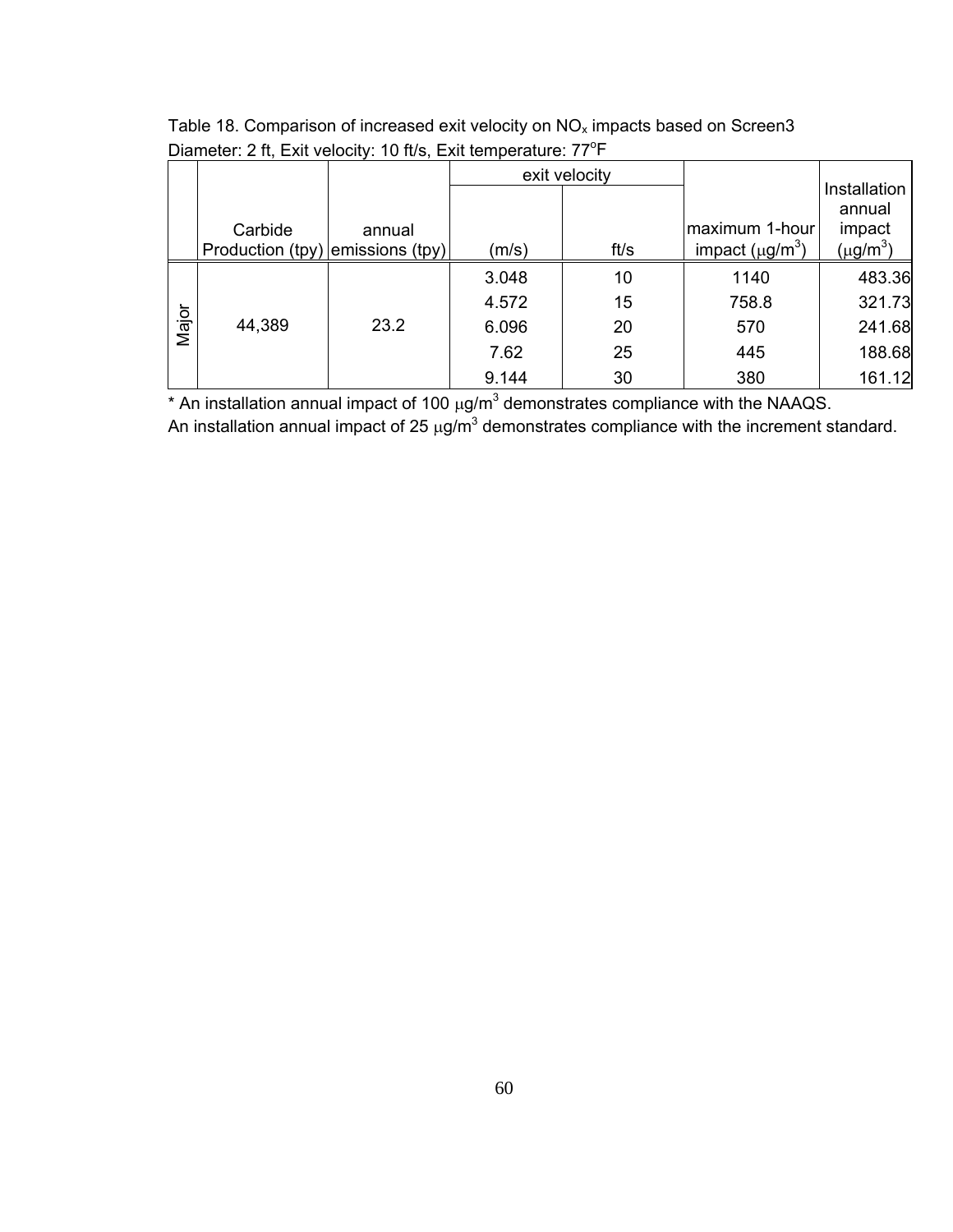|       |                                             |        | distance to boundary |         |                              | Installation                                   |
|-------|---------------------------------------------|--------|----------------------|---------|------------------------------|------------------------------------------------|
|       | Carbide<br>Production (tpy) emissions (tpy) | annual | meters               | feet    | 1-hour impact<br>(µg/m $^3)$ | annual<br>impact*<br>$(\mu$ g/m <sup>3</sup> ) |
|       |                                             |        | 30                   | 98.208  | 1140                         | 483.36                                         |
|       | 23.2<br>44,389                              |        | 100                  | 327.36  | 370.8                        | 157.22                                         |
|       |                                             |        | 200                  | 654.72  | 211.7                        | 89.76                                          |
| Major |                                             |        | 300                  | 982.08  | 136.4                        | 57.83                                          |
|       |                                             |        | 500                  | 1636.8  | 124.8                        | 52.92                                          |
|       |                                             |        | 1000                 | 3273.6  | 63.61                        | 26.97                                          |
|       |                                             |        | 1100                 | 3600.96 | 56.68                        | 24.03                                          |
|       |                                             |        | 1500                 | 4910.4  | 38.11                        | 16.16                                          |

## Table 19. Summary of worst-case  $NO_x$  modeling based on Screen3 Stack Height 5 ft, Diameter: 2 ft, Exit Velocity: 10 ft/s, Temperature: 77<sup>o</sup>F

\* An installation annual impact of 100  $\mu$ g /m<sup>3</sup> demonstrates compliance with the NAAQS.

An installation annual impact of 25  $\mu$ g /m<sup>3</sup> demonstrates compliance with the increment standard.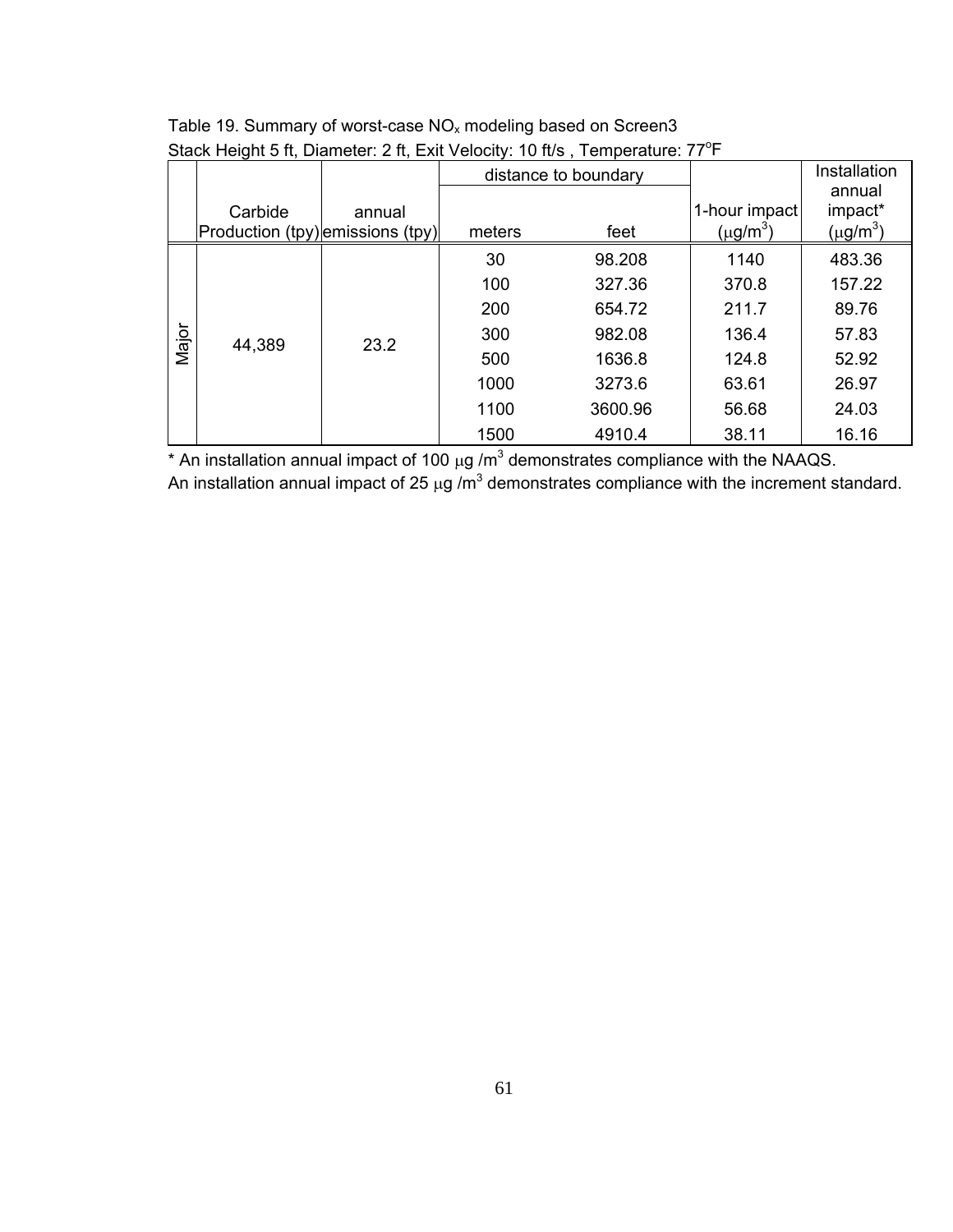|                                  | Carbide<br>Production |       |           |       |                 |       |          |
|----------------------------------|-----------------------|-------|-----------|-------|-----------------|-------|----------|
|                                  | Rate                  |       | $PM_{10}$ |       | NO <sub>x</sub> |       | CO       |
| <b>Permitting Classification</b> | tpy                   | tpy   | modeling  | tpy   | modeling        | tpy   | modeling |
| True de minimis                  | 1,657                 | 14.9  | n         | 10.4  | n               | 7.8   | n        |
|                                  | 1,761                 | 15.0  | n         | 11.0  | n               | 8.2   | n        |
| Synthetic de minimis             | 6,362                 | 4.8   | n         | 39.9  | n               | 29.8  | n        |
| True minor                       | 30,273                | 249.8 | ٧         | 189.7 | n               | 141.8 | n        |
| Synthetic minor                  | 39,876                | 27.2  | ۷         | 249.9 | n               | 186.8 | n        |
| Major                            | 44,389                | 30.2  |           | 278.1 |                 | 208.0 | n        |

Table 20. Pollutants Requiring Modeling Based on Annual Emission Rates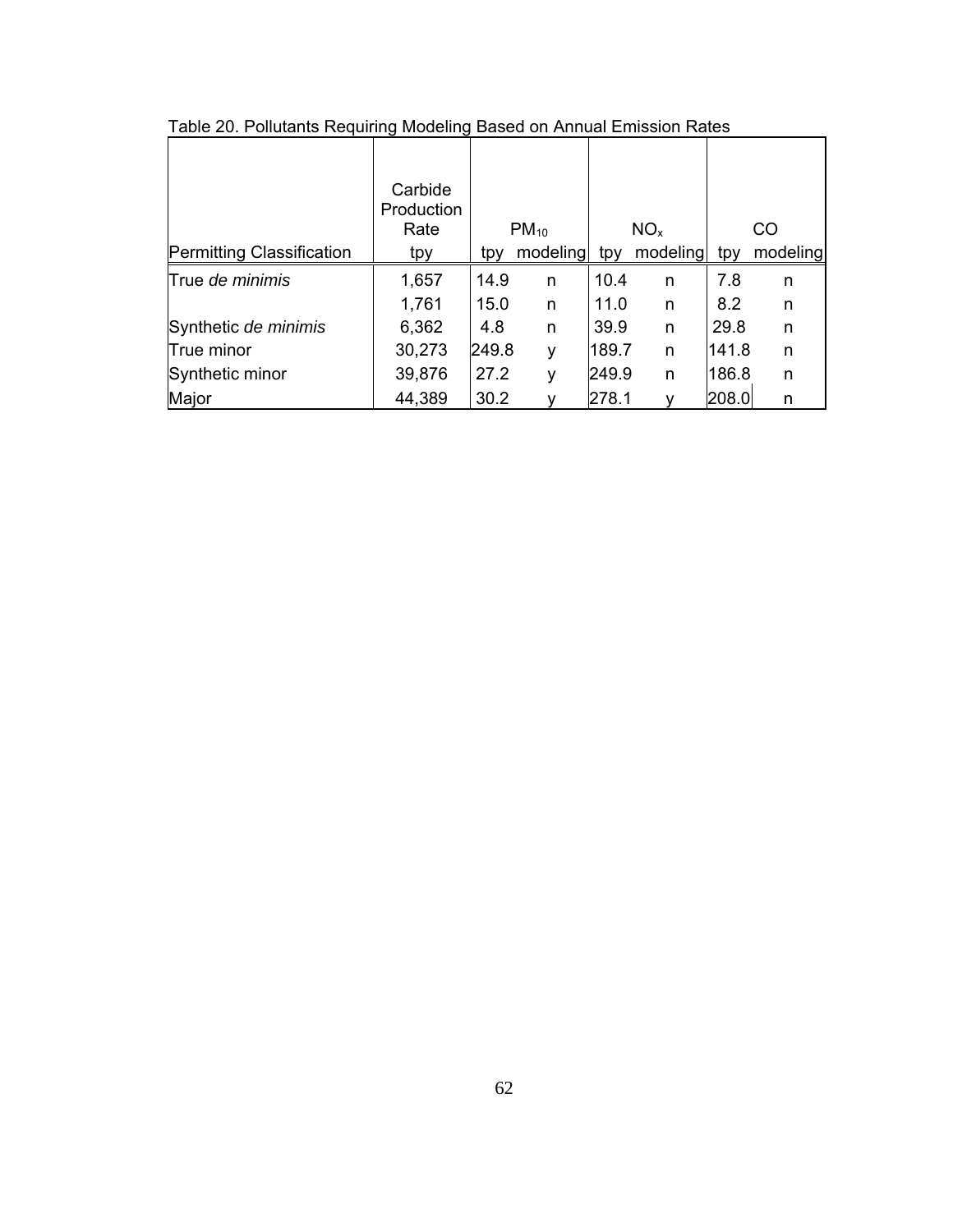

Figure 1. Process Flow Diagram of the Three Stage Gasification Process<sup>15</sup>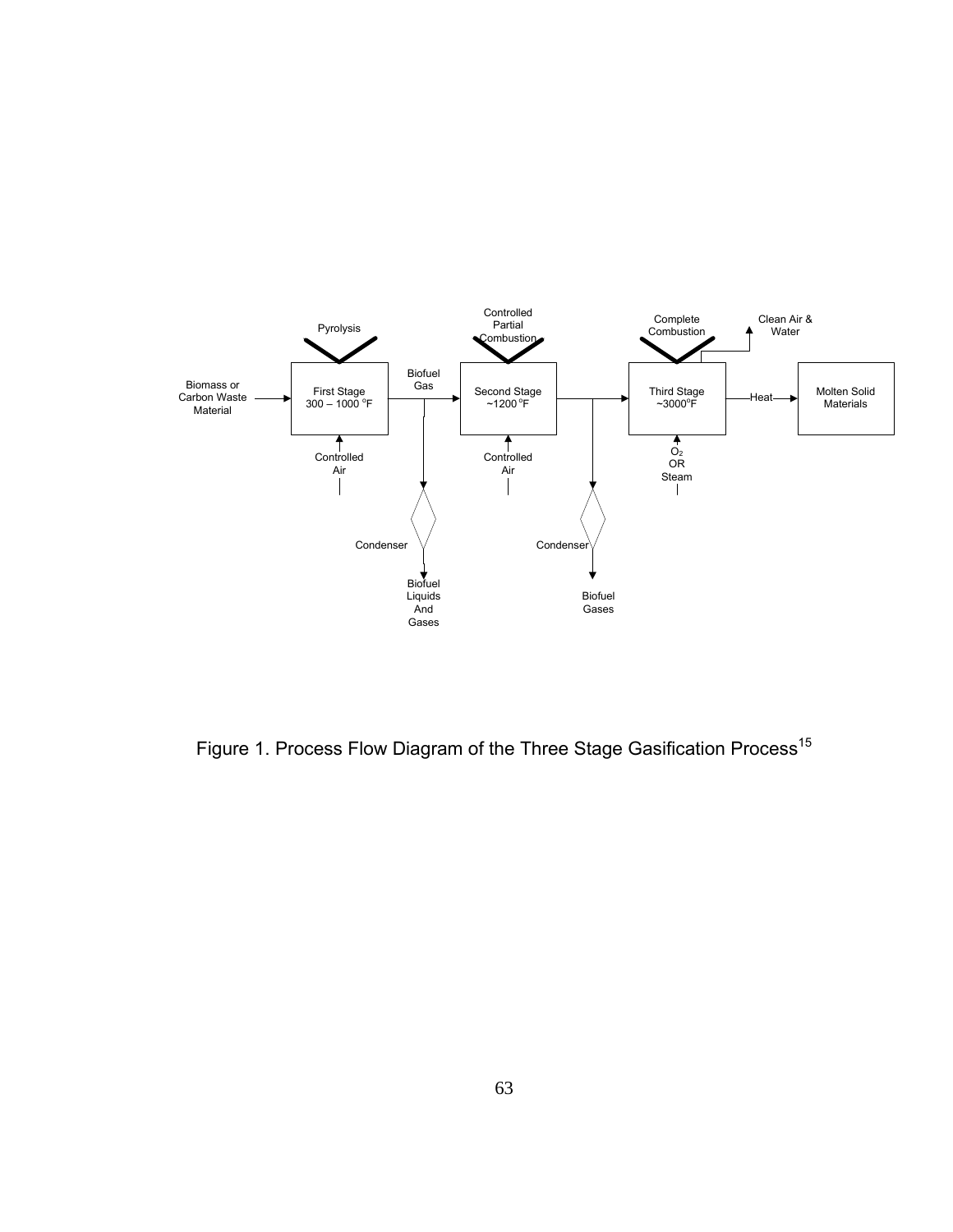

Figure 2. Schematic of Emission Units for a Biomass CaC<sub>2</sub> Plant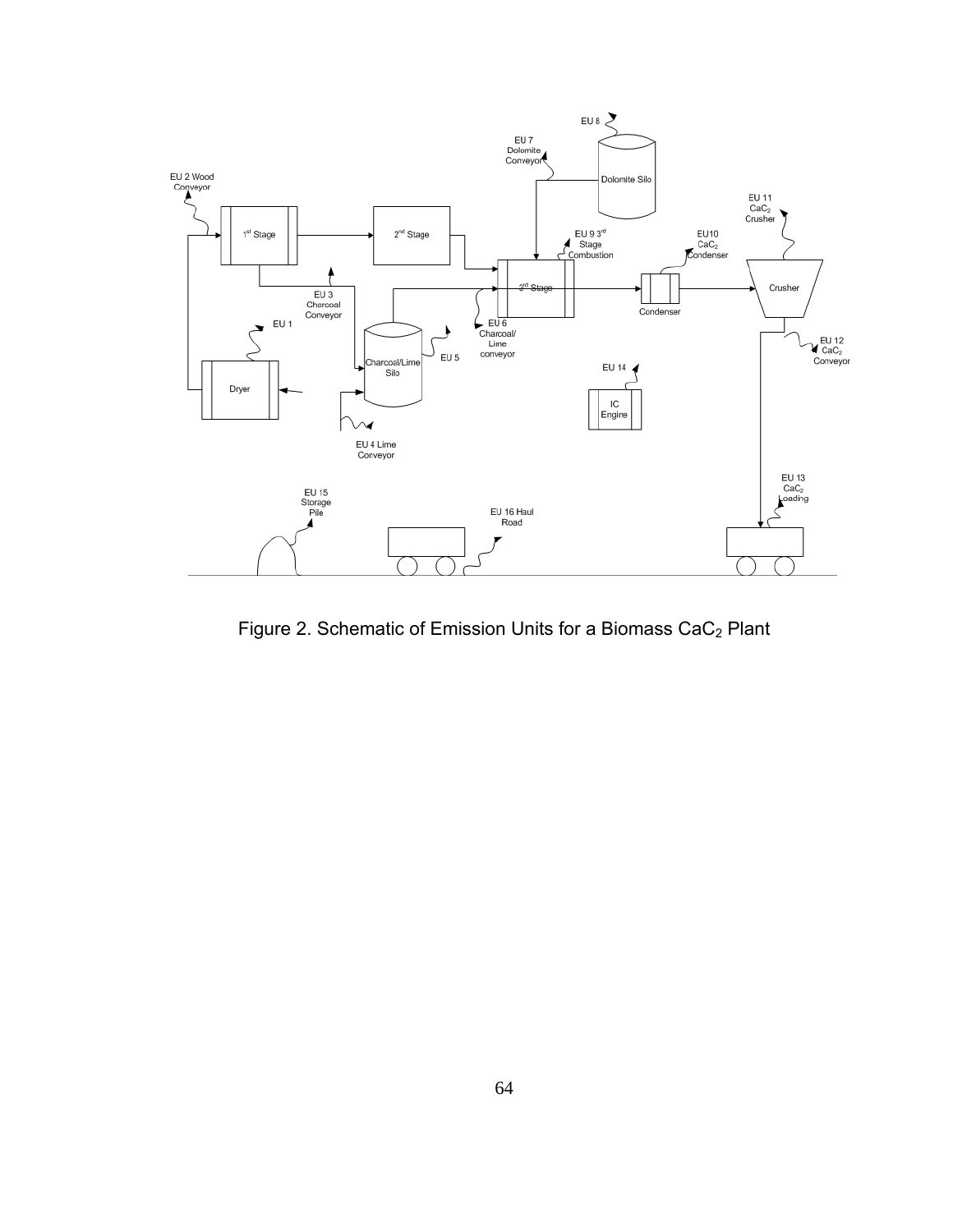

Figure 3. Flow Diagram for Determining Permit Type Required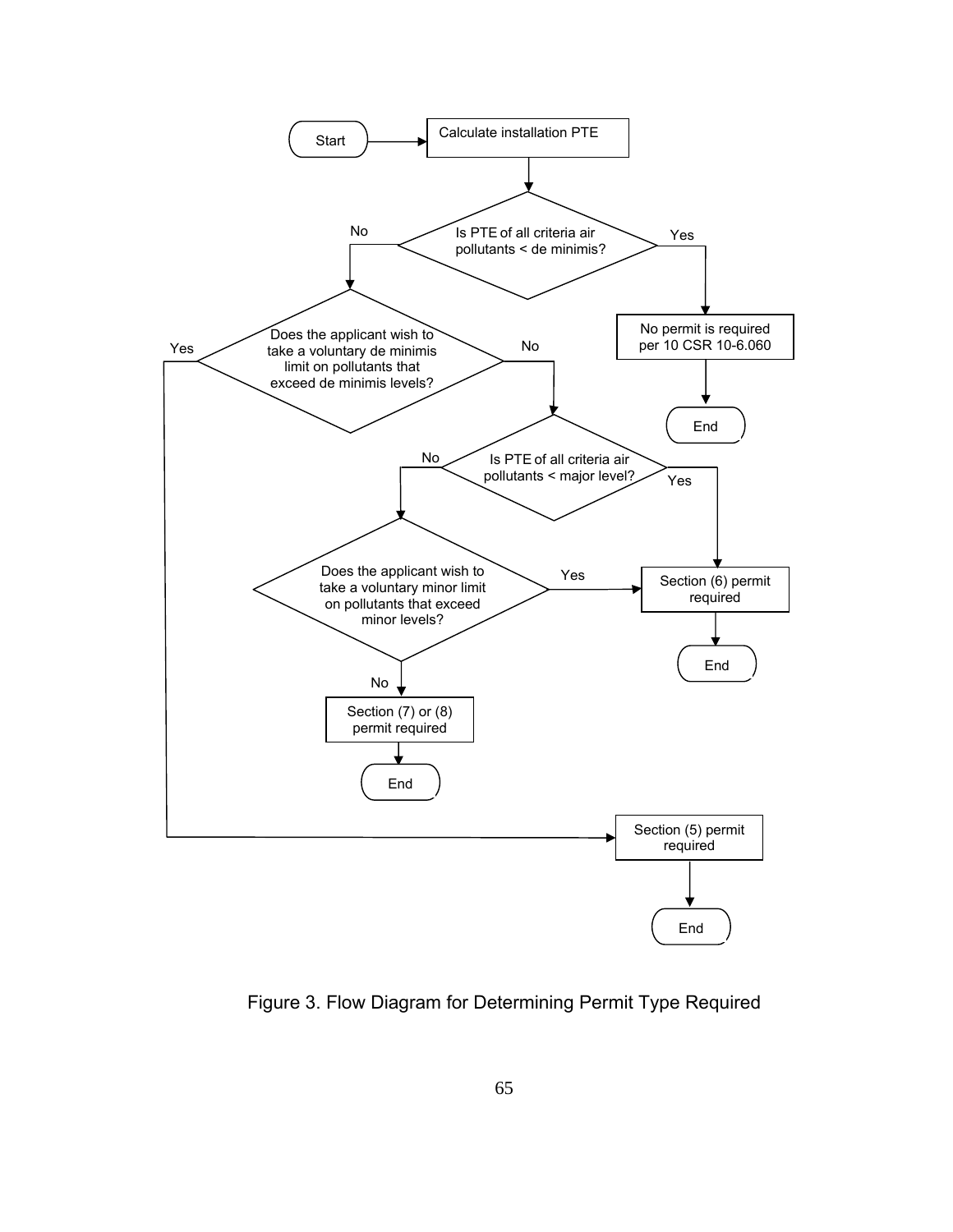| 1124.85 lb wood into process | 1846.80lb CaO into process                                                                                           |
|------------------------------|----------------------------------------------------------------------------------------------------------------------|
|                              | 0.61 ratio of wood to CaO<br>0.8 conversion factor for wood to charcoal<br>0.6 ratio of dolomite needed per CaO used |
|                              | 0.56 ratio of wood used to $CaC2$ produced                                                                           |

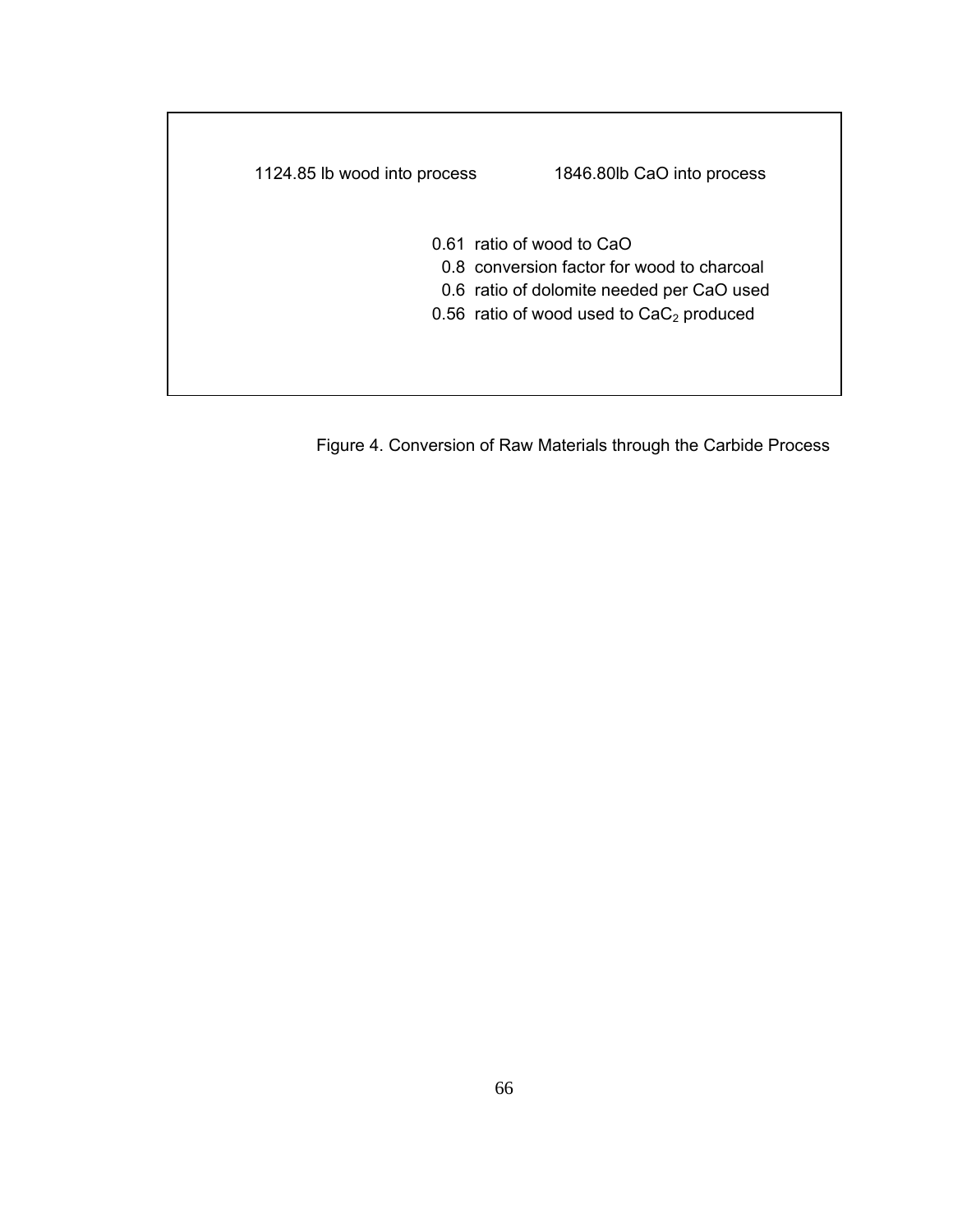

Figure 5. Quarry Spreadsheet - Snapshot of the Data Entry Tab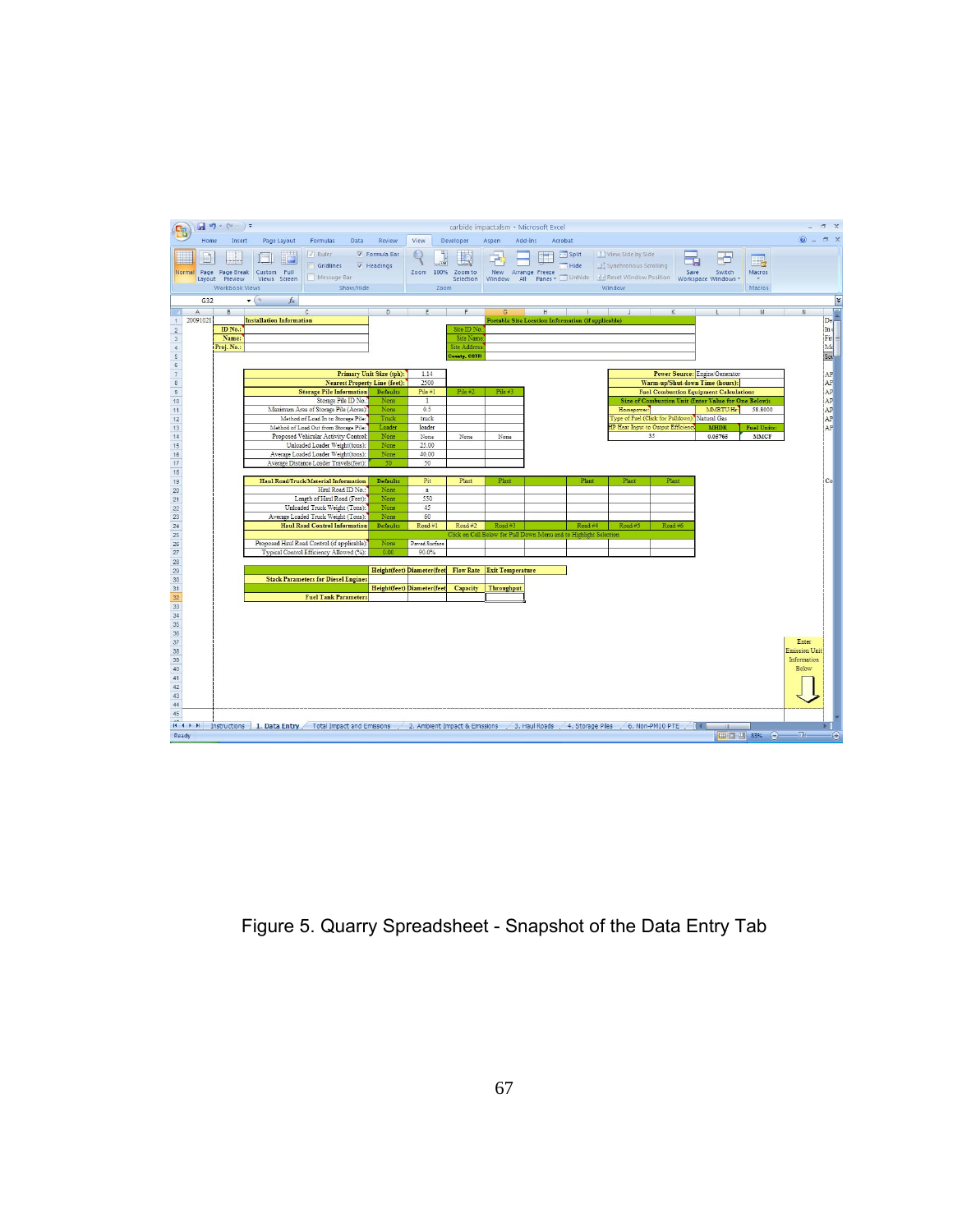|                            |                           | $\frac{1}{2} \mathbf{1} \mathbf{1} \mathbf{0} - (\mathbf{1} \cdot \mathbf{1}) \mathbf{1}$        |                            |                      |                                             |                                   | carbide impact.xlsm - Microsoft Excel |                  |                                                                                                     |                 |                              |                            |                    | m x        |
|----------------------------|---------------------------|--------------------------------------------------------------------------------------------------|----------------------------|----------------------|---------------------------------------------|-----------------------------------|---------------------------------------|------------------|-----------------------------------------------------------------------------------------------------|-----------------|------------------------------|----------------------------|--------------------|------------|
|                            | Home                      | Insert<br>Page Layout<br><b>Formulas</b>                                                         | Data<br>Review             | View                 | Developer                                   | Aspen                             | Add-Ins                               | Acrobat          |                                                                                                     |                 |                              |                            | $\circledcirc$ $-$ | <b>同 X</b> |
|                            |                           | V Rufer                                                                                          | <b>V</b> Formula Bar       |                      |                                             |                                   |                                       |                  | 1   View Side by Side                                                                               |                 |                              |                            |                    |            |
|                            |                           |                                                                                                  |                            |                      |                                             | Þ                                 |                                       | Split            |                                                                                                     |                 |                              | I.,                        |                    |            |
|                            | Page<br>Normal            | V Gridlines<br>Page Break<br>Custom<br>Full                                                      | V Headings                 | Zoom                 | 100%<br>Zoom to                             | <b>New</b>                        | Arrange Freeze                        | Hide             | <b>1 Synchronous Scrolling</b>                                                                      |                 | Save<br>Switch               | Macros                     |                    |            |
|                            | Layout                    | Message Bar<br>Preview<br>Views Screen                                                           |                            |                      | Selection                                   | Window                            | All                                   | Panes v Unhide   | Ad Reset Window Position   Workspace Windows                                                        |                 |                              | $\mathbf{v}$               |                    |            |
|                            |                           | Workbook Views                                                                                   | Show/Hide                  |                      | Zoom                                        |                                   |                                       |                  | Window                                                                                              |                 |                              | Macros                     |                    |            |
|                            | <b>B43</b>                | =IF('1. Data Entry'!C76="","",'1. Data Entry'!C76) Zoom to Selection<br>$\mathbf{r}$ (n<br>$f_x$ |                            |                      |                                             |                                   |                                       |                  |                                                                                                     |                 |                              |                            |                    | ¥          |
|                            | A                         | Ŕ                                                                                                | D                          | F                    |                                             | Ezoom the worksheet so that the   |                                       |                  |                                                                                                     | N               | $\Omega$                     | p                          | $\alpha$           | $=$        |
| $\mathbf{1}$               |                           | <b>Installation Information</b>                                                                  |                            | Project No.          | current                                     |                                   |                                       |                  | y selected range of <b>Hours of Operation per 24 Hour Period:</b>                                   | 11.7500         |                              |                            |                    |            |
| $\overline{c}$             | ID No.                    |                                                                                                  |                            |                      | fills the                                   | entire window.                    |                                       |                  | Distance to Nearest Property Line (ft):                                                             | 2,500.00        |                              |                            |                    |            |
| $\overline{3}$             | Name:                     |                                                                                                  |                            |                      | This ca                                     | h help you focus on:              |                                       |                  | Primary Unit Size (Tons per Hour):                                                                  | 1.14            |                              |                            |                    |            |
| $\overline{4}$             |                           | Portable Site Location Information (if applicable)                                               |                            |                      |                                             | specific area of the spreadsheet. |                                       |                  |                                                                                                     |                 |                              |                            |                    |            |
| $\mathsf S$                | Site ID No.:<br>Site Name |                                                                                                  |                            |                      |                                             |                                   |                                       |                  | Daily PM10 Ambient Impact - (ug/m3):                                                                | 8.79<br>0.6553  | <b>Desired</b><br>Production |                            |                    |            |
| $6\phantom{1}$             | Site Address:             |                                                                                                  |                            |                      |                                             |                                   |                                       |                  | Composite Daily Ambient Impact Factor (ug/m3-ton):<br>Daily Production Limitation - (tons per day): | 13.42           |                              |                            |                    |            |
| $\overline{7}$<br>$\rm ^8$ |                           | Hours of Operation - Ambient Impacts (ug/m3)                                                     |                            |                      |                                             |                                   |                                       |                  | <b>Estimated Annual Production - Daily Limit Basis (tpv):</b>                                       | 4.897           |                              |                            |                    |            |
| $\,9$                      |                           | <b>Generic Equipment:</b>                                                                        | 1.8317                     |                      |                                             |                                   |                                       |                  | Hourly PM10 Emissions (lb/hr):                                                                      | 4.71            |                              |                            |                    |            |
| 10                         |                           | <b>Conveyor/Bin/Stacker Drop Point:</b>                                                          | 1.8753                     |                      |                                             |                                   |                                       |                  | Composite PM10 Emission Factor (lbs of PM10 per ton):                                               | 4.1210          |                              |                            |                    |            |
| 11                         |                           | <b>Haul Roads:</b>                                                                               | 1.9110                     |                      |                                             |                                   |                                       |                  | Conditioned Annual PM10 - Daily Limit Basis (tpy):                                                  | 10.19           |                              |                            |                    |            |
| 12                         |                           | Storage Pile - Loading/Vehicle Activity:                                                         | 1.7555                     |                      |                                             |                                   |                                       |                  | Production Limitation - 15 Tons of PM10 (tpy):                                                      | 7,280           |                              |                            |                    |            |
| 13                         |                           | <b>Storage Pile -Wind Erosion (24 Hours):</b>                                                    | 1,1676                     |                      |                                             |                                   |                                       |                  | Unconditioned Annual PM10 Emissions (tpv):                                                          | 20.61           | Ambient                      | Modeling                   |                    |            |
| 14                         |                           | Combustion:                                                                                      | 1.8317                     |                      |                                             |                                   | % of Rock                             |                  | Controlled PM10                                                                                     | Nomograph       | Impact                       | <b>PM10</b>                |                    |            |
| 15                         |                           |                                                                                                  |                            |                      | MHDR & EF                                   | Control                           | through                               |                  | Emissions for Unit                                                                                  | Value for Unit  | for Unit                     | Emissions                  |                    |            |
|                            | 16 Unit ID                | Description of Unit                                                                              | <b>MHDR</b>                | PM10-EF              | Units                                       | Efficiency %                      | Unit                                  | (lb/hr)          | (lb/ton)                                                                                            | (ug/m3)         | (ug/m3)                      | (lb/hr)                    |                    |            |
|                            | 17 EU-1                   | Wood dryer                                                                                       | 2.6950                     | 2.200000             | Tons                                        | 99.00                             | 100.00                                | 0.0593           | 0.051927                                                                                            | 1.88            | 0.111                        | 0.029027396                |                    |            |
|                            | 18 EU-2                   | Dried wood conveyor                                                                              | 2.4255                     | 2,200000             | Tons                                        | 99.00                             | 100.00                                | 0.0534           | 0.046734                                                                                            | 1.88            | 0.100                        | 0.026124656                |                    |            |
|                            | 19 EU-3                   | Charcoal conveyor                                                                                | 1.9404                     | 2.200000             | Tons                                        | 99.00                             | 100.00                                | 0.0427           | 0.037387                                                                                            | 1.88            | 0.080                        | 0.020899725                |                    |            |
|                            | 20 EU-4                   | Lime conveyor (SCC 3-05-016-15) 2.2 lb PM/ton                                                    | 4.2000                     | 2.200000             | Tons                                        | 99.00                             | 100.00                                | 0.0924           | 0.080925                                                                                            | 1.88            | 0.173                        | 0.0452375                  |                    |            |
|                            | 21 EU-5                   | Charcoal lime storage silo                                                                       | 6.1000                     | 0.220000             | Tons                                        |                                   | 100.00                                | 1.3420           | 1.175337                                                                                            | 1.88            | 2.517                        | 0.657020833                |                    |            |
|                            | 22 EU-6                   | Charcoal lime conveyor                                                                           | 6.1000                     | 0.220000             | Tons                                        |                                   | 100.00                                | 1.3420           | 1.175337                                                                                            | 1.88            | 2.517                        | 0.657020833                |                    |            |
|                            | 23 EU-7                   | Dolomite conveyor                                                                                | 2,5000                     | 2.200000<br>2.200000 | Tons                                        | 99.00<br>99.00                    | 100.00<br>100.00                      | 0.0550<br>0.0550 | 0.048170<br>0.048170                                                                                | 1.88<br>1.88    | 0.103<br>0.103               | 0.026927083                |                    |            |
|                            | 24 EU-8<br>25 EU-9        | Dolomite storage silo<br>3rd stage reactor combustion                                            | 2.5000<br>53,4000          | 0.007450             | Tons<br>MMBTU                               |                                   | 100.00                                | 0.3978           | 0.348424                                                                                            | 1.88            | 0.746                        | 0.026927083<br>0.194770938 |                    |            |
|                            | 26 EU-10                  | C <sub>2</sub> Ca condenser                                                                      | 4.6000                     | 0.140000             | Tons                                        |                                   | 100.00                                | 0.6440           | 0.564022                                                                                            | 1.88            | 1.208                        | 0.315291667                |                    |            |
|                            | 27 EU-11                  | C <sub>2</sub> Ca crusher                                                                        | 4.6000                     | 0.110000             | Tons                                        |                                   | 100.00                                | 0.5060           | 0.443160                                                                                            | 1.88            | 0.949                        | 0.247729167                |                    |            |
|                            | 28 EU-12                  | C2Ca conveyor                                                                                    | 4.6000                     | 0.001100             | Tons                                        |                                   | 100.00                                | 0.0051           | 0.004432                                                                                            | 1.88            | 0.009                        | 0.002477292                |                    |            |
|                            | 29 EU-13                  | C <sub>2</sub> Ca loading                                                                        | 4.6000                     | 0.000100             | Tons                                        |                                   | 100.00                                | 0.0005           | 0.000403                                                                                            | 1.88            | 0.001                        | 0.000225208                |                    |            |
|                            | 30 EU-14                  | IC engine - off-gases                                                                            | 53,4000                    | 0.000077             | MMBTU                                       |                                   | 100.00                                | 0.0041           | 0.003620                                                                                            | 1.88            | 0.008                        | 0.002023526                |                    |            |
|                            | 31 EU-15                  | Wood Storage Pile - Load-in/Load-out                                                             | 1.1418                     | 0.011991             | Tons                                        |                                   | 100.00                                | 0.0137           | 0.011991                                                                                            | 1.76            | 0.024                        | 0.006703142                |                    |            |
|                            | 32 EU-15                  | Wood Storage Pile - Wind Erosion                                                                 | 0.5000                     | 0.089166             | Acres                                       |                                   | 100.00                                | 0.0446           | 0.039046                                                                                            | 1.17            | 0.052                        | 0.02182716                 |                    |            |
|                            | 33 EU-15                  | Wood Storage Pile - Vehicle Activity                                                             | 1.1418                     | 0.003345             | Tons                                        |                                   | 100.00                                | 0.0038           | 0.003345                                                                                            | 1.76            | 0.007                        | 0.001870006                |                    |            |
|                            | 34 EU-16                  | Haul Road                                                                                        | 0.0159                     | 2.780008             | VMT                                         | 0.00                              | 100.00                                | 0.0441           | 0.038611                                                                                            | 1.91            | 0.084                        | 0.021583914                |                    |            |
| 35                         |                           |                                                                                                  |                            |                      |                                             |                                   |                                       |                  |                                                                                                     |                 |                              |                            |                    |            |
| 36                         |                           |                                                                                                  |                            |                      |                                             |                                   |                                       |                  |                                                                                                     |                 |                              |                            |                    |            |
| 37                         |                           |                                                                                                  |                            |                      |                                             |                                   |                                       |                  |                                                                                                     |                 |                              |                            |                    |            |
| 38                         |                           |                                                                                                  |                            |                      |                                             |                                   |                                       |                  |                                                                                                     |                 |                              |                            |                    |            |
| 39                         |                           |                                                                                                  |                            |                      |                                             |                                   |                                       |                  |                                                                                                     |                 |                              |                            |                    |            |
| 40                         |                           |                                                                                                  |                            |                      |                                             |                                   |                                       |                  |                                                                                                     |                 |                              |                            |                    |            |
| 41                         |                           |                                                                                                  |                            |                      |                                             |                                   |                                       |                  |                                                                                                     |                 |                              |                            |                    |            |
| 42                         |                           |                                                                                                  |                            |                      |                                             |                                   |                                       |                  |                                                                                                     |                 |                              |                            |                    |            |
| 43                         | $H \rightarrow H$         | Instructions / 1. Data Entry                                                                     | Total Impact and Emissions |                      | 2. Ambient Impact & Emissions 3. Haul Roads |                                   |                                       | 4. Storage Piles |                                                                                                     | 6. Non-PM10 PTE |                              | Ш                          |                    |            |
| Ready                      |                           |                                                                                                  |                            |                      |                                             |                                   |                                       |                  |                                                                                                     |                 |                              | 田口凹 85%<br>$\Theta$        | 切布                 | Œ          |
|                            |                           |                                                                                                  |                            |                      |                                             |                                   |                                       |                  |                                                                                                     |                 |                              |                            |                    |            |

Figure 6. Quarry Spreadsheet - Snapshot of the Ambient Impact & Emissions Tab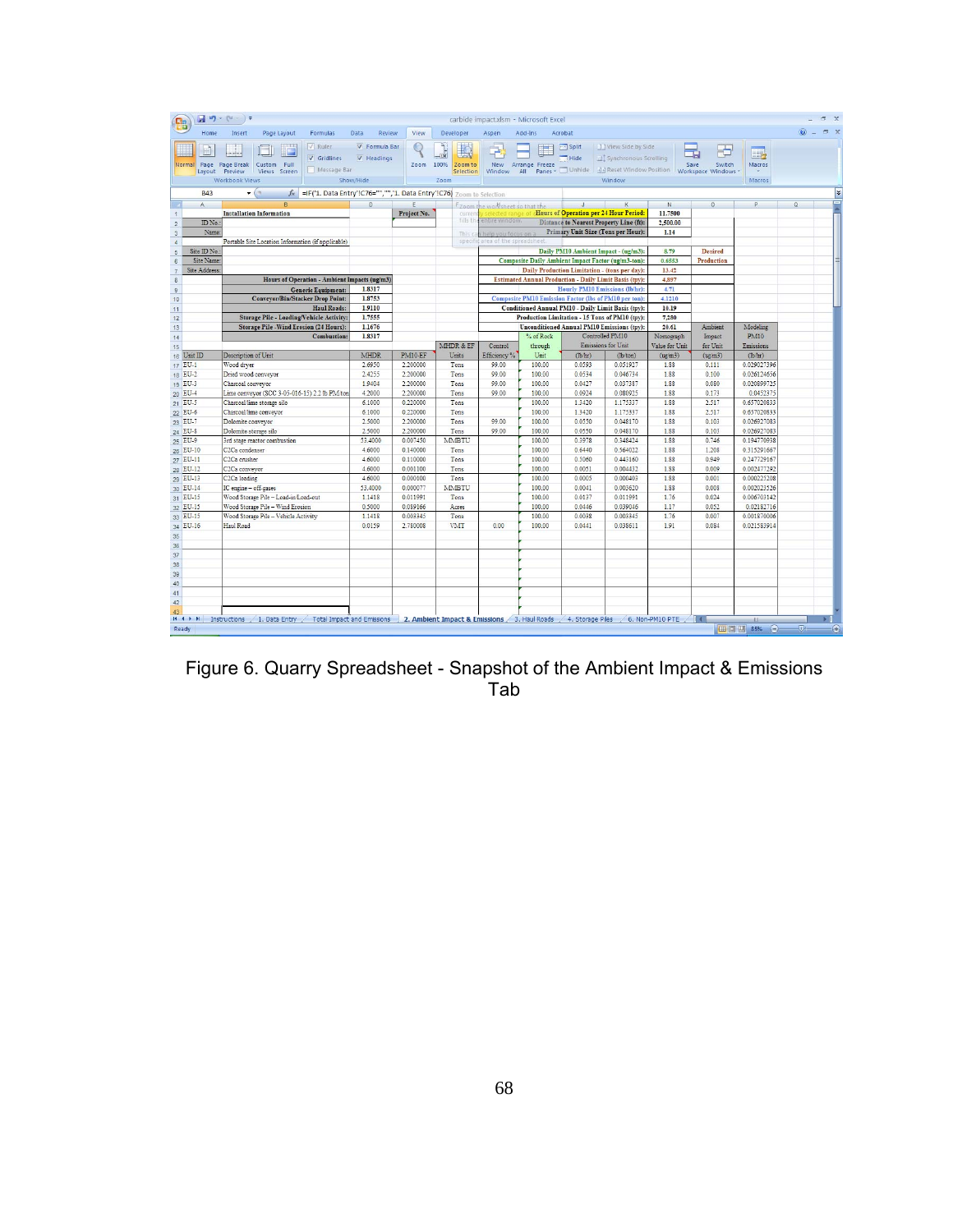

Figure 7. Quarry Spreadsheet Impact Extrapolation for PM<sub>10</sub>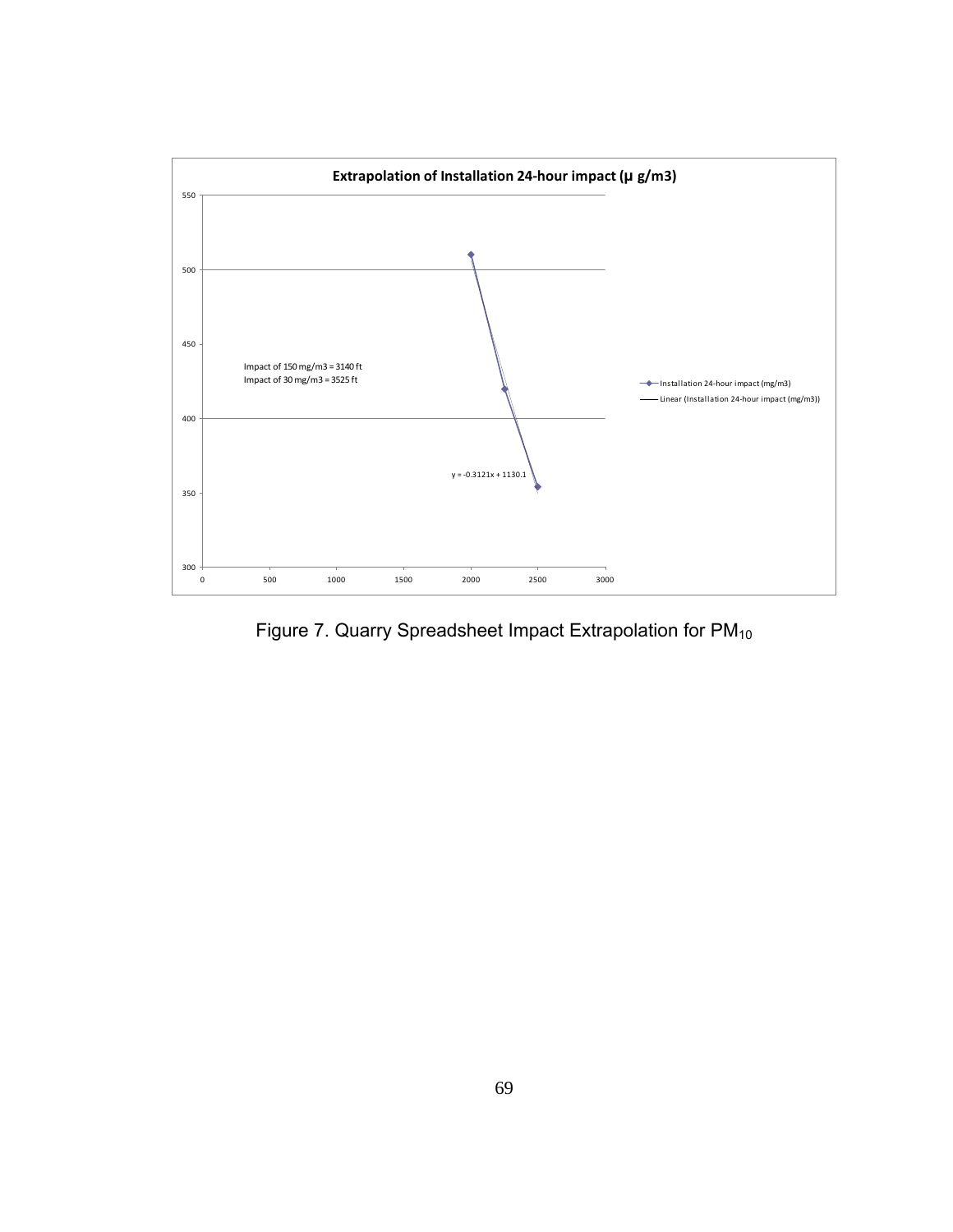

Figure 8. Screen3 Model Output File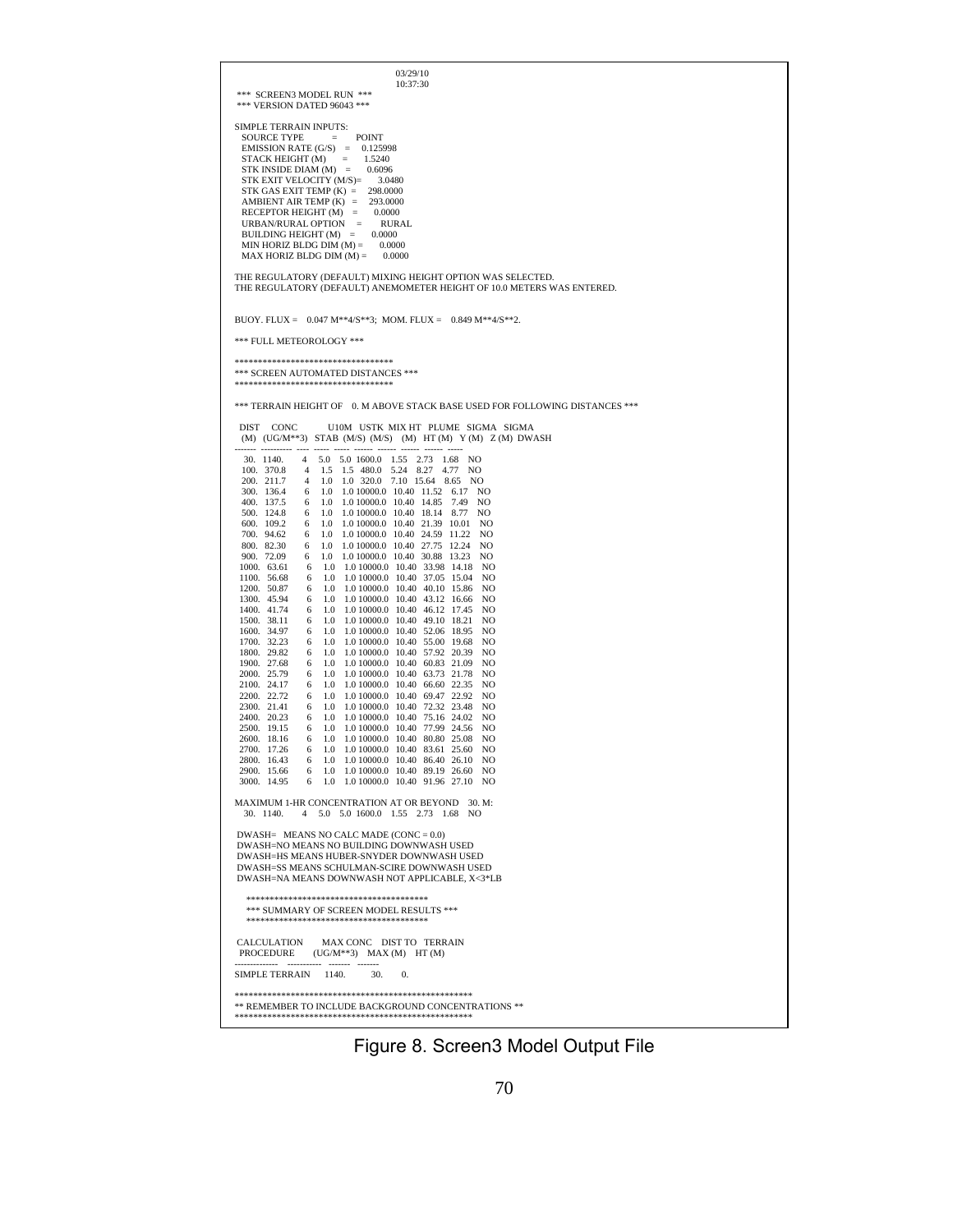# **REFERENCES**

1. Miller, S. A., *Acetylene; its properties, manufacture and uses*. Academic Press: New York, 1965; Vol. 1, p v.

2. International Association for Calcium Carbide Home Page.

http://calciumcarbide.org/ (accessed September 10, 2009).

3. Kirk, R. E.; Othmer, D. F., Kirk-Othmer encyclopedia of chemical technology. In *Calcium Carbide* [Online] 4th ed.; Wiley: New York, 2000.

http://proxy.mul.missouri.edu:2048/login?url=http://mrw.interscience.wiley.com/emrw/9 780471238966/home/

http://mulibraries.missouri.edu/search/databases/moreinfo.aspx?id=139.

4. AP-42 Fifth Edition Compilation of Air Pollutant Emission Factors. Standards, O. o. A. Q. P. a.; Radiation, O. o. A. a., Eds. Research Triangle Park, January 1995.

5. Glatzer, E., Coal-to-Chemicals: An Alternative Solution to Rising Feedstock Costs. *ICIS Chemical Business (Weekly)* **2006,** *v1* (i7), 20-22.

6. Davis, S.; Funada, C.; Schlag, S. Calcium Carbide *Chemical Economics Handbook* [Online], 2008. http://www.sriconsulting.com/CEH/Public/Reports/724.5000/.

7. Braden, J., Company Sees Bright Future in its Acetylene Investment. *Missourian*  February 12, 2008.

8. Piva, R. J.; Treiman, T. B., Missouri Timber Industry - An Assessment of Timber Product Output and Use. Agriculture, U. S. D. o., Ed. North Central Research Station, 2000.

9. Fink, R. J.; Fink, R. L., An Assessment of Biomass Feedstock Availability in Missouri. Resources, M. D. o. N., Ed. 2006.

10. Domke, L., Missouri Tops in these Things from Trees. Conservation, M. D. o., Ed. 2007.

11. *State of the World's Forests 2001*; Food and Agriculture Organization: Rome, 2001.

12. Mining Industry Council of Missouri.

http://momic.com/xstream.aspx?pxid=48490&xid=48662 (accessed April 14).

13. Miller, M. M., Lime. In *2007 Minerals Yearbook*, U.S. Geological Survey: 2009.

14. Marrero, T. R.; Wilson, R. B., Prospects for a Relatively Safe, Environmentally-Friendly, and Sustainable Fuel and its Manufacture: Acetylene from Calcium Carbide and Water Using Waste Materials. Chemical Engineering, University of Missouri: Columbia, MO, p 4.

15. Seidel, D. L. Three-Stage Gasification - Biomass-to-Electricity Process with an Acetylene Process. US 2008/0281133 A1, 2008.

16. Pettersen, R. C., The Chemical Composition of Wood. United States Departement of Agriculture, F. S., Forest Products Laboratory, Ed. American Chemical Society: Madison, WI, 1984; p 58.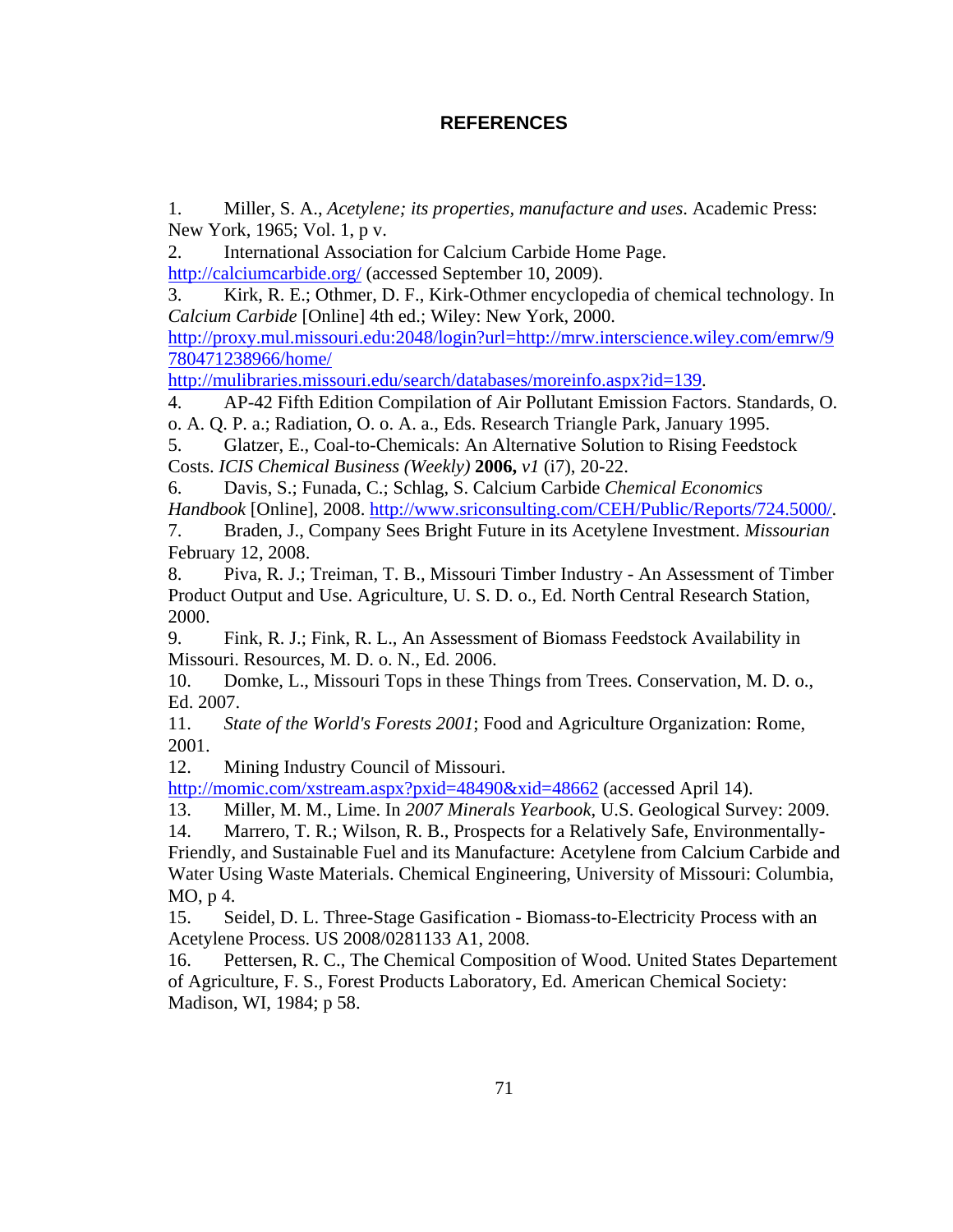17. Wood Energy and Environment.

http://www.ncp.fi/koulutusohjelmat/metsa/5Eures/WoodEnergyEcology/emissions.htm (accessed September 14, 2009).

18. Environmental Protection Agency Plain English Guide Home Page.

http://www.epa.gov/air/caa/peg/understand.html (accessed August 31, 2009).

19. Construction Permitting of Air Emission Sources. In *10 CSR 10-6.060*, Code of State Regulations: 2010; p 23.

20. Emission Information for Construction Permit - Instructions. Program, A. P. C., Ed. 2000; p 10.

21. Definitions and Common Reference Tables. In *10 CSR 10-6.202*, Code of State Regulations: p 15.

22. EPA Formally Announces Phase-in of Clean Air Act Permitting for Greenhouse Gases. In *Environmental Protection Agency*, 2010.

23. The Climate Registry General Reporting Protocol 1.1 Updates and Clarifications. www.theclimateregistry.org (accessed January 29,2010).

24. Colburn, K., Technical Supporting Document Chapter 5 Appendix A States' Report on Electric Utility Nitrogen Oxides Reduction Technology Options for Application by the Ozone Trransport Assessment Group. 1996.

25. New Source Review (NSR) Electronic Permit Application Packages. http://www.dnr.mo.gov/env/apcp/NSRpermits.htm#quarry.

26. Standards, O. o. A. Q. p. a., Screening Procedures for Estimating the Air Quality Impact of Stationary Sources, Revised. Agency, U. S. E. P., Ed. Research Triangle Park, NC, 1992; pp 2-2.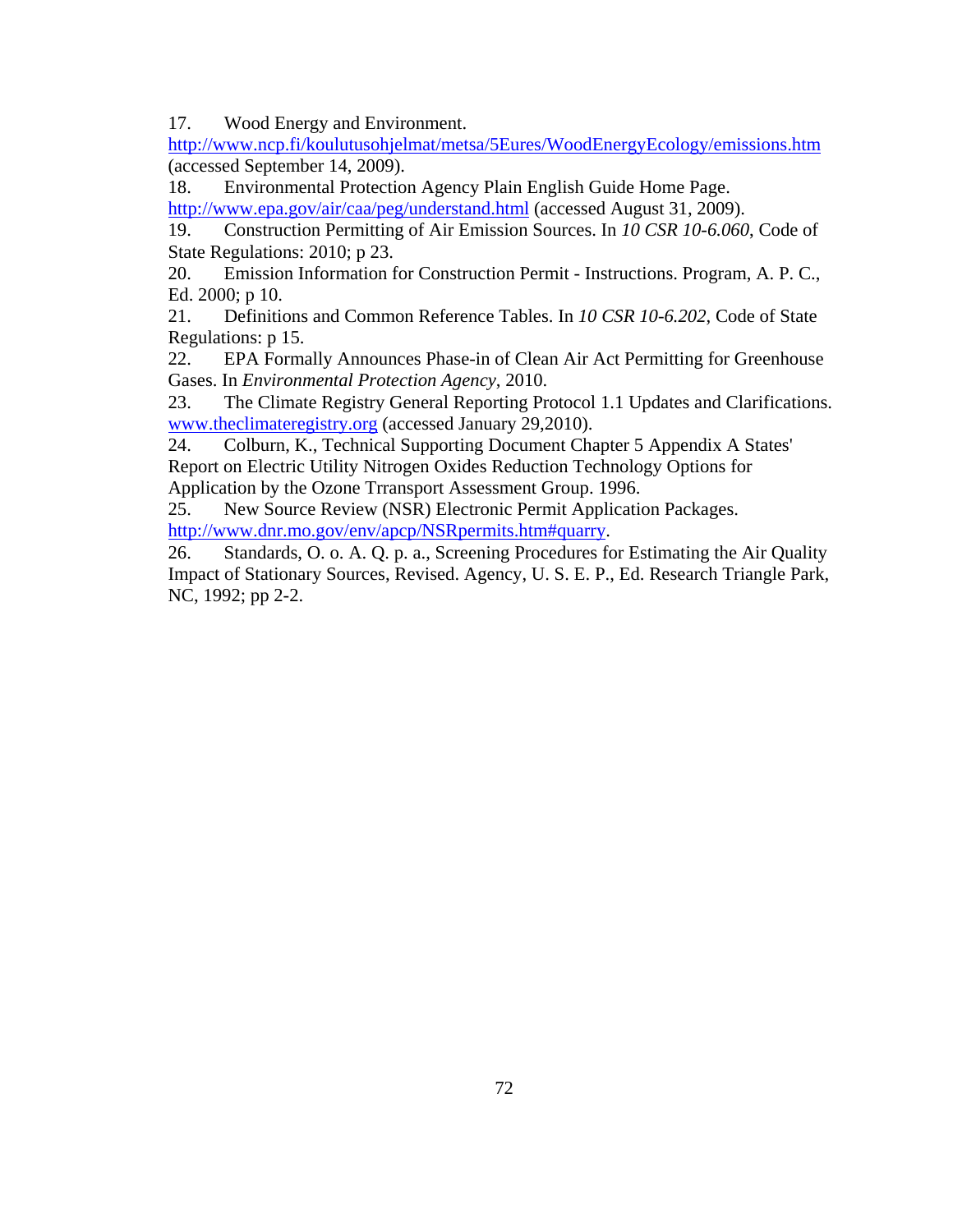## **GLOSSARY**

## **Ambient Air**:

 All space outside of buildings, stacks or exterior ducts. 10 CSR 10- 6.020(2)(A)

## **Attainment Area:**

All areas that have not been designated as non-attainment. Since attainment designations are pollutant specific, an area may be designated as attainment for one pollutant and non-attainment for another.

## **BACT:**

 Best Available Control Technology. An emission limitation (including a visible emission limit) based on the maximum degree of reduction for each pollutant which would be emitted from any proposed installation or major modification which the director on a case-by-case basis, taking into account energy, environmental and economic impacts and other costs, determines is achievable for the installation or major modification through application of production processes or available methods, systems and techniques, including fuel cleaning or treatment or innovative fuel combustion techniques for control of the pollutant. In no event shall application of BACT result in emissions of any pollutant which would exceed the emissions allowed by any applicable emissions control regulation, including New Source Performance Standards established in 10CSR 10-6.070 and 40 CFR part 60 and National Emissions Standards for Hazardous Pollutants established in 10 CSR 6.080 and 40 CFR part 61. If the director determines that technological or economic limitations on the application of measurement methodology to a particular source operation would make the imposition of an emission limitation infeasible, a design, equipment, work practice, operational standard or combination of these may be prescribed instead to require the application of BACT. This standard to the degree possible shall set forth the emission reduction achievable by implementation of the design, equipment, work practice or operation and shall provide for compliance by means which achieve equivalent results. 10 CSR 10-6.020(2)(B)

#### **BTU**:

 British thermal unit. The amount of energy required to raise the temperature of a pound of water one degree Fahrenheit.

#### **CFR:**

 Code of Federal Regulations. Codified general and permanent federal rules divided into 50 titles (e.g., Title 40 is Protection of the Environment).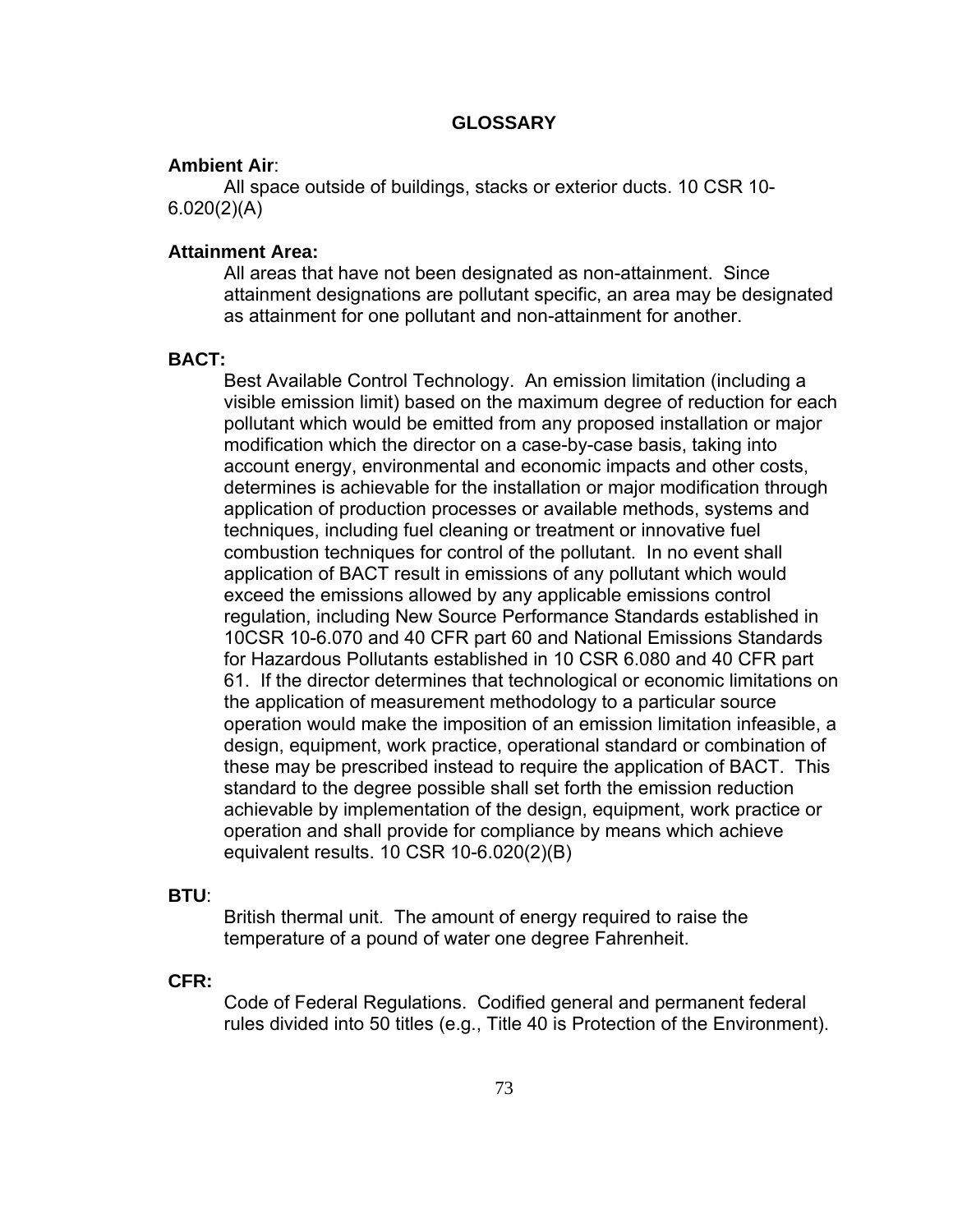## **Capture Efficiency:**

 The capture efficiency is the amount of pollutant that is routed to a control device. This is typically expressed as a percent of the total amount of emissions from a particular emissions unit. Capture efficiency is pollutant dependent.

#### **CO:**

Carbon Monoxide. This is a criteria pollutant.

## CO<sub>2</sub>:

Carbon Dioxide. This is a regulated pollutant.

# **Construction**

Fabricating, erecting, reconstructing, or installing a source operation. Construction shall include installation of building supports and foundations, laying of underground pipe work, building of permanent storage structures, and other construction activities related to the source operation. 10 CSR 10-6.020(2)(C)

## **Control Device**:

 The equipment used to reduce the amount of pollutant being emitted from an emissions unit..

## **Control Efficiency:**

 Control efficiency refers to the amount of reduction in emissions of a pollutant achieved by the control device. This is typically expressed as a percent of the total amount of emissions from a particular emissions unit.

## **Criteria Pollutants**:

 Air pollutants for which air quality standards have been established in 10 CSR 10-6.010. 10 CSR 10-6.020(2)(B) Specifically they are:

| $PM_{10}$ - | Particulate Matter less than 10 microns in diameter |  |  |
|-------------|-----------------------------------------------------|--|--|
|-------------|-----------------------------------------------------|--|--|

- $NO<sub>x</sub>$  Nitrogen Oxide Compounds
- $SO<sub>X</sub>$  Sulfur Oxide Compounds
- VOC Volatile Organic Compounds
- Lead Lead (Pb)
- CO Carbon Monoxide

#### **CSR:**

 Code of State Regulations. Codified general and permanent state rules divided into 22 titles (e.g., Title 10 is Department of Natural Resources).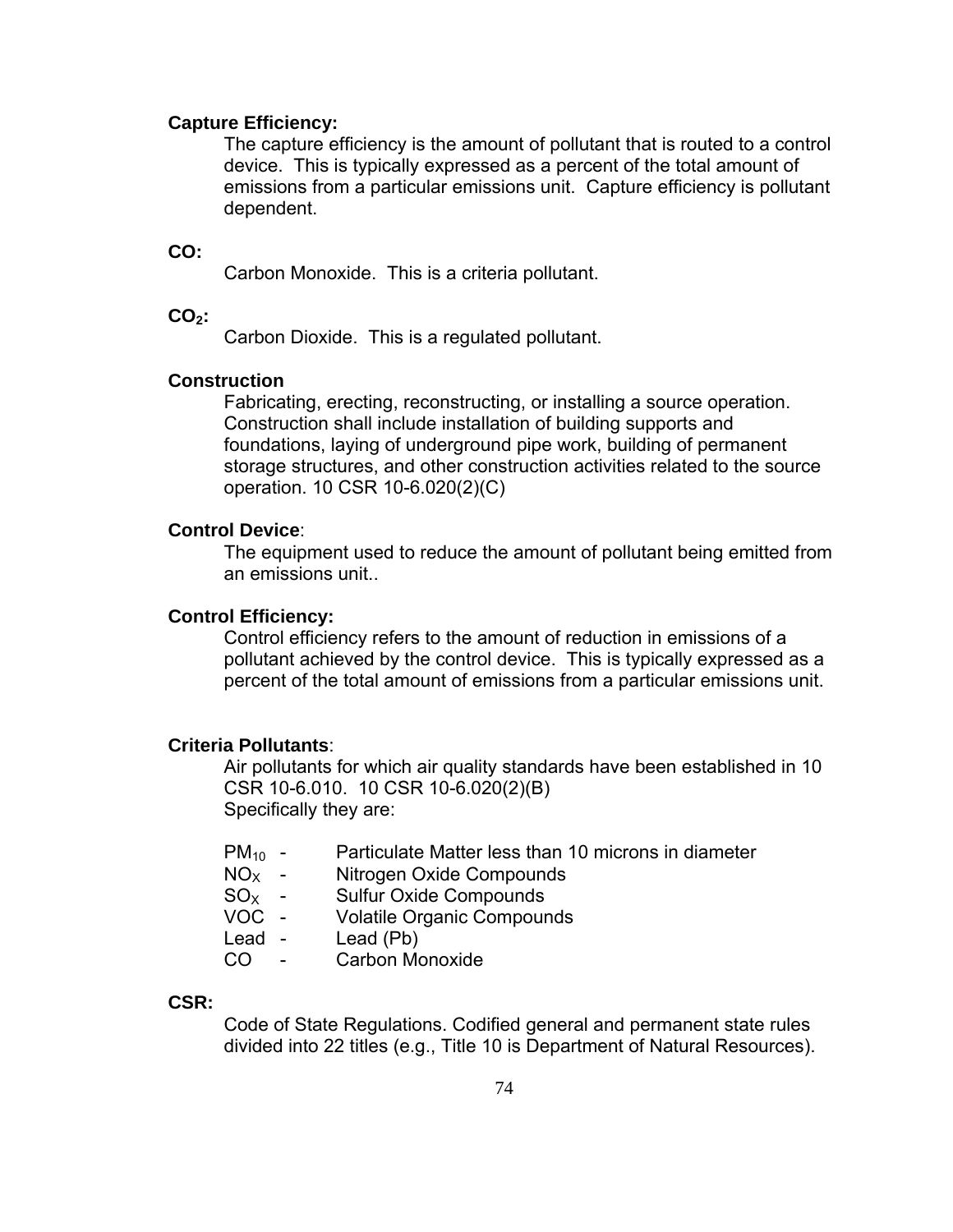#### *De minimis* **Levels:**

 Any emissions level less than or equal to the rates listed in Table 1, subsection (3)(A) of this rule.

## **Emission Factor:**

 An **emissions factor** is intended to be a representative value that relates the amount of emissions associated with a process to the process based on factors such as weight, volume, distance, or duration of the process emitting the pollutant (e.g., pound of pollutant per ton of product produced).

#### **Emission Point:**

 This is the point at which an emissions unit releases emissions. More than one **Emission Unit** may be associated to one emission point.

## **Emission Unit**:

 Any part or activity of an installation that emits or has the potential to emit any regulated air pollutant or any pollutant listed under section 112(b) of the Act. 10 CSR 10-6.020(2)(E)

# **EPA:**

The United States Environmental Protection Agency

#### **Hazardous Air Pollutant (HAP)**:

Any of the air pollutants listed in 10 CSR 10-6.020(3)(C).

#### **Installation**:

All source operations including activities that result in fugitive emissions, that belong to the same industrial grouping (that have the same two (2) digit code as described in the *Standard Industrial Classification Manual*, 1987), and any marine vessels while docked at the installation, located on one (1) or more contiguous or adjacent properties and under the control of the same person (or persons under common control). 10 CSR 10-  $6.020(2)(I)$ 

#### **LAER:**

 Lowest Achievable Emission Rate**.** That rate of emissions which reflects – 1) the most stringent emission limitation which is contained in any state implementation plan for a class or category of source, unless the owner or operator of the proposed source demonstrated that the limitation s are not achievable or 2) the most stringent emission limitation which is achieved in practice by the class or category of source, whichever is more stringent.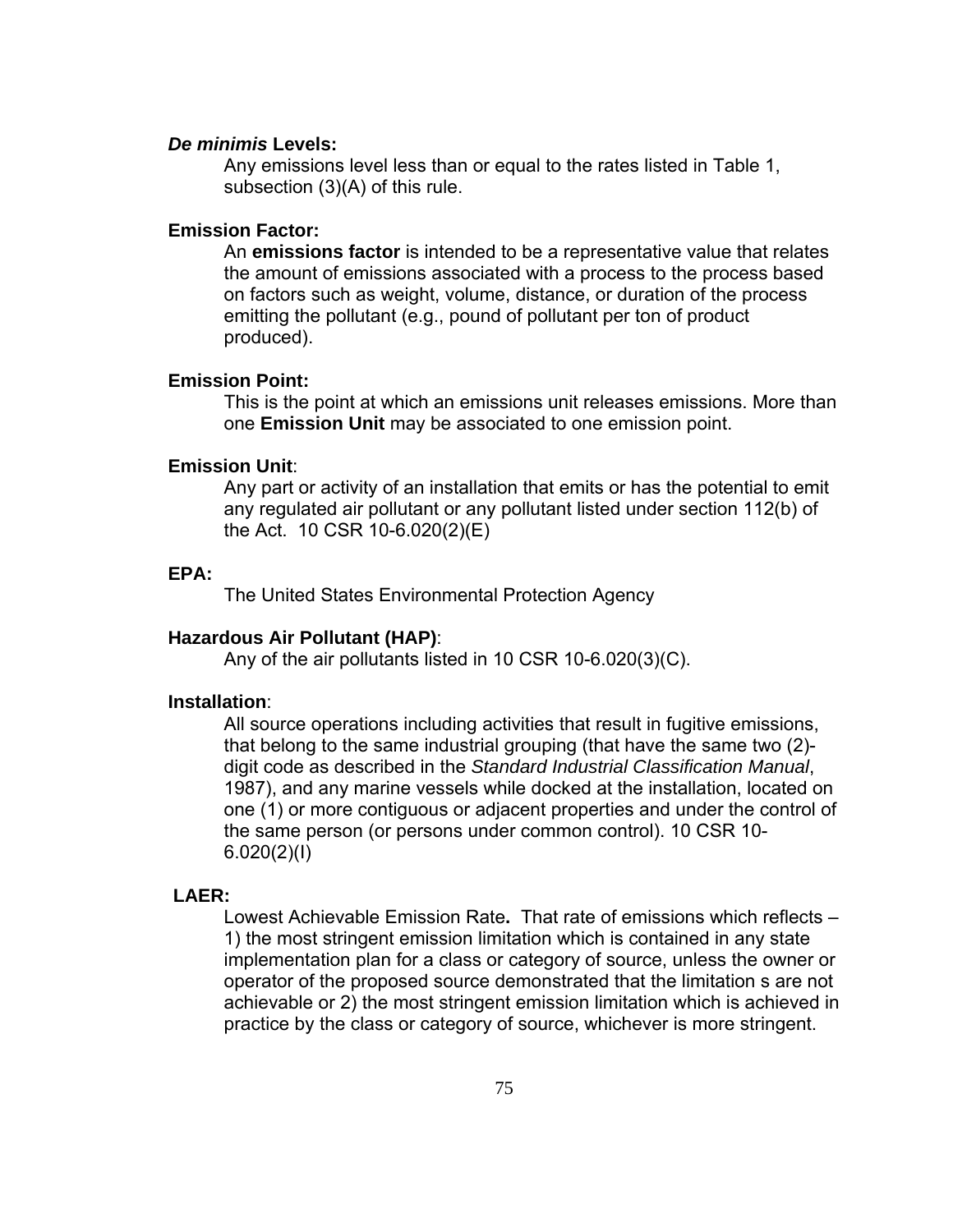LAER shall not be less stringent than the new source performance standard limit. 10 CSR 10-6.020(2)(L)

### **MHDR (Maximum Hourly Design Rate):**

 Maximum Hourly Design Rate is the maximum capacity of the equipment during a one hour period of continuous operation. This is typically based on the manufacturer's rated capacity. However, physical bottlenecks may reduce the maximum hourly design rate by limiting the process throughput.

### **Major Source:**

 A major source is an installation with the potential to emit of any pollutant greater than the major source levels. The level varies between 100 tons per year and 250 tons per year based on the location of the source in an attainment or non-attainment area or the classification of the source as a named or non-name installation.

## **Modification**

Any physical change, or change in method of operation of, a source operation or attendant air pollution control equipment which would cause an increase in potential emissions of any air pollutant emitted by the source operation. 10 CSR 10-6.020(2)(M)

#### **NAAQS:**

National Ambient Air Quality Standards. Air quality standards established by EPA.

## **NSR**

New Source Review

## **Nonattainment Area:**

Those geographic areas in Missouri that have officially been designated by the U.S. Environmental Protection Agency in 40 CFR part 81 as nonattainment areas. 10 CSR 10-6.020(2)(N)

## **NOX:**

Nitrogen Oxide Compounds. This is a criteria air pollutant.

#### **NSPS:**

New Source Performance Standard. These standards are listed in 40 CFR Part 60. Certain emissions limits, testing requirements, monitoring requirements, etc. are required for applicable sources.

## **PM10 (Particulate Matter less than ten microns):**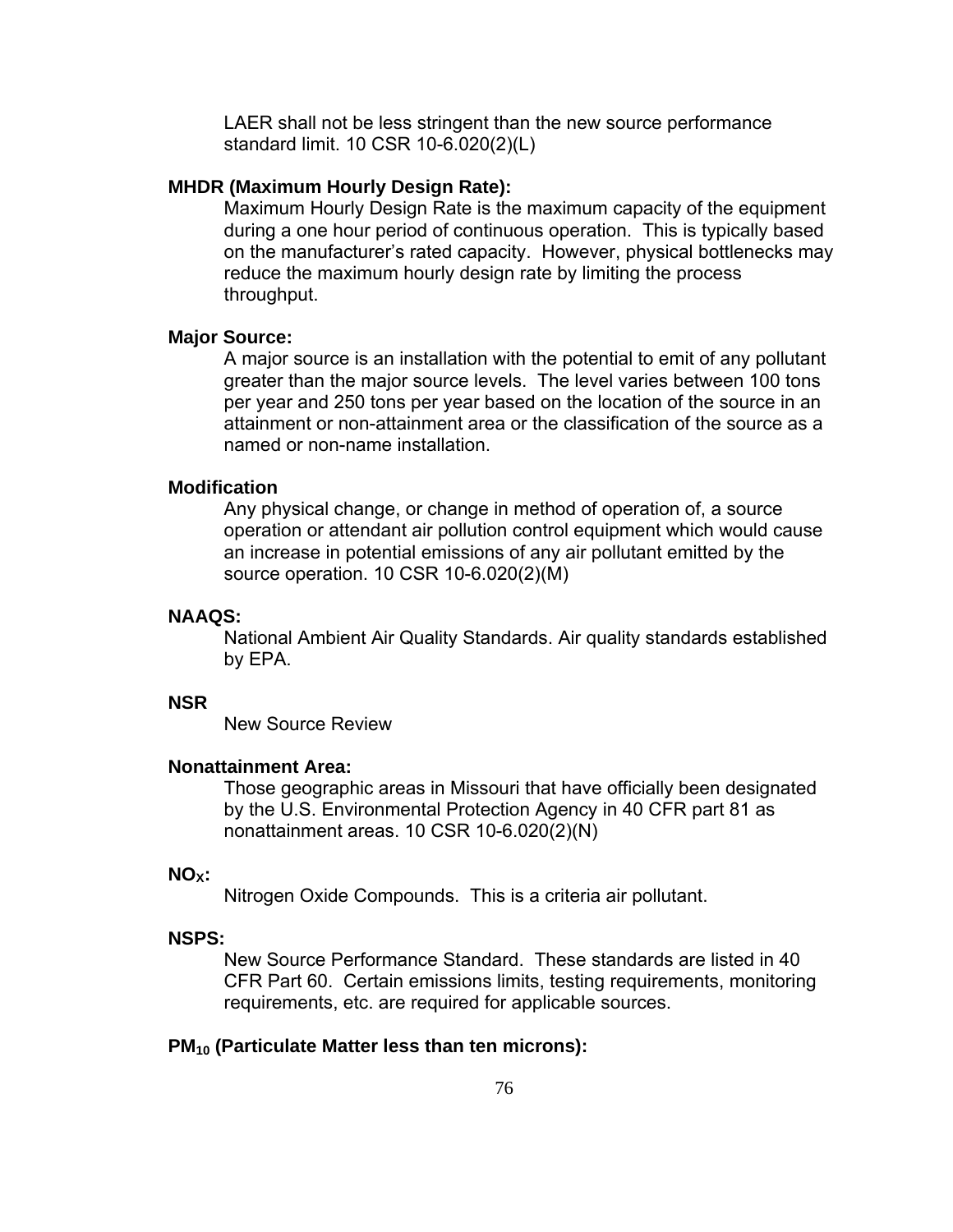Particulate Matter with an aerodynamic diameter of less than 10 microns, a criteria air pollutant. This is a criteria pollutant.

## **Potential to Emit**:

 The emissions rates of any pollutant at maximum design capacity. Annual potential shall be based on the maximum annual-rated capacity of the installation assuming continuous year-round operation. Federally enforceable permit conditions on the type of materials combusted or processed, operating rates, hours of operation and the application of air pollution control equipment shall be used in determining the annual potential. Secondary emissions do not count in determining annual potential. 10 CSR 10-6.020(2)(N)

## **Potential Emissions**:

 Potential emissions are the emissions based on the potential to emit. Potential emissions and potential to emit are commonly interchangeable.

## **PSD**

Prevention of Significant Deterioration. This is commonly used to refer to the type of construction permit issued for a major modification.

## **RAL**

Risk Assessment Level. These levels are concentrations at which adverse human health effects are not expected to be produced during a defined period of exposure.

#### **Regulated Air Pollutant:**

 All air pollutants or precursors for which any standard has been promulgated. 10 CSR 10-6.020(2)(R)

## **SMAL**

Screen Model Action Levels. These levels are emission rates at which screen modeling is required.

#### **State Implementation Plan (SIP):**

A series of plans adopted by the commission, submitted by the director, and approved by the administrator, detailing methods and procedures to be used in attaining and maintaining the ambient air quality standards in Missouri. 10 CSR 10-6.020(2)(S)

## **SOX:**

Sulfur Oxide Compounds. This is a criteria air pollutant.

**TPY**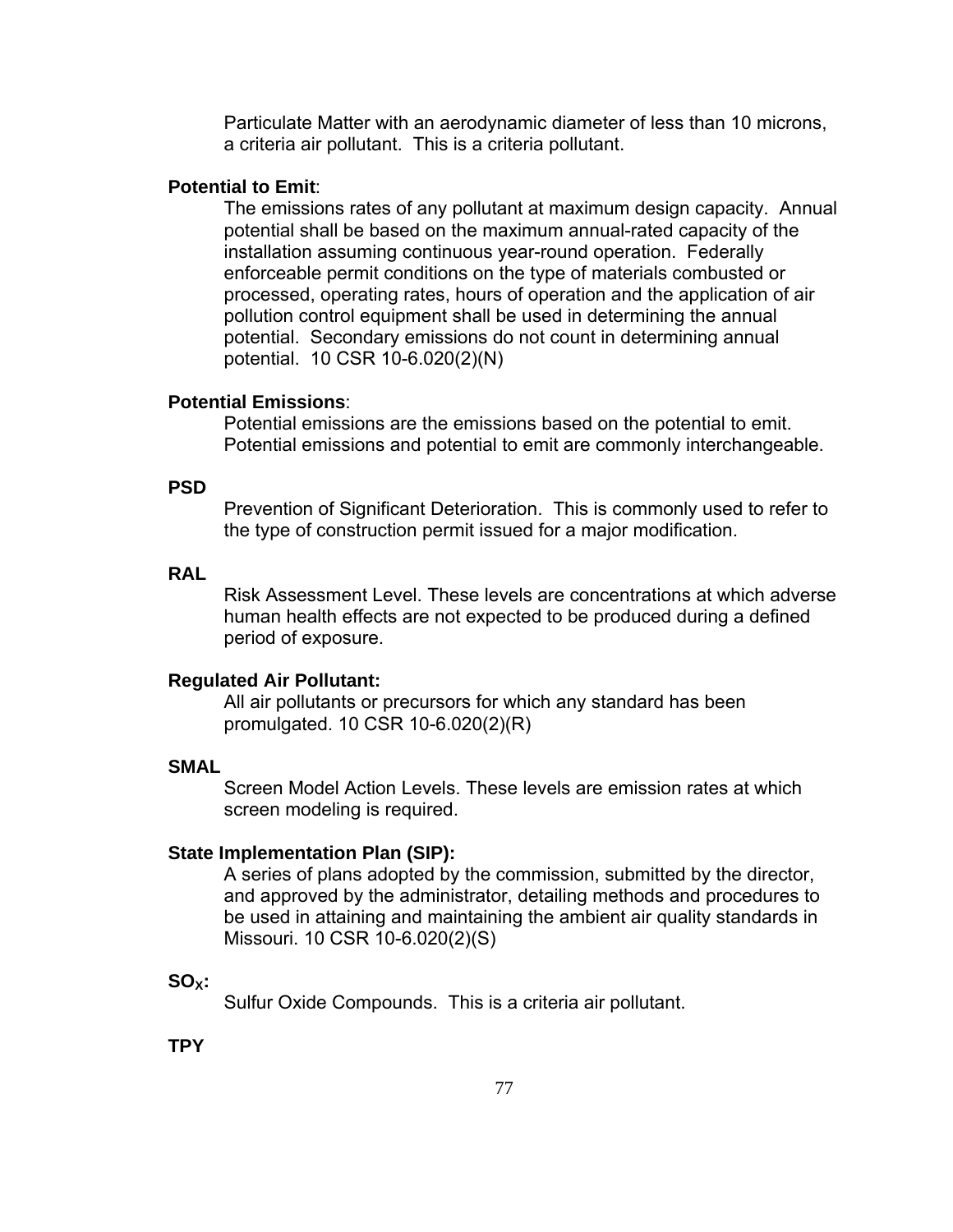Tons Per Year

# **VMT:**

Vehicle Miles Traveled.

# **VOC:**

Volatile Organic Compounds. This is a criteria air pollutant.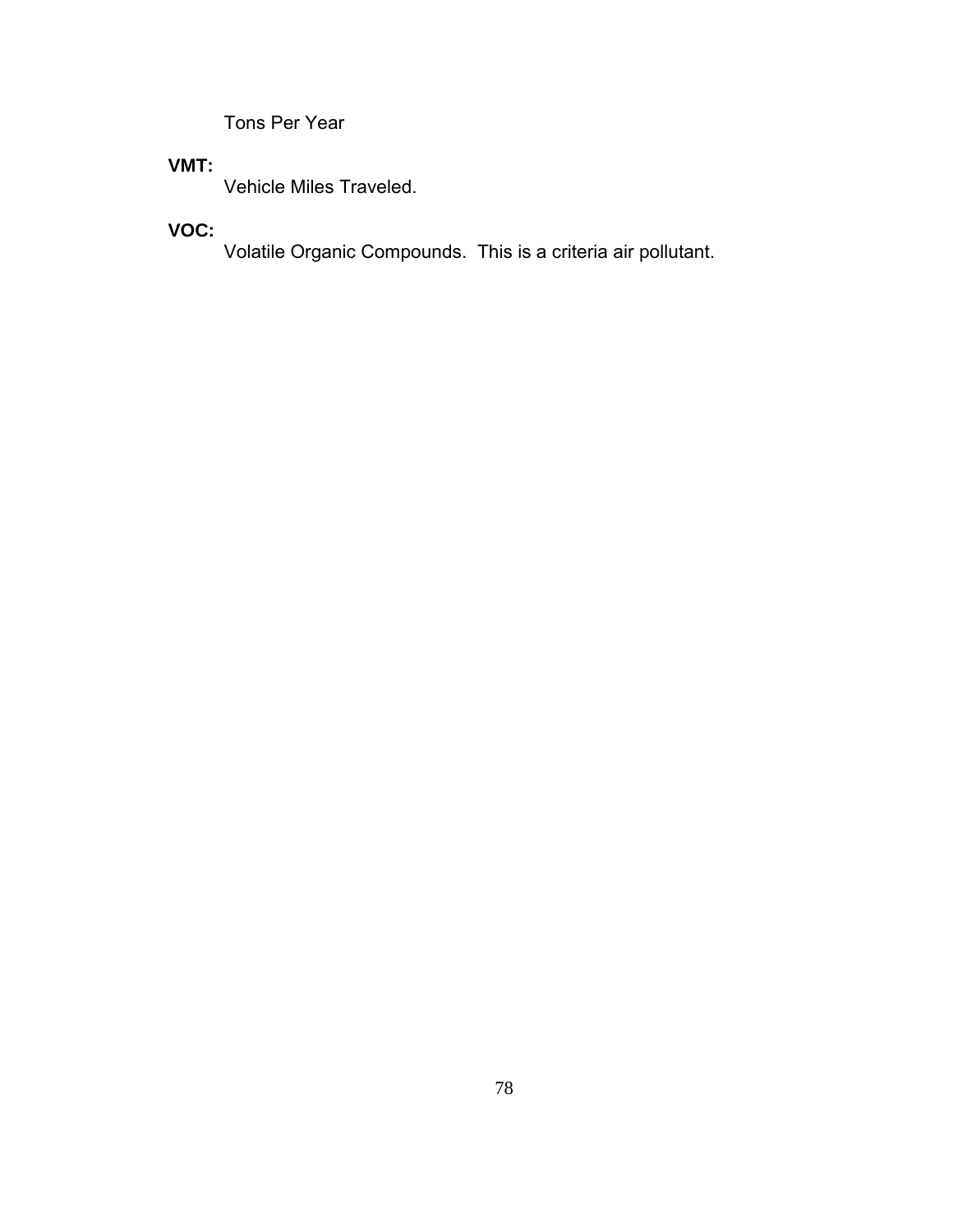## **APPENDICES: EMISSION CONTROL TECHNOLOGIES**

## APPENDIX A:  $NO<sub>x</sub>$  Control Technologies

• Low Excess Air (LEA)

The LEA control technique reduces the amount of excess air supplied to the combustion chamber through the use of combustion control. This includes LEA firing, adjustments of air registers, fuel injector positions, overfire air dampers and operational controls to reduce the amount of excess air. By limiting the excess air, the combustion temperature is controlled in a manner that may reduce the formation of  $NO<sub>x</sub>$  during the combustion process. This technique is technically feasible. However, the reduction of excess air could lead to incomplete combustion which would contribute to the increase of VOC and CO emissions.

## • Low  $NO_x$  Burners (LNB)

LNBs are designed to limit  $NO<sub>x</sub>$  formation by controlling the stoichiometric makeup of the combustion flame and the temperature profile in each burner flame. This control is accomplished by regulating the aerodynamic distribution and mixing of the fuel and air, thus reducing oxygen  $(O<sub>2</sub>)$  in the primary combustion zone, flame temperature and residence time at peak combustion temperatures.

#### • Overfire Air (OFA)

The OFA process reduces the formation of  $NO<sub>x</sub>$  by the injection of air into the firing chamber staged into two zones. The staging of the combustion air results in a cooler flame, and it also results in less oxygen reacting with fuel molecules.

• Flue gas recirculation (FGR)

The FGR system recycles a portion of the flue gas back into the primary combustion zone to control. The combustion products contained in the recycled air are inert during combustion thereby lowering combustion temperatures and  $NO<sub>x</sub>$  emissions. In addition, the oxygen content of the recycled air is lower than fresh air thereby lowering the overall oxygen content in the primary flame zone.

• Selective Non-Catalytic Reduction (SNCR)

With the SNCR system ammonia or urea is directly injected at flue gas temperatures of approximately 1600  $^{\circ}$ F – 1900  $^{\circ}$ F. The ammonia or urea reacts with  $NO<sub>x</sub>$  in the flue gas to produce  $N<sub>2</sub>$  and water. SNCR systems must be designed properly to ensure that the reagent will be injected at the optimum flue gas temperature, and that there will be adequate mixing and residence time.

#### • Selective Catalytic Reduction

Like the SNCR system, ammonia is injected into the boiler flue gas, but unlike the SNCR, the SCR system includes the presence of a catalyst to reduce  $NO<sub>x</sub>$  to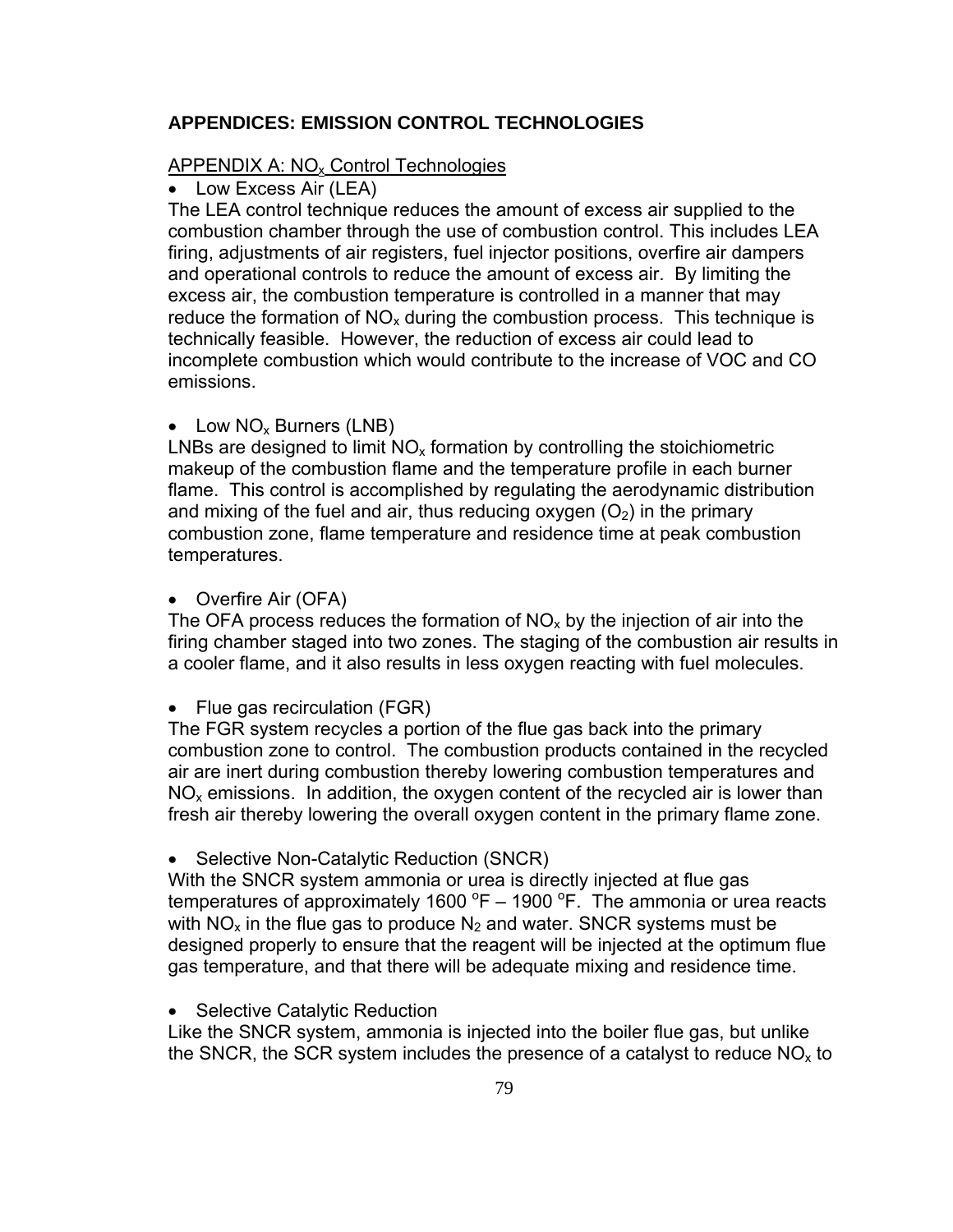nitrogen and water. The performance of an SCR system is influenced by several factors including flue gas temperature, SCR inlet  $NO<sub>x</sub>$  level, the catalyst surface area, volume and age of the catalyst, and the amount of ammonia slip that is acceptable.

## APPENDIX B: CO and VOC Control Technologies

• Good Combustion Practices

Both CO and VOC emissions occur as a result of incomplete combustion in the combustion chamber of the reactor. The most efficient means of controlling VOC emissions is combustion. The proper operation of the combustion chamber through the use of good combustion practices will promote complete combustion. Although, reducing CO emissions can result in an increase of  $NO<sub>x</sub>$  emissions, CO and  $NO<sub>x</sub>$  emissions can be balanced through the use of good combustion practices. Good combustion practices include extended residence time, proper mixing of air and fuel, and steady high temperatures in the combustion zone.

• Catalytic Oxidation

Catalytic oxidation systems are used to oxidize both CO and VOCs to  $CO<sub>2</sub>$  and water and are currently used for gas turbines and refinery operations. Catalytic oxidation requires a high exhaust temperature for the oxidation to take place. In this case, the exit temperature of the reactor gas would need to be increased prior to entering the control device. The result would be the combustion of additional fuel and the creation of additional emissions. In evaluating the control device an additional aspect is the catalyst. It does not appear that the exhaust gases will contain materials that will potentially poison the catalyst making it ineffective. Therefore, this control device is appears to be technically feasible although it may not be environmentally or cost effective.

#### • Thermal Oxidation

Thermal oxidizers operate at considerably higher temperatures since there is no catalyst. Thermal oxidizers typically use natural gas to heat the combustion chamber of the control device. This is the same technique that is used in the three-stage reactor and is redundant. Although technically feasible, the addition of this control technique on the three-stage reactor would be redundant. However, such a device on the wood dryer would be technically feasible.

## • Good Combustion Practices

Good combustion practices are common BACT determinations. Both CO and VOC emissions occur as a result of incomplete combustion in the combustion chamber of the reactor. The most efficient means of controlling VOC emissions is combustion. The proper operation of the combustion chamber through the use of good combustion practices will promote complete combustion. Although, reducing CO emissions can result in an increase of  $NO<sub>x</sub>$  emissions, CO and  $NO<sub>x</sub>$ emissions can be balanced through the use of good combustion practices. Good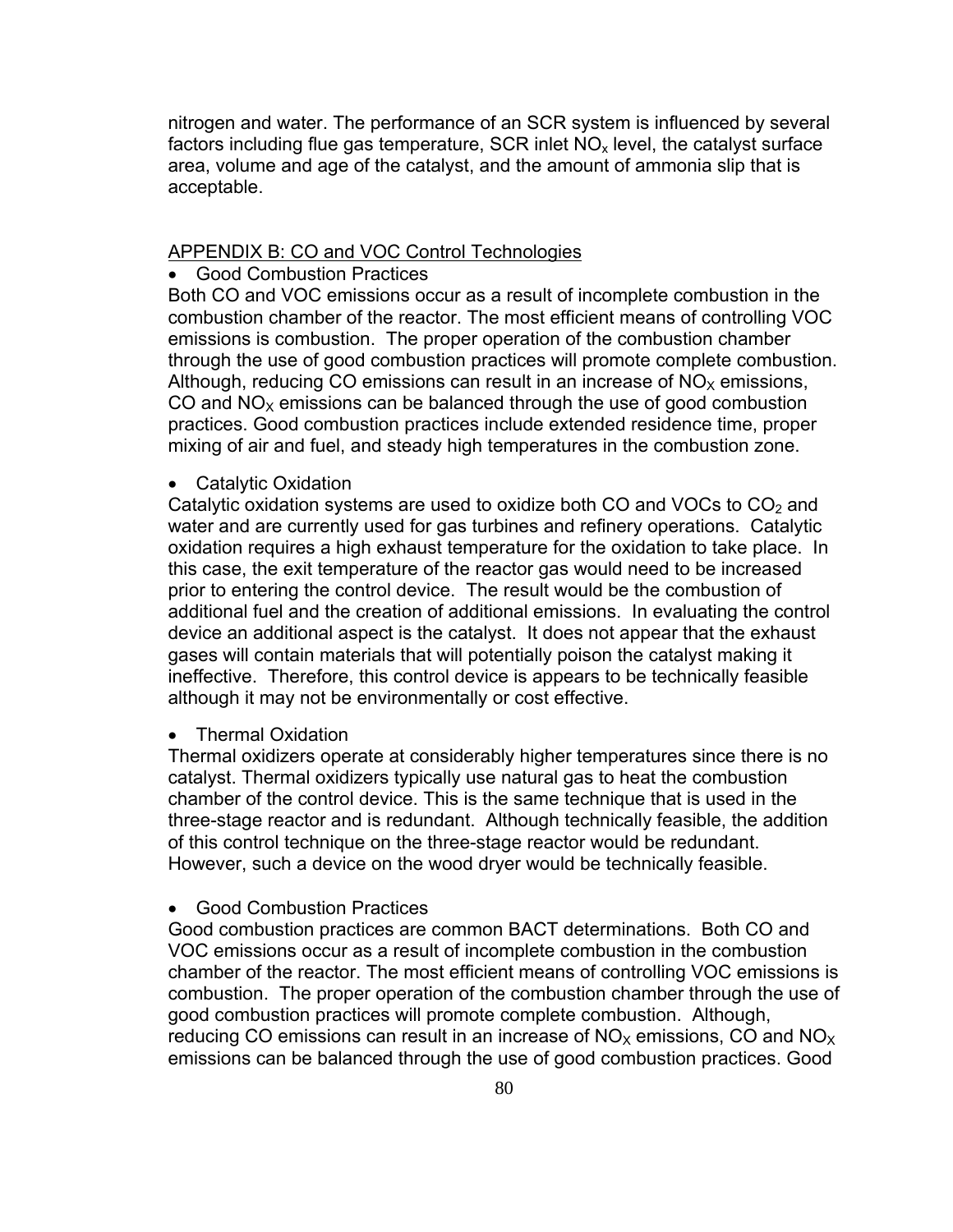combustion practices include extended residence time, proper mixing of air and fuel, and steady high temperatures in the combustion zone.

## APPENDIX C: PM<sub>10</sub> CONTROL TECHNOLOGIES

#### • HAUL ROADS

Haul road emissions are considered fugitive since the emissions cannot be capture and vented to a control device. Therefore there are two general options for the control of fugitive haul road emissions. The first option is the application of a chemical surfactant or water to an unpaved surface. By applying a chemical surfactant, the particles on the road remain on the road as traffic travels over the surface. The same effect can be achieved by applying water. However, the amount of water applied depends on the size of the road and they type of road material (e.g. crushed rock). This control technique achieves a control efficiency of 90%. The second option is paving the surface and periodically washing the paved surface. By paving the road with asphalt or concrete, the amount of particles on the road is greatly reduced and is dependent on the type of material being hauled on the road. The control efficiency of this technique is greater than 95%. Both techniques are technically feasible.

## **STORAGE PILES**

Similar control techniques apply to the vehicular activity areas of the storage piles as the haul roads. These vehicular activity areas include all areas between and within the active piles and the inactive pile that could be used during material transfer between the piles or individual pile maintenance.

## MATERIAL HANDLING PROCESSES

Material handling transfer points include conveyors and silos. There are three general techniques for control these types of emissions: spray dust suppression, enclosures, cyclones, and baghouses. The first option requires the application of a dust suppression material onto the material being handled to reduce the release of the particles into the air. The technical feasibility of this control technique would depend on how the dust suppression agent would react in the process. A typical dust suppression material such as oil would coat the materials. Since the process is dependent on the reaction of the raw materials, coating the materials would reduce the effectiveness of the reaction. Therefore this option is considered technically infeasible.

 The second option acts as a capture device for the emissions to be vented to a control device. By fully enclosing the process, the emissions are completely captured. Partial enclosures have lower capture efficiencies than full enclosures, but are also effective in routing emissions to a control device. The third option is the use of a cyclone. A cyclone uses centrifugal force to separate larger particles from the air stream. This technique provides 50% control efficiency. The fourth option is the baghouse. Baghouses use a bag to filter particles out the air stream. The amount that is allowed into the air is dependent on the bag design.